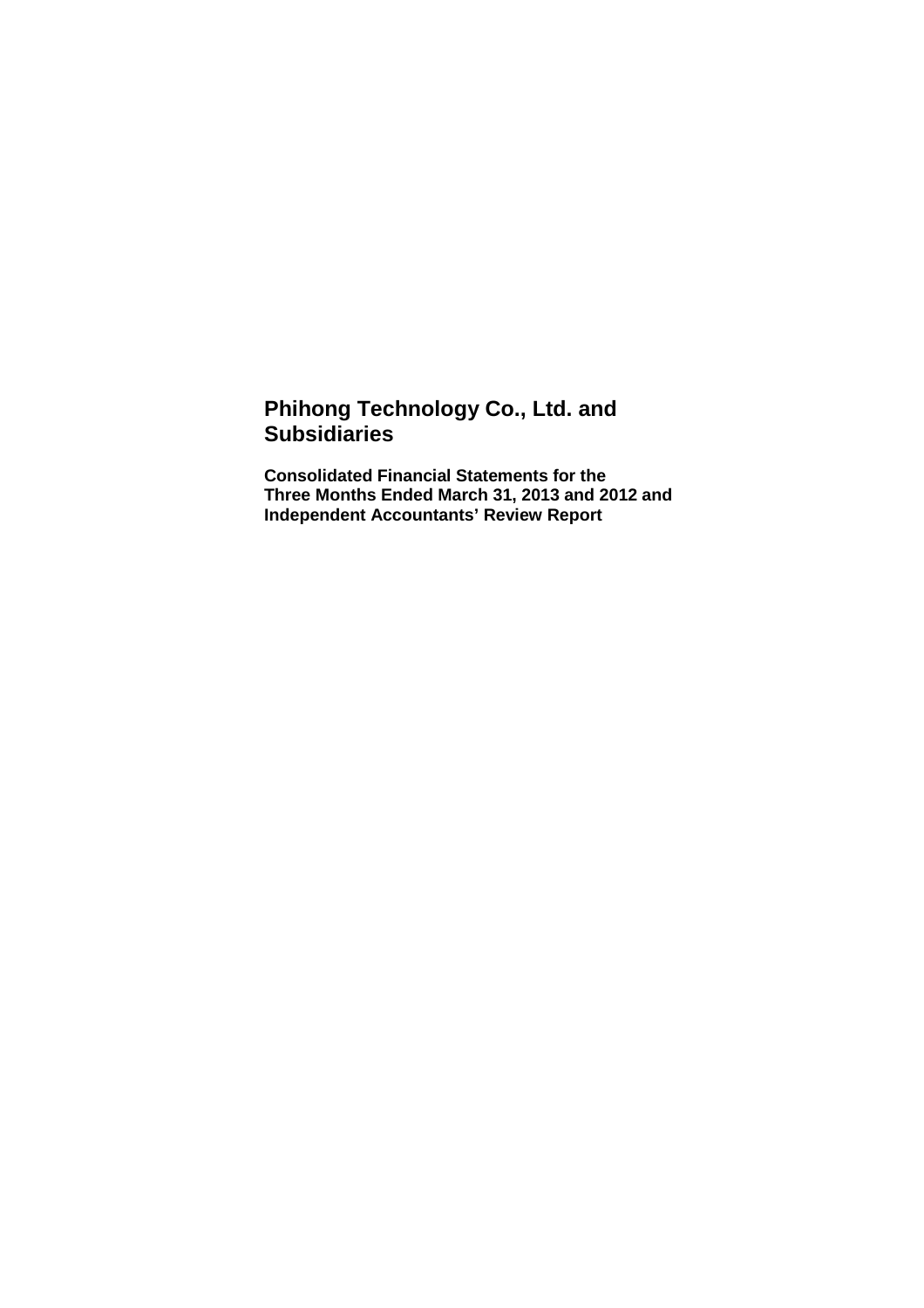#### **INDEPENDENT ACCOUNTANTS' REVIEW REPORT**

The Board of Directors and Stockholders Phihong Technology Co., Ltd.

We have reviewed the accompanying consolidated balance sheets of Phihong Technology Co., Ltd. (the "Company") and its subsidiaries (collectively referred to as the "Group") as of March 31, 2013, December 31, 2012, March 31, 2012 and January 1, 2012, and the related consolidated statements of comprehensive income, changes in equity and cash flows for the three months ended March 31, 2013 and 2012 (all expressed in thousands of New Taiwan dollars). These consolidated financial statements are the responsibility of the Company's management. Our responsibility is to issue a report based on our reviews.

Except as discussed in the following paragraph, we conducted our reviews in accordance with Statement of Auditing Standards No. 36 "Engagements to Review Financial Statements" issued by the Auditing Standards Committee of the Accounting Research and Development Foundation of the Republic of China. A review consists principally of applying analytical procedures to financial data and of making inquiries of persons responsible for financial and accounting matters. It is substantially less in scope than an audit conducted in accordance with auditing standards generally accepted in the Republic of China, the objective of which is the expression of an opinion regarding the consolidated financial statements taken as a whole. Accordingly, we do not express such an opinion.

As mentioned in Note 12 to the consolidated financial statements, long-term equity investments accounted for under the equity method for the three months ended March 31, 2013 and 2012 were based on unreviewed financial statements. As of March 31, 2013 and 2012, the aggregate balances of the Company's investments in its investees whose financial statements have not been reviewed by independent accountants amounted to \$327,061 thousand and \$347,863 thousand, respectively. For the three months ended March 31, 2013 and 2012, the Company's investment income from such investments amounted to \$1,100 thousand and \$2,351 thousand, respectively.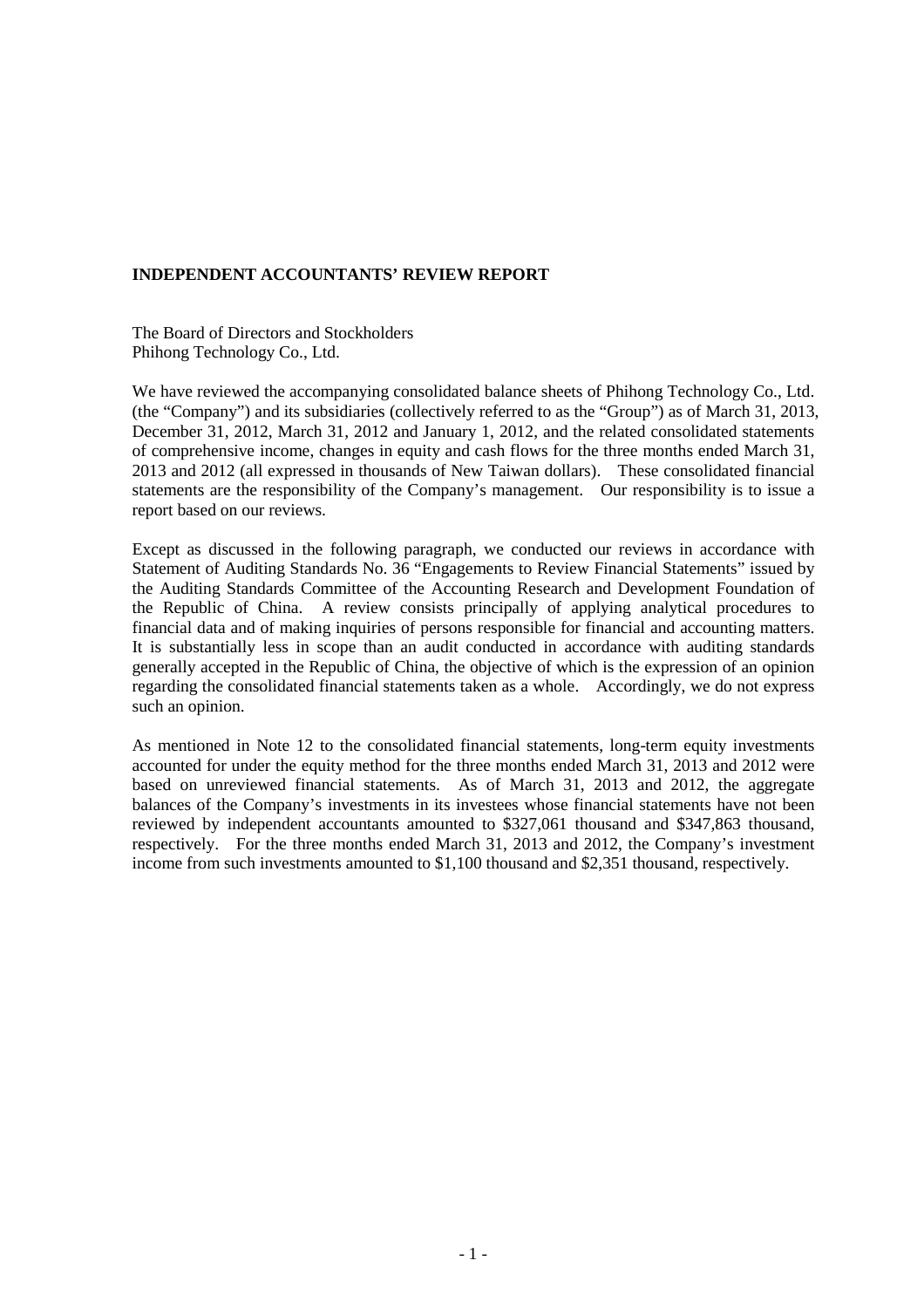Based on our reviews, except for the effects of such adjustments, if any, as might have been determined to be necessary had the long-term equity investments and investment income of investees mentioned above been recognized based on reviewed financial statements, we are not aware of any material modifications that should be made to the consolidated financial statements referred to above for them to be in conformity with the Regulations Governing the Preparation of Financial Reports by Securities Issuers issued by the Financial Supervisory Commission of the Republic of China, International Financial Reporting Standard 1 "First-time Adoption of International Financial Reporting Standards" and International Accounting Standard 34 "Interim Financial Reporting" endorsed by the Financial Supervisory Commission of the Republic of China.

May 10, 2013

#### *Notice to Readers*

*The accompanying consolidated financial statements are intended only to present the consolidated financial position, financial performance and cash flows in accordance with accounting principles*  and practices generally accepted in the Republic of China and not those of any other *jurisdictions. The standards, procedures and practices to review such consolidated financial statements are those generally applied in the Republic of China.* 

*For the convenience of readers, the independent accountants' review report and the accompanying consolidated financial statements have been translated into English from the original Chinese version prepared and used in the Republic of China. If there is any conflict between the English version and the original Chinese version or any difference in the interpretation of the two versions, the Chinese-language independent accountants' review report and consolidated financial statements shall prevail.*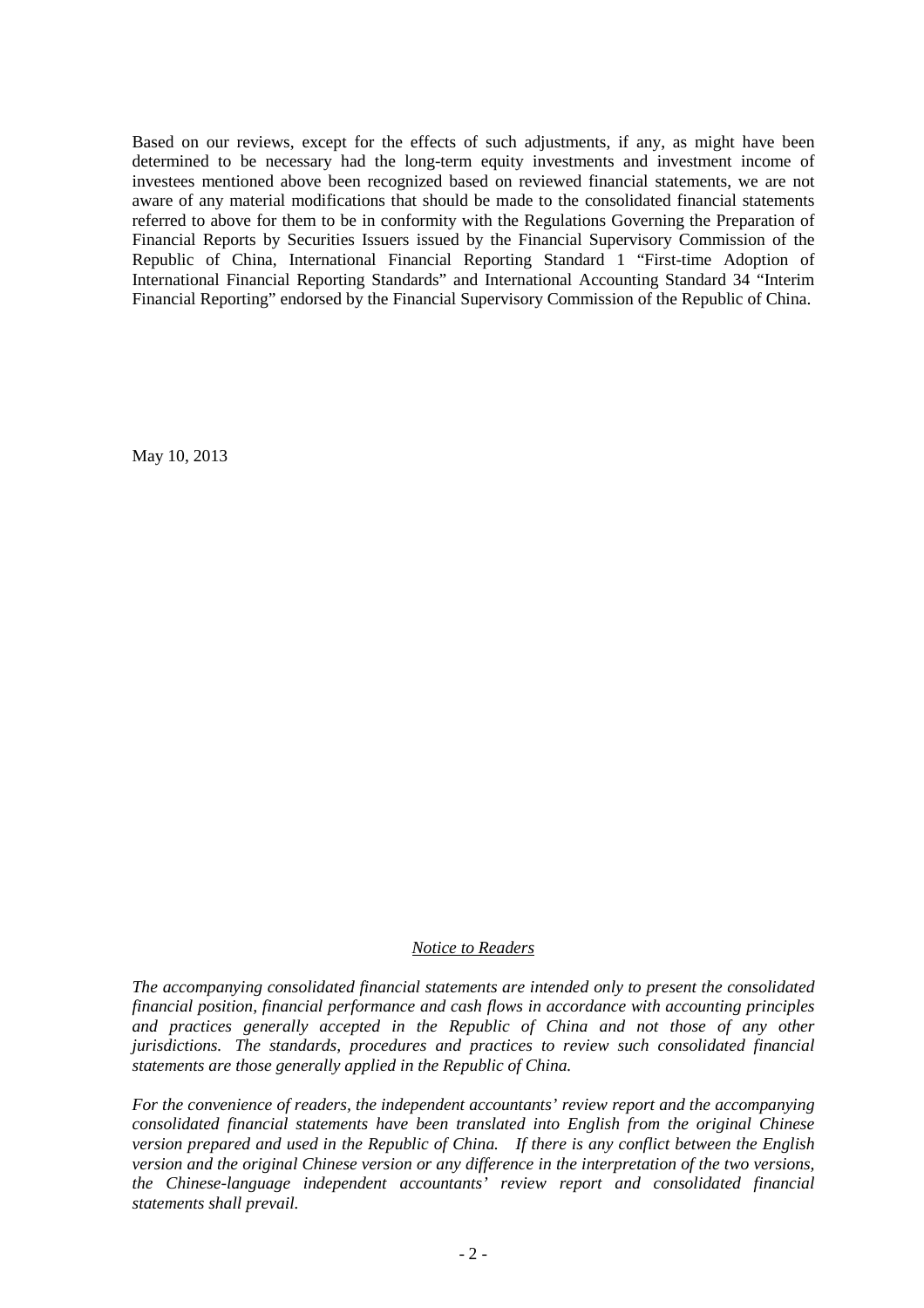# **CONSOLIDATED BALANCE SHEETS (In Thousands of New Taiwan Dollars) (Reviewed, Not Audited)**

|                                           | March 31, 2013 |                          | <b>December 31, 2012</b> |                |     | <b>March 31, 2012</b> |               | <b>January 1, 2012</b> |                            |                                             |
|-------------------------------------------|----------------|--------------------------|--------------------------|----------------|-----|-----------------------|---------------|------------------------|----------------------------|---------------------------------------------|
| <b>ASSETS</b>                             | Amount         | $\frac{0}{0}$            | Amount                   | $\frac{0}{0}$  |     | Amount                | $\frac{0}{0}$ | Amount                 | $\frac{0}{0}$              | <b>LIABILITIES AND EQUITY</b>               |
| <b>CURRENT ASSETS</b>                     |                |                          |                          |                |     |                       |               |                        |                            | <b>CURRENT LIABILITIES</b>                  |
| Cash and cash equivalents (Note 6)        | \$<br>,217,076 | 12                       | \$<br>1,543,288          | 16             | \$. | 2,206,937             | 22            | 2,119,386<br>\$.       | 20                         | Notes payable                               |
| Financial assets at fair value through    |                |                          |                          |                |     |                       |               |                        |                            | Trade payables                              |
| profit or loss - current (Note 7)         | 169,120        | $\overline{2}$           |                          |                |     |                       |               |                        |                            | Trade payables to related parties (Note 25) |
| Trade receivables (Note 10)               | .809,149       | 19                       | 1,907,482                | 20             |     | 1,668,370             | 16            | 1,936,108              | 18                         | Other payables (Note 17)                    |
| Other receivables                         | 42,506         | $\overline{\phantom{a}}$ | 54,641                   |                |     | 32,620                | ٠             | 81,406                 |                            | Current tax liabilities                     |
| Inventories (Note 11)                     | 1,795,621      | 19                       | 1.680.224                | 17             |     | 1.970.498             | 19            | 2,080,000              | 19                         | Other current liabilities (Note 18)         |
| Other current assets                      | 188,914        |                          | 154,722                  |                |     | 301,397               | 3             | 219,118                | $\overline{\phantom{0}}^2$ |                                             |
|                                           |                |                          |                          |                |     |                       |               |                        |                            | Total current liabilities                   |
| Total current assets                      | 5,222,386      | - 54                     | 5,340,357                | - 56           |     | 6,179,822             | 60            | 6,436,018              | - 60                       |                                             |
|                                           |                |                          |                          |                |     |                       |               |                        |                            | NON-CURRENT LIABILITIES                     |
| <b>NON-CURRENT ASSETS</b>                 |                |                          |                          |                |     |                       |               |                        |                            | Long-term borrowings (Note 16)              |
| Available-for-sale financial assets -     |                |                          |                          |                |     |                       |               |                        |                            | Deferred tax liabilities                    |
| non-current (Note 8)                      | 34,515         | ٠                        | 30,620                   |                |     | 41,888                |               | 33,357                 |                            | Accrued pension liabilities (Note 19)       |
| Financial assets measured at cost -       |                |                          |                          |                |     |                       |               |                        |                            | Other non-current liabilities               |
| non-current (Note 9)                      | 77,945         |                          | 90,945                   |                |     | 93,254                |               | 93,254                 |                            |                                             |
| Investments accounted for using equity    |                |                          |                          |                |     |                       |               |                        |                            | Total non-current liabilities               |
| method (Note 12)                          | 327,061        | 3                        | 339,761                  | $\overline{4}$ |     | 347,863               | 3             | 355,603                | 3                          |                                             |
| Property, plant and equipment (Note 13)   | 3,694,671      | 39                       | 3,517,009                | 37             |     | 3,403,248             | 33            | 3,472,330              | 33                         | <b>Total liabilities</b>                    |
| Intangible assets (Note 14)               | 39,746         |                          | 42,760                   |                |     | 26,116                |               | 19,729                 |                            |                                             |
| Deferred tax assets                       | 47,669         |                          | 48,419                   |                |     | 59,587                |               | 67,496                 |                            | EQUITY ATTRIBUTABLE TO OWNERS OF            |
| Long-term prepayments for lease (Note 15) | 135,236        |                          | 131,847                  |                |     | 114,685               |               | 117,778                |                            | THE COMPANY (Note 20)                       |
| Other non-current assets                  | 33,589         |                          | 32,057                   |                |     | 49,865                |               | 50,744                 |                            | Share capital                               |
|                                           |                |                          |                          |                |     |                       |               |                        |                            | Common stock                                |
| Total non-current assets                  | 4,390,432      | 46                       | 4,233,418                | 44             |     | 4,136,506             | 40            | 4,210,291              | 40                         | Advance collections for common stock        |

|                                           | <b>March 31, 2013</b><br><b>December 31, 2012</b><br><b>March 31, 2012</b><br><b>January 1, 2012</b><br>$\frac{0}{0}$<br>$\frac{6}{9}$<br>$\frac{6}{9}$<br><b>Amount</b><br>$\frac{0}{0}$<br>Amount<br>Amount<br>Amount |                |                               |               |                   |                |                           |                           |                                              | <b>March 31, 2013</b>  |                | <b>December 31, 2012</b> |                | <b>March 31, 2012</b> |                          | <b>January 1, 2012</b> |                |
|-------------------------------------------|-------------------------------------------------------------------------------------------------------------------------------------------------------------------------------------------------------------------------|----------------|-------------------------------|---------------|-------------------|----------------|---------------------------|---------------------------|----------------------------------------------|------------------------|----------------|--------------------------|----------------|-----------------------|--------------------------|------------------------|----------------|
| <b>ASSETS</b>                             |                                                                                                                                                                                                                         |                | <b>LIABILITIES AND EQUITY</b> | Amount        | $\frac{0}{0}$     | Amount         | $\frac{9}{0}$             | Amount                    | $\frac{0}{0}$                                | Amount                 | $\frac{0}{0}$  |                          |                |                       |                          |                        |                |
| <b>CURRENT ASSETS</b>                     |                                                                                                                                                                                                                         |                |                               |               |                   |                |                           |                           | <b>CURRENT LIABILITIES</b>                   |                        |                |                          |                |                       |                          |                        |                |
| Cash and cash equivalents (Note 6)        | \$1,217,076                                                                                                                                                                                                             | 12             | 1,543,288<br>S.               | 16            | 2,206,937<br>- SS | 22             | 2,119,386<br><sup>S</sup> | 20                        | Notes payable                                | 2,099<br>$\mathcal{L}$ |                |                          | $\sim$         | -\$                   | $\overline{\phantom{a}}$ | -\$                    |                |
| Financial assets at fair value through    |                                                                                                                                                                                                                         |                |                               |               |                   |                |                           |                           | Trade payables                               | 1,901,138              | 20             | 2,088,302                | 22             | 1,766,301             | 17                       | 2,028,697              | 19             |
| profit or loss - current (Note 7)         | 169,120                                                                                                                                                                                                                 | $\overline{2}$ |                               |               |                   |                |                           |                           | Trade payables to related parties (Note 25)  | 95,388                 |                | 48,320                   | $\sim$         | 18,382                |                          | 35,939                 |                |
| Trade receivables (Note 10)               | 1,809,149                                                                                                                                                                                                               | 19             | 1,907,482                     | 20            | 1,668,370         | 16             | 1,936,108                 | 18                        | Other payables (Note 17)                     | 969,362                | 10             | 1,058,420                | 11             | 1,203,238             | 12                       | 1,259,299              | 12             |
| Other receivables                         | 42,506                                                                                                                                                                                                                  | $\sim$         | 54,641                        |               | 32,620            | $\sim$         | 81,406                    | $\overline{1}$            | Current tax liabilities                      | 95.517                 |                | 93,017                   | $\overline{1}$ | 229,771               | 2                        | 204,632                | $\overline{2}$ |
| Inventories (Note 11)                     | 1,795,621                                                                                                                                                                                                               | 19             | 1,680,224                     | 17            | 1,970,498         | 19             | 2,080,000                 | 19                        | Other current liabilities (Note 18)          | 103,585                |                | 94,130                   |                | 95,681                |                          | 115,377                | $\_\_1$        |
| Other current assets                      | 188,914                                                                                                                                                                                                                 | $\overline{2}$ | 154,722                       | $\frac{2}{2}$ | 301,397           | $\overline{3}$ | 219,118                   | $\overline{\phantom{0}2}$ |                                              |                        |                |                          |                |                       |                          |                        |                |
|                                           |                                                                                                                                                                                                                         |                |                               |               |                   |                |                           |                           | Total current liabilities                    | 3,167,089              | 33             | 3,382,189                | 35             | 3,313,373             | 32                       | 3,643,944              | $-34$          |
| Total current assets                      | 5,222,386                                                                                                                                                                                                               | 54             | 5,340,357                     | 56            | 6,179,822         | -60            | 6,436,018                 | $-60$                     |                                              |                        |                |                          |                |                       |                          |                        |                |
|                                           |                                                                                                                                                                                                                         |                |                               |               |                   |                |                           |                           | NON-CURRENT LIABILITIES                      |                        |                |                          |                |                       |                          |                        |                |
| <b>NON-CURRENT ASSETS</b>                 |                                                                                                                                                                                                                         |                |                               |               |                   |                |                           |                           | Long-term borrowings (Note 16)               | 300,000                |                | 200,000                  |                | 200,000               |                          | 200,000                | 2              |
| Available-for-sale financial assets -     |                                                                                                                                                                                                                         |                |                               |               |                   |                |                           |                           | Deferred tax liabilities                     | 79,832                 |                | 79,832                   |                | 79,832                |                          | 79,832                 | $\overline{1}$ |
| non-current (Note 8)                      | 34,515                                                                                                                                                                                                                  |                | 30,620                        |               | 41,888            |                | 33,357                    |                           | Accrued pension liabilities (Note 19)        | 66,743                 |                | 66,792                   |                | 73,349                |                          | 73,270                 | -1             |
| Financial assets measured at cost         |                                                                                                                                                                                                                         |                |                               |               |                   |                |                           |                           | Other non-current liabilities                | 825                    |                | 2,259                    |                | 956                   |                          | 1,128                  |                |
| non-current (Note 9)                      | 77,945                                                                                                                                                                                                                  |                | 90,945                        |               | 93,254            | $\overline{1}$ | 93,254                    |                           |                                              |                        |                |                          |                |                       |                          |                        |                |
| Investments accounted for using equity    |                                                                                                                                                                                                                         |                |                               |               |                   |                |                           |                           | Total non-current liabilities                | 447,400                |                | 348,883                  |                | 354,137               |                          | 354,230                | $-4$           |
| method (Note 12)                          | 327,061                                                                                                                                                                                                                 | 3              | 339,761                       |               | 347,863           | 3              | 355,603                   | $\mathcal{E}$             |                                              |                        |                |                          |                |                       |                          |                        |                |
| Property, plant and equipment (Note 13)   | 3,694,671                                                                                                                                                                                                               | 39             | 3,517,009                     | 37            | 3,403,248         | 33             | 3,472,330                 | 33                        | <b>Total liabilities</b>                     | 3,614,489              | 38             | 3,731,072                | 39             | 3,667,510             | 36                       | 3,998,174              | $-38$          |
| Intangible assets (Note 14)               | 39,746                                                                                                                                                                                                                  | -1             | 42,760                        |               | 26,116            |                | 19,729                    |                           |                                              |                        |                |                          |                |                       |                          |                        |                |
| Deferred tax assets                       | 47,669                                                                                                                                                                                                                  |                | 48,419                        |               | 59,587            |                | 67,496                    |                           | EQUITY ATTRIBUTABLE TO OWNERS OF             |                        |                |                          |                |                       |                          |                        |                |
| Long-term prepayments for lease (Note 15) | 135,236                                                                                                                                                                                                                 |                | 131,847                       |               | 114,685           |                | 117,778                   |                           | THE COMPANY (Note 20)                        |                        |                |                          |                |                       |                          |                        |                |
| Other non-current assets                  | 33,589                                                                                                                                                                                                                  |                | 32,057                        |               | 49,865            |                | 50,744                    |                           | Share capital                                |                        |                |                          |                |                       |                          |                        |                |
|                                           |                                                                                                                                                                                                                         |                |                               |               |                   |                |                           |                           | Common stock                                 | 2,771,639              | 29             | 2,771,639                | 29             | 2,768,819             | 27                       | 2,749,329              | 26             |
| Total non-current assets                  | 4,390,432                                                                                                                                                                                                               | 46             | 4,233,418                     | -44           | 4,136,506         | 40             | 4,210,291                 | - 40                      | Advance collections for common stock         |                        |                |                          |                | 636                   |                          | 16,154                 |                |
|                                           |                                                                                                                                                                                                                         |                |                               |               |                   |                |                           |                           | Total capital                                | 2,771,639              | $\frac{1}{29}$ | 2,771,639                | $\frac{1}{29}$ | 2,769,455             | $\frac{1}{27}$           | 2,765,483              | $\frac{1}{26}$ |
|                                           |                                                                                                                                                                                                                         |                |                               |               |                   |                |                           |                           | Capital surplus                              | 949,615                | 10             | 949,615                  | 10             | 946.930               | - 9                      | 926,465                | $\frac{8}{1}$  |
|                                           |                                                                                                                                                                                                                         |                |                               |               |                   |                |                           |                           | Retained earnings                            |                        |                |                          |                |                       |                          |                        |                |
|                                           |                                                                                                                                                                                                                         |                |                               |               |                   |                |                           |                           | Legal reserve                                | 1,052,192              | <sup>11</sup>  | 1,052,192                | 11             | 909,627               | $\mathbf{Q}$             | 909,627                | 9              |
|                                           |                                                                                                                                                                                                                         |                |                               |               |                   |                |                           |                           | Special reserve                              | 230,859                | $\overline{2}$ |                          |                |                       |                          |                        |                |
|                                           |                                                                                                                                                                                                                         |                |                               |               |                   |                |                           |                           | Unappropriated earnings                      | 1,050,057              | 11             | 1,238,611                | 13             | 2,108,798             | $\overline{20}$          | 2,059,221              | 19             |
|                                           |                                                                                                                                                                                                                         |                |                               |               |                   |                |                           |                           | Total retained earnings                      | 2,333,108              | 24             | 2,290,803                | 24             | 3,018,425             | 29                       | 2,968,848              | $-28$          |
|                                           |                                                                                                                                                                                                                         |                |                               |               |                   |                |                           |                           | Other equity                                 |                        |                |                          |                |                       |                          |                        |                |
|                                           |                                                                                                                                                                                                                         |                |                               |               |                   |                |                           |                           | Exchange differences on translating          |                        |                |                          |                |                       |                          |                        |                |
|                                           |                                                                                                                                                                                                                         |                |                               |               |                   |                |                           |                           | foreign operations                           | (22, 562)              | (1)            | (148, 361)               | (2)            | (79, 433)             | (1)                      |                        |                |
|                                           |                                                                                                                                                                                                                         |                |                               |               |                   |                |                           |                           | Unrealized (loss) gain on available-for-sale |                        |                |                          |                |                       |                          |                        |                |
|                                           |                                                                                                                                                                                                                         |                |                               |               |                   |                |                           |                           | financial assets                             | (22, 222)              |                | (15,603)                 |                | (10, 435)             |                          | (22, 304)              |                |
|                                           |                                                                                                                                                                                                                         |                |                               |               |                   |                |                           |                           | Total other equity                           | (44, 784)              | (1)            | (163,964)                | (2)            | (89, 868)             | (1)                      | (22, 304)              | $\sim$ $-$     |
|                                           |                                                                                                                                                                                                                         |                |                               |               |                   |                |                           |                           |                                              |                        |                |                          |                |                       |                          |                        |                |
|                                           |                                                                                                                                                                                                                         |                |                               |               |                   |                |                           |                           | Total equity attributable to owners of       | 6,009,578              | 62             | 5,848,093                | 61             | 6,644,942             | 64                       | 6,638,492              | 62             |
|                                           |                                                                                                                                                                                                                         |                |                               |               |                   |                |                           |                           | the Company                                  |                        |                |                          |                |                       |                          |                        |                |
|                                           |                                                                                                                                                                                                                         |                |                               |               |                   |                |                           |                           | NON-CONTROLLING INTEREST                     | (11,249)               |                | (5.390)                  |                | 3,876                 |                          | 9.643                  |                |
|                                           |                                                                                                                                                                                                                         |                |                               |               |                   |                |                           |                           | Total equity                                 | 5,998,329              | 62             | 5,842,703                | - 61           | 6,648,818             | - 64                     | 6,648,135              | $-62$          |
| <b>TOTAL</b>                              | \$9,612,818                                                                                                                                                                                                             | <b>100</b>     | \$9,573,775                   | 100           | \$10,316,328      | 100            | \$10,646,309              | 100                       | <b>TOTAL</b>                                 | \$9,612,818            | 100            | \$9,573,775              | 100            | \$10,316,328          | 100                      | \$10,646,309           | 100            |

The accompanying notes are an integral part of the consolidated financial statements.

(With Deloitte & Touche review report dated May 10, 2013)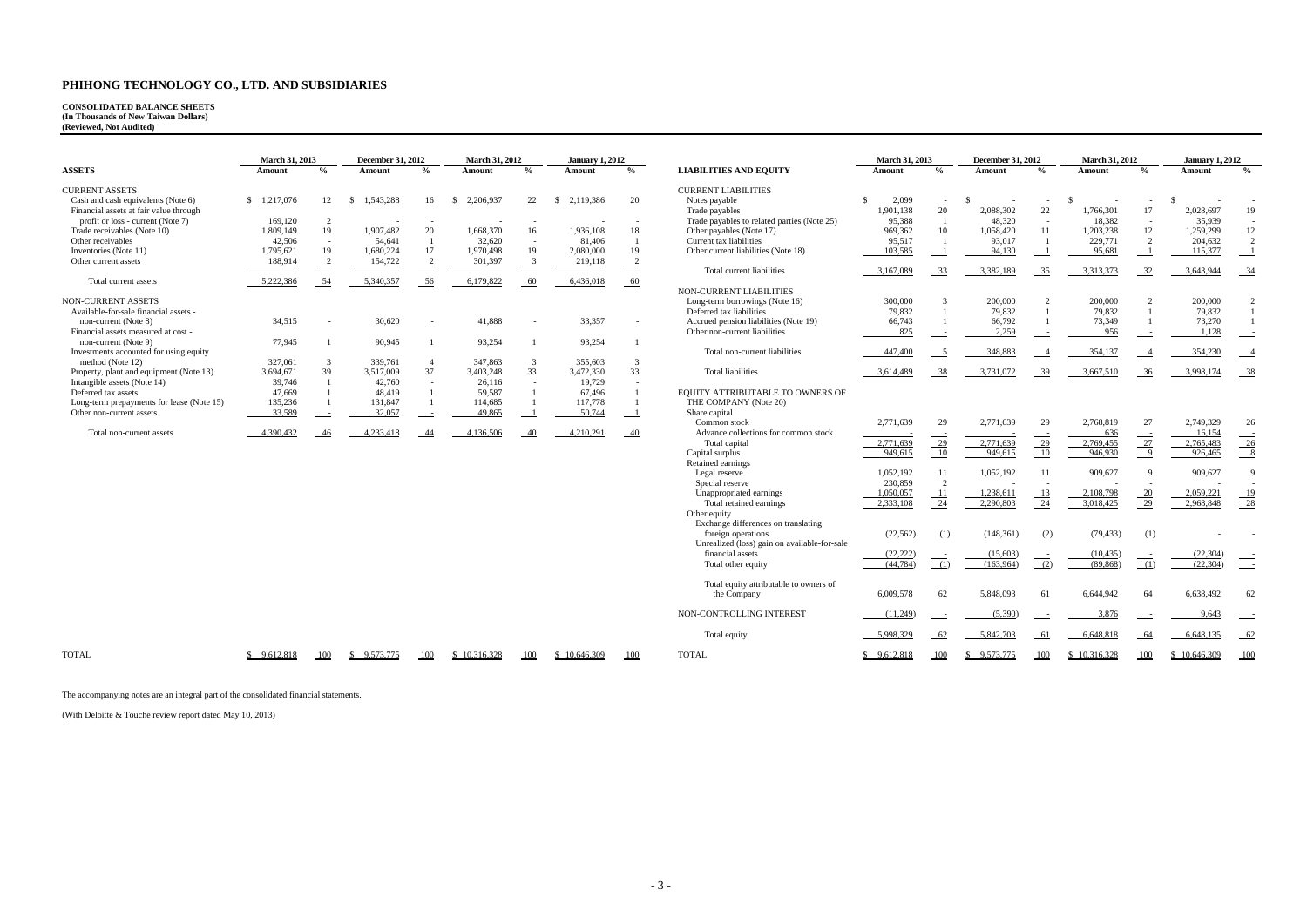#### **CONSOLIDATED STATEMENTS OF COMPREHENSIVE INCOME (In Thousands of New Taiwan Dollars, Except Earnings Per Share) (Reviewed, Not Audited)**

|                                                                     | <b>Three Months Ended March 31</b> |                 |                            |                    |  |  |
|---------------------------------------------------------------------|------------------------------------|-----------------|----------------------------|--------------------|--|--|
|                                                                     | 2013                               |                 | 2012                       |                    |  |  |
|                                                                     | <b>Amount</b>                      | $\frac{0}{0}$   | <b>Amount</b>              | $\frac{0}{0}$      |  |  |
| NET SALES AND REVENUES (Note 34)                                    | 2,608,594<br>\$                    | 100             | 2,650,416<br>\$            | 100                |  |  |
| COST OF GOODS SOLD                                                  | 2,163,695                          | 83              | 2,075,655                  | - 78               |  |  |
| <b>GROSS PROFIT</b>                                                 | 444,899                            | <u>17</u>       | 574,761                    | 22                 |  |  |
| <b>OPERATING EXPENSES</b>                                           |                                    |                 |                            |                    |  |  |
| Sales and marketing                                                 | 186,207                            | 7               | 198,936                    | 8                  |  |  |
| General and administration                                          | 131,432                            | $\mathfrak{S}$  | 136,237                    | $\mathfrak{S}$     |  |  |
| Research and development                                            | 121,844                            | 5               | 114,925                    | $\overline{4}$     |  |  |
| Total operating expenses                                            | 439,483                            | 17              | 450,098                    | <u>17</u>          |  |  |
| <b>INCOME FROM OPERATIONS</b>                                       | 5,416                              |                 | 124,663                    | $\overline{5}$     |  |  |
| NONOPERATING INCOME (EXPENSES)                                      |                                    |                 |                            |                    |  |  |
| Other income                                                        | 32,571                             | 1               | 38,512                     | $\mathbf{1}$       |  |  |
| Other gains (losses) (Note 21)                                      | 20,778                             | 1               | (62, 223)                  | (2)                |  |  |
| Finance costs                                                       | (1,310)                            |                 | (1,058)                    |                    |  |  |
| Share of the profit (loss) of associates                            | 1,100                              |                 | 2,351                      |                    |  |  |
| Total nonoperating income (expenses)                                | 53,139                             | $\overline{2}$  | (22, 418)                  | (1)                |  |  |
| <b>INCOME BEFORE INCOME TAX</b>                                     | 58,555                             | $\overline{2}$  | 102,245                    | 4                  |  |  |
| <b>INCOME TAX EXPENSE (Note 22)</b>                                 | (21,370)                           | (1)             | (57, 435)                  | (2)                |  |  |
| <b>NET INCOME</b>                                                   | 37,185                             | $\mathbf{1}$    | 44,810                     | $\overline{2}$     |  |  |
| OTHER COMPREHENSIVE INCOME (LOSS)                                   |                                    |                 |                            |                    |  |  |
| Exchange differences on translating foreign<br>operations (Note 20) | 125,060                            | 5               | (80, 433)                  | (3)                |  |  |
| Unrealized gain on available-for-sale financial assets<br>(Note 20) | 3,895                              |                 | 8,531                      |                    |  |  |
| Share of the other comprehensive income of<br>associates (Note 20)  | (10,514)                           |                 | 3,338                      |                    |  |  |
| Total other comprehensive income (loss)                             | 118,441                            | 5               | (68, 564)                  | (3)                |  |  |
| TOTAL COMPREHENSIVE INCOME (LOSS)                                   | \$<br>155,626                      | $\underline{6}$ | (23, 754)<br>$\frac{1}{2}$ | (1)<br>(Continued) |  |  |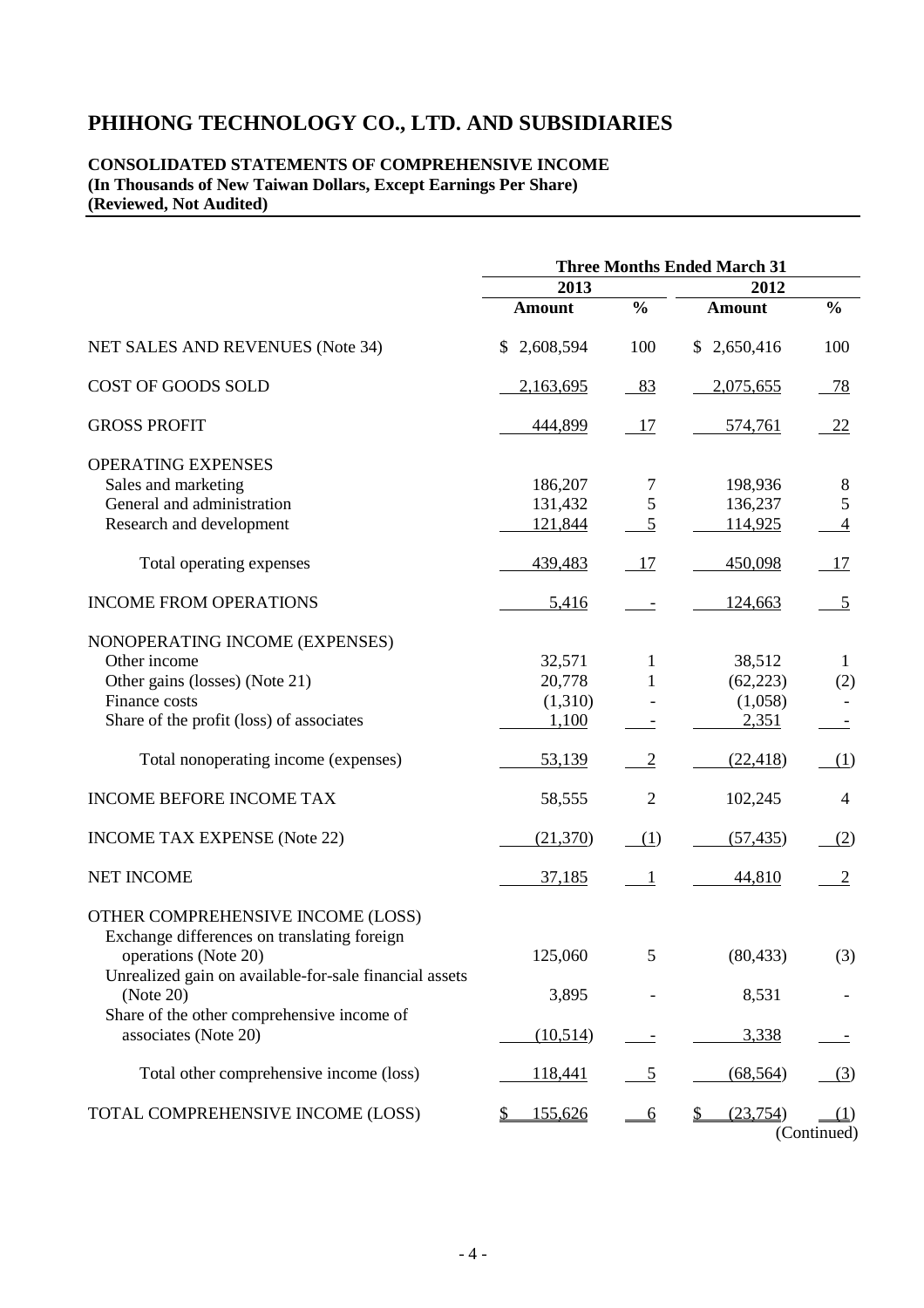#### **CONSOLIDATED STATEMENTS OF COMPREHENSIVE INCOME (In Thousands of New Taiwan Dollars, Except Earnings Per Share) (Reviewed, Not Audited)**

|                                                       | <b>Three Months Ended March 31</b> |               |                          |               |  |  |
|-------------------------------------------------------|------------------------------------|---------------|--------------------------|---------------|--|--|
|                                                       | 2013                               | 2012          |                          |               |  |  |
|                                                       | <b>Amount</b>                      | $\frac{0}{0}$ | <b>Amount</b>            | $\frac{0}{0}$ |  |  |
| NET INCOME ATTRIBUTABLE TO:                           |                                    |               |                          |               |  |  |
| Owner of the Company                                  | \$<br>42,305                       | $\mathbf{1}$  | \$<br>49,577             | 2             |  |  |
| Non-controlling interests                             | (5,120)                            |               | (4,767)                  |               |  |  |
|                                                       | 37,185                             |               | 44,810                   |               |  |  |
| TOTAL COMPREHENSIVE INCOME<br><b>ATTRIBUTABLE TO:</b> |                                    |               |                          |               |  |  |
| Owner of the Company                                  | \$<br>161,485                      | 6             | $\mathbb{S}$<br>(17,987) | (1)           |  |  |
| Non-controlling interests                             | (5,859)                            |               | (5,767)                  |               |  |  |
|                                                       | \$<br>155,626                      | 6             | (23, 754)                | (1)           |  |  |
| <b>EARNINGS PER SHARE (Note 23)</b>                   |                                    |               |                          |               |  |  |
| Basic                                                 | \$0.15                             |               | \$0.18                   |               |  |  |
| Diluted                                               | <u>\$0.15</u>                      |               | <u>\$0.18</u>            |               |  |  |

The accompanying notes are an integral part of the consolidated financial statements.

(With Deloitte & Touche review report dated May 10, 2013) (Concluded)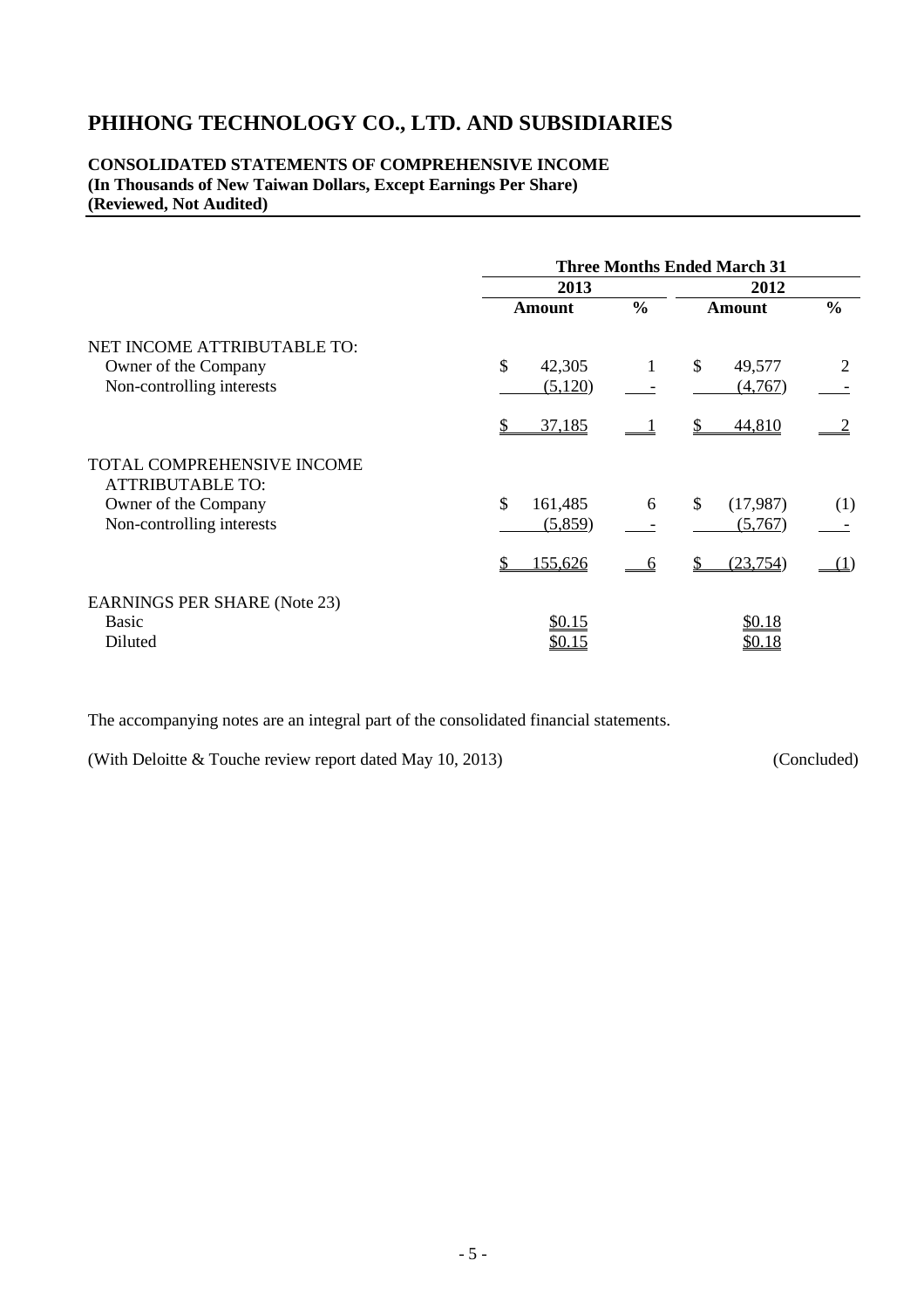# **CONSOLIDATED STATEMENTS OF CHANGES IN EQUITY (In Thousands of New Taiwan Dollars) (Reviewed, Not Audited)**

|                                                                                                   | <b>Equity Attributable to Owners of the Company</b> |                                           |                           |                          |                                  |                                   |                                             |                                 |              |                                |                     |
|---------------------------------------------------------------------------------------------------|-----------------------------------------------------|-------------------------------------------|---------------------------|--------------------------|----------------------------------|-----------------------------------|---------------------------------------------|---------------------------------|--------------|--------------------------------|---------------------|
|                                                                                                   |                                                     |                                           |                           |                          |                                  |                                   | <b>Other Equity</b><br><b>Unrealized</b>    |                                 |              |                                |                     |
|                                                                                                   |                                                     | <b>Share Capital</b>                      |                           |                          |                                  |                                   | <b>Exchange</b>                             | Gain (Loss)                     |              |                                |                     |
|                                                                                                   |                                                     | <b>Advance</b><br><b>Collections</b>      |                           | <b>Retained Earnings</b> |                                  |                                   | <b>Differences on</b><br><b>Translating</b> | on<br>Available-for-            |              | Non-                           |                     |
|                                                                                                   | Common<br><b>Stock</b>                              | for Common<br><b>Stock</b>                | Capital<br><b>Surplus</b> | <b>Legal Reserve</b>     | <b>Special</b><br><b>Reserve</b> | Unappropriated<br><b>Earnings</b> | Foreign<br><b>Operations</b>                | sale Financial<br><b>Assets</b> | <b>Total</b> | controlling<br><b>Interest</b> | <b>Total Equity</b> |
| <b>BALANCE, JANUARY 1, 2012</b>                                                                   | \$2,749,329                                         | 16,154<br>-S                              | 926,465                   | 909,627<br>-SS           |                                  | \$2,059,221                       | -S                                          | (22, 304)                       | \$6,638,492  | 9,643<br>-S                    | \$6,648,135         |
| Net income (loss) for the three months ended March 31,<br>2012                                    |                                                     |                                           |                           |                          |                                  | 49,577                            |                                             |                                 | 49,577       | (4,767)                        | 44,810              |
| Other comprehensive income (loss) for the three months<br>ended March 31, 2012, net of income tax |                                                     |                                           |                           |                          |                                  |                                   | (79, 433)                                   | 11,869                          | (67, 564)    | (1,000)                        | (68, 564)           |
| Total comprehensive income (loss) for the three months<br>ended March 31, 2012                    |                                                     |                                           |                           |                          |                                  | 49,577                            | (79, 433)                                   | 11,869                          | (17,987)     | (5,767)                        | (23,754)            |
| Advance collections for common stock transferred to<br>capital stock                              | 7,880                                               | (16, 154)                                 | 8,274                     |                          |                                  |                                   |                                             |                                 |              |                                |                     |
| Issue of common stock under employee share options                                                | 11,610                                              | 636                                       | 12,191                    |                          |                                  |                                   |                                             |                                 | 24,437       |                                | 24,437              |
| BALANCE, MARCH 31, 2012                                                                           | \$2,768,819                                         | 636                                       | 946,930                   | 909,627                  |                                  | \$2,108,798                       | (79, 433)                                   | (10, 435)                       | \$6,644,942  | 3,876                          | \$6,648,818         |
| <b>BALANCE, JANUARY 1, 2013</b>                                                                   | \$2,771,639                                         | $\mathcal{S}$<br>$\overline{\phantom{a}}$ | 949,615                   | \$1,052,192              | -S                               | \$1,238,611                       | \$(148,361)                                 | (15,603)<br>-S                  | \$5,848,093  | (5,390)                        | \$5,842,703         |
| Special reserve at first time adoption of IFRSs                                                   |                                                     |                                           |                           |                          | 230,859                          | (230, 859)                        |                                             |                                 |              |                                |                     |
| Net income (loss) for the three months ended March 31,<br>2013                                    |                                                     |                                           |                           |                          |                                  | 42,305                            |                                             |                                 | 42,305       | (5,120)                        | 37,185              |
| Other comprehensive income (loss) for the three months<br>ended March 31, 2013, net of income tax |                                                     |                                           |                           |                          |                                  |                                   | 125,799                                     | (6,619)                         | 119,180      | (739)                          | 118,441             |
| Total comprehensive income (loss) for the three months<br>ended March 31, 2013                    |                                                     |                                           |                           |                          | 230,859                          | (188, 554)                        | 125,799                                     | (6,619)                         | 161,485      | (5,859)                        | 155,626             |
| BALANCE, MARCH 31, 2013                                                                           | \$2,771,639                                         |                                           | 949,615                   | \$1,052,192              | 230,859                          | \$1,050,057                       | (22, 562)                                   | (22, 222)                       | \$6,009,578  | (11,249)                       | \$ 5,998,329        |

The accompanying notes are an integral part of the consolidated financial statements.

(With Deloitte & Touche review report dated May 10, 2013)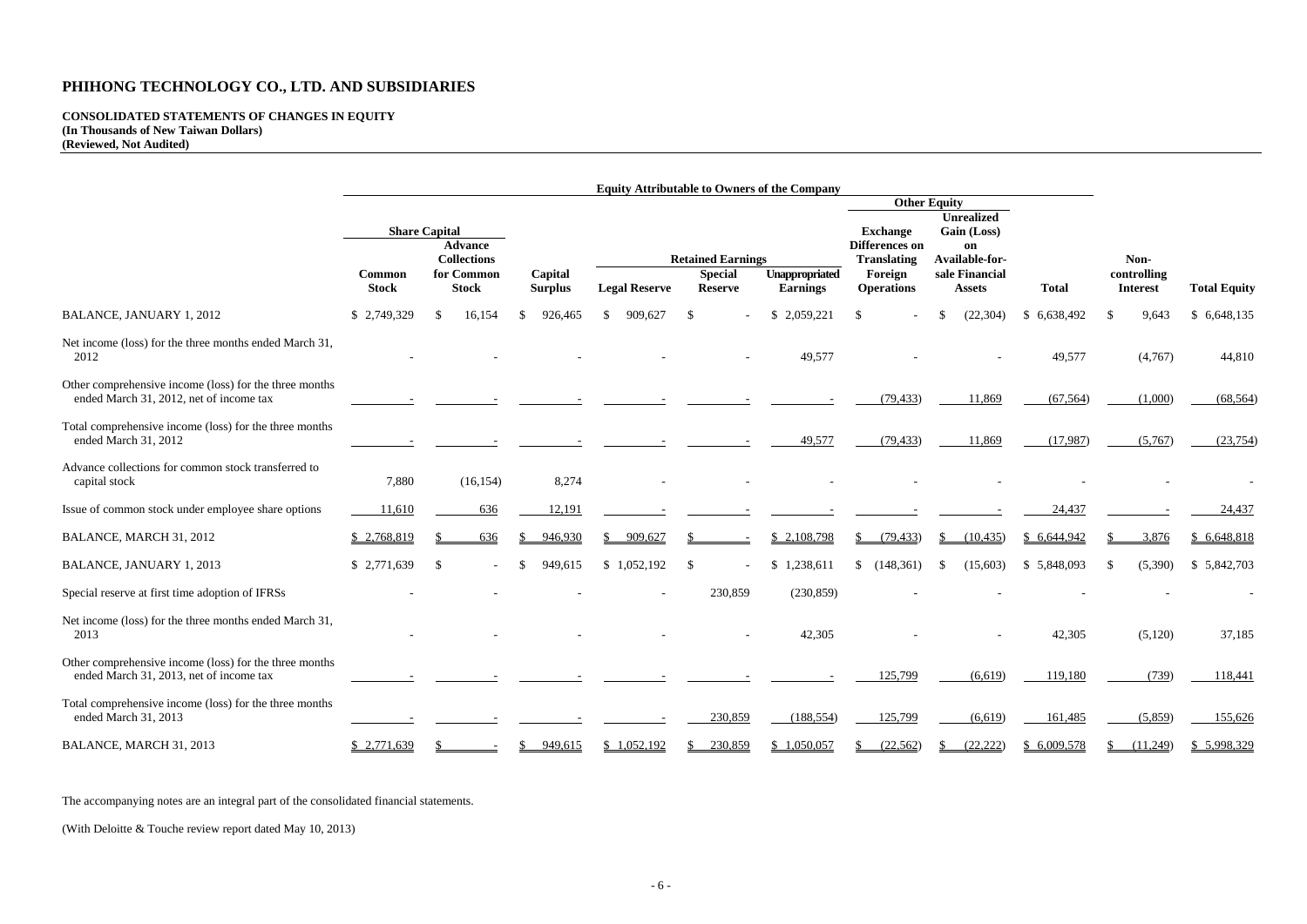**CONSOLIDATED STATEMENTS OF CASH FLOWS (In Thousands of New Taiwan Dollars) (Reviewed, Not Audited)** 

|                                                                   | <b>Three Months Ended March 31</b> |               |  |
|-------------------------------------------------------------------|------------------------------------|---------------|--|
|                                                                   | 2013                               | 2012          |  |
| CASH FLOWS FROM OPERATING ACTIVITIES                              |                                    |               |  |
| Income before income tax                                          | \$<br>58,555                       | \$<br>102,245 |  |
| Adjustments for:                                                  |                                    |               |  |
| Impairment loss recognized (reversal of impairment loss) on trade |                                    |               |  |
| receivables                                                       | 2,490                              | (15)          |  |
| Depreciation expense                                              | 105,692                            | 119,244       |  |
| Amortization expense                                              | 3,557                              | 2,386         |  |
| Finance costs                                                     | 1,310                              | 1,058         |  |
| Interest income                                                   | (2,142)                            | (4,481)       |  |
| Share of profit of associates                                     | (1,100)                            | (2,351)       |  |
| Loss on disposal of property, plant and equipment                 | 668                                | 1,516         |  |
| Loss on disposal of financial assets measured at cost             | 2,517                              |               |  |
| Write-down of inventories                                         | 7,550                              | 4,616         |  |
| Amortization of prepayments for lease                             | 799                                | 684           |  |
| Net changes in operating assets and liabilities                   |                                    |               |  |
| Trade receivable                                                  | 95,843                             | 267,753       |  |
| Other receivables                                                 | 12,131                             | 53,126        |  |
| Inventories                                                       | (122, 947)                         | 104,886       |  |
| Other current assets                                              | (34, 192)                          | (82,279)      |  |
| Other non-current assets                                          | (1,385)                            | 382           |  |
| Notes payable                                                     | 2,099                              |               |  |
| Trade payable                                                     | (187, 164)                         | (262, 396)    |  |
| Trade payable to related parties                                  | 47,068                             | (17, 557)     |  |
| Other payables                                                    | (83, 461)                          | (56, 169)     |  |
| Other current liabilities                                         | 9,455                              | (19,696)      |  |
| Reserve for retirement plan                                       | (49)                               | 79            |  |
| Cash generated from operating activities                          | (82,706)                           | 213,031       |  |
| Interest paid                                                     | (978)                              | (1,058)       |  |
| Interest received                                                 | 2,144                              | 4,019         |  |
| Income tax paid                                                   | (18, 120)                          | (24, 386)     |  |
| Net cash (used in) provided by operating activities               | (99,660)                           | 191,606       |  |
| CASH FLOWS FROM INVESTING ACTIVITIES                              |                                    |               |  |
| Purchase of financial assets at fair value through profit or loss | (169, 120)                         |               |  |
| Proceeds on sale of financial assets measured at cost             | 10,483                             |               |  |
| Payments for property, plant and equipment                        | (200, 383)                         | (121, 549)    |  |
| Proceeds from disposal of property, plant and equipment           | 5,310                              |               |  |
| Payments for intangible assets                                    | (262)                              | (4,380)       |  |
| (Increase) decrease in refundable deposits                        | (147)                              | 497           |  |
| Dividend received                                                 | 3,285                              | 13,429        |  |
| Net cash used in investing activities                             | (350, 834)                         | (112,003)     |  |

(Continued)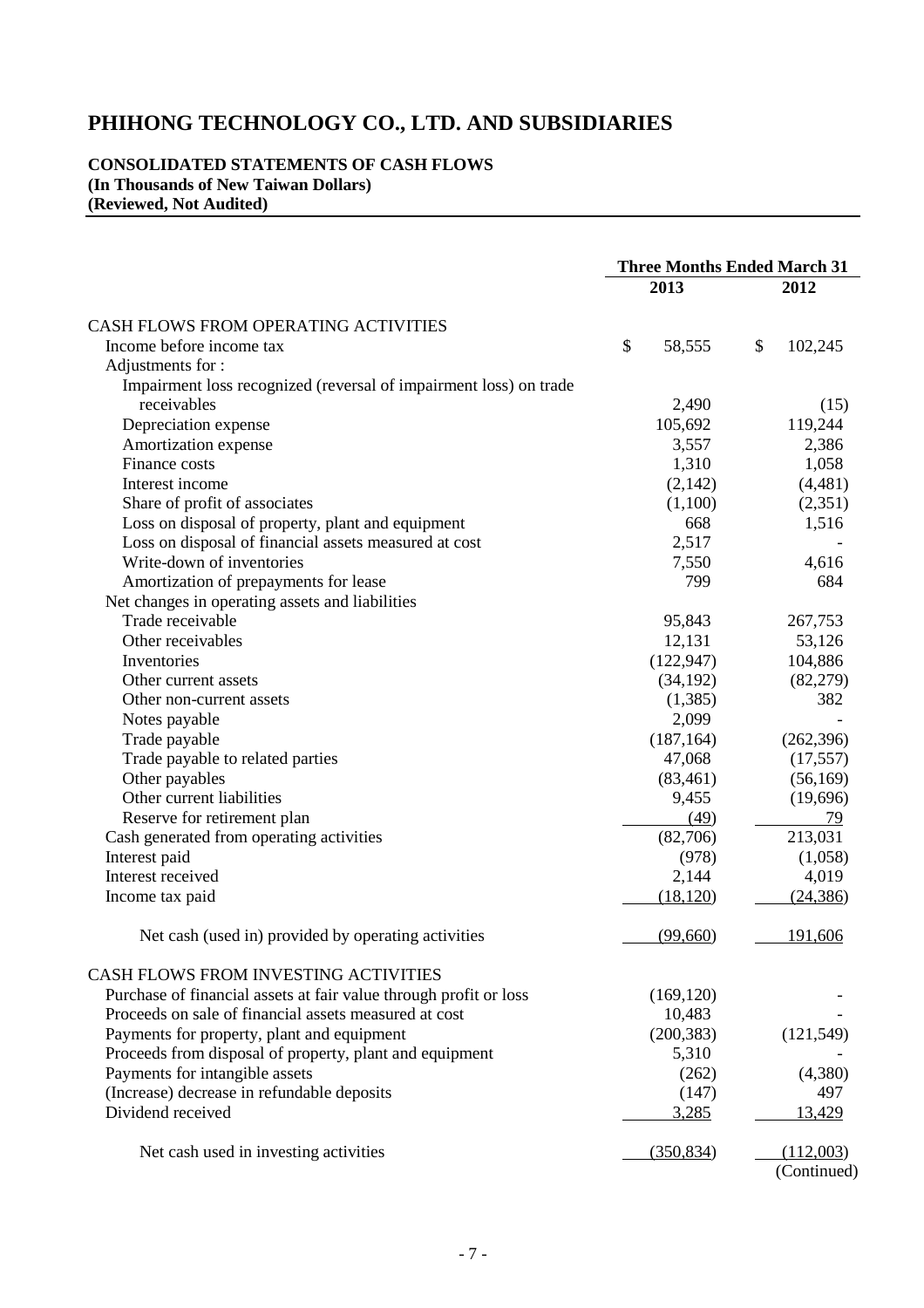#### **CONSOLIDATED STATEMENTS OF CASH FLOWS (In Thousands of New Taiwan Dollars) (Reviewed, Not Audited)**

|                                                                                                                                                             | <b>Three Months Ended March 31</b> |                       |  |  |
|-------------------------------------------------------------------------------------------------------------------------------------------------------------|------------------------------------|-----------------------|--|--|
|                                                                                                                                                             | 2013                               | 2012                  |  |  |
| CASH FLOWS FROM FINANCING ACTIVITIES<br>Proceeds from employee stock options<br>Proceeds from long-term borrowings<br>Decrease in advance deposits received | \$<br>100,000<br>(160)             | \$<br>24,437<br>(172) |  |  |
| Net cash provided by financing activities                                                                                                                   | 99,840                             | 24,265                |  |  |
| EFFECTS OF EXCHANGE RATE CHANGES ON THE BALANCE<br>OF CASH HELD IN FOREIGN CURRENCIES                                                                       | 24,442                             | (16,317)              |  |  |
| NET (DECREASE) INCREASE IN CASH AND CASH<br><b>EQUIVALENTS</b>                                                                                              | (326, 212)                         | 87,551                |  |  |
| CASH AND CASH EQUIVALENTS AT THE BEGINNING OF THE<br><b>PERIOD</b>                                                                                          | 1,543,288                          | 2,119,386             |  |  |
| CASH AND CASH EQUIVALENTS AT THE END OF THE PERIOD                                                                                                          | .217,076                           | 2,206,937             |  |  |

The accompanying notes are an integral part of the consolidated financial statements.

(With Deloitte & Touche review report dated May 10, 2013) (Concluded)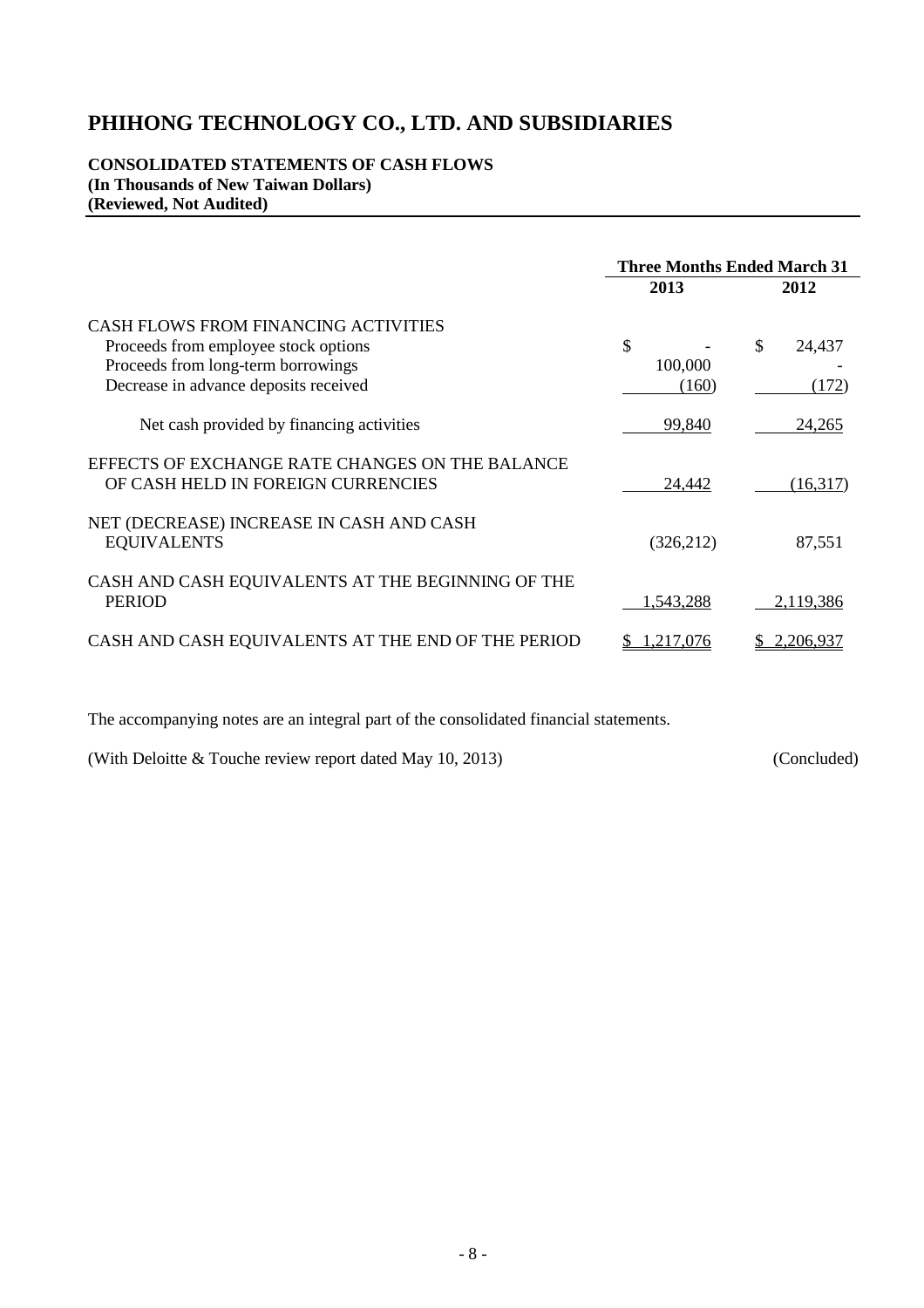#### **NOTES TO CONSOLIDATED FINANCIAL STATEMENTS THREE MONTHS ENDED MARCH 31, 2013 AND 2012 (In Thousands of New Taiwan Dollars, Except Per Share Data and Unless Stated Otherwise) (Reviewed, Not Audited)**

#### **1. GENERAL INFORMATION**

Phihong Technology Co., Ltd. ("Phihong" or "the Company"), which was formerly known as Phihong Enterprise Co., Ltd. was incorporated on December 12, 1972 under the laws of the Republic of China ("ROC"). Under a resolution approved in the stockholders' meeting in June 2003, Phihong changed its name to Phihong Technology Co., Ltd. Phihong primarily manufactures and sells AC/DC power adapters, charger bases, power supply modules, UPS (uninterruptible power supply) for computers, ballasts, etc.

In February 2000, Phihong was authorized to have its stocks traded on the over-the-counter (OTC) securities exchange in Taiwan. In September 2001, Phihong's stocks ceased to be OTC traded and Phihong later obtained authorization to have its stocks listed on the Taiwan Stock Exchange.

The functional currency of Phihong is New Taiwan dollars.

#### **2. APPROVAL OF FINANCIAL STATEMENTS**

The consolidated financial statements were reported to the board of directors and approved for issue on May 10, 2013.

#### **3. APPLICATION OF NEW AND REVISED STANDARDS, AMENDMENTS AND INTERPRETATIONS**

The Company and its entire controlled subsidiaries (the "Group") have not applied the following new and revised standards, amendments and interpretations that have been issued by the International Accounting Standards Board (IASB) because their effective dates were not yet announced by the Financial Supervisory Commission (FSC) of the Republic of China.

| New and Revised Standards, Amendments and Interpretations                          | <b>Effective Date Announced</b><br>by IASB (Note)   |                                                                        |  |
|------------------------------------------------------------------------------------|-----------------------------------------------------|------------------------------------------------------------------------|--|
| Endorsed by the FSC but the<br>effective date was not yet<br>determined by the FSC |                                                     |                                                                        |  |
| Amendments to IFRSs                                                                | Improvements to IFRSs 2009 - Amendment to IAS<br>39 | January 1, 2009 or<br>January 1, 2010                                  |  |
| IFRS 9 (2009)                                                                      | <b>Financial Instruments</b>                        | January 1, 2015                                                        |  |
| Amendments to IAS 39                                                               | <b>Embedded Derivatives</b>                         | Effective for annual periods<br>beginning on or after<br>June 30, 2009 |  |
| Not yet endorsed by the FSC                                                        |                                                     |                                                                        |  |
| Amendments to IFRSs                                                                | Improvements to IFRSs 2010 - Amendment to IAS<br>39 | July 1, $2010$ or January 1,<br>2011                                   |  |
| Amendments to IFRSs                                                                | Annual Improvements to IFRSs 2009-2011 Cycle        | January 1, 2013<br>(Continued)                                         |  |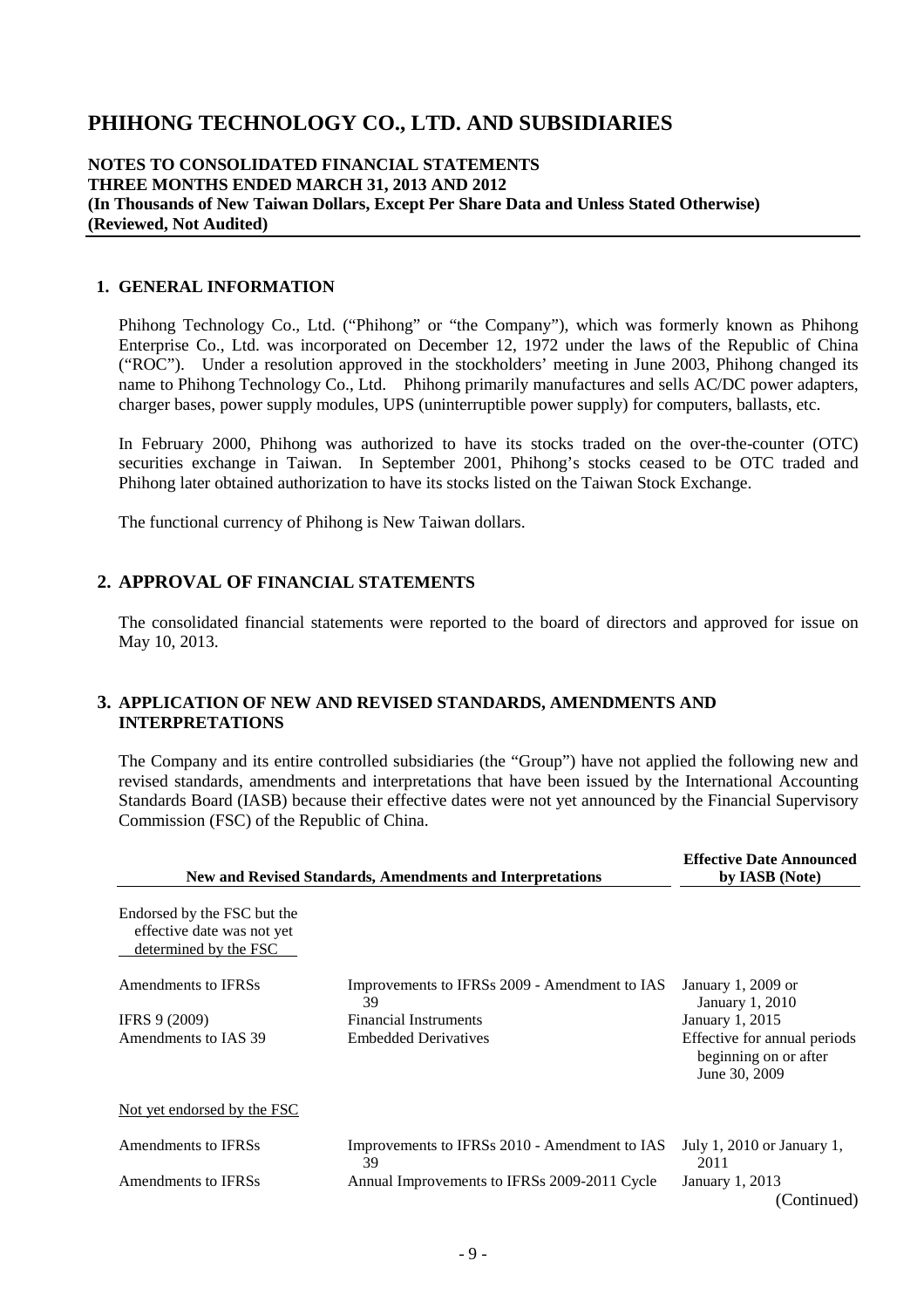#### **New and Revised Standards, Amendments and Interpretations**

**Effective Date Announced by IASB (Note)** 

| Amendments to IFRS 1                          | Limited Exemption from Comparative IFRS 7<br>Disclosures for First-time Adopters                                                      | July 1, 2010    |
|-----------------------------------------------|---------------------------------------------------------------------------------------------------------------------------------------|-----------------|
| Amendments to IFRS 1                          | <b>Government Loans</b>                                                                                                               | January 1, 2013 |
| Amendments to IFRS 1                          | Severe Hyperinflation and Removal of Fixed Dates<br>for First-time Adopters                                                           | July 1, 2011    |
| Amendments to IFRS 7                          | Disclosures - offsetting Financial Assets and<br><b>Financial Liabilities</b>                                                         | January 1, 2013 |
| Amendments to IFRS 9 and<br><b>IFRS 7</b>     | Mandatory Effective Date and Transition<br><b>Disclosures</b>                                                                         | January 1, 2015 |
| Amendments to IFRS 7                          | Disclosures - Transfers of Financial Assets                                                                                           | July 1, 2011    |
| Amendments to IFRS 9                          | <b>Financial Instruments</b>                                                                                                          | January 1, 2015 |
| Amendments to IFRS 10                         | <b>Consolidated Financial Statements</b>                                                                                              | January 1, 2013 |
| Amendments to IFRS 11                         | Joint Arrangements                                                                                                                    | January 1, 2013 |
| Amendments to IFRS 12                         | Disclosure of Interests in Other Entities                                                                                             | January 1, 2013 |
| Amendments to IFRS 10, IFRS 11<br>and IFRS 12 | Consolidated Financial Statements, Joint<br>Arrangements and Disclosure of Interests in<br><b>Other Entities: Transition Guidance</b> | January 1, 2013 |
| Amendments to IFRS 10, IFRS 12<br>and IAS 27  | <b>Investment Entities</b>                                                                                                            | January 1, 2014 |
| Amendments to IFRS 13                         | Fair Value Measurement                                                                                                                | January 1, 2013 |
| Amendments to IAS 1                           | Presentation of Items of Other Comprehensive<br>Income                                                                                | July 1, 2012    |
| Amendments to IAS 12                          | Deferred Tax: Recovery of Underlying Assets                                                                                           | January 1, 2012 |
| Amendments to IAS 19                          | <b>Employee Benefits</b>                                                                                                              | January 1, 2013 |
| Amendments to IAS 27                          | <b>Separate Financial Statements</b>                                                                                                  | January 1, 2013 |
| Amendments to IAS 28                          | Investments in Associates and Joint Ventures                                                                                          | January 1, 2013 |
| Amendments to IAS 32                          | <b>Offsetting Financial Assets and Financial</b><br>Liabilities                                                                       | January 1, 2014 |
| <b>IFRIC 20</b>                               | Stripping Costs in the Production Phase of a<br>Surface Mine                                                                          | January 1, 2013 |
|                                               |                                                                                                                                       | (Concluded)     |

Note: Unless otherwise noted, the above new and revised standards, amendments and interpretations are effective for annual periods beginning on or after the respective effective dates.

Since the FSC has not announced the effective date for the above new and revised standards, amendments and interpretations, it is not practicable to provide a reasonable estimate of the impact of the initial application of the standards, amendments and interpretations on the financial position and results of the Group until a detailed review has been completed.

#### **4. SIGNIFICANT ACCOUNTING POLICIES**

On May 14, 2009, the FSC announced the "Framework for the Adoption of IFRSs by Companies in the ROC." In this framework, starting 2013, companies with shares listed on the Taiwan Stock Exchange or traded on the Taiwan GreTai Securities Market or Emerging Stock Market should prepare their consolidated financial statements in accordance with the Regulations Governing the Preparation of Financial Reports by Securities Issuers and the International Financial Reporting Standards, International Accounting Standards, and the Interpretations approved by the FSC.

The consolidated financial statements of the Company and its entire controlled subsidiaries are the first IFRS interim financial statements for part of the period covered by its first IFRS financial statements, the consolidated financial statements for 2013. The date of transition to IFRSs was January 1, 2012. Refer to Note 35 for the impact of IFRS conversion on the consolidated financial statements.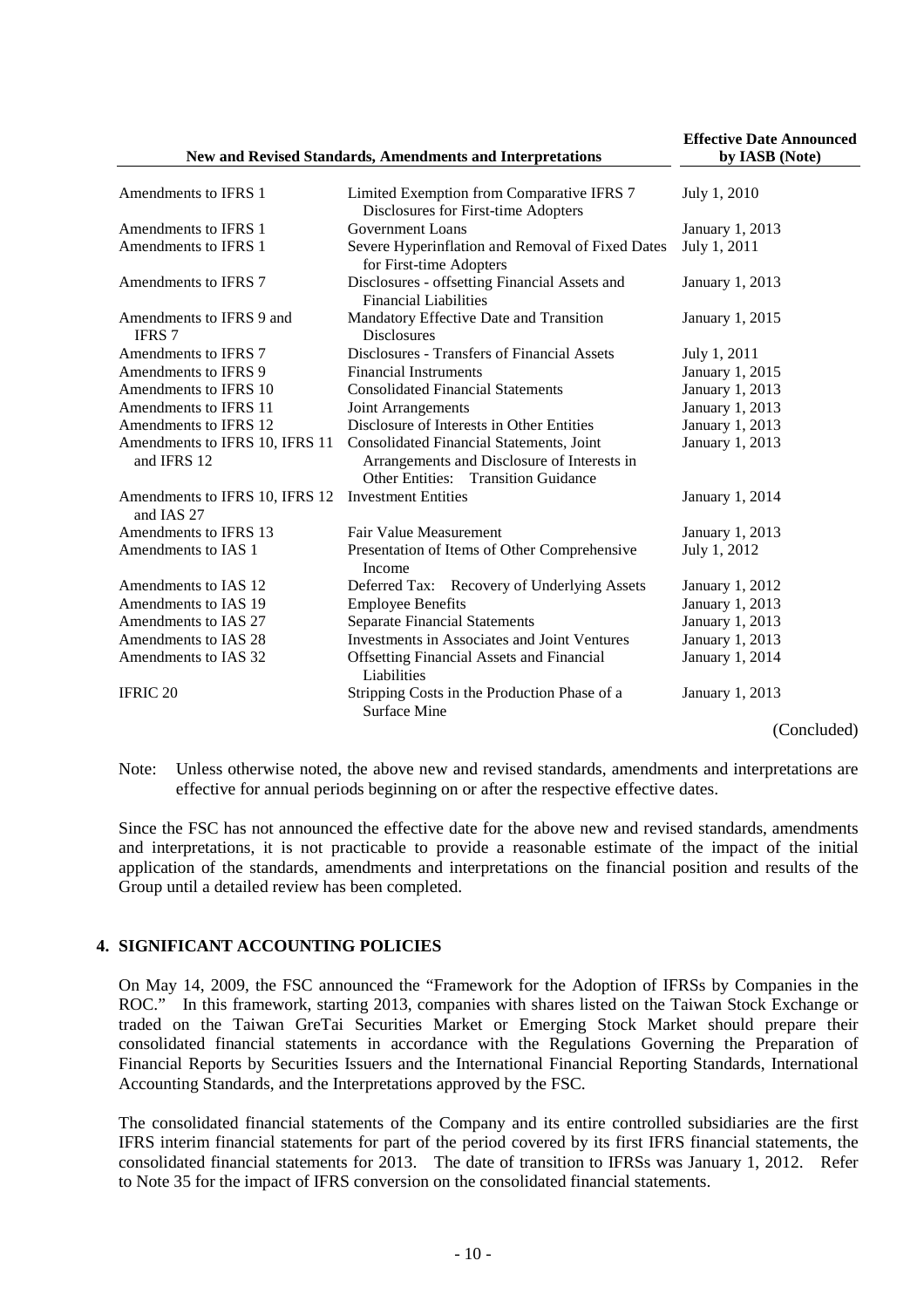#### **Statement of Compliance**

The consolidated financial statements have been prepared in accordance with the Regulations Governing the Preparation of Financial Reports by Securities Issuers, IFRS 1 "First-time Adoption of International Financial Reporting Standards" and IAS 34 "Interim Financial Reporting" as endorsed by the FSC. Disclosure information included in interim financial reports is less than disclosures required in a full set of annual financial reports.

#### **Basis of Preparation**

The consolidated financial statements have been prepared on the historical cost basis except for certain properties and financial instruments that are measured at revalued amounts or fair values, as explained in the accounting policies below. Historical cost is generally based on the fair value of the consideration given in exchange for assets.

The opening consolidated balance sheet as of the date of transition to IFRSs was prepared in accordance with IFRS 1 "First-time Adoption of International Financial Reporting Standards". The applicable IFRSs have been applied retrospectively by the Group except for some aspects where other IFRSs prohibit retrospective application and specified areas where IFRS 1 grants limited exemptions from the requirements of other IFRSs. For the exemptions that the Group elected, refer to Note 35. The significant accounting policies are set out as below.

#### **Classification of Current and Noncurrent Assets and Liabilities**

Current assets include cash and cash equivalents and those assets held primarily for trading purposes or to be realized within twelve months after the reporting period, unless the asset is to be used for an exchange or to settle a liability or otherwise remains restricted at more than twelve months after the reporting period. Property, plant and equipment and intangible assets, other than assets classified as current are classified as non-current assets. Current liabilities are obligations incurred for trading purposes or to be settled within twelve months after the reporting period and liabilities that do not have an unconditional right to defer settlement for at least twelve months after the reporting period, even if an agreement to refinance, or to reschedule payments on a long-term basis is completed after the reporting period and before the financial statements are authorized for issue. Liabilities that are not classified as current are classified as non-current.

#### **Basis of Consolidation**

#### Principles for preparing consolidated financial statements

The consolidated financial statements incorporate the financial statements of the Company and entities controlled by the Company (its subsidiaries). Control is achieved where the Company has the power to govern the financial and operating policies of an entity so as to obtain benefits from its activities.

When necessary, adjustments are made to the financial statements of subsidiaries to bring their accounting policies into line with those used by the Company.

All intra-group transactions, balances, income and expenses are eliminated in full on consolidation.

Non-controlling interests are presented in the consolidated balance sheets within equity, separately from the equity of the owners of the Company.

#### Attribution of total comprehensive income to non-controlling interests

Total comprehensive income of subsidiaries is attributed to the owners of the Company and to the non-controlling interests even if this results in the non-controlling interests having a deficit balance.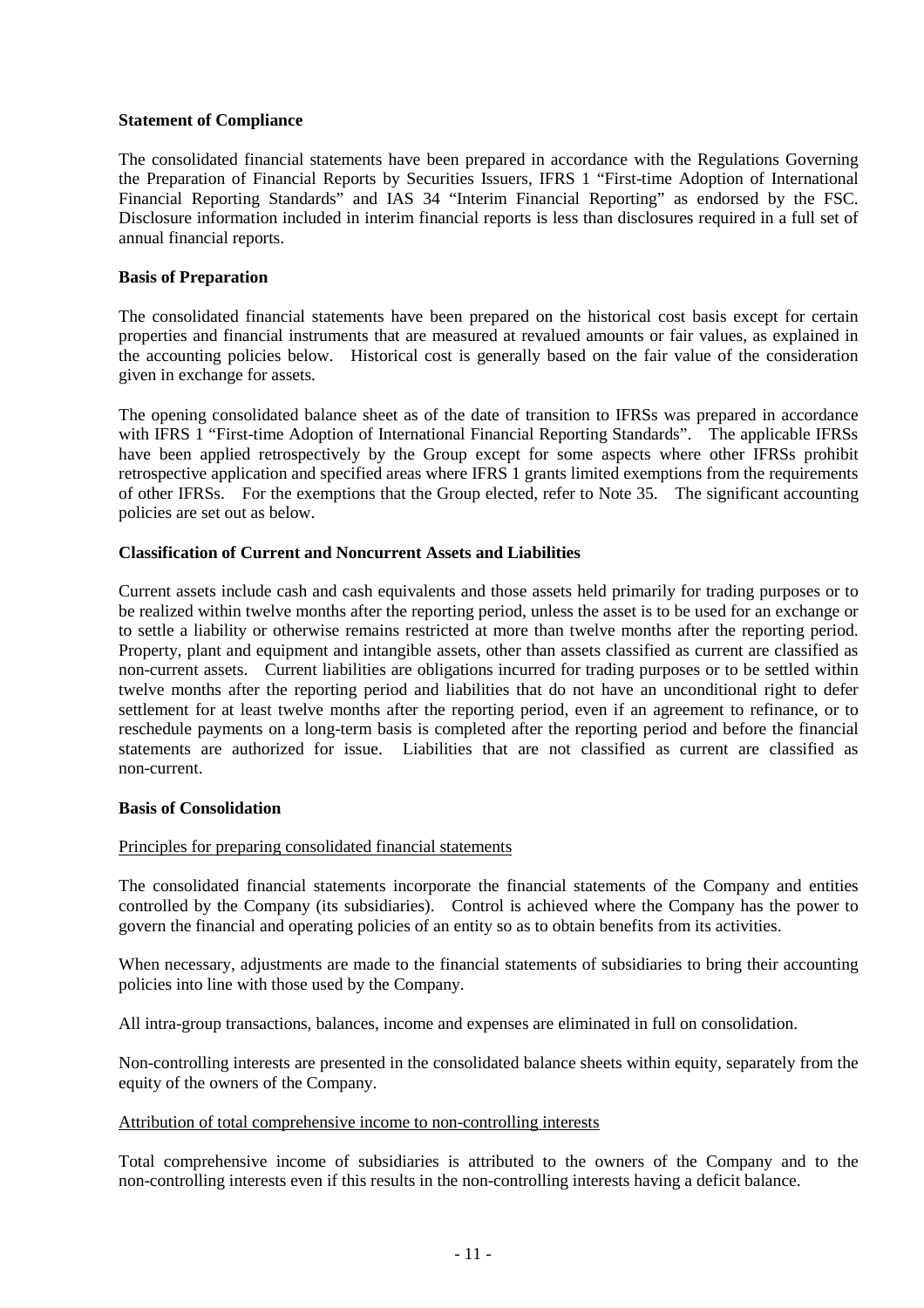#### The consolidated entities were as follows:

|                                           |                                                                  |                                                                    | <b>Percentage of Ownership</b> |                      |                   |                    |  |  |  |
|-------------------------------------------|------------------------------------------------------------------|--------------------------------------------------------------------|--------------------------------|----------------------|-------------------|--------------------|--|--|--|
| <b>Investor</b>                           | <b>Investee</b>                                                  | <b>Business Nature</b>                                             | March 31,<br>2013              | December 31,<br>2012 | March 31,<br>2012 | January 1,<br>2012 |  |  |  |
| Phihong                                   | Phihong International Corp.<br>Phitek International Co.,<br>Ltd. | Makes investments<br>Makes investments                             | 100.00<br>100.00               | 100.00<br>100.00     | 100.00<br>100.00  | 100.00<br>100.00   |  |  |  |
|                                           | Ascent Alliance Ltd.                                             | Makes investments                                                  | 100.00                         | 100.00               | 100.00            | 100.00             |  |  |  |
|                                           | Phihong USA Corp.<br>("PHA")                                     | Sells various power supplies                                       | 100.00                         | 100.00               | 100.00            | 100.00             |  |  |  |
|                                           | American Ballast Corp.                                           | Sells various ballasts                                             | 100.00                         | 100.00               | 100.00            | 100.00             |  |  |  |
|                                           | Phihong Technology Japan<br>Co., Ltd.                            | Sells power components                                             | 100.00                         | 100.00               | 100.00            | 100.00             |  |  |  |
|                                           | Guang-Lai Investment Co.,<br>Ltd.                                | Makes investments                                                  | 100.00                         | 100.00               | 100.00            | 100.00             |  |  |  |
| Phihong International<br>Corp.            | Phihong (Dongguan)<br>Electronics Co., Ltd.                      | Manufactures various power<br>supplies                             | 100.00                         | 100.00               | 100.00            | 100.00             |  |  |  |
|                                           | Phitek (Tianjin) Electronics<br>Co., Ltd.                        | Manufactures various power<br>supplies                             | 100.00                         | 100.00               | 100.00            | 100.00             |  |  |  |
|                                           | Phihong Electronics<br>(Suzhou) Co., Ltd.                        | Manufactures various power<br>supplies and ballasts                | 100.00                         | 100.00               | 100.00            | 100.00             |  |  |  |
|                                           | Value Dynamic Investment<br>Ltd.                                 | Makes investments                                                  | 100.00                         | 100.00               | 100.00            | 100.00             |  |  |  |
|                                           | N-Lighten Technologies,<br>Inc.                                  | Makes investments                                                  | 58.45                          | 58.45                | 58.45             | 58.45              |  |  |  |
| Value Dynamic<br>Investment Ltd.          | Yanghong Lighting Trade<br>Co., Ltd.                             | Manufactures various lighting<br>supplies                          | 100.00                         | 100.00               | 100.00            | 100.00             |  |  |  |
| N-Lighten Technologies,<br>Inc.           | N-Lighten (Shanghai)<br>Trading Inc.                             | Develops, manufactures and sells<br>various equipment and monitors | 100.00                         | 100.00               | 100.00            | 100.00             |  |  |  |
| Phihong Electronics<br>(Suzhou) Co., Ltd. | Suzhou Xin Phihong<br>Electronics Co., Ltd.                      | Manufactures and sells lighting<br>supplies                        | 89.88                          | 89.88                | 89.88             | 89.88              |  |  |  |
| Phitek International Co.,<br>Ltd.         | Dongguan Phitek<br>Electronics Co., Ltd.                         | Manufactures various power<br>supplies                             | 100.00                         | 100.00               | 100.00            | 100.00             |  |  |  |
|                                           | Suzhou Xin Phihong<br>Electronics Co., Ltd.                      | Manufactures and sells lighting<br>supplies                        | 10.12                          | 10.12                | 10.12             | 10.12              |  |  |  |
| Ascent Alliance Ltd.                      | Dongguan Shuang-Ying<br>Electronics Co., Ltd.                    | Manufactures and sells electronic<br>materials                     | 100.00                         | 100.00               | 100.00            | 100.00             |  |  |  |
|                                           | Jin-Sheng-Hong (Jiangxi)<br>Electronics Co., Ltd.                | Manufactures and sells electronic<br>materials and transformers    | 100.00                         | 100.00               | 100.00            | 100.00             |  |  |  |
| Guang-Lai Investment<br>Co., Ltd.         | N-Lighten Technologies<br>Inc.                                   | Makes investments                                                  | 19.78                          | 19.78                | 19.78             | 19.78              |  |  |  |

#### **Foreign Currencies**

In preparing the financial statements of each individual group entity, transactions in currencies other than the entity's functional currency (foreign currencies) are recognized at the rates of exchange prevailing at the dates of the transactions. At the end of each reporting period, monetary items denominated in foreign currencies are retranslated at the rates prevailing at that date. Non-monetary items measured at fair value that are denominated in foreign currencies are retranslated at the rates prevailing at the date when the fair value was determined. Non-monetary items that are measured in terms of historical cost in a foreign currency are not retranslated.

Exchange differences on monetary items arising from settlement or translation are recognized in profit or loss in the period in which they arise.

Exchange differences arising on the retranslation of non-monetary assets (such as equity instruments) or liabilities measured at fair value are included in profit or loss for the period at the rates prevailing at the end of reporting period except for exchange differences arising on the retranslation of non-monetary items in respect of which gains and losses are recognized directly in other comprehensive income, in which case, the exchange differences are also recognized directly in other comprehensive income.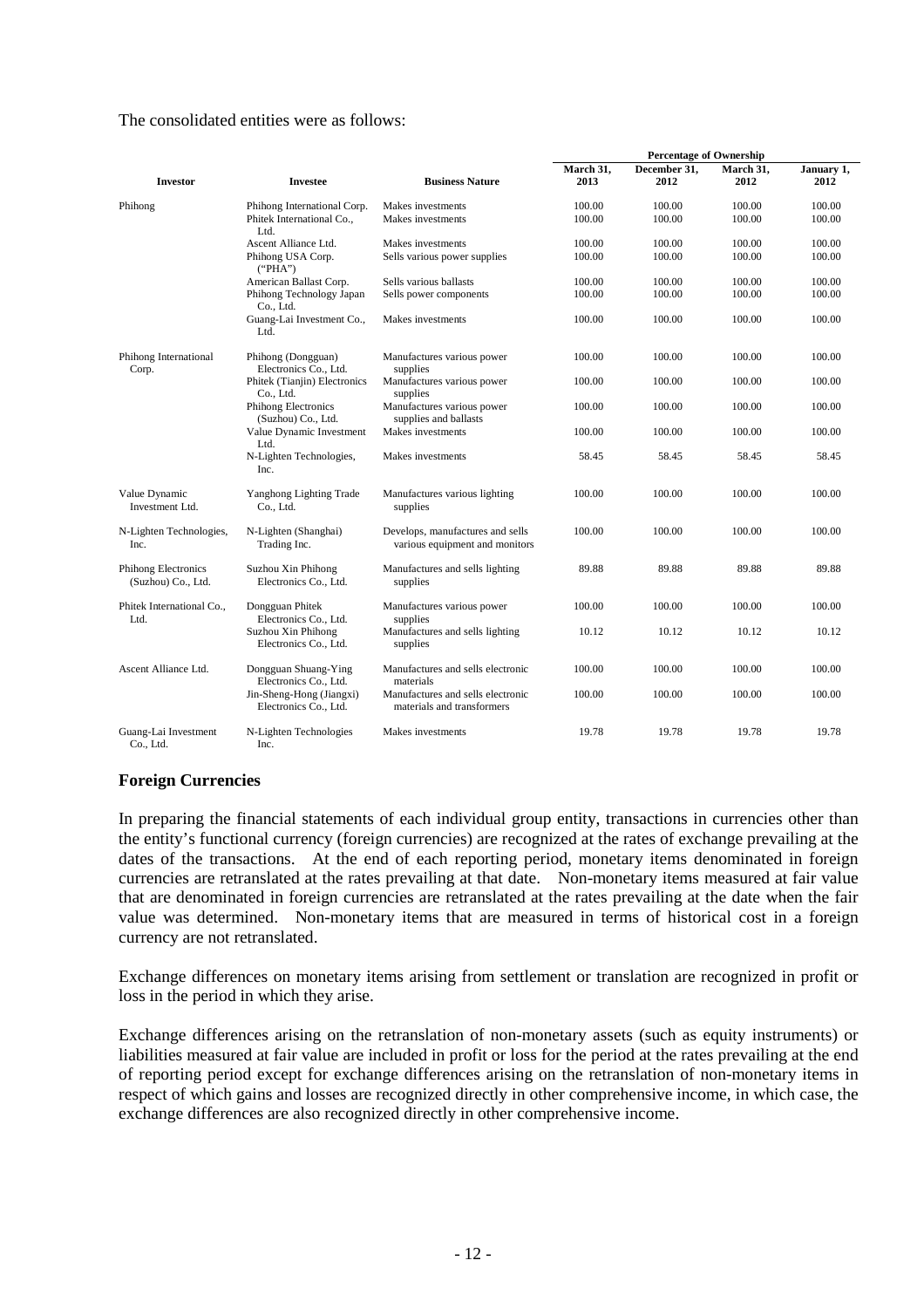For the purpose of presenting consolidated financial statements, the assets and liabilities of the Group's foreign operations are translated into New Taiwan dollars using exchange rates prevailing at the end of each reporting period. Income and expense items are translated at the average exchange rates for the period, unless exchange rates fluctuate significantly during that period, in which case the exchange rates at the dates of the transactions are used. Exchange differences if any, are recognized in other comprehensive income.

#### **Inventories**

Inventories consist of raw materials, supplies, finished goods and work-in-process and are stated at the lower of cost or net realizable value. Inventory write-downs are made by item, except where it may be appropriate to group similar or related items. Net realizable value is the estimated selling price of inventories less all estimated costs of completion and costs necessary to make the sale. Inventories are recorded at weighted-average cost on the balance sheet date.

#### **Investment in Associates**

An associate is an entity over which the Group has significant influence and that is neither a subsidiary nor an interest in a joint venture. Significant influence is the power to participate in the financial and operating policy decisions of the investee without having control or joint control over those policies.

The results and assets and liabilities of associates are incorporated in these consolidated financial statements using the equity method of accounting. Under the equity method, an investment in an associate is initially recognized at cost and adjusted thereafter to recognize the Group's share of the profit or loss and other comprehensive income of the associate. The Group also recognizes the changes in the Group's share of equity of associates.

When a group entity transacts with its associate, profits and losses resulting from the transactions with the associate are recognized in the Group's consolidated financial statements only to the extent of interests in the associate that are not related to the Group.

#### **Property, Plant and Equipment**

Property, plant and equipment are tangible items that are held for use in the production or supply of goods or services, or for administrative purposes, and are expected to be used during more than one period. Property, plant and equipment are stated at cost, less subsequent accumulated depreciation and subsequent accumulated impairment loss when it is probable that future economic benefits associated with the item will flow to the Group and the cost of the item can be measured reliably.

Properties in the course of construction for production, supply or administrative purposes are carried at cost, less any recognized impairment loss. Cost includes professional fees and, for qualifying assets, borrowing costs capitalized in accordance with IAS 23 "Borrowing Costs". Such properties are classified to the appropriate categories of property, plant and equipment when completed and ready for intended use. Depreciation of these assets, on the same basis as other property assets, commences when the assets are ready for their intended use.

Depreciation is recognized so as to write off the cost of assets less their residual values over their estimated useful lives, using the straight-line method. The estimated useful lives, residual values and depreciation method are reviewed at the end of each reporting period.

An item of property, plant and equipment is derecognized upon disposal or when no future economic benefits are expected to arise from the continued use of the asset. Any gain or loss arising on the disposal or retirement of an item of property, plant and equipment is determined as the difference between the sales proceeds and the carrying amount of the asset and is recognized in profit or loss.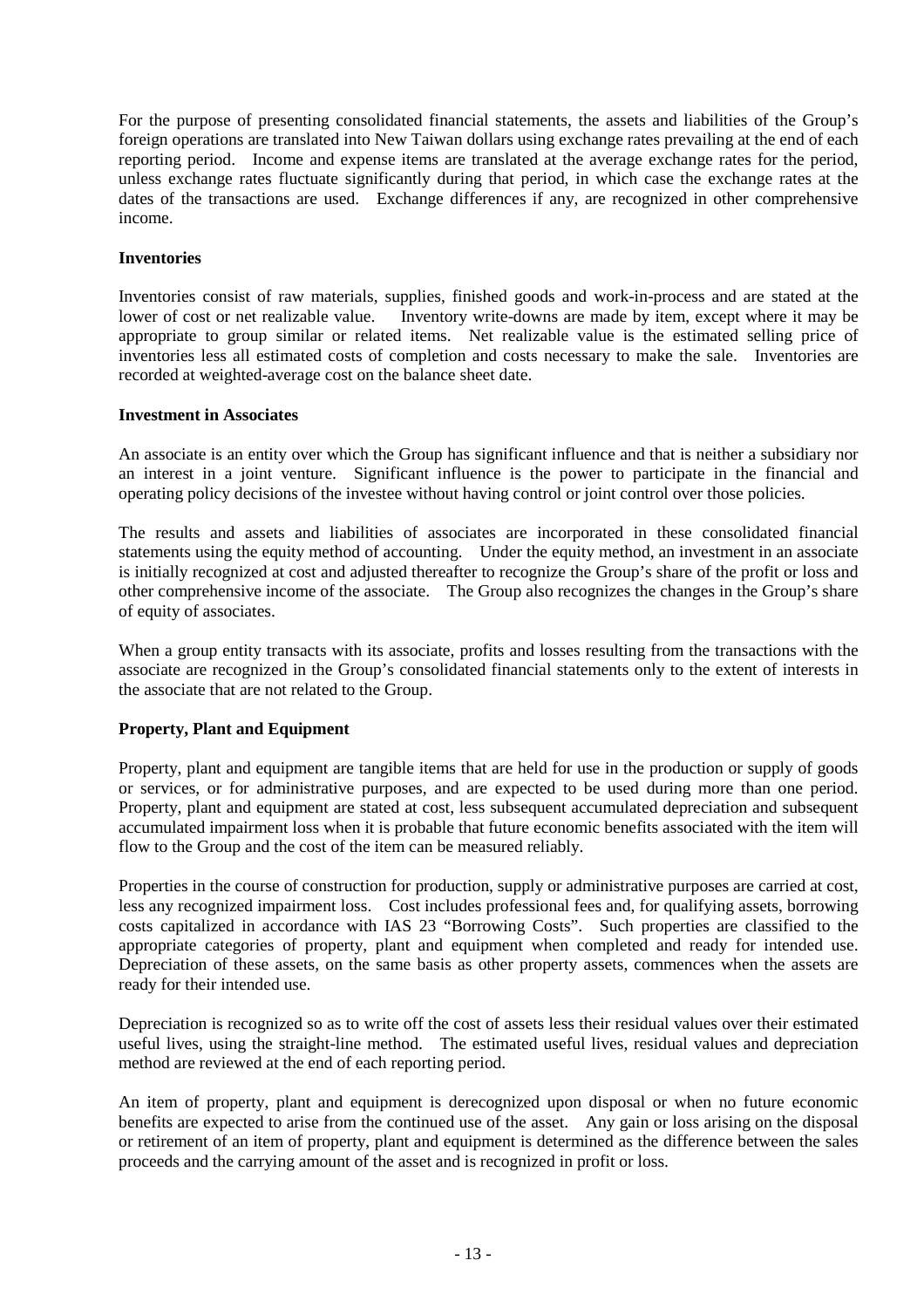#### **Intangible Assets**

Intangible assets with finite useful lives that are acquired separately are initially measured at cost and subsequently measured at cost less accumulated amortization and accumulated impairment loss. Amortization is recognized on a straight-line basis over their estimated useful lives. The estimated useful life, residual value, and amortization method are reviewed at the end of each reporting period.

#### **Impairment of Tangible and Intangible Assets Other than Goodwill**

At the end of each reporting period, the Group reviews the carrying amounts of its tangible and intangible assets, excluding goodwill, to determine whether there is any indication that those assets have suffered an impairment loss. If any such indication exists, the recoverable amount of the asset is estimated in order to determine the extent of the impairment loss.

Recoverable amount is the higher of fair value less costs to sell and value in use. In assessing value in use, the estimated future cash flows are discounted to their present value using a pre-tax discount rate that reflects current market assessments of the time value of money and the risks specific to the asset for which the estimates of future cash flows have not been adjusted.

If the recoverable amount of an asset or cash-generating unit is estimated to be less than its carrying amount, the carrying amount of the asset or cash-generating unit is reduced to its recoverable amount.

When an impairment loss subsequently is reversed, the carrying amount of the asset or cash-generating unit is increased to the revised estimate of its recoverable amount, but only to the extent of the carrying amount that would have been determined had no impairment loss been recognized for the asset or cash-generating unit in prior years. A reversal of an impairment loss is recognized immediately in profit or loss.

#### **Financial Instruments**

Financial assets and financial liabilities are recognized when a group entity becomes a party to the contractual provisions of the instruments.

Financial assets and financial liabilities are initially measured at fair value. Transaction costs that are directly attributable to the acquisition or issue of financial assets and financial liabilities (other than financial assets and financial liabilities at fair value through profit or loss) are added to or deducted from the fair value of the financial assets or financial liabilities, as appropriate, on initial recognition. Transaction costs directly attributable to the acquisition of financial assets or financial liabilities at fair value through profit or loss are recognized immediately in profit or loss.

a. Financial assets

All regular way purchases or sales of financial assets are recognized and derecognized on a trade date basis. Regular way purchases or sales are purchases or sales of financial assets that require delivery of assets within the time frame established by regulation or convention in the marketplace.

1) Measurement category

Financial assets are classified into the following specified categories: Financial assets at fair value through profit or loss, available-for-sale financial assets and loans and receivables. The classification depends on the nature and purpose of the financial assets and is determined at the time of initial recognition.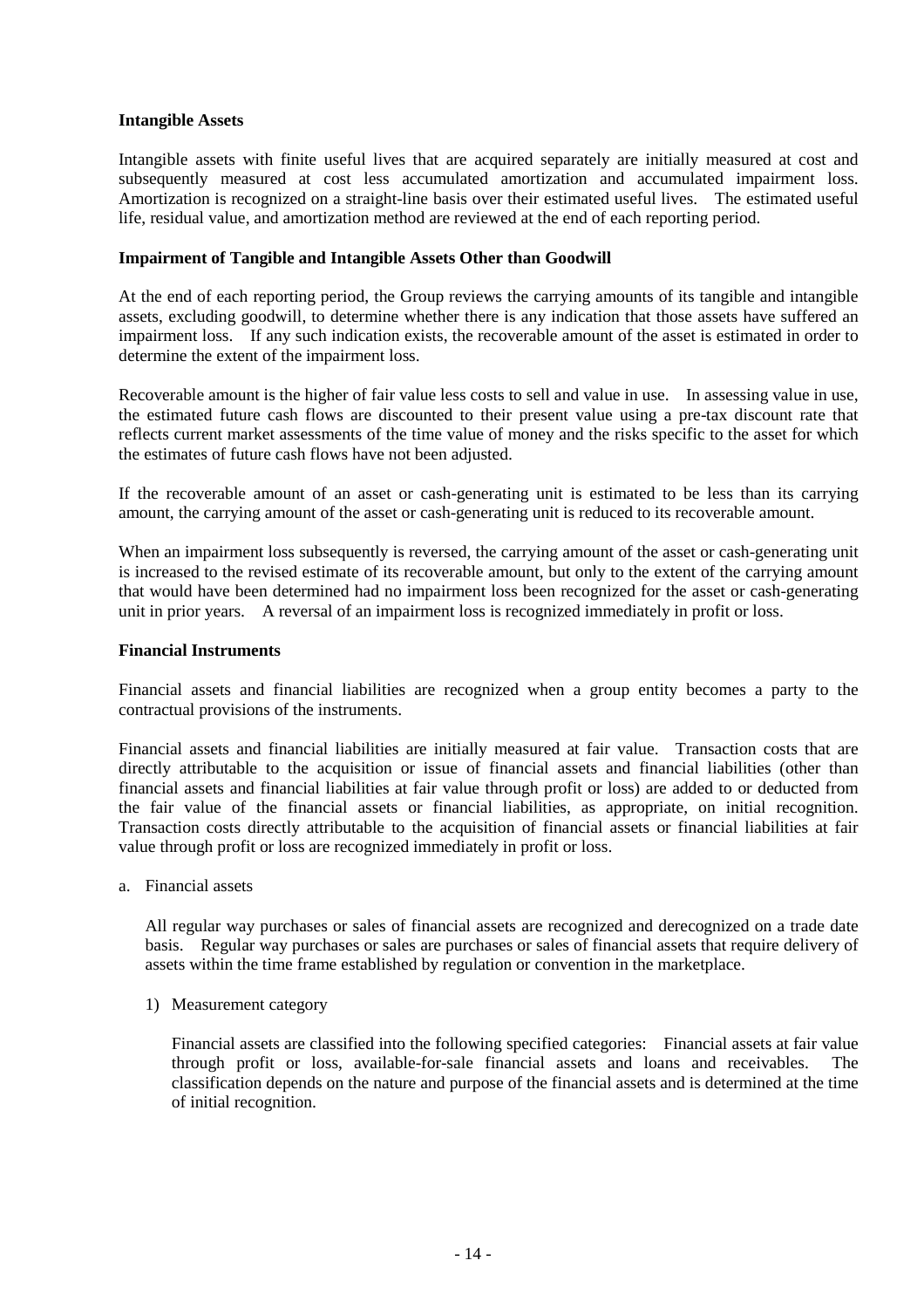#### Financial assets at fair value through profit or loss

Financial assets are classified as at fair value through profit or loss when the financial asset is either held for trading or it is designated as at fair value through profit or loss. Financial assets at fair value through profit or loss are stated at fair value, with any gains or losses arising on remeasurement recognized in profit or loss.

#### Available-for-sale financial assets

Listed stocks held by the Group that are traded in an active market are classified as available-for-sale financial assets and are stated at fair value at the end of each reporting period. Changes in the carrying amount of available-for-sale financial assets are recognized in other comprehensive income and accumulated under the heading of investments revaluation reserve. When the investment is disposed of or is determined to be impaired, the cumulative gain or loss that previously accumulated in the investments revaluation reserve is reclassified to profit or loss.

Dividends on available-for-sale equity instruments are recognized in profit or loss when the Company's right to receive the dividends is established.

Available-for-sale equity investments that do not have a quoted market price in an active market and whose fair value cannot be reliably measured are measured at cost less any identified impairment loss at the end of each reporting period and are recognized in a separate line item as financial assets carried at cost. If, in a subsequent period, the fair value of the financial assets can be reliably measured, the financial assets are remeasured at fair value. The difference between carrying amount and fair value is recognized in profit or loss or other comprehensive income on financial assets.

#### Loans and receivables

Loans and receivables are non-derivative financial assets with fixed or determinable payments that are not quoted in an active market. Loans and receivables (including trade receivables, cash and cash equivalent) are measured at amortized cost using the effective interest method, less any impairment. Interest income is recognized by applying the effective interest rate, except for short-term receivables when the effect of discounting is immaterial.

2) Impairment of financial assets

Financial assets, other than those at fair value through profit or loss, are assessed for indicators of impairment at the end of each reporting period. Financial assets are considered to be impaired when there is objective evidence that, as a result of one or more events that occurred after the initial recognition of the financial asset, the estimated future cash flows of the investment have been affected.

Certain categories of financial assets, such as trade receivables, are assessed for impairment on a collective basis even if they were assessed as not impaired individually. Objective evidence of impairment for a portfolio of receivables could include the Company's past experience in the collection of payments and the delayed payments in the portfolio past the average credit period.

For financial assets carried at amortized cost, the amount of the impairment loss recognized is the difference between the asset's carrying amount and the present value of estimated future cash flows, discounted at the financial asset's original effective interest rate.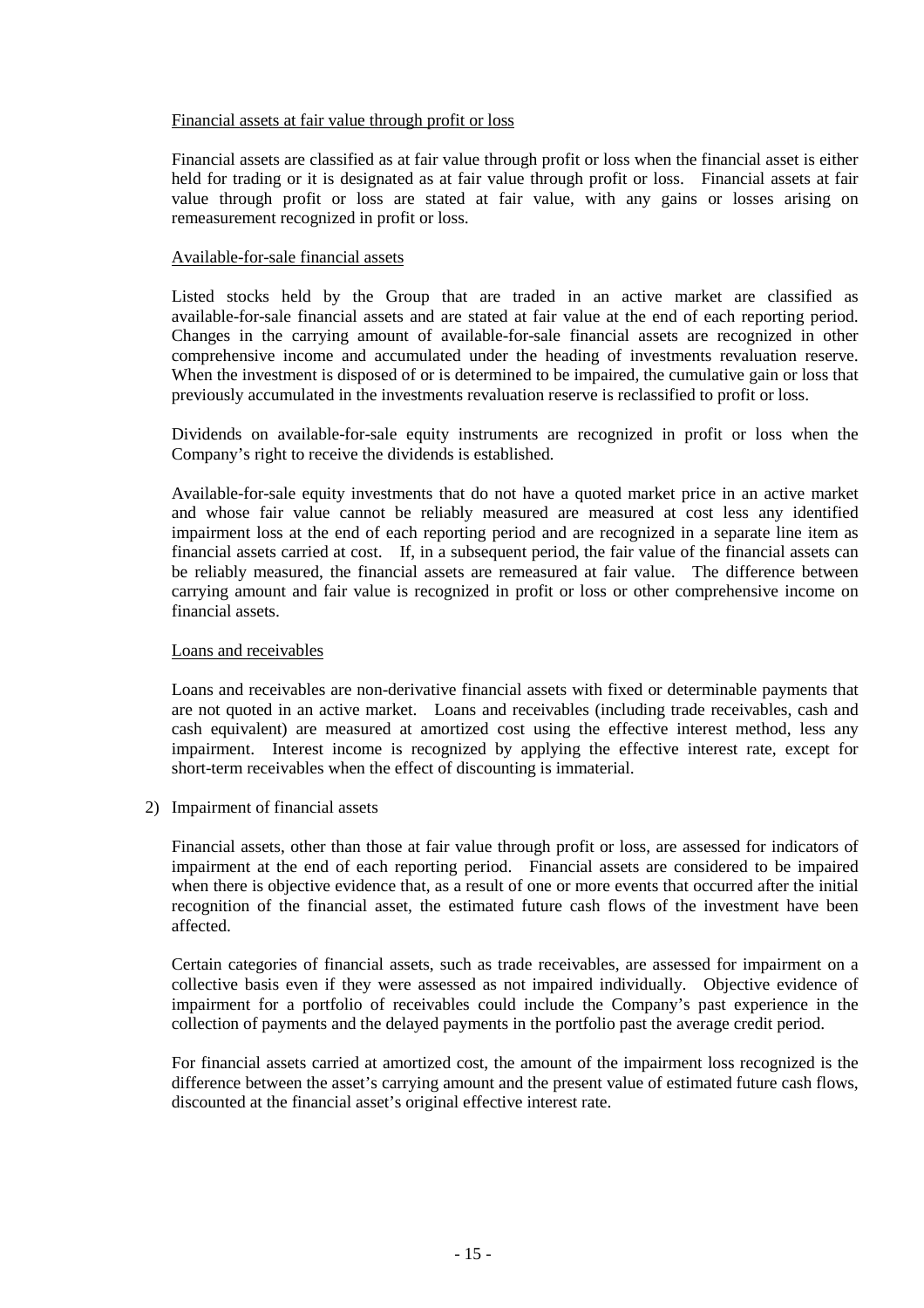For financial assets measured at amortized cost, if, in a subsequent period, the amount of the impairment loss decreases and the decrease can be related objectively to an event occurring after the impairment was recognized, the previously recognized impairment loss is reversed through profit or loss to the extent that the carrying amount of the investment at the date the impairment is reversed does not exceed what the amortized cost would have been had the impairment not been recognized.

For available-for-sale equity investments, a significant or prolonged decline in the fair value of the security is considered to be objective evidence of impairment. When an available-for-sale financial asset is considered to be impaired, cumulative gains or losses previously recognized in other comprehensive income are reclassified to profit or loss in the period.

In respect of available-for-sale equity securities, impairment loss previously recognized in profit or loss are not reversed through profit or loss. Any increase in fair value subsequent to an impairment loss is recognized in other comprehensive income and accumulated under the heading of investments revaluation reserve.

For financial assets that are carried at cost, the amount of the impairment loss is measured as the difference between the asset's carrying amount and the present value of the estimated future cash flows discounted at the current market rate of return for a similar financial asset. Such impairment loss will not be reversed in subsequent periods.

The carrying amount of the financial asset is reduced by the impairment loss directly for all financial assets with the exception of trade receivables, where the carrying amount is reduced through the use of an allowance account. When a trade receivable is considered uncollectible, it is written off against the allowance account. Subsequent recoveries of amounts previously written off are credited against the allowance account. Changes in the carrying amount of the allowance account are recognized in profit or loss.

3) Derecognition of financial assets

The Company derecognizes a financial asset only when the contractual rights to the cash flows from the asset expire, or when it transfers the financial asset and substantially all the risks and rewards of ownership of the asset to another party.

On derecognition of a financial asset in its entirety, the difference between the asset's carrying amount and the sum of the consideration received and receivable and the cumulative gain or loss that had been recognized in other comprehensive income and accumulated in equity is recognized in profit or loss.

b. Financial liabilities

All the financial liabilities are measured at amortized cost using the effective interest method. The Company derecognizes financial liabilities when, and only when, the Company's obligations are discharged, cancelled or they expire. The difference between the carrying amount of the financial liability derecognized and the consideration paid and payable is recognized in profit or loss.

#### **Provisions**

Provisions are recognized when the Group has a present obligation as a result of a past event, it is probable that the Group will be required to settle the obligation, and a reliable estimate can be made of the amount of the obligation.

Provisions are measured at the best estimate of the consideration required to settle the present obligation at the end of the reporting period, taking into account the risks and uncertainties surrounding the obligation. The Group has accrued provisions for product guarantee based on the proper percentage of the current sales.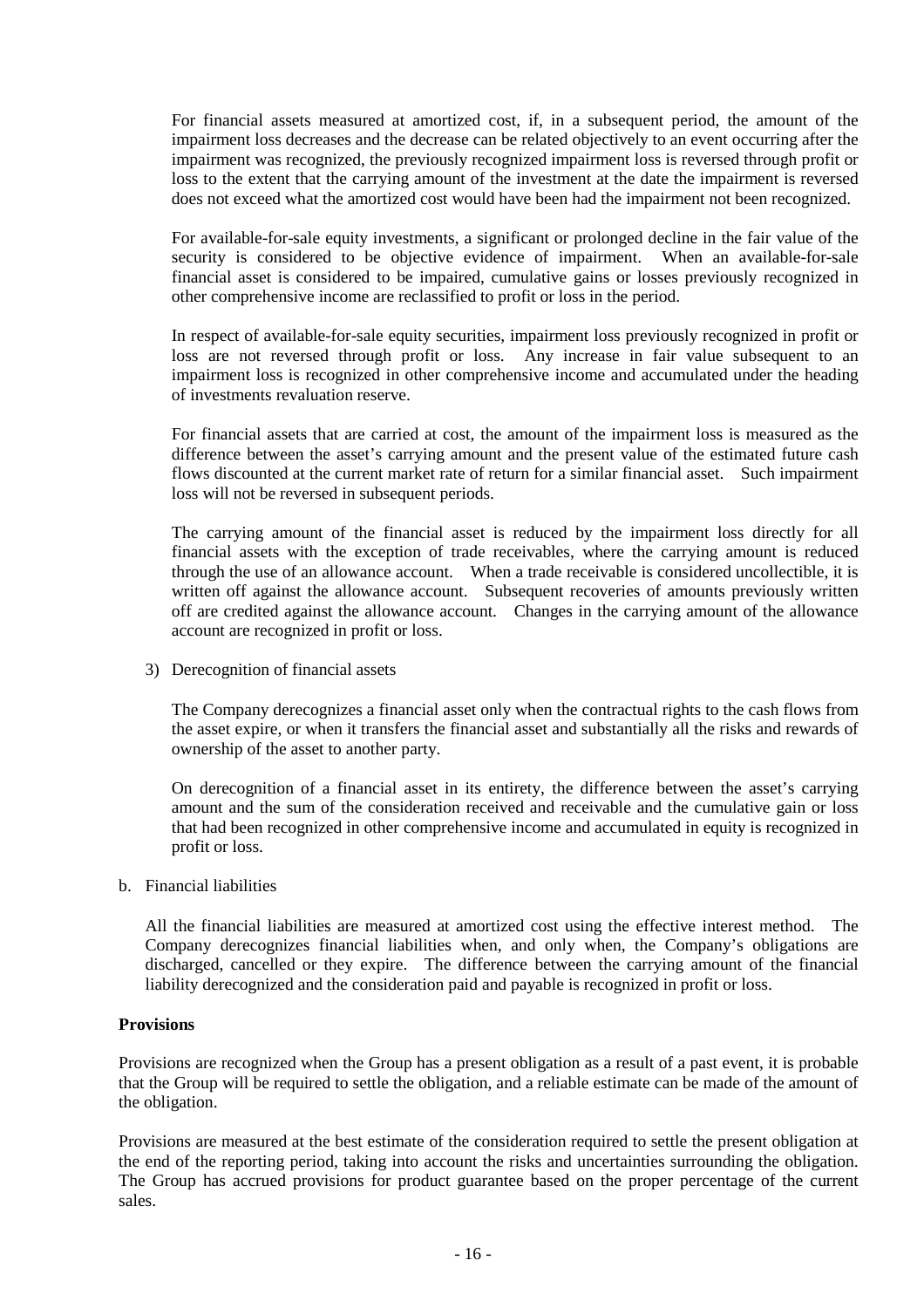#### **Revenue Recognition**

Revenue is measured at the fair value of the consideration received or receivable. Revenue is reduced for estimated customer returns, rebates and other similar allowances.

a. Sale of goods

Specifically, sales of goods are recognized when goods are delivered and title has passed.

b. Dividend and interest income

Dividend income from investments is recognized when the shareholder's right to receive payment has been established provided that it is probable that the economic benefits will flow to the Group and the amount of income can be measured reliably.

Interest income from a financial asset is recognized when it is probable that the economic benefits will flow to the Group and the amount of income can be measured reliably.

#### **Borrowing Costs**

Borrowing costs directly attributable to the acquisition, construction or production of qualifying assets are added to the cost of those assets, until such time as the assets are substantially ready for their intended use or sale.

All borrowing costs other than stated above are recognized in profit or loss in the period in which they are incurred.

#### **Retirement Benefit Costs**

Payments to defined contribution retirement benefit plans are recognized as an expense when employees have rendered service entitling them to the contributions.

For defined benefit retirement benefit plans, the cost of providing benefits is determined using the Projected Unit Credit Method, with actuarial valuations being carried out at the end of each reporting period. Actuarial gains and losses on the defined benefit obligation are recognized immediately in other comprehensive income. Past service cost is recognized immediately to the extent that the benefits are already vested, and otherwise is amortized on a straight-line basis over the average period until the benefits become vested.

The retirement benefit obligation recognized in the consolidated balance sheets represents the present value of the defined benefit obligation as adjusted for unrecognized past service cost, and as reduced by the fair value of plan assets.

Curtailment or settlement gains or losses on the defined benefit plan are recognized when the curtailment or settlement occurs.

Pension cost for an interim period is calculated on a year-to-date basis by using the actuarially determined pension cost rate at the end of the prior financial year, adjusted for significant market fluctuations since that time and for significant curtailments, settlements, or other significant one-time events.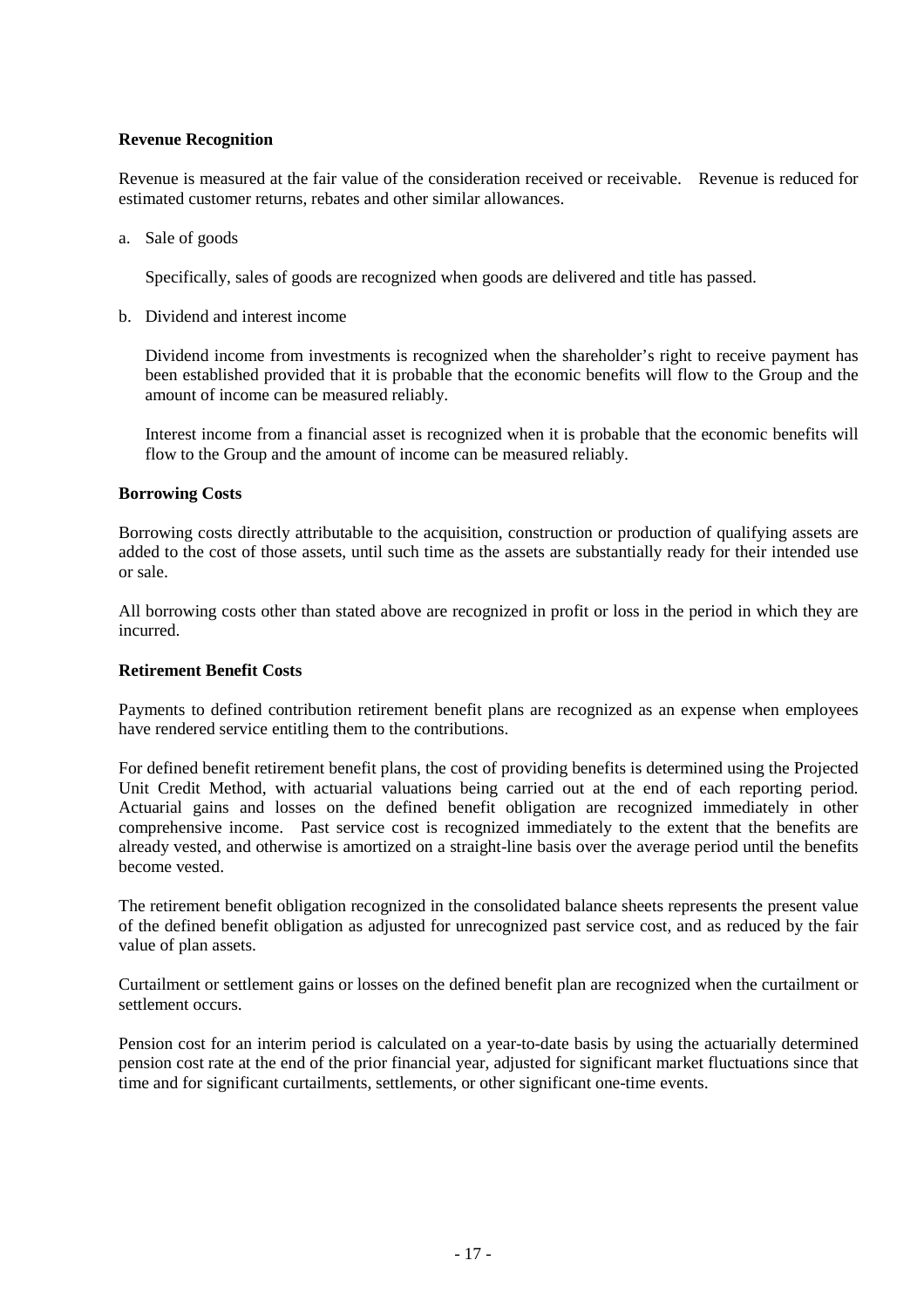#### **Employee Share Options**

The fair value determined at the grant date of the employee share options is expensed on a straight-line basis over the vesting period, based on the Group's estimate of employee share options that will eventually vest, with a corresponding increase in capital surplus - employee share options. The fair value determined at the grant date of the employee share options is recognized as an expense in full at the grant date when the share options granted vest immediately.

At the end of each reporting period, the Group revises its estimate of the number of employee share options expected to vest. The impact of the revision of the original estimates is recognized in profit or loss such that the cumulative expense reflects the revised estimate, with a corresponding adjustment to the capital surplus - employee share options.

#### **Taxation**

Income tax expense represents the sum of the tax currently payable and deferred tax.

a. Current tax

Interim period income taxes are assessed on an annual basis. Interim period income tax expense is calculated by applying to an interim period's pre-tax income the tax rate that would be applicable to expected total annual earnings.

According to the Income Tax Law, an additional tax at 10% of unappropriated earnings is provided for as income tax in the year the shareholders approve to retain the earnings.

Adjustments of prior years' tax liabilities are added to or deducted from the current year's tax provision.

b. Deferred tax

Deferred tax is recognized on temporary differences between the carrying amounts of assets and liabilities in the consolidated financial statements and the corresponding tax bases used in the computation of taxable profit. Deferred tax liabilities are generally recognized for all taxable temporary differences. Deferred tax assets are generally recognized for all deductible temporary differences, unused loss carryforward and unused tax credits for research and development expenditures to the extent that it is probable that taxable profits will be available against which those deductible temporary differences can be utilized.

Deferred tax liabilities are recognized for taxable temporary differences associated with investments in subsidiaries and associates, and interests in joint ventures, except where the Group is able to control the reversal of the temporary difference and it is probable that the temporary difference will not reverse in the foreseeable future. Deferred tax assets arising from deductible temporary differences associated with such investments and interests are only recognized to the extent that it is probable that there will be sufficient taxable profits against which to utilize the benefits of the temporary differences and they are expected to reverse in the foreseeable future.

The carrying amount of deferred tax assets is reviewed at the end of each reporting period and reduced to the extent that it is no longer probable that sufficient taxable profits will be available to allow all or part of the asset to be recovered. A previously unrecognized deferred tax asset is also reviewed at the end of each reporting period and recognized to the extent that it has become probable that future taxable profit will allow the deferred tax asset to be recovered.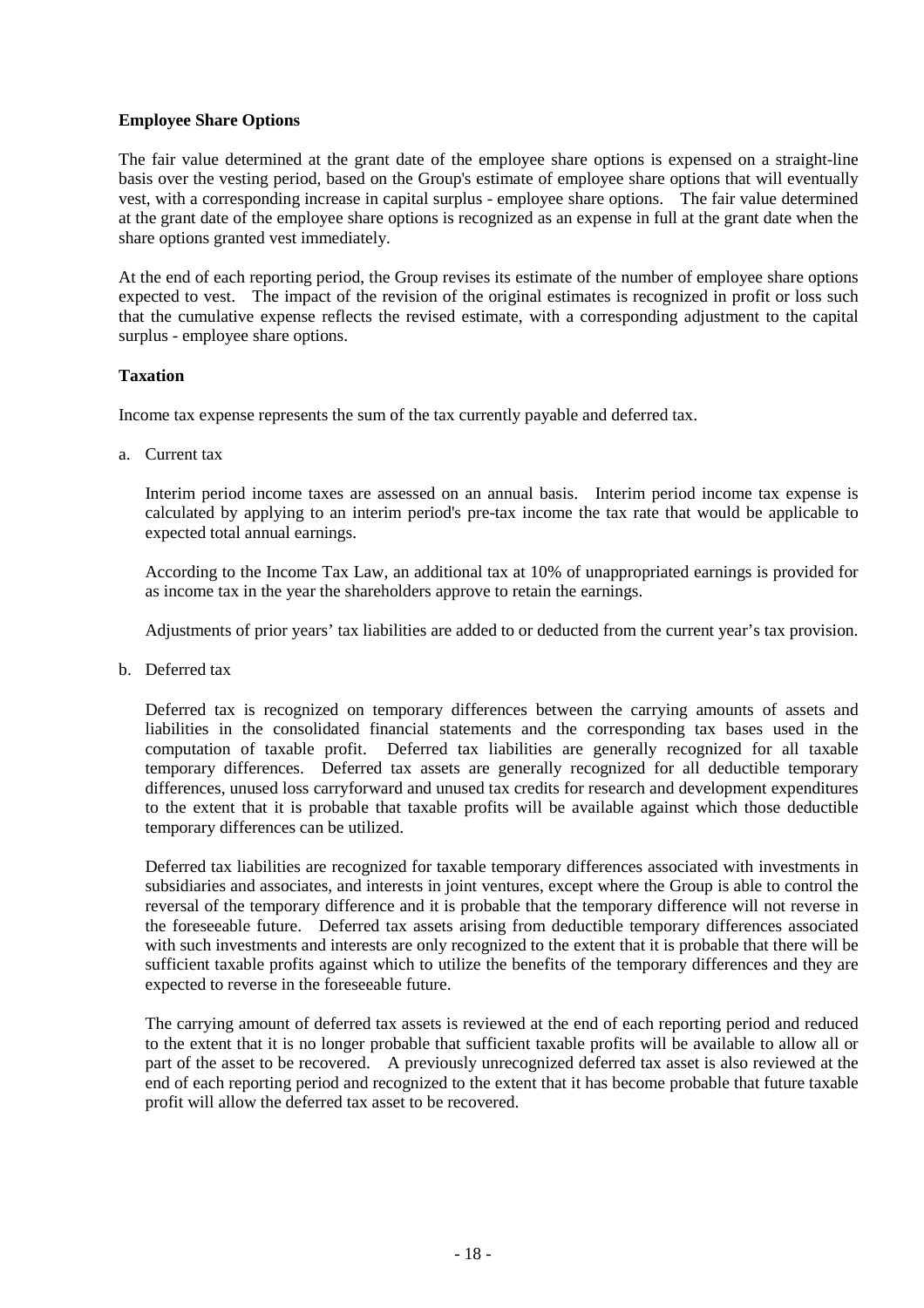Deferred tax liabilities and assets are measured at the tax rates that are expected to apply in the period in which the liability is settled or the asset realized by the end of the reporting period. The measurement of deferred tax liabilities and assets reflects the tax consequences that would follow from the manner in which the Group expects, at the end of the reporting period, to recover or settle the carrying amount of its assets and liabilities.

c. Current and deferred tax for the year

Current and deferred tax are recognized in profit or loss, except when they relate to items that are recognized in other comprehensive income or directly in equity, in which case, the current and deferred tax are also recognized in other comprehensive income or directly in equity respectively.

#### **5. CRITICAL ACCOUNTING JUDGMENTS AND KEY SOURCES OF ESTIMATION UNCERTAINTY**

In the application of the Group's accounting policies, which are described in Note 4, management is required to make judgments, estimates and assumptions about the carrying amounts of assets and liabilities including allowance for doubtful accounts, provision for inventory devaluation and obsolescence, depreciation and impairment of property, plant and equipment, taxation and retirement benefit costs that are not readily apparent from other sources. The estimates and associated assumptions are based on historical experience and other factors that are considered to be relevant. Actual results may differ from these estimates.

The estimates and underlying assumptions are reviewed on an ongoing basis. Revisions to accounting estimates are recognized in the period in which the estimate is revised if the revision affects only that period or in the period of the revision and future periods if the revision affects both current and future periods.

#### **6. CASH AND CASH EQUIVALENTS**

|                              | March 31,<br>2013 |           | December 31,<br>2012 |           | March 31,<br>2012 |           | January 1,<br>2012 |           |
|------------------------------|-------------------|-----------|----------------------|-----------|-------------------|-----------|--------------------|-----------|
| Cash on hand                 | \$                | 2,816     | S                    | 1,727     | \$                | 2,200     | \$                 | 2,073     |
| Checking accounts and demand |                   |           |                      |           |                   |           |                    |           |
| deposits                     |                   | 1,077,339 |                      | 1,420,595 |                   | 1,302,982 |                    | 1,614,016 |
| Time deposits                |                   | 57,000    |                      | 57,000    |                   | 103,500   |                    | 164,060   |
| Repurchase agreements        |                   |           |                      |           |                   |           |                    |           |
| collateralized by bonds      |                   | 79,921    |                      | 63.966    |                   | 798,255   |                    | 339,237   |
|                              |                   | ,217,076  |                      | 1,543,288 |                   | 2,206,937 |                    | 2,119,386 |

The ranges of market rates of demand deposits, time deposits and repurchase agreements collateralized by bonds at the end of the reporting period were as follows:

|                                   | March 31,<br>2013 | December 31,<br>2012 | March 31,<br>2012 | January 1,<br>2012 |
|-----------------------------------|-------------------|----------------------|-------------------|--------------------|
| Demand deposits and time deposits | $0.01\% - 2.85\%$ | $0.01\% - 2.85\%$    | $0.01\% - 3.10\%$ | $0.01\% - 3.10\%$  |
| Repurchase agreements             |                   |                      |                   |                    |
| collateralized by bonds           | 0.68%             | 0.76%                | 0.75%             | 0.75%              |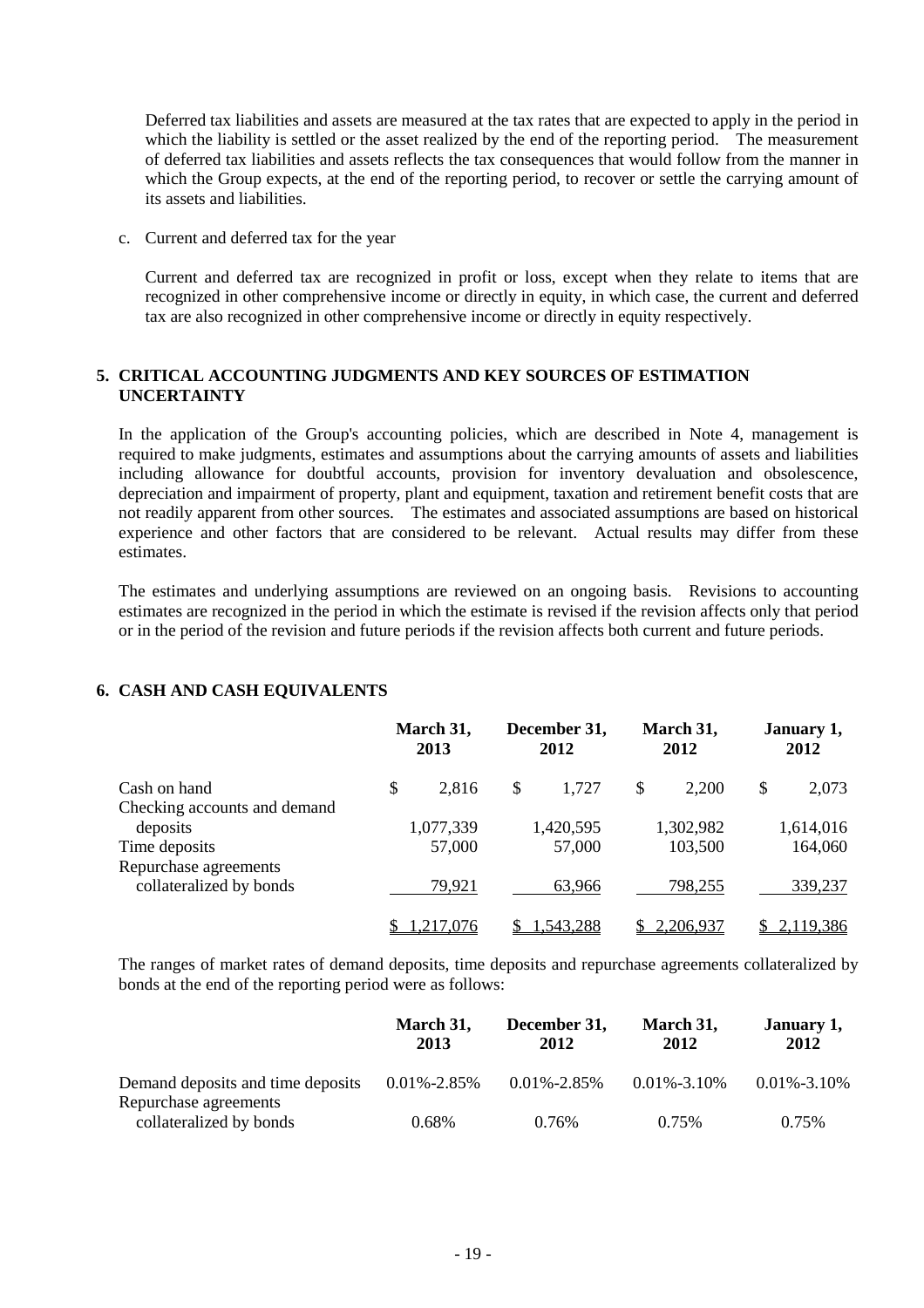#### **7. FINANCIAL ASSETS AT FAIR VALUE THROUGH PROFIT OR LOSS**

|                                            | March 31,<br>2013 | December 31,<br>2012           | March 31,<br>2012              | January 1,<br>2012 |
|--------------------------------------------|-------------------|--------------------------------|--------------------------------|--------------------|
| Financial assets designated<br>as at FVTPL |                   |                                |                                |                    |
| Structured deposit                         | 169,120           |                                |                                |                    |
| Current<br>Non-current                     | 169,120<br>S.     | \$<br>$\overline{\phantom{a}}$ | \$<br>$\overline{\phantom{0}}$ | \$                 |
|                                            | 169,120           |                                |                                |                    |

The Group entered into a 7 to 15 days structured time deposit contract with a bank in 2013. The structured time deposit contract includes an embedded derivative instrument which is not closely related to the host contract. The Group designated the entire contract as financial asset at FVTPL on initial recognition.

#### **8. AVAILABLE-FOR-SALE FINANCIAL ASSETS**

|                              | March 31,<br>2013 | December 31,<br>2012                     | March 31,<br>2012       | January 1,<br>2012 |
|------------------------------|-------------------|------------------------------------------|-------------------------|--------------------|
| Quoted stocks                |                   |                                          |                         |                    |
| Hua Jung Component Co., Ltd. | \$34,515          | \$30,620                                 | \$41,888                | \$33,357           |
| Current<br>Non-current       | \$<br>34,515      | \$<br>$\overline{\phantom{a}}$<br>30,620 | <sup>\$</sup><br>41,888 | \$<br>33,357       |
|                              | \$34,515          | 30,620                                   | 41,888                  | 33,357<br>S        |

#### **9. FINANCIAL ASSETS MEASURED AT COST**

|                                                                      | March 31,<br>2013        | December 31,<br>2012 | March 31,<br>2012 | January 1,<br>2012 |
|----------------------------------------------------------------------|--------------------------|----------------------|-------------------|--------------------|
| Unlisted stocks                                                      |                          |                      |                   |                    |
| Bao-Dian Venture Capital Co., Ltd.<br>Yuan-Jing Venture Capital Co., | \$12,255                 | \$12,255             | \$12,255          | 12,255<br>S.       |
| Ltd.                                                                 | 31,500                   | 31,500               | 31,500            | 31,500             |
| Asiatech Taiwan Venture Fund                                         | 2,748                    | 2,748                | 5,057             | 5,057              |
| Neo Pac Lighting Limited                                             | $\overline{\phantom{a}}$ |                      |                   |                    |
| Yong-Li Investment Ltd.                                              | 9,442                    | 9,442                | 9,442             | 9,442              |
| TC-1 Culture Fund                                                    | 22,000                   | 22,000               | 22,000            | 22,000             |
| Hui-Cheng Electronic Co., Ltd.                                       |                          | 13,000               | 13,000            | 13,000             |
|                                                                      | 7 <u>7,945</u>           | \$90,945             | \$93.254          | 93.254<br>$\alpha$ |

(Continued)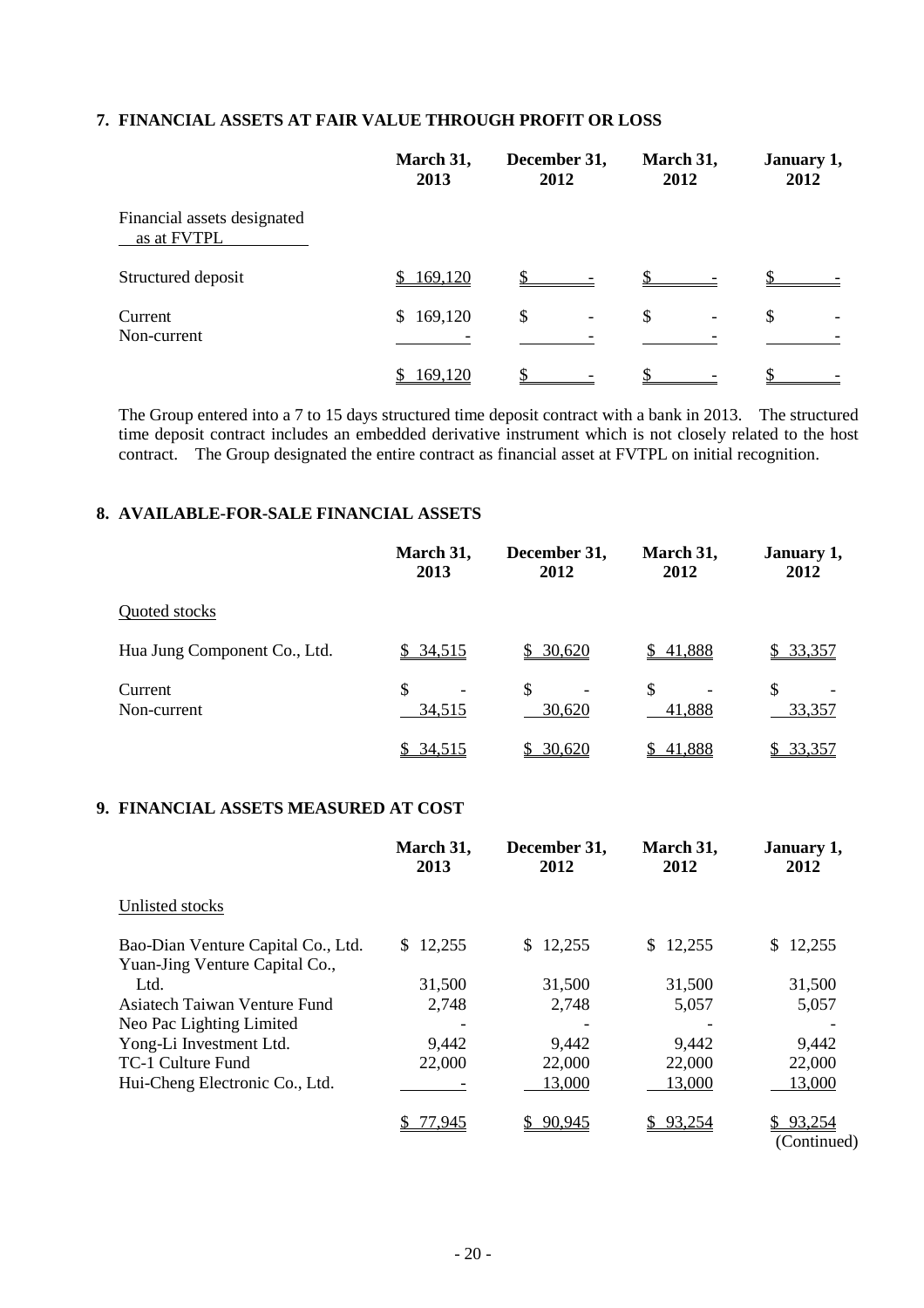|                                                                   | March 31,<br>2013 | December 31,<br>2012 | March 31,<br>2012       | January 1,<br>2012    |
|-------------------------------------------------------------------|-------------------|----------------------|-------------------------|-----------------------|
| Current<br>Non-current                                            | \$<br>77,945      | \$<br>90,945         | $\mathcal{S}$<br>93,254 | \$<br>93,254          |
|                                                                   | \$77,945          | \$90,945             | \$93,254                | \$93,254              |
| Classified according to financial<br>asset measurement categories |                   |                      |                         |                       |
| Available-for-sale financial assets<br>Financial assets at FVTPL  | \$77,945          | \$90,945             | \$93,254                | \$93,254              |
|                                                                   | \$77,945          | 90,945<br>SS.        | \$93,254                | 93,254<br>(Concluded) |

Management believed that the fair value of the above unlisted equity investments held by the Group cannot be reliably measured due to the very wide range of reasonable fair value estimates; therefore they were measured at cost less impairment at the end of reporting period.

#### **10. TRADE RECEIVABLE**

|                                                  | March 31,<br>2013     | December 31,<br>2012   | March 31,<br>2012      | January 1,<br>2012     |
|--------------------------------------------------|-----------------------|------------------------|------------------------|------------------------|
| Trade receivable                                 |                       |                        |                        |                        |
| Trade receivable<br>Less: Allowance for doubtful | \$1,842,084           | \$1,937,679            | \$1,719,912            | \$1,987,812            |
| accounts                                         | (32,940)<br>1,809,144 | (30, 197)<br>1,907,482 | (51, 542)<br>1,668,370 | (51, 704)<br>1,936,108 |
| Trade receivable - related parties               |                       |                        |                        |                        |
|                                                  | ,809,149              | 1.907.482              | 1,668,370              | 1,936,108              |

The average credit period on sales of goods was 30-70 days. In determining the recoverability of a trade receivable, the Group considered any change in the credit quality of the trade receivable since the date credit was initially granted to the end of the reporting period. Allowance for doubtful accounts was recognized against trade receivables based on estimated irrecoverable amounts determined by reference to credit risk level of the counterparties and an analysis of their current financial position.

The aging of receivables that were past due but not impaired was as follows:

|                              | March 31,<br>2013 | December 31,<br>2012 | March 31,<br>2012 | January 1,<br>2012 |
|------------------------------|-------------------|----------------------|-------------------|--------------------|
| Not overdue and not impaired | \$1,754,123       | \$1,888,952          | \$1,646,382       | \$1,871,321        |
| Overdue under 60 days        | 56,505            | 20,827               | 23,364            | 64,954             |
| Overdue 60 days and longer   | 31,461            | 27,900               | 50,166            | 51,537             |
|                              | .842.089          | 1.937.679            | 1.719.912         | <u>.987,812</u>    |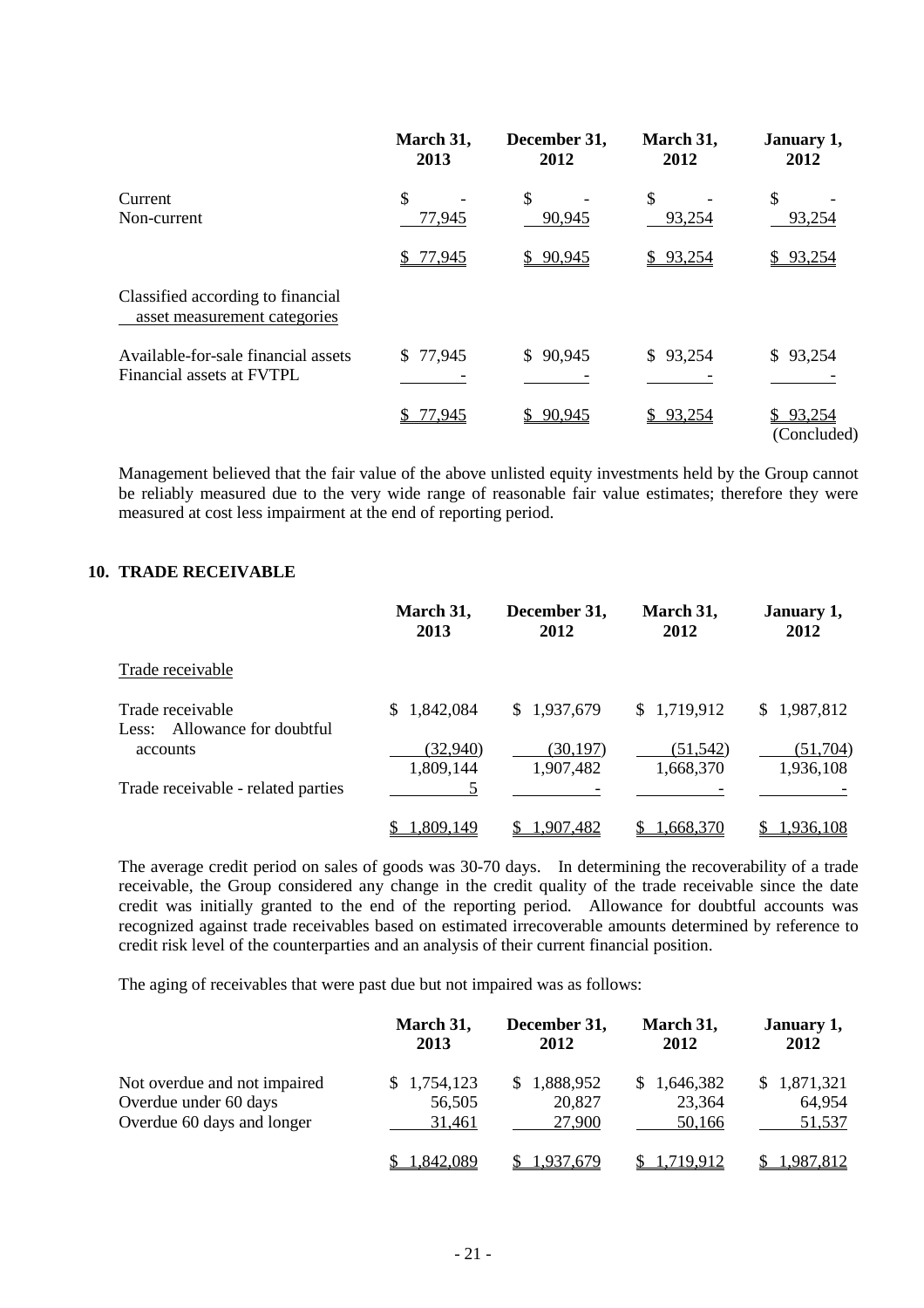Movements in the allowance for doubtful accounts recognized on trade receivables were as follows:

|                                                        |          | <b>Three Months Ended March 31</b> |  |  |
|--------------------------------------------------------|----------|------------------------------------|--|--|
|                                                        | 2013     | 2012                               |  |  |
| Balance, beginning of period                           | \$30,197 | \$51,704                           |  |  |
| Impairment losses recognized (reversed) on receivables | 2,490    | (15)                               |  |  |
| Effect of exchange rate changes                        | 253      | (147)                              |  |  |
|                                                        |          | 51,542                             |  |  |

As of March 31, 2013, December 31, 2012, March 31, 2012 and January 1, 2012, accounts receivable of PHA in the amounts of \$664,931 thousand, \$435,683 thousand, \$440,632 thousand and \$522,793 thousand, respectively, had been pledged to secure short-term debts (the amount was not used as of March 31, 2013, December 31, 2012, March 31, 2012 and January 1, 2012, respectively). See Note 29 to the consolidated financial statements.

#### **11. INVENTORIES**

|                 |   | March 31,<br>2013 | December 31,<br>2012 |          | March 31,<br>2012 |           | January 1,<br>2012 |           |
|-----------------|---|-------------------|----------------------|----------|-------------------|-----------|--------------------|-----------|
| Raw materials   | S | 493,133           | \$                   | 527,235  |                   | 623,462   | \$                 | 617,296   |
| Work-in-process |   | 212,817           |                      | 148,214  |                   | 251,694   |                    | 181,425   |
| Finished goods  |   | 329,035           |                      | 351,712  |                   | 303,562   |                    | 427,637   |
| Merchandise     |   | 760,636           |                      | 653,063  |                   | 791,780   |                    | 853,642   |
|                 |   | .795.621          |                      | .680,224 |                   | 1.970.498 |                    | 2,080,000 |

As of March 31, 2013, December 31, 2012, March 31, 2012 and January 1, 2012, allowance of inventory devaluation was \$290,493 thousand, \$291,012 thousand, \$266,594 thousand and \$266,370 thousand, respectively.

For the three months ended March 31, 2013 and 2012, the cost of inventories recognized as cost of goods sold was \$2,163,695 thousand and \$2,075,655 thousand, respectively. Provision for inventory devaluation and obsolescence in the amounts of \$7,550 thousand and \$4,616 thousand were included in the cost of goods sold for the three months ended March 31, 2013 and 2012, respectively.

As of March 31, 2012 and January 1, 2012, inventories of PHA in the amounts of \$403,435 thousand and \$448,725 thousand, respectively, had been pledged to secure long-term debts (the credit was not used as of March 31, 2012 and January 1, 2012, respectively). See Note 29 to the consolidated financial statements.

#### **12. INVESTMENTS ACCOUNTED FOR USING EQUITY METHOD**

Investments in associates:

|                               | March 31,<br>2013 | December 31,<br>2012 | March 31,<br>2012 | January 1,<br>2012 |
|-------------------------------|-------------------|----------------------|-------------------|--------------------|
| Unlisted stocks               |                   |                      |                   |                    |
| Hao-Xuan Venture Capital Co., |                   |                      |                   |                    |
| Ltd.                          | 43,258            | 55,052               | 68.252            | 67,350             |
| H&P Venture Capital Co., Ltd. | 151,049           | 152,762              | 147,356           | 147,560            |
|                               |                   |                      |                   | (Continued)        |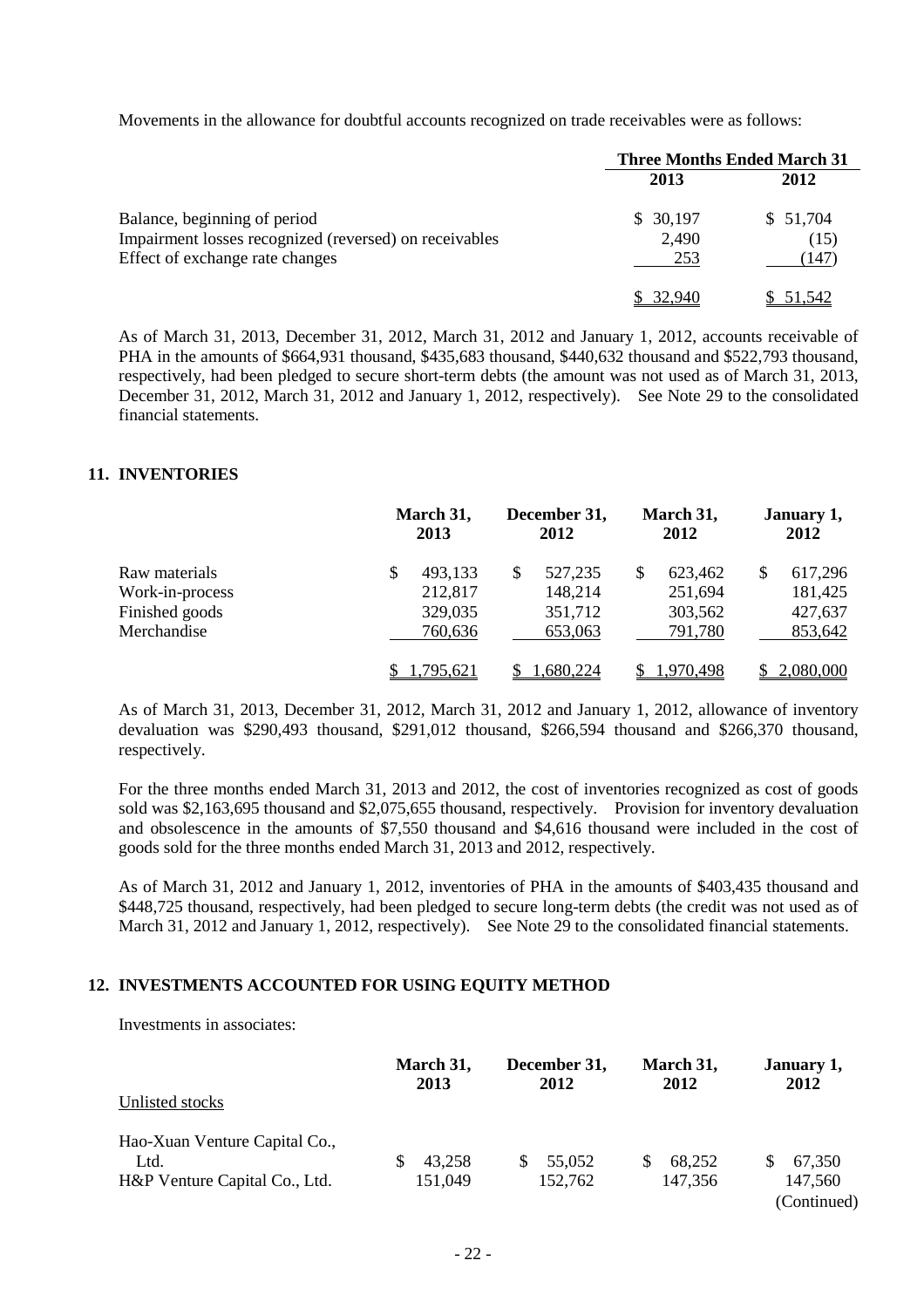|                                                                                                                                        | March 31,<br>2013      | December 31,<br>2012  | March 31,<br>2012     | January 1,<br>2012           |
|----------------------------------------------------------------------------------------------------------------------------------------|------------------------|-----------------------|-----------------------|------------------------------|
| Han-Yu Venture Capital Co., Ltd.<br>Spring City Resort Co., Ltd.<br>Phihong PWM Brasil Ltda.<br><b>First International Computer Do</b> | \$<br>96,516<br>36,238 | 99,243<br>S<br>32,704 | 97.603<br>S<br>34,652 | 109,986<br>S<br>30,707       |
| Brasil Ltda                                                                                                                            |                        |                       |                       |                              |
|                                                                                                                                        | 327,061                | \$339,761             | \$347,863             | 355,603<br>S.<br>(Concluded) |

At the end of the reporting period, the percentages of ownership and voting rights in associates held by the Group were as follows:

|                                  | March 31,<br>2013 | December 31,<br>2012 | March 31,<br>2012 | January 1,<br>2012 |
|----------------------------------|-------------------|----------------------|-------------------|--------------------|
|                                  |                   |                      |                   |                    |
| Hao-Xuan Venture Capital Co.,    |                   |                      |                   |                    |
| Ltd.                             | 24.67%            | 24.67%               | 24.67%            | 24.67%             |
| H&P Venture Capital Co., Ltd.    | 32.26%            | 32.26%               | 32.26%            | 32.26%             |
| Han-Yu Venture Capital Co., Ltd. | 22.22%            | 22.22%               | 22.22\%           | 22.22%             |
| Spring City Resort Co., Ltd.     | 25.33%            | 25.33%               | 25.33%            | 25.33%             |
| Phihong PWM Brasil Ltda.         | 60.00%            | 60.00%               | 60.00%            | 60.00%             |
| First International Computer Do  |                   |                      |                   |                    |
| Brasil Ltda                      | 33.85%            | 33.85%               | 33.85%            | 33.85%             |

Phihong's investments in Brazil include 60% ownership interest of Phihong PWM Brasil Ltda. and 33.85% ownership interest of First International Computer Do Brasil Ltda. Additionally, Phihong PWM Brasil Ltda. also holds 21.15% ownership interest of First International Computer Do Brasil Ltda. The other 40% ownership interest of Phihong PWM Brasil Ltda. is held by the local management team. According to cooperation mode between the Company and the local management team and under Brazilian local laws, the Company has no controlling power over Phihong PWM Brasil Ltda. Because the recoverability of the investments in Phihong PWM Brasil Ltda. and First International Computer Do Brasil Ltda. is considered remote, the Company reduced the carrying value of both investments to zero.

The summarized financial information in respect of the Group's associates was set out below:

|                                           | March 31,<br>2013 | December 31,<br>2012 | March 31,<br>2012                  | January 1,<br>2012 |
|-------------------------------------------|-------------------|----------------------|------------------------------------|--------------------|
| Total assets                              | .696.771          | .775.974             | .785,364                           | .863,220           |
| Total liabilities                         | 475,780           | 503,534              | 475,859                            | 516,588            |
|                                           |                   |                      | <b>Three Months Ended March 31</b> |                    |
|                                           |                   |                      | 2013                               | 2012               |
| Revenue for the period                    |                   |                      | 91.682                             | \$160,448          |
| Profit for the period                     |                   |                      | 5,791                              | 9,393              |
| Other comprehensive income for the period | 20,979            | 24,005               |                                    |                    |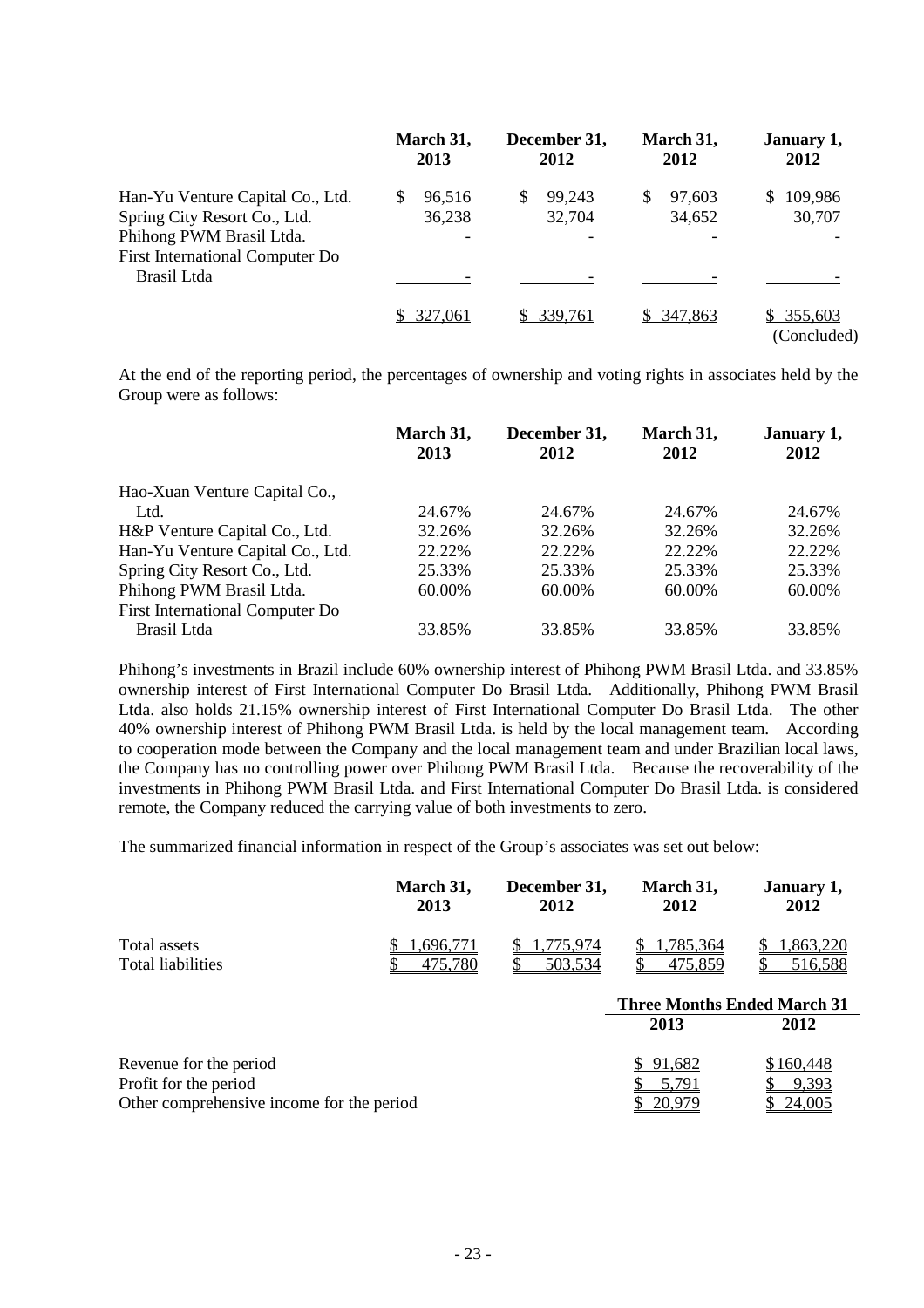The equity-method investees' financial statements for the three months ended March 31, 2013 and 2012, which had been used to determine the carrying amount of the Group's investments and the share of profit which had and other comprehensive income of associates, had not been reviewed. The Group believes that, had those investees' financial statements been reviewed, any adjustments would have had no material effect on the Group's financial statements.

#### **13. PROPERTY, PLANT AND EQUIPMENT**

|                                         | March 31,<br>2013 | December 31,<br>2012 | March 31,<br>2012 | January 1,<br>2012 |  |
|-----------------------------------------|-------------------|----------------------|-------------------|--------------------|--|
| Freehold land                           | 255,723<br>S      | 254,350<br>S         | 255,182<br>S      | 256,353<br>\$      |  |
| <b>Buildings</b>                        | 1,630,793         | 1,609,159            | 1,707,830         | 1,765,101          |  |
| Machinery and equipment                 | 1,202,456         | 1,179,165            | 1,127,750         | 1,158,881          |  |
| Other equipment<br>Advance payments and | 152,990           | 166,673              | 178,071           | 198,681            |  |
| construction in progress                | 452,709           | 307,662              | 134.415           | 93,314             |  |
|                                         | 3,694,671         | \$ 3,517,009         | 3,403,248         | \$ 3,472,330       |  |

|                                                                                           | Freehold<br>Land | <b>Buildings</b>                   | <b>Machinery</b><br>and<br><b>Equipment</b> | Other<br>Equipment                 | <b>Advance</b><br><b>Payments</b><br>and<br><b>Construction</b><br>in Progress | <b>Total</b>                       |
|-------------------------------------------------------------------------------------------|------------------|------------------------------------|---------------------------------------------|------------------------------------|--------------------------------------------------------------------------------|------------------------------------|
| Cost                                                                                      |                  |                                    |                                             |                                    |                                                                                |                                    |
| Balance at January 1, 2012<br><b>Additions</b><br>Disposals<br>Effect of foreign currency | \$<br>256,353    | \$2,513,376<br>6,586<br>(2,000)    | \$2,164,464<br>60,680<br>(4,178)            | \$<br>578,580<br>13,268<br>(1,133) | \$<br>93,314<br>41,101                                                         | \$5,606,087<br>121,635<br>(7,311)  |
| exchange differences<br>Others                                                            | (1,171)          | (46, 101)                          | (40, 836)<br>(70)                           | (14,679)                           |                                                                                | (102, 787)<br>(70)                 |
| Balance at March 31, 2012                                                                 | \$<br>255,182    | \$2,471,861                        | \$2,180,060                                 | 576,036                            | 134,415<br>\$                                                                  | \$5,617,554                        |
| Balance at January 1, 2013<br><b>Additions</b><br>Disposals<br>Effect of foreign currency | \$<br>254,350    | \$2,446,205<br>229                 | \$2,365,881<br>12,985<br>(12, 863)          | \$<br>604,405<br>7,755<br>(9,885)  | \$<br>307,662<br>172,945                                                       | \$5,978,503<br>193,914<br>(22,748) |
| exchange differences<br>Others                                                            | 1,373            | 67.694                             | 71,418<br>102,463                           | 10,813<br>(64,267)                 | 10,298<br>(38, 196)                                                            | 161,596                            |
| Balance at March 31, 2013                                                                 | 255,723<br>\$    | \$2,514,128                        | \$2,539,884                                 | 548,821                            | 452,709                                                                        | \$6,311,265                        |
| Accumulated depreciation<br>and impairment                                                |                  |                                    |                                             |                                    |                                                                                |                                    |
| Balance at January 1, 2012<br>Disposals<br>Depreciation expense                           | \$               | \$<br>748,275<br>(1,508)<br>30,498 | \$1,005,583<br>(3,338)<br>69,409            | \$<br>379,899<br>(949)<br>19,337   | \$                                                                             | \$2,133,757<br>(5,795)<br>119,244  |
| Effect of foreign currency<br>exchange differences<br>Others                              |                  | (13,234)                           | (19, 274)<br>(70)                           | (322)                              |                                                                                | (32, 830)<br>(70)                  |
| Balance at March 31, 2012                                                                 | \$               | 764,031                            | 1,052,310                                   | 397,965                            | S                                                                              | \$2,214,306<br>(Continued)         |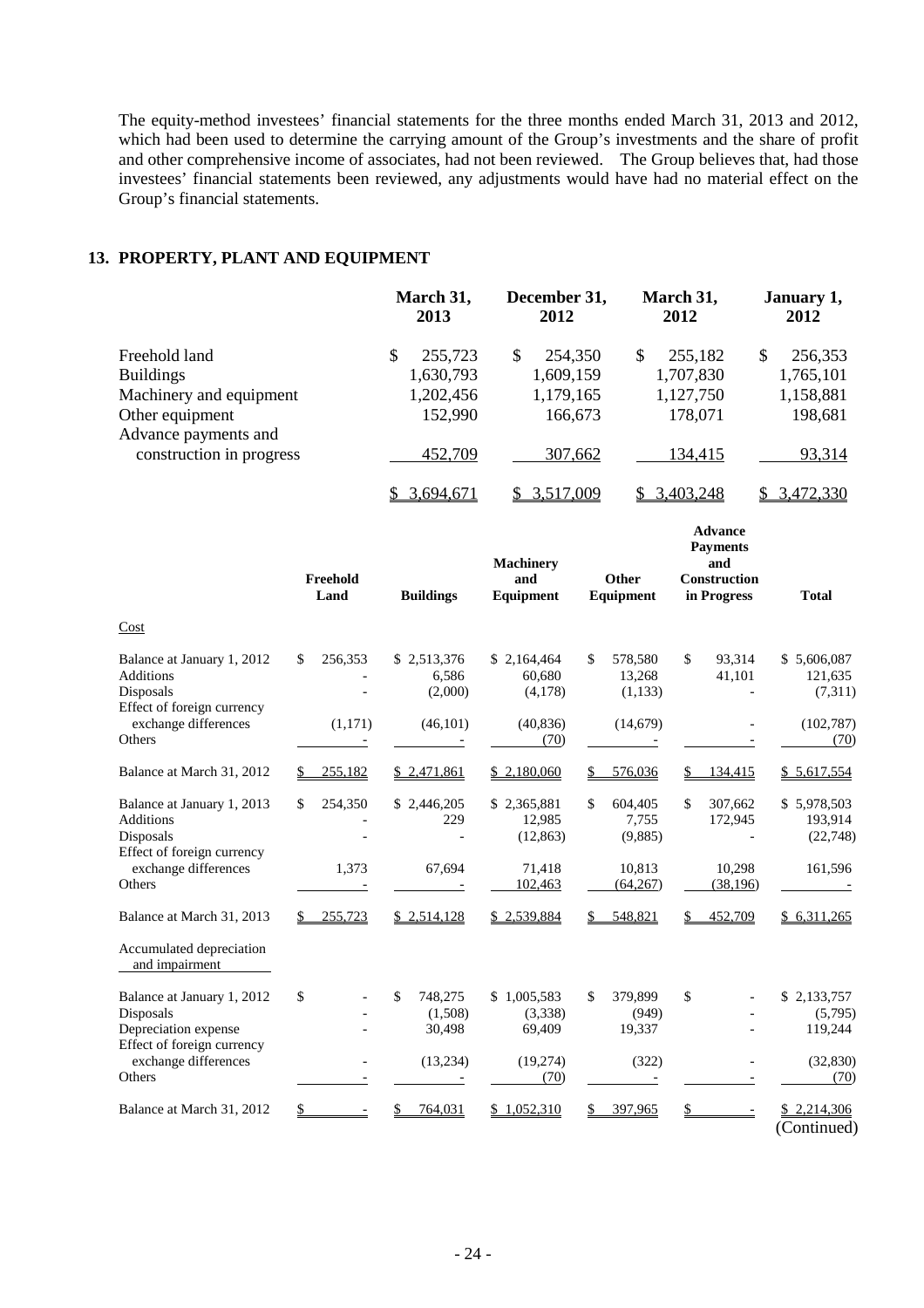|                            | Freehold<br>Land | <b>Buildings</b> | <b>Machinery</b><br>and<br>Equipment |     | <b>Other</b><br>Equipment | <b>Advance</b><br><b>Payments</b><br>and<br><b>Construction</b><br>in Progress | <b>Total</b>               |
|----------------------------|------------------|------------------|--------------------------------------|-----|---------------------------|--------------------------------------------------------------------------------|----------------------------|
| Balance at January 1, 2013 | \$               | \$<br>837,046    | \$1,186,716                          | \$. | 437.732                   | \$<br>Ξ.                                                                       | \$2,461,494                |
| Disposals                  |                  |                  | (8,210)                              |     | (8,560)                   |                                                                                | (16,770)                   |
| Depreciation expense       |                  | 24,805           | 63.746                               |     | 17,141                    |                                                                                | 105,692                    |
| Effect of foreign currency |                  |                  |                                      |     |                           |                                                                                |                            |
| exchange differences       |                  | 21.484           | 35,532                               |     | 9.162                     |                                                                                | 66,178                     |
| Others                     |                  |                  | 59,644                               |     | (59, 644)                 |                                                                                |                            |
| Balance at March 31, 2013  | \$               | 883,335          | \$1,337,428                          |     | 395,831                   |                                                                                | \$2,616,594<br>(Concluded) |

The above items of property, plant and equipment were depreciated on a straight-line basis over the following estimated useful life:

| <b>Buildings</b>        | 5-50 years   |
|-------------------------|--------------|
| Machinery and equipment | $3-10$ years |
| Other equipment         | 3-5 years    |

Refer to Note 29 for the carrying amount of property, plant and equipment that had been pledged by the Group to secure long-term loans.

#### **14. INTANGIBLE ASSETS**

|                                                                                                                         | March 31,<br>2013 | December 31,<br>2012 | March 31,<br>2012                          | January 1,<br>2012                   |
|-------------------------------------------------------------------------------------------------------------------------|-------------------|----------------------|--------------------------------------------|--------------------------------------|
| Computer software                                                                                                       | \$39,746          | \$42,760             | \$26,116                                   | \$19,729                             |
|                                                                                                                         |                   |                      | <b>Three Months Ended March 31</b><br>2013 | 2012                                 |
| Cost                                                                                                                    |                   |                      |                                            |                                      |
| Balance, beginning of period<br><b>Additions</b><br>Reclassification<br>Effect of foreign currency exchange differences |                   |                      | \$<br>77,356<br>262<br>(666)<br>555        | \$ 38,966<br>4,380<br>4,474<br>(139) |
| Balance, end of period                                                                                                  |                   |                      | \$77,507                                   | \$47,681                             |
| Accumulated amortization and impairment                                                                                 |                   |                      |                                            |                                      |
| Balance, beginning of period<br>Amortization expense<br>Disposals<br>Effect of foreign currency exchange differences    |                   |                      | \$34,596<br>3,557<br>(666)<br>274          | \$19,237<br>2,386<br>(58)            |
| Balance, end of period                                                                                                  |                   |                      | \$37,761                                   | 21,565<br>\$                         |
| Net book value                                                                                                          |                   |                      | \$ 39,746                                  | \$26,116                             |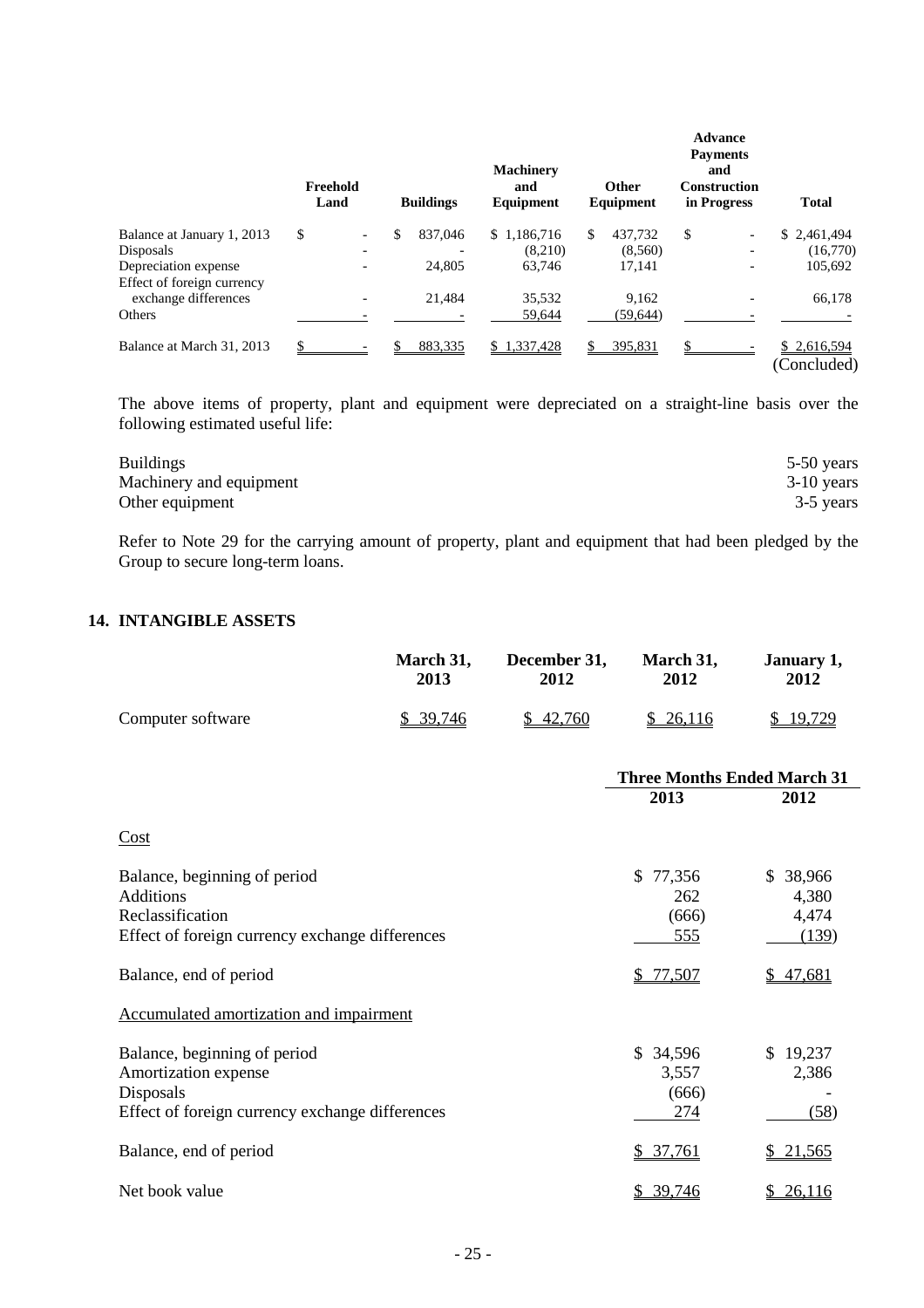The above items of intangible assets were depreciated on a straight-line basis over estimated useful life of 2 to 5 years.

#### **15. PREPAYMENTS FOR LEASE**

|                       | March 31, | December 31, | March 31, | January 1, |
|-----------------------|-----------|--------------|-----------|------------|
|                       | 2013      | 2012         | 2012      | 2012       |
| Prepayments for lease | \$135,236 | \$131.847    | \$114,685 | \$117,778  |

Prepayments for lease are prepaid land use rights for land located in Mainland China.

#### **16. BORROWINGS**

Long-term borrowings:

|                                                                                                                                                                                                                                                                                                                                                                                                                                                                                    | March 31,<br>2013 | December 31,<br>2012 | March 31,<br>2012 | January 1,<br>2012 |
|------------------------------------------------------------------------------------------------------------------------------------------------------------------------------------------------------------------------------------------------------------------------------------------------------------------------------------------------------------------------------------------------------------------------------------------------------------------------------------|-------------------|----------------------|-------------------|--------------------|
| Unsecured loan                                                                                                                                                                                                                                                                                                                                                                                                                                                                     |                   |                      |                   |                    |
| Medium-term loan<br>Repayable from March 13, 2013<br>to March 13, 2015; interest<br>rate was 1.42% on March 31,<br>2013. Interest is paid<br>monthly and principal is due<br>on March 13, 2015.                                                                                                                                                                                                                                                                                    | 100,000<br>S.     | \$                   | \$                | \$                 |
| Secured loan                                                                                                                                                                                                                                                                                                                                                                                                                                                                       |                   |                      |                   |                    |
| Medium-term secured loan<br>Repayable from September 27,<br>2012 to September 27, 2014;<br>interest rate was 1.37% on<br>March 31, 2013. Interest is<br>paid monthly and the principal<br>is due on September 27, 2014.<br>Medium-term secured loan<br>Repayable from December 29,<br>2011 to December 29, 2013;<br>interest rate was 1.37% on<br>December 31, 2011.<br>Interest<br>is paid monthly and principal<br>is due on December 29, 2013.<br>Principal was fully repaid in | 200,000           | 200,000              |                   |                    |
| September 2012.                                                                                                                                                                                                                                                                                                                                                                                                                                                                    |                   |                      | 200,000           | 200,000            |
|                                                                                                                                                                                                                                                                                                                                                                                                                                                                                    | 300,000<br>S.     | 200,000<br>S         | \$200,000         | 200,000<br>S.      |

For pledged properties and endorsements/guarantees, please see Notes 25 and 29 to the consolidated financial statements.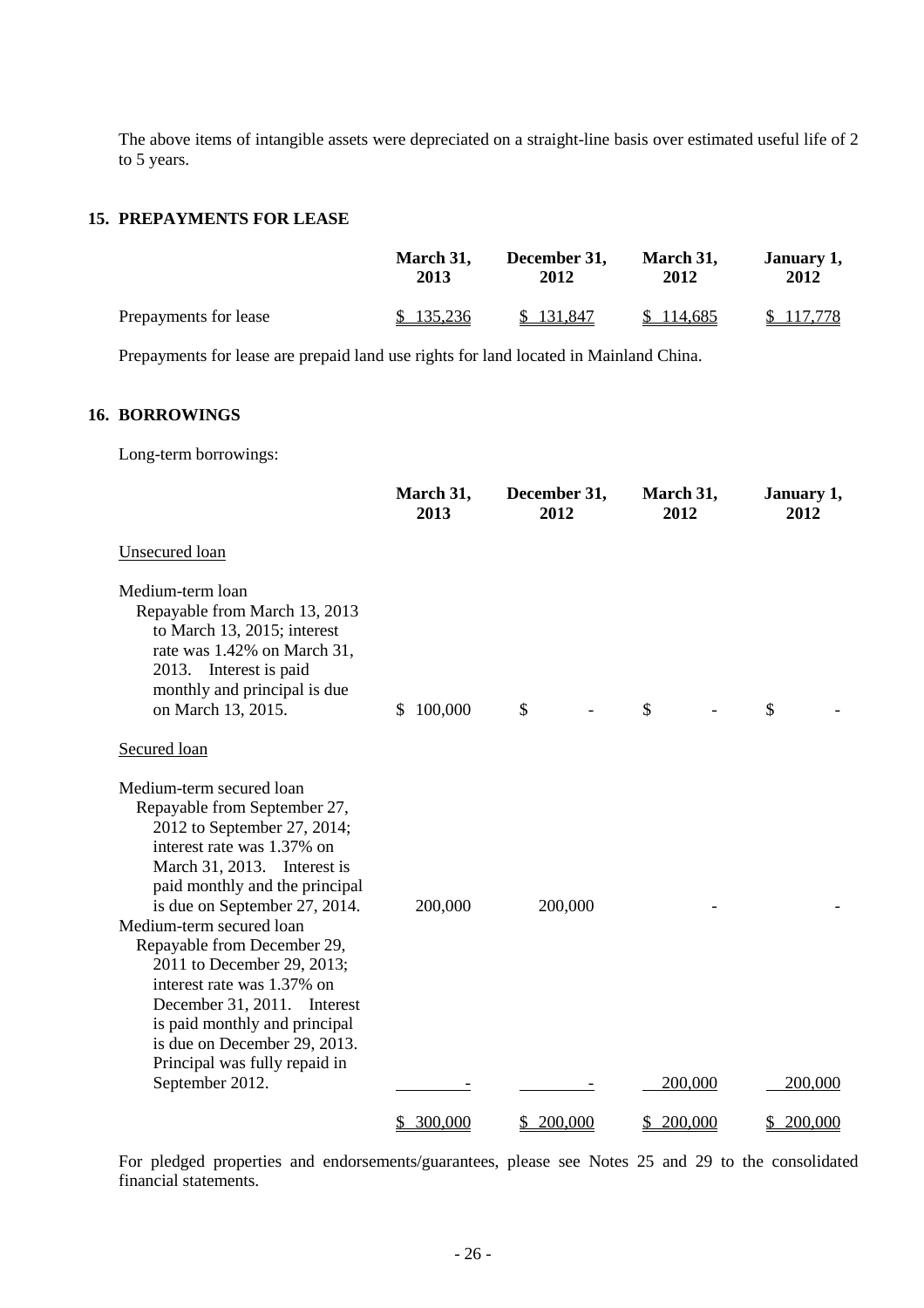#### **17. OTHER PAYABLES**

|                                   | March 31,<br>2013 |         | December 31,<br>2012 |           | March 31,<br>2012 |          | January 1,<br>2012 |           |
|-----------------------------------|-------------------|---------|----------------------|-----------|-------------------|----------|--------------------|-----------|
| Payable for purchase of equipment | \$                | 6,690   | \$                   | 13,159    | \$                | 342      | \$                 | 256       |
| Compensation payable to           |                   |         |                      |           |                   |          |                    |           |
| employees and directors and       |                   |         |                      |           |                   |          |                    |           |
| supervisors                       |                   | 63,334  |                      | 55,720    |                   | 264,119  |                    | 256,618   |
| Payable for salaries and bonus    |                   | 192,555 |                      | 284,044   |                   | 156,452  |                    | 165,914   |
| Payable for annual leave          |                   | 39,906  |                      | 32,076    |                   | 26,695   |                    | 34,554    |
| Others                            |                   | 666,877 |                      | 673,421   |                   | 755,630  |                    | 801,957   |
|                                   |                   |         |                      |           |                   |          |                    |           |
|                                   |                   | 969,362 |                      | 1,058,420 |                   | ,203,238 |                    | 1,259,299 |

#### **18. PROVISIONS (RECORDED AS OTHER CURRENT LIABILITIES)**

|                      | March 31, | December 31, | March 31, | January 1, |
|----------------------|-----------|--------------|-----------|------------|
|                      | 2013      | 2012         | 2012      | 2012       |
| Warranties           | 8,091     | 9,271        | 8,159     | \$10,389   |
| <b>Export losses</b> | 49,052    | 49,052       | 49,052    | 49,052     |
|                      | \$ 57,143 | \$58,323     | \$57,211  | \$ 59,441  |

The provision for warranty claims represents the present value of management's best estimate of the future outflow of economic benefits that will be required under the Group's obligations for warranties under local regulations on sale of goods.

The provision of export loss represents the possible product returns and rebates; the amount was estimated based on historical experience, management's judgments and other known reasons.

#### **19. RETIREMENT BENEFIT PLANS**

a. Defined contribution plans

The pension plan under the Labor Pension Act (LPA) is a defined contribution plan. Under the LPA, Phihong makes monthly contributions to employees' individual pension accounts at 6% of monthly salaries and wages.

The total expense recognized in profit or loss for the three months ended March 31, 2013 and 2012, were \$4,036 thousand and \$3,890 thousand, respectively; the amounts represent contributions payable to these plans by Phihong at rates specified in the rules of the plans.

b. Defined benefit plans

Based on the defined benefit plan under the Labor Standard Law, pension benefits are calculated on the basis of the length of service and average monthly salaries of the six months before retirement. Phihong contributes amounts equal to 2% of total monthly salaries and wages to a pension fund administered by the pension fund monitoring committee. The pension fund is deposited in the Bank of Taiwan in the committee's name.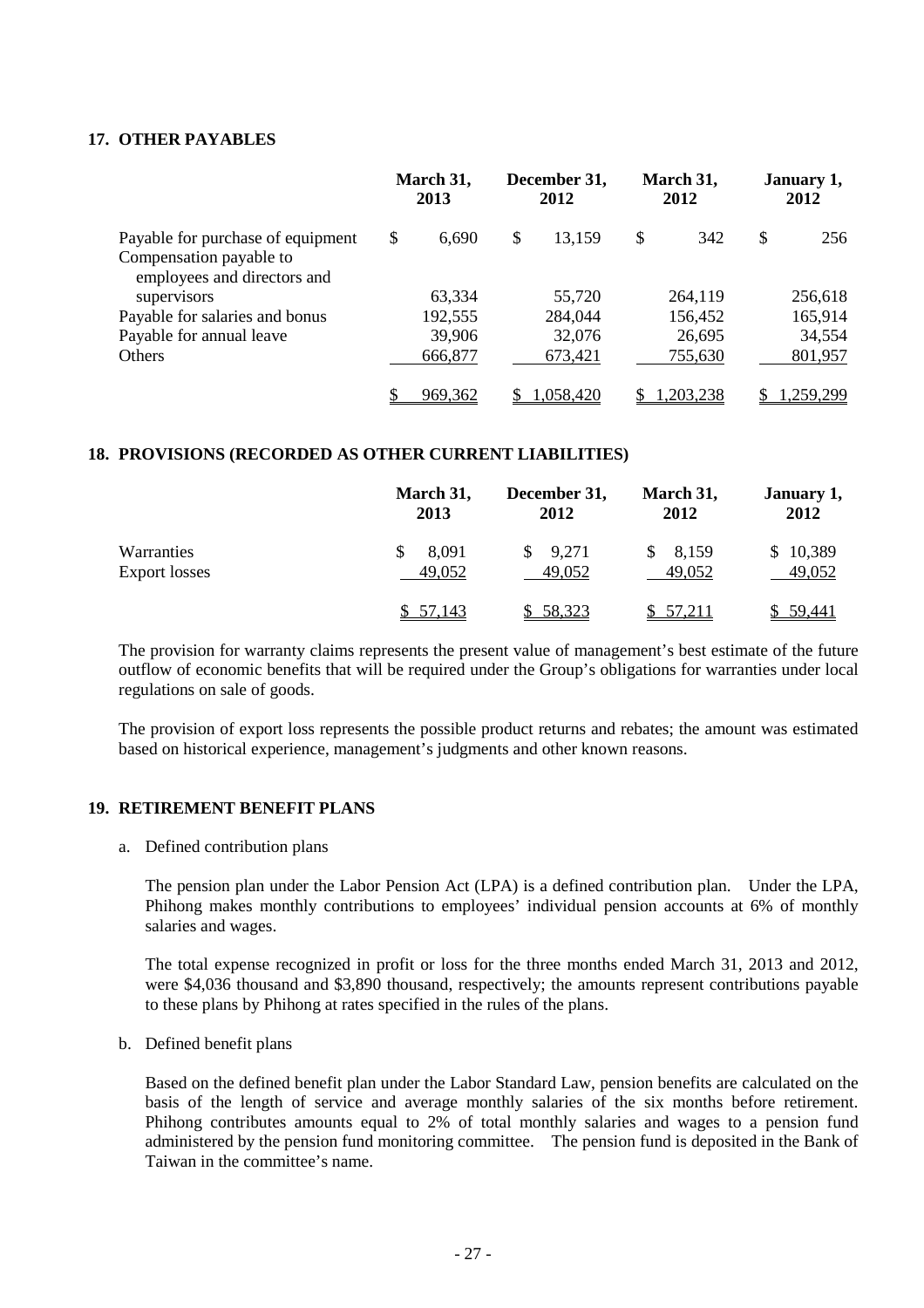Employee benefit expenses for the three months ended March 31, 2013 and 2012 were included in the following line items:

|                                     | 2013 | 2012 |  |     |
|-------------------------------------|------|------|--|-----|
| Operating cost                      | S    | 48   |  | 67  |
| Sales and marketing expenses        |      | 75   |  | 129 |
| General and administration expenses |      | 72   |  | 116 |
| Research and development expenses   |      | 342  |  | 442 |
|                                     |      | 537  |  |     |

### **20. EQUITY**

#### **Share Capital**

|                                   | March 31,<br>2013 | December 31,<br>2012 | March 31,<br>2012 | January 1,<br>2012 |
|-----------------------------------|-------------------|----------------------|-------------------|--------------------|
| Number of shares authorized (in   |                   |                      |                   |                    |
| thousands)                        | 600,000           | 600,000              | 600,000           | 600,000            |
| Shares authorized                 | 6,000,000         | 6,000,000            | 6,000,000         | 6,000,000          |
| Number of shares issued and fully |                   |                      |                   |                    |
| paid (in thousands)               | 277.164           | 277.164              | 276,882           | 274,933            |
| Shares issued                     | 2,771,639         | 2,771,639            | 2,768,819         | 2,749,329          |

Fully paid ordinary shares, which have a par value of \$10, carry one vote per share and carry a right to dividends.

A reconciliation of the number of shares outstanding was as follows:

|                                                                                                                              | Number of<br><b>Shares</b><br>(In Thousands)<br>of Share) | <b>Share Capital</b>           |
|------------------------------------------------------------------------------------------------------------------------------|-----------------------------------------------------------|--------------------------------|
| Balance at January 1, 2012<br>Exercise of share options<br>Advance collections for common stock transferred to share capital | 274,933<br>1,161<br>788                                   | \$2,749,329<br>11,610<br>7,880 |
| Balance at March 31, 2012                                                                                                    | 276,882                                                   | \$2,768,819                    |
| Balance at January 1 and March 31, 2013                                                                                      | :77,164                                                   | 2,771,639                      |

#### **Capital Surplus**

|                                     | March 31,<br>2013 | December 31,<br>2012 | March 31,<br>2012 | January 1,<br>2012 |
|-------------------------------------|-------------------|----------------------|-------------------|--------------------|
| Issuance of common shares           | \$226,556         | \$226,556            | \$223,871         | \$203,406          |
| Conversion of bonds                 | 661,582           | 661,582              | 661,582           | 661,582            |
| Treasury share transactions         | 48,234            | 48,234               | 48,234            | 48,234             |
| Interest payable of bond conversion | 13,243            | 13,243               | 13,243            | 13,243             |
|                                     | 949,615           | 949,615              | 946,930           | 926,465            |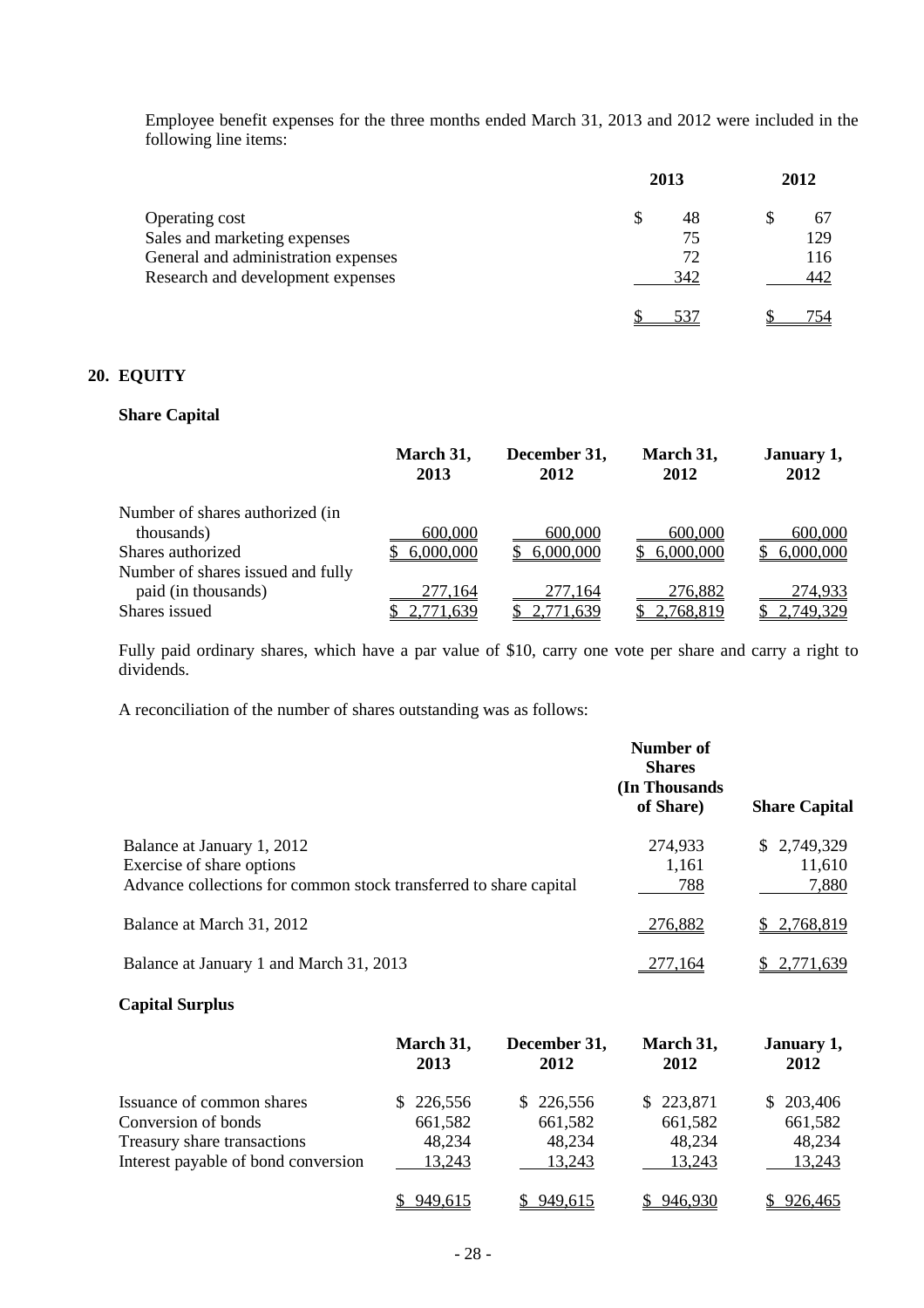The premium from shares issued in excess of par (share premium from issuance of common shares, conversion of bonds and treasury share transactions) and donations may be used to offset a deficit; in addition, when the Company has no deficit, such capital surplus may be distributed as cash dividends or transferred to capital (limited to a certain percentage of the Company's capital and once a year).

The capital surplus from long-term investments, employee share options and share warrants may not be used for any purpose.

#### **Retained Earnings and Dividend Policy**

Under the Company Law of the ROC and Phihong's Articles of Incorporation, 10% of Phihong's annual earnings, net of tax and any deficit, should first be appropriated as legal reserve until such reserve equals to the amount of the Phihong's capital, and then a special reserve should be appropriated as required by laws or local authorities. Any remaining earnings plus unappropriated earnings accumulated in prior years, unless to be retained partially by Phihong or resolved otherwise by the stockholders, should be appropriated as follows:

- a. Not greater than 2% as remuneration to directors and supervisors;
- b. Not less than 10% as bonuses to employees; and
- c. The remaining as dividends, of which at least 10% should be cash dividends.

For the three months ended March 31, 2013 and 2012, the bonus to employees was \$6,853 thousand and \$6,751 thousand, respectively, and the remuneration to directors and supervisors was \$762 thousand and \$750 thousand, respectively. The bonus to employees and remuneration to directors and supervisors represented 20% of net income (net of the bonus and remuneration). Material differences between such estimated amounts and the amounts proposed by the Board of Directors in the following year are adjusted for in the current year. If the actual amounts subsequently resolved by the shareholders differ from the proposed amounts, the differences are recorded in the year of shareholders' resolution as a change in accounting estimate. If a share bonus is resolved to be distributed to employees, the number of shares is determined by dividing the amount of the share bonus by the closing price (after considering the effect of cash and stock dividends) of the shares of the day immediately preceding the shareholders' meeting.

Under Rule No. 1010012865 issued by the FSC on April 6, 2012 and the directive titled "Questions and Answers for Special Reserves Appropriated Following Adoption of IFRSs", on the first-time adoption of IFRSs, a company should appropriate to special reserve the total amount of unrealized revaluation increment and cumulative translation differences (gains) transferred to retained earnings as a result of the company's use of exemptions under IFRS 1. However, at the date of transition to IFRSs, if the increase in retained earnings that resulted from all IFRSs adjustments is not enough, i.e. smaller than the total of the revaluation and translation difference, only the increase in retained earnings that resulted from all IFRSs adjustments will be appropriated to special reserve. The appropriation to special reserve may be reversed to retained earnings in proportion to the usage, disposal or reclassification of the related assets and thereafter distributed. The special reserve appropriated on the first-time adoption of IFRSs may be used to offset deficit in subsequent years. However, no appropriation of earnings shall be made until any shortage of the aforementioned special reserve is appropriated, i.e. the special reserve used to offset deficit had been reinstated in subsequent years when the company has earnings and the original need to appropriate for special reserve is not eliminated.

Appropriation of earnings to legal reserve shall be made until the legal reserve equals the Company's capital surplus. Legal reserve may be used to offset deficit. If the Company has no deficit and the legal reserve has exceeded 25% of the Company's paid-in capital, the excess may be transferred to capital or distributed in cash.

Except for non-ROC resident shareholders, all shareholders receiving the dividends are allowed to share a tax credit equal to their proportionate share of the income tax paid by the Company.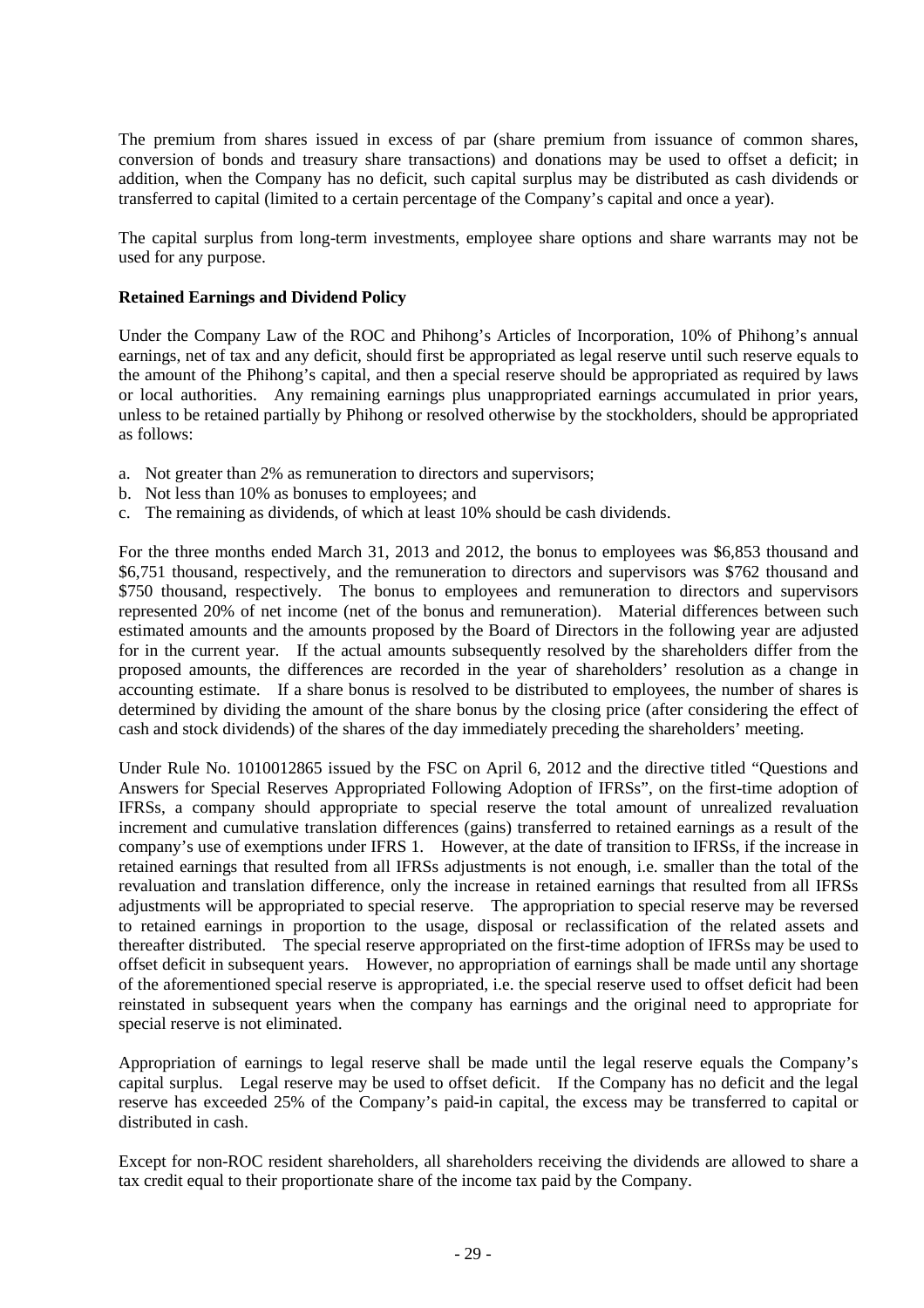The appropriations of earnings for 2012 and 2011 had been approved in the Board of Directors' meeting held on March 22, 2013 and shareholders' meeting held on June 19, 2012, respectively. The appropriations and dividends per share were as follows:

|                |           | <b>Appropriation of Earnings</b> |                                                         | <b>Dividends Per Share (NT\$)</b> |  |
|----------------|-----------|----------------------------------|---------------------------------------------------------|-----------------------------------|--|
|                |           |                                  | For Year 2012 For Year 2011 For Year 2012 For Year 2011 |                                   |  |
| Legal reserve  | \$ 30.955 | \$142,565                        |                                                         | $S-$                              |  |
| Cash dividends | 277.164   | 995.969                          | 1.00                                                    | 3.59                              |  |

The bonus to employees and the remuneration to directors and supervisors for 2012 and 2011 had been approved in the Board of Directors' meeting held on March 22, 2013 and shareholders' meeting held on June 19, 2012, respectively. Related amounts were as follows:

|                                                     | For the Year Ended 2012  |                                  | For the Year Ended 2011  |                          |                                  |                          |
|-----------------------------------------------------|--------------------------|----------------------------------|--------------------------|--------------------------|----------------------------------|--------------------------|
|                                                     | Cash<br><b>Dividends</b> | <b>Stock</b><br><b>Dividends</b> |                          | Cash<br><b>Dividends</b> | <b>Stock</b><br><b>Dividends</b> |                          |
| Bonus to employees<br>Remuneration of directors and | \$50,148                 | -SS                              | $\blacksquare$           | \$236,998                |                                  | $\overline{\phantom{0}}$ |
| supervisors                                         | 5,572                    |                                  | $\overline{\phantom{0}}$ | 19,620                   |                                  |                          |

There was no difference between the amounts accrued and the amounts approved in the board of directors and shareholders' meeting with respect to bonus to employees and remuneration to directors and supervisors.

The appropriations of earnings for 2012 were proposed according to the Company's financial statements for the year ended December 31, 2012, which were prepared in accordance with the Guidelines Governing the Preparation of Financial Reports by Securities Issuers and ROC GAAP, and by reference to the balance sheet as of December 31, 2012, which was prepared in accordance with the Guidelines Governing the Preparation of Financial Reports by Securities Issuers (revised) and International Financial Reporting Standards. Thus, they are still subject to the resolution in the shareholders' meeting to be held on June 24, 2013.

Information on the bonus to employees, directors and supervisors proposed by the Company's board of directors is available on the Market Observation Post System website of the Taiwan Stock Exchange.

#### **Special Reserves Appropriated Following First-time Adoption of IFRSs**

The Company's special reserves appropriated following first-time adoption of IFRSs were as follows:

|                 | March 31, | December 31,             | March 31,         | January 1,               |
|-----------------|-----------|--------------------------|-------------------|--------------------------|
|                 | 2013      | 2012                     | 2012              | 2012                     |
| Special reserve | \$230,859 | $\overline{\phantom{a}}$ | $\qquad \qquad -$ | $\overline{\phantom{0}}$ |

The Company transferred to retained earnings unrealized revaluation increment and cumulative translation differences in the amount of \$10,968 thousand and \$250,296 thousand, respectively. The increase in retained earnings that resulted from all IFRSs adjustments was smaller than the total revaluation and translation differences, therefore, the Company appropriated to the special reserve an amount of \$230,859 thousand, the increase in retained earnings that resulted from all IFRSs adjustments on transitions to IFRSs.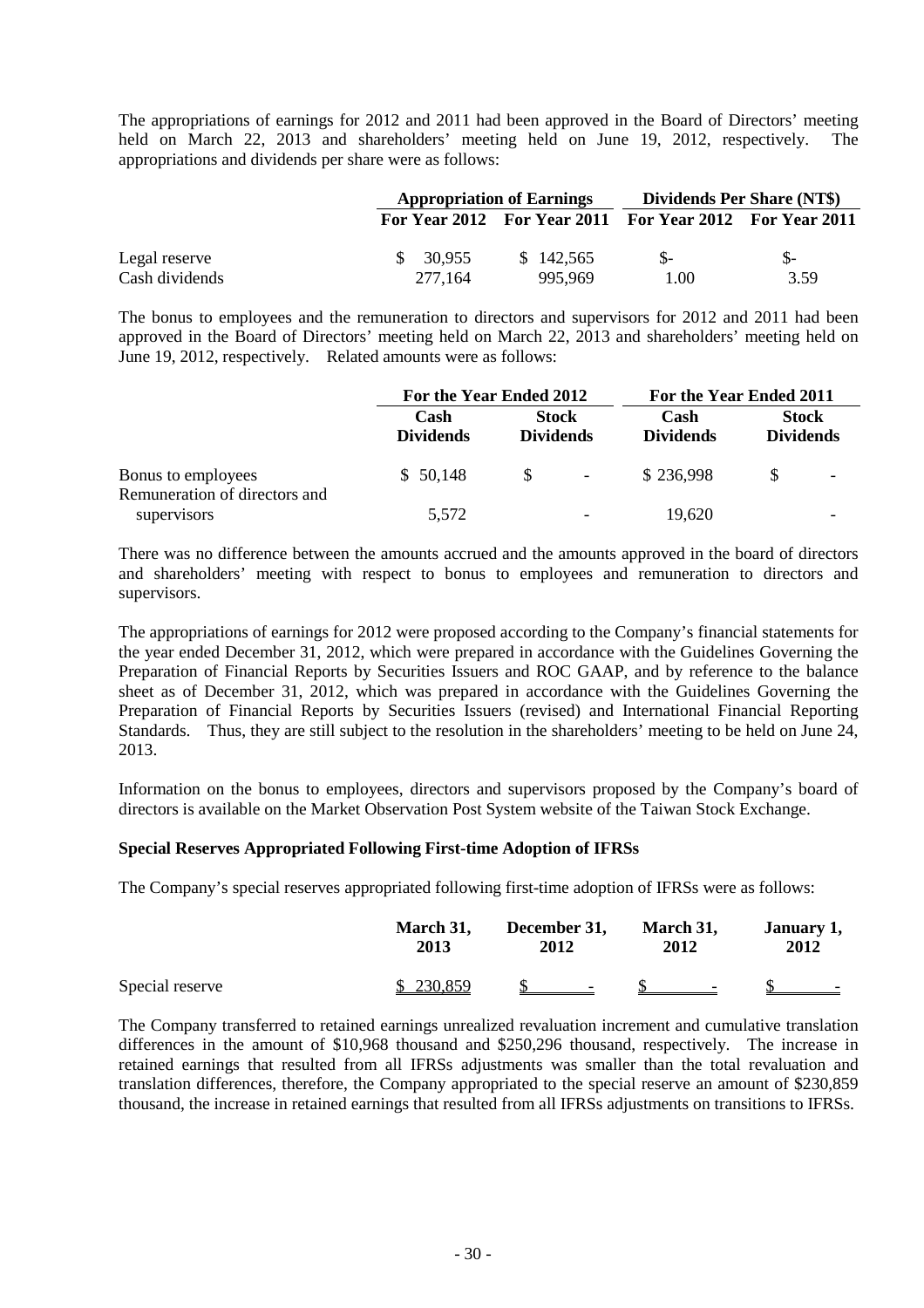#### **Other Equity Items**

a. Foreign currency translation reserve

|                                                                                         | <b>Three Months Ended March 31</b> |           |  |
|-----------------------------------------------------------------------------------------|------------------------------------|-----------|--|
|                                                                                         | 2013                               | 2012      |  |
| Balance, beginning of period<br>Exchange differences arising on translating the foreign | \$(148,361)                        |           |  |
| operations                                                                              | 125,799                            | (79, 433) |  |
| Balance, end of period                                                                  | (22,562)                           | (79.433)  |  |

Exchange differences relating to the translation of the results and net assets of the Group's foreign operations from their functional currencies to the Group's presentation currency (i.e. New Taiwan dollars) were recognized directly in other comprehensive income and accumulated in the foreign currency translation reserve. Exchange differences previously accumulated in the foreign currency translation reserve (in respect of translating both the net assets of foreign operations and hedges of foreign operations) were reclassified to profit or loss on the disposal of the foreign operation.

#### b. Investments revaluation reserve

|                                                                                                                                | <b>Three Months Ended March 31</b> |             |
|--------------------------------------------------------------------------------------------------------------------------------|------------------------------------|-------------|
|                                                                                                                                | 2013                               | 2012        |
| Balance, beginning of period                                                                                                   | \$(15,603)                         | \$ (22,304) |
| Unrealized gain arising on revaluation of available-for-sale<br>financial assets                                               | 3,895                              | 8,531       |
| Share of unrealized gain on revaluation of available-for-sale<br>financial assets of associates accounted for using the equity |                                    |             |
| method                                                                                                                         | (10,514)                           | 3,338       |
| Balance, end of period                                                                                                         | (22, 222)                          | (10,435     |

The investments revaluation reserve represents the cumulative gains and losses arising on the revaluation of available-for-sale financial assets that have been recognized in other comprehensive income, net of amounts reclassified to profit or loss when those assets have been disposed of or are determined to be impaired.

#### **Non-controlling Interest**

|                                                                                                  | <b>Three Months Ended March 31</b> |                    |
|--------------------------------------------------------------------------------------------------|------------------------------------|--------------------|
|                                                                                                  | 2013                               | 2012               |
| Balance, beginning of period<br>Attributable to non-controlling interests:                       | \$ (5,390)                         | 9.643              |
| Share of profit for the period<br>Exchange difference arising on translation of foreign entities | (5,120)<br>(739)                   | (4,767)<br>(1,000) |
| Balance, end of period                                                                           |                                    |                    |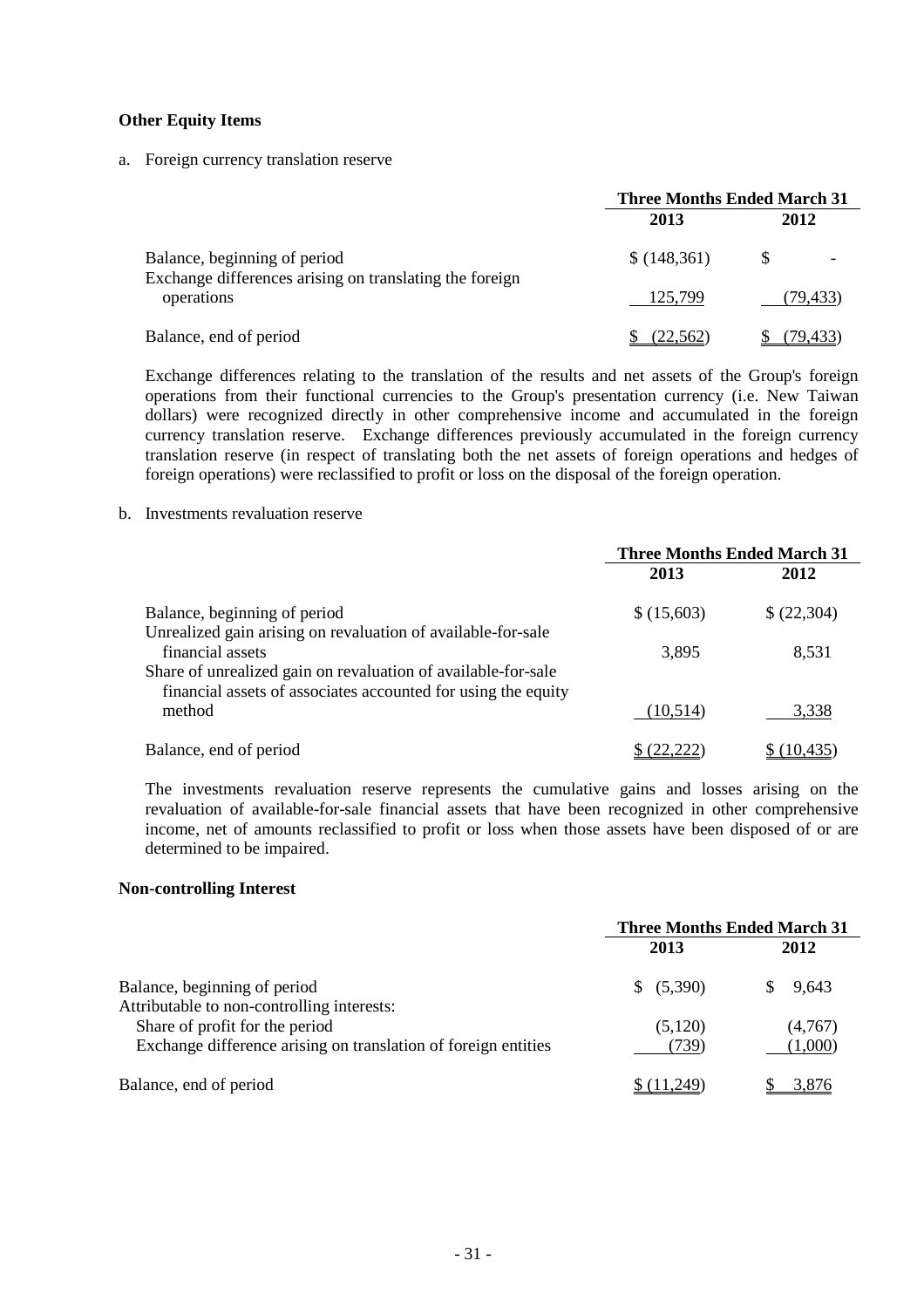### **21. NET PROFIT FROM CONTINUING OPERATIONS**

a. Other gains and losses

|                                                                                                                            | <b>Three Months Ended March 31</b>       |                                 |
|----------------------------------------------------------------------------------------------------------------------------|------------------------------------------|---------------------------------|
|                                                                                                                            | 2013                                     | 2012                            |
| Loss on disposal of property, plant and equipment<br>Exchange gain (loss), net<br>Loss on disposal of investment<br>Others | (668)<br>S<br>18,517<br>(2,517)<br>5,446 | (1,516)<br>(57, 538)<br>(3,169) |
|                                                                                                                            | 20,778                                   | (62.223)                        |

### b. Depreciation and amortization

|                                                                                  | <b>Three Months Ended March 31</b> |                        |  |
|----------------------------------------------------------------------------------|------------------------------------|------------------------|--|
|                                                                                  | 2013                               | 2012                   |  |
| Property, plant and equipment                                                    | \$<br>105,692<br>3,557             | 119,244<br>\$<br>2,386 |  |
| Intangible assets<br>Prepayment for lease                                        | 799                                | 684                    |  |
|                                                                                  | 110,048<br>S                       | 122,314                |  |
| An analysis of depreciation by function<br>Operating costs<br>Operating expenses | \$<br>66,519<br>39,173             | \$<br>72,379<br>46,865 |  |
|                                                                                  | \$105,692                          | 119,244                |  |
| An analysis of amortization by function<br>Operating costs<br>Operating expenses | \$<br>981<br>3,375                 | \$<br>1,216<br>1,854   |  |
|                                                                                  | 4,356<br>\$                        | 3,070<br>\$            |  |

# c. Employee benefits expense

|                                                      |             | <b>Three Months Ended March 31</b> |
|------------------------------------------------------|-------------|------------------------------------|
|                                                      | 2013        | 2012                               |
| Post-employment benefits (see Note 19)               |             |                                    |
| Defined contribution plans                           | \$<br>4,036 | \$<br>3,890                        |
| Defined benefit plans                                | 537         | 754                                |
|                                                      | 4,573       | 4,644                              |
| Short-term employee benefits                         | 540,289     | 457,015                            |
|                                                      | \$544,862   | S.<br>461,659                      |
| An analysis of employee benefits expense by function |             |                                    |
| Operating costs                                      | 326,698     | 252,868<br>\$.                     |
| Operating expenses                                   | 218,164     | 208,791                            |
|                                                      | 544,862     | \$<br>461,659                      |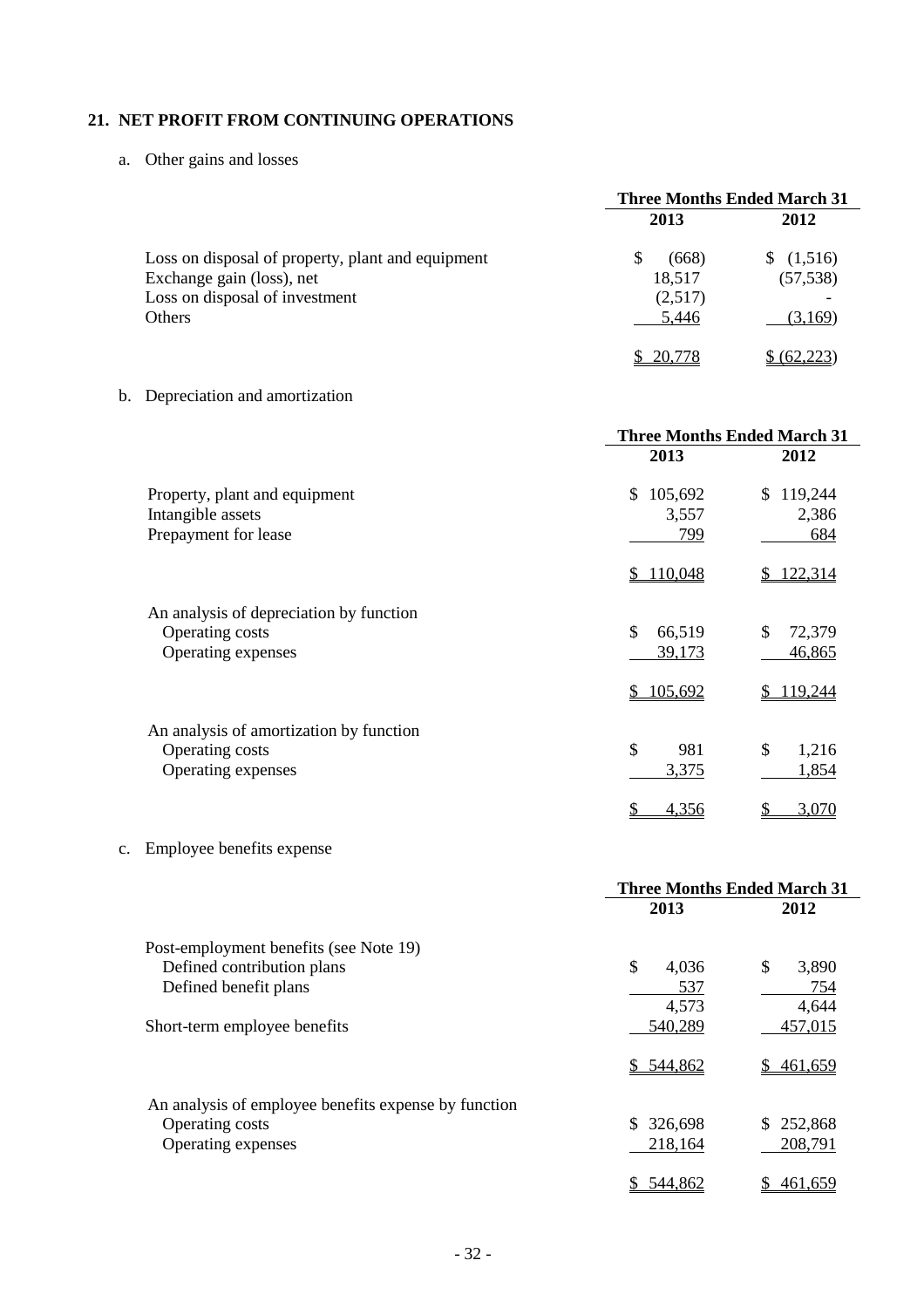#### **22. INCOME TAXES RELATING TO CONTINUING OPERATIONS**

#### a. Income tax recognized in profit or loss

The major components of tax expense were as follows:

|    |                                                                | From January 1 to March 31 |                       |
|----|----------------------------------------------------------------|----------------------------|-----------------------|
|    |                                                                | 2013                       | 2012                  |
|    | Current tax                                                    |                            |                       |
|    | In respect of the current period                               | \$20,620                   | 49,370<br>S.          |
|    | In respect of prior periods                                    |                            | 188                   |
|    |                                                                | 20,620                     | 49,558                |
|    | Deferred tax                                                   |                            |                       |
|    | In respect of the current period                               | 750                        | 7,877                 |
|    | Total income tax expense recognized in the current period      | \$21,370                   | <u>\$57,435</u>       |
| b. | Information on integrated income tax was as follows:           |                            |                       |
|    |                                                                |                            | <b>March 31, 2013</b> |
|    | Unappropriated earnings                                        |                            |                       |
|    | Unappropriated earnings generated before January 1, 1998       |                            | \$                    |
|    | Unappropriated earnings generated on and after January 1, 1998 |                            | 1,050,057             |
|    |                                                                |                            | 1,050,057             |
|    |                                                                |                            |                       |
|    | Balance of imputation credit account (ICA)                     |                            | 222.802               |

The creditable ratios for the distribution of the earnings of 2012 and 2011 were 29.27% (estimated) and 23.28% (actual), respectively.

#### c. Income tax assessments

The latest income tax returns examined and approved by the tax authorities are summarized as follows:

|           | Year |
|-----------|------|
| Phihong   | 2010 |
| Guang-Lai | 2011 |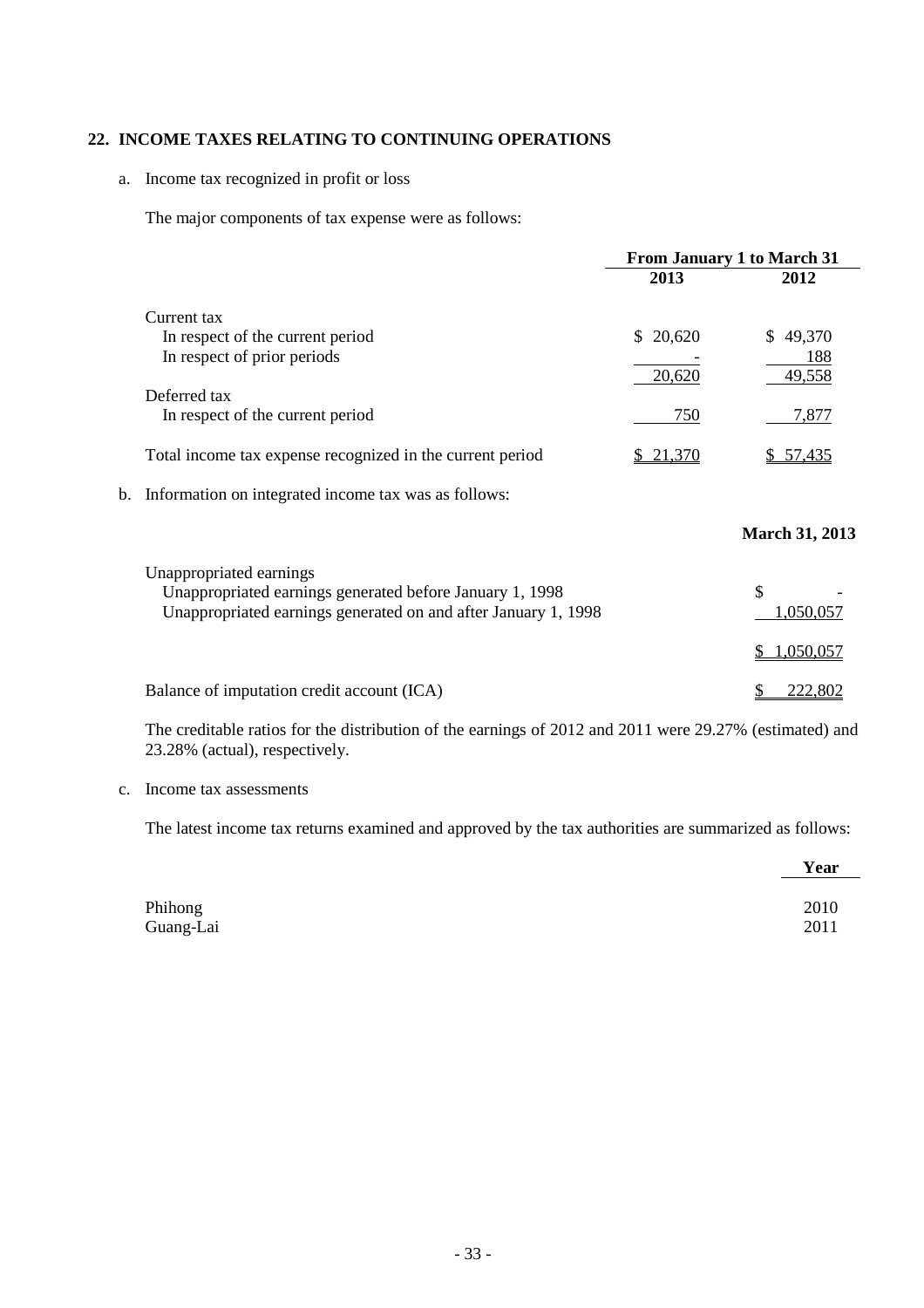#### **23. EARNINGS PER SHARE**

|                                                                                                                                                                                | <b>Income After</b><br><b>Tax (Attributed</b><br>to Owner of<br>the Company) | <b>Number of</b><br><b>Common</b><br><b>Shares</b><br>Outstanding<br>(In Thousands) | <b>Earnings Per</b><br>Share (NT\$)<br><b>Income After</b><br><b>Tax (Attributed</b><br>to Owner of<br>the Company) |
|--------------------------------------------------------------------------------------------------------------------------------------------------------------------------------|------------------------------------------------------------------------------|-------------------------------------------------------------------------------------|---------------------------------------------------------------------------------------------------------------------|
| Three months ended March 31, 2013                                                                                                                                              |                                                                              |                                                                                     |                                                                                                                     |
| Basic earnings per share<br>Net income attributed to holders of common<br>shares<br>Effect of dilutive potential common shares<br>Employee share option<br>Employee bonus      | \$42,305                                                                     | 277,164<br>1,237<br>282                                                             | \$<br>0.15                                                                                                          |
| Diluted earnings per share<br>Net income attributed to holders of common<br>shares plus the effect of dilutive potential<br>common shares<br>Three months ended March 31, 2012 | 42,305                                                                       | 278,683                                                                             | 0.15                                                                                                                |
| Basic earnings per share<br>Net income attributed to holders of common<br>shares<br>Effect of dilutive potential common shares<br>Employee share option<br>Employee bonus      | 49,577                                                                       | 276,567<br>2,757<br>161                                                             | 0.18                                                                                                                |
| Diluted earnings per share<br>Net income attributed to holders of common<br>shares plus the effect of dilutive potential<br>common shares                                      | \$49,577                                                                     | 279,485                                                                             | 0.18<br>\$                                                                                                          |

If the Group was able to settle the bonuses paid to employees by cash or shares, the Group presumed that the entire amount of the bonus would be settled in shares and the resulting potential shares were included in the weighted average number of shares outstanding used in the computation of diluted earnings per share, if the effect is dilutive. Such dilutive effect of the potential shares was included in the computation of diluted earnings per share until the shareholders resolve the number of shares to be distributed to employees at their meeting in the following year.

#### **24. SHARE-BASED PAYMENT ARRANGEMENTS**

Employee share option plan of the Company

Qualified employees of the Company were granted 15,000 options in December 2007. Each option entitles the holder to subscribe for one thousand new issued common shares of the Company. The options granted are valid for 6 years and the warrant holders can not exercise the right after 6 years from the granted date. The warrant holders can exercise the right up to half of the granted warrant units no earlier than two years from the granted date. After three years from the granted date, the warrants holders are eligible to exercise the right up to three-fourth of the granted warrant units. After four years from the granted date, the warrants holders are eligible to exercise all the warrants owned. The options were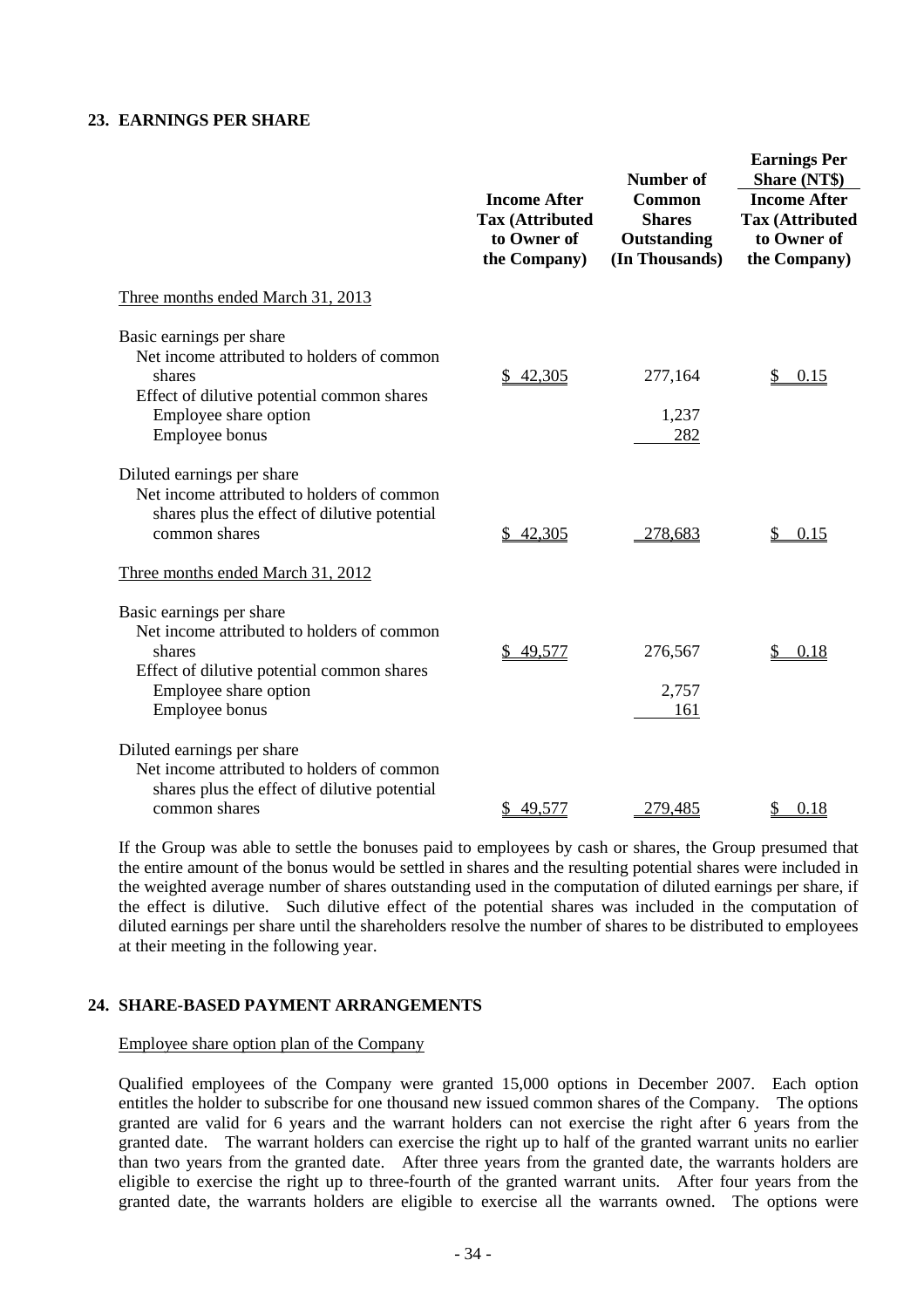granted at an exercise price equal to the closing price of the Company's common shares listed on the OTC on the grant date. For any subsequent changes in the Company's capital surplus, the exercise price is adjusted accordingly.

Information on employee share options was as follows:

|                                                              | <b>Three Months Ended March 31</b>            |                                                                   |                                               |                                                                   |  |
|--------------------------------------------------------------|-----------------------------------------------|-------------------------------------------------------------------|-----------------------------------------------|-------------------------------------------------------------------|--|
|                                                              | 2013                                          |                                                                   |                                               | 2012                                                              |  |
|                                                              | Number of<br><b>Options</b> (In<br>Thousands) | Weighted-<br>average<br><b>Exercise</b><br><b>Price</b><br>(NT\$) | Number of<br><b>Options</b> (In<br>Thousands) | Weighted-<br>average<br><b>Exercise</b><br><b>Price</b><br>(NT\$) |  |
| Balance at January 1<br>Options exercised<br>Options expired | 4,515<br>۰                                    | \$18.20                                                           | 6,867<br>(1,192)                              | \$20.50<br>20.50                                                  |  |
| <b>Balance at March 31</b>                                   | 4,515                                         | 18.20                                                             | <u>5,675</u>                                  | 20.50                                                             |  |
| Options exercisable, end of period                           | <u>4,515</u>                                  |                                                                   | <u>5,675</u>                                  |                                                                   |  |

The weighted-average share price at the date of exercise of share options for the three months ended March 31, 2012 was NT\$20.50.

Information about outstanding options was as follows:

| <b>March 31, 2013</b>                    |                                                   | <b>March 31, 2012</b>                    |                                                   |  |
|------------------------------------------|---------------------------------------------------|------------------------------------------|---------------------------------------------------|--|
| <b>Range of Exercise</b><br>Price (NT\$) | Weighted-average<br><b>Remaining Life (Years)</b> | <b>Range of Exercise</b><br>Price (NT\$) | Weighted-average<br><b>Remaining Life (Years)</b> |  |
| \$18.20                                  | 0.75                                              | \$20.50                                  | 1.75                                              |  |

#### **25. RELATED-PARTY TRANSACTIONS**

a. The Group's related parties and relationship

| <b>Related Party</b>                               | <b>Relationship with the Group</b> |
|----------------------------------------------------|------------------------------------|
| Xu Sheng Technology Co., Ltd.                      | Other related parties              |
| Red Sun Metal Industry Co., Ltd.                   | Other related parties              |
| Shine Tech Ltd.                                    | Other related parties              |
| Heng Hui Co., Ltd.                                 | Other related parties              |
| Dongguan Song Xiang Metal Products Co., Ltd.       | Other related parties              |
| Dongguan Fenggang Pin Hao Metal Products Co., Ltd. | Other related parties              |
| Peter Lin                                          | Phihong's chairman                 |

Details of transactions between the Group and other related parties were disclosed below.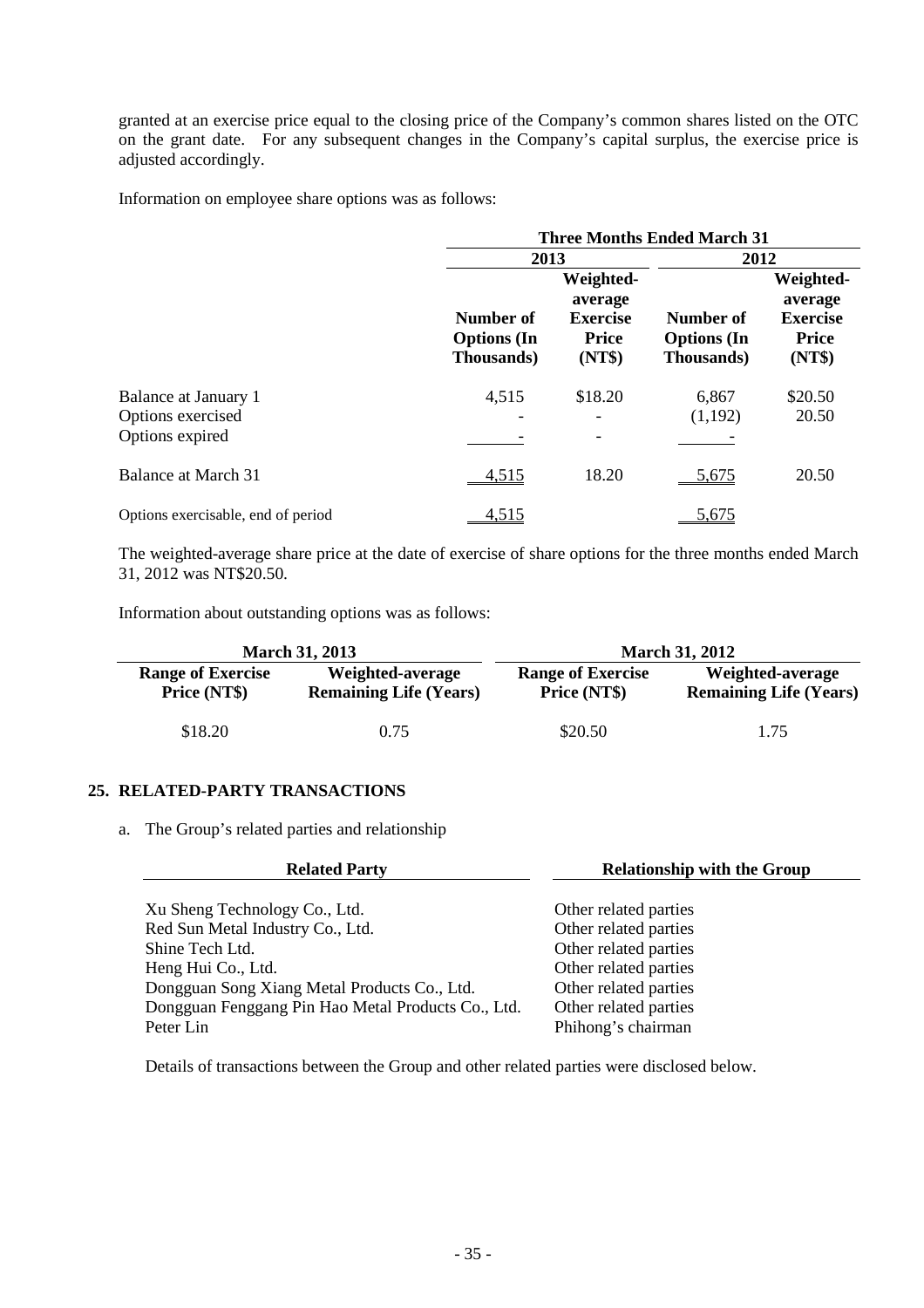#### b. Trading transactions

|        | <b>Purchase of Goods</b>           |  |  |
|--------|------------------------------------|--|--|
|        | <b>Three Months Ended March 31</b> |  |  |
| 2013   | 2012                               |  |  |
| 68.212 |                                    |  |  |

There is no significant difference between purchase price from related parties and purchase price from unrelated parties.

The following balances of trade payables for purchases from related parties were outstanding at the end of the reporting period:

|                       | March 31. | December 31, | March 31, | January 1, |
|-----------------------|-----------|--------------|-----------|------------|
|                       | 2013      | 2012         | 2012      | 2012       |
| Other related parties | \$95,388  | \$48,320     | \$18,382  | \$ 35,939  |

#### c. Compensation of key management personnel

The types and amounts of the remuneration of directors and other members of key management personnel for the three months ended March 31, 2013 and 2012 were as follows:

|                                                 | <b>Three Months Ended March 31</b> |                |  |
|-------------------------------------------------|------------------------------------|----------------|--|
|                                                 | 2013                               | 2012           |  |
| Short-term benefits<br>Post-employment benefits | S.<br>7.648<br>54                  | \$11,059<br>81 |  |
|                                                 | .702                               | 1.140          |  |

The remuneration of directors and key executives was determined by the remuneration committee having regard to the performance of individuals and market trends.

d. Other transactions with related parties

The key management personnel of the Group have guaranteed the payments of the loans of the Company as of March 31, 2013, December 31, 2012, March 31, 2012 and January 1, 2012. The amounts of the guarantees were \$300,000 thousand, \$200,000 thousand, \$200,000 thousand and \$200,000 thousand, respectively.

#### **26. NON-CASH TRANSACTIONS**

For the three months ended March 31, 2013 and 2012, the Group had the following non-cash investing and financing activities which were not reflected in the consolidated statement of cash flows:

|                                                  | <b>March 31</b> |      |  |
|--------------------------------------------------|-----------------|------|--|
|                                                  | 2013            | 2012 |  |
| Unpaid purchase of property, plant and equipment | 6,690           | 342  |  |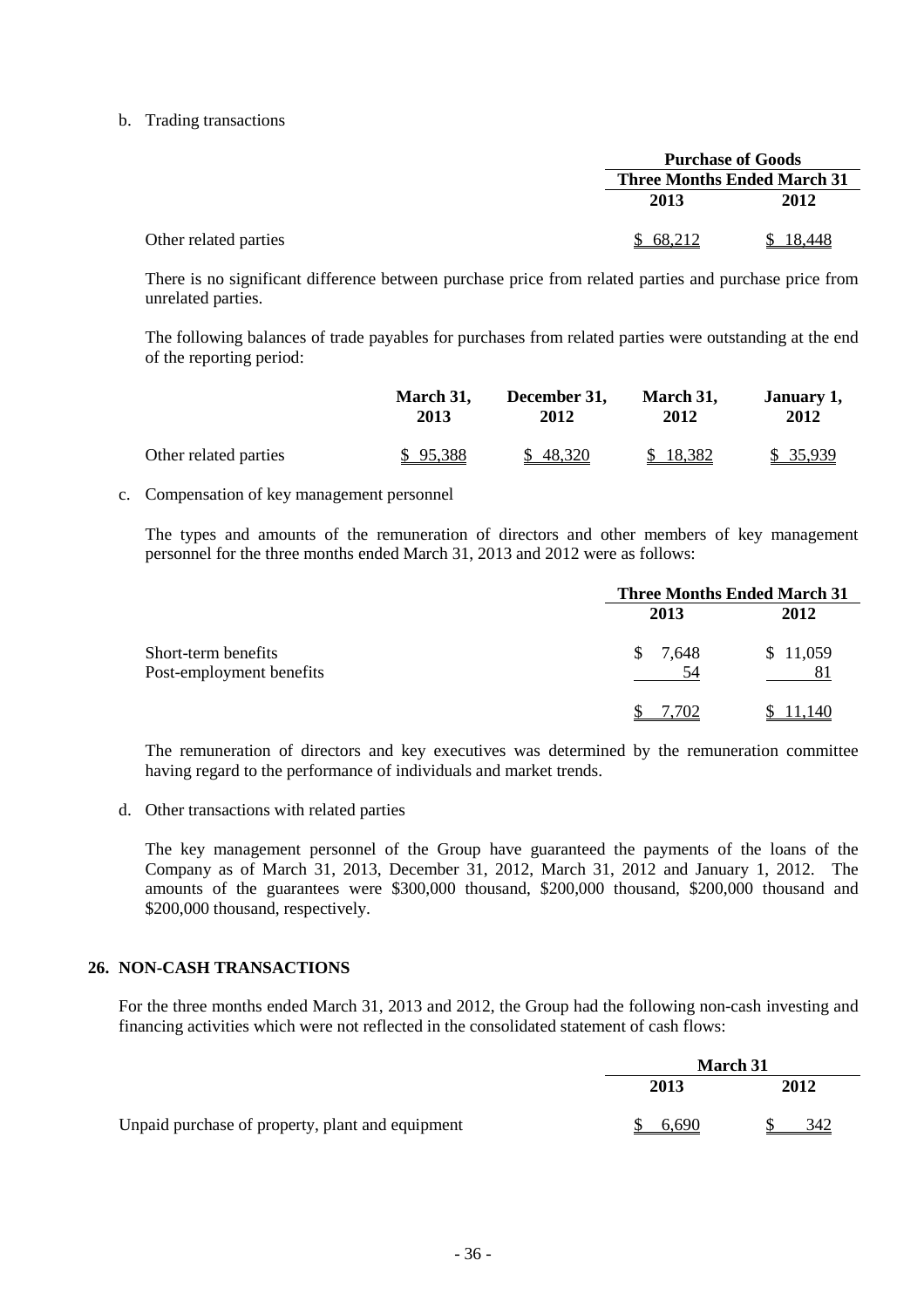#### **27. CAPITAL MANAGEMENT**

The capital structure of the Group consists of net debt (borrowings minus cash and cash equivalents) and equity attributable to owners of the Company.

Key management personnel of the Group review the capital structure periodically. Based on recommendations of the key management personnel, in order to balance the overall capital structure, the Group may adjust the amount of dividends paid to shareholders, the number of new shares issued or repurchased, and/or the amount of new debt issued or existing debt redeemed.

#### **28. FINANCIAL INSTRUMENTS**

- a. Fair value of financial instruments
	- 1) Fair value of financial instruments not carried at fair value

Except for the financial assets carried at cost, of which fair values can not be reliably measured, the management of the Group considers that the carrying amounts of financial assets and financial liabilities recognized in the consolidated financial statements approximate their fair values.

2) Fair value measurements recognized in the consolidated balance sheets

The following table provides an analysis of financial instruments that are measured at fair value, grouped into Levels 1 to 2 based on the degree to which the fair value is observable:

a) Level 1 fair value measurements are those derived from quoted prices (unadjusted) in active markets for identical assets or liabilities:

|                                        | March 31,<br>2013 | December 31,<br>2012 | March 31,<br>2012 | January 1,<br>2012 |
|----------------------------------------|-------------------|----------------------|-------------------|--------------------|
| Available-for-sale financial<br>assets |                   |                      |                   |                    |
| Equity securities listed in            |                   |                      |                   |                    |
| <b>ROC</b>                             | 34.515            | 30.620               |                   | 33.35              |

b) Level 2 fair value measurements are those derived from inputs other than quoted prices included within Level 1 that are observable for the asset or liability, either directly (i.e. as prices) or indirectly (i.e. derived from prices):

|                                                  | <b>March 31.</b> | December 31,             | March 31,                | January 1, |
|--------------------------------------------------|------------------|--------------------------|--------------------------|------------|
|                                                  | 2013             | 2012                     | 2012                     | 2012       |
| Financial assets at FVTPL<br>Structured deposits | 169.120          | $\overline{\phantom{0}}$ | $\overline{\phantom{0}}$ |            |

3) Valuation techniques and assumptions applied for the purpose of measuring fair value

The fair values of financial assets and financial liabilities with standard terms and conditions and traded in active liquid markets are determined with reference to quoted market prices. Where such prices were not available, valuation techniques were applied. The estimates and assumptions used by the Group are consistent with those that market participants would use in setting a price for the financial instrument.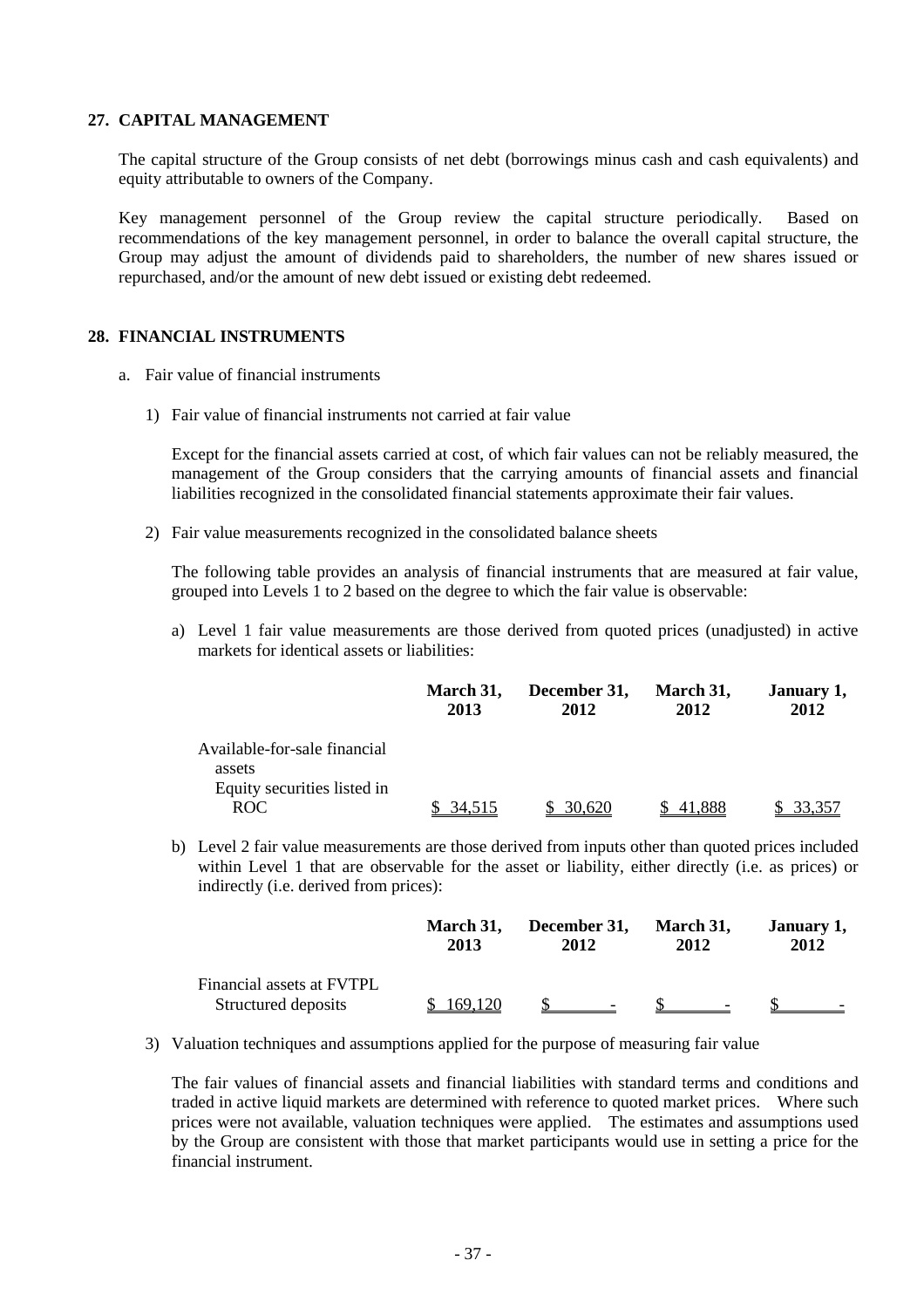#### b. Categories of financial instruments

|                                  | March 31,<br>2013 | December 31,<br>2012 | March 31,<br>2012 | January 1,<br>2012 |
|----------------------------------|-------------------|----------------------|-------------------|--------------------|
| <b>Financial assets</b>          |                   |                      |                   |                    |
| Loans and receivables            |                   |                      |                   |                    |
| Cash and cash equivalents        | 1,217,076<br>\$.  | \$<br>1,543,288      | 2,206,937<br>S.   | 2,119,386<br>S.    |
| Trade receivable                 | 1,809,149         | 1,907,482            | 1,668,370         | 1,936,108          |
| Other receivables                | 42,506            | 54,641               | 32,620            | 81,406             |
| Refundable deposits              | 28,280            | 28,133               | 31,941            | 32,438             |
| Financial assets at fair value   |                   |                      |                   |                    |
| through profit or loss           | 169,120           |                      |                   |                    |
| Available-for-sale financial     |                   |                      |                   |                    |
| assets                           | 34,515            | 30,620               | 41,888            | 33,357             |
| Financial assets carried at cost | 77,945            | 90,945               | 93,254            | 93,254             |
| Financial liabilities            |                   |                      |                   |                    |
| Measured at amortized cost       |                   |                      |                   |                    |
| Notes payable                    | 2,099             |                      |                   |                    |
| Trade payable                    | 1,901,138         | 2,088,302            | 1,766,301         | 2,028,697          |
| Trade payable to related         |                   |                      |                   |                    |
| parties                          | 95,388            | 48,320               | 18,382            | 35,939             |
| Other payables                   | 969,362           | 1,058,420            | 1,203,238         | 1,259,299          |
| Long-term debts                  | 300,000           | 200,000              | 200,000           | 200,000            |
| Advance deposits received        | 825               | 985                  | 956               | 1,128              |

#### c. Financial risk management objectives and policies

The Group's major financial instruments included cash and cash equivalents, trade receivable, other receivables, refundable/advance deposit, notes and accounts payable, accounts payable - related parties, other payables, and long-term loans. The Company's Corporate Treasury function provides services to the business, coordinates access to domestic and international financial markets, monitors and manages the financial risks relating to the operations of the Company through internal risk reports which analyze exposures by degree and magnitude of risks. These risks include market risk, credit risk and liquidity risk.

1) Market risk

The Group's activities expose it primarily to the financial risks of changes in foreign currency exchange rates and interest rates.

a) Foreign currency risk

Several subsidiaries of the Company had foreign currency sales and purchases, which exposed the Group to foreign currency risk.

The carrying amounts of the Group's foreign currency denominated monetary assets and monetary liabilities (including those eliminated on consolidation) at the end of the reporting period are presented in Note 32.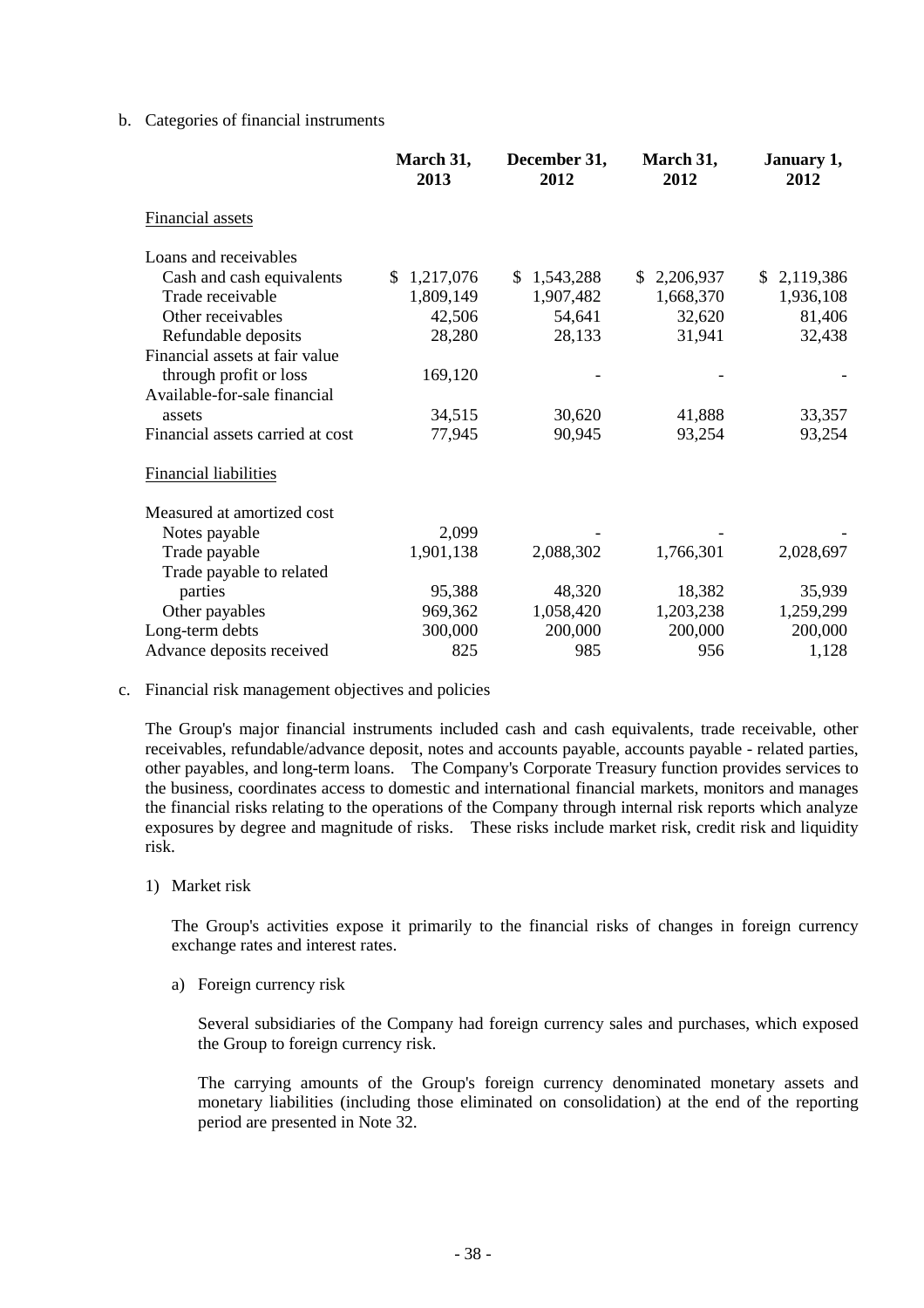#### Sensitivity analysis

The Company was mainly exposed to the currency USD.

The following table details the Group's sensitivity to a 10% increase and decrease in New Taiwan dollars (the functional currency) against the relevant foreign currencies. The sensitivity analysis included only outstanding foreign currency denominated monetary items, and adjusts their translation at the end of the reporting period for a 10% change in foreign currency rates. A positive number below indicates an increase in pre-tax profit and other equity item when New Taiwan dollars strengthen by 10% against the relevant currency. For a 10% weakening of New Taiwan dollars against the relevant currency, there would be an equal and opposite impact on pre-tax profit and other equity item and the balances below would be negative.

|                |           | <b>Currency USD Impact</b><br><b>Three Months Ended March 31</b> |  |  |
|----------------|-----------|------------------------------------------------------------------|--|--|
|                |           |                                                                  |  |  |
|                | 2013      | 2012                                                             |  |  |
| Profit or loss | \$ 33,818 | \$61,205                                                         |  |  |

b) Interest rate risk

The Group was exposed to fair value risk and cash flow interest rate risk from long-term loans, time deposit, and Repurchase agreements collateralized bonds at both fixed and floating interest rates.

The carrying amounts of the Group's financial assets and financial liabilities with exposure to interest rates at the end of the reporting period were as follows:

|                               | March 31,<br>2013 | December 31,<br>2012 | March 31,<br>2012 | January 1,<br>2012 |
|-------------------------------|-------------------|----------------------|-------------------|--------------------|
| Fair value interest rate risk |                   |                      |                   |                    |
| Financial assets              | 57,000            | 57,000<br>S.         | \$103,500         | 164,060<br>S.      |
| <b>Financial liabilities</b>  | 200,000           | 200,000              | 200,000           | 200,000            |
| Cash flow interest rate risk  |                   |                      |                   |                    |
| Financial assets              | 79,921            | 63.966               | 798,255           | 339,237            |
| <b>Financial liabilities</b>  | 100,000           |                      |                   |                    |

#### Sensitivity analysis

The sensitivity analyses below were determined based on the Group's exposure to interest rates for financial instruments at the end of the reporting period. For floating rate liabilities, the analysis was prepared assuming the amount of the liability outstanding at the end of the reporting period was outstanding for the whole year.

If interest rates had been 1% higher and all other variables were held constant, the Group's pre-tax profit for the three months ended March 31, 2013 would have been lower by \$200 thousand, which was mainly attributable to the Group's exposure to interest rates on its variable-rate bank borrowings.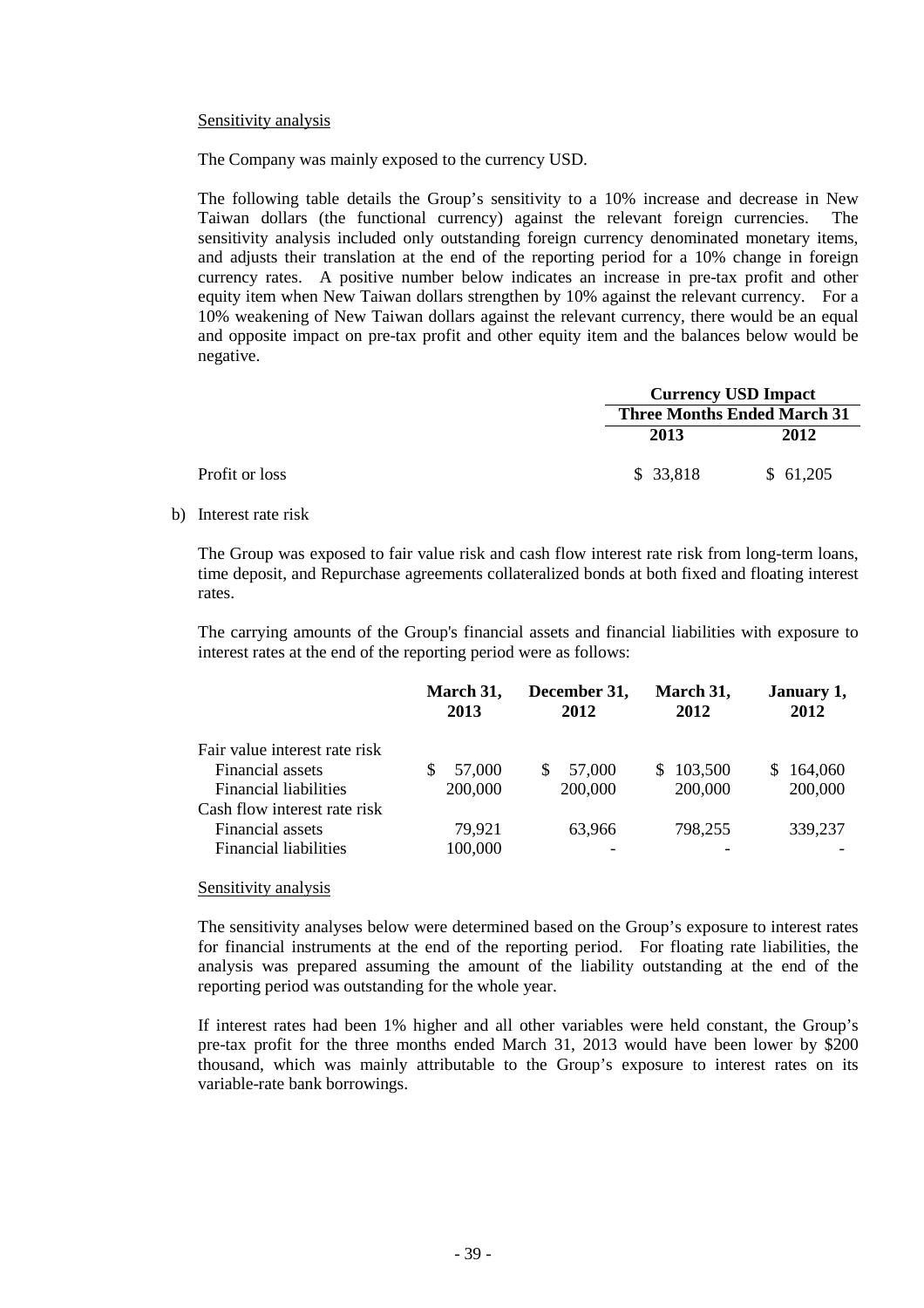2) Credit risk

Credit risk refers to the risk that counterparty will default on its contractual obligations resulting in financial loss to the Group. As at the end of the reporting period, the Group's maximum exposure to credit risk approximates the carrying amount of the respective recognized financial assets as stated in the consolidated balance sheets.

The Group adopted a policy of only dealing with creditworthy counterparties and obtaining sufficient collateral, where appropriate, as a means of mitigating the risk of financial loss from defaults. The Group's exposure and the credit ratings of its counterparties are continuously monitored and the aggregate value of transactions concluded is spread amongst approved counterparties. Credit exposure is controlled by counterparty limits that are reviewed and approved by the risk management committee annually.

Trade receivables consisted of a large number of customers, spread across diverse industries and geographical areas. Ongoing credit evaluation is performed on the financial condition of customers in view of trade receivables and, where appropriate, credit guarantee insurance cover is purchased.

- 3) Liquidity risk
	- a) Liquidity and interest risk tables

The following table details the Group's remaining contractual maturity for its non-derivative financial liabilities with agreed repayment periods:

March 31, 2013

|                                                              | <b>On Demand</b><br>or Less than<br>1 Year | 1 to 3 Years  | Over 3 Years         | <b>Total</b>               |
|--------------------------------------------------------------|--------------------------------------------|---------------|----------------------|----------------------------|
| Non-derivative financial<br>liabilities                      |                                            |               |                      |                            |
| Non-interest bearing<br>Variable interest rate<br>instrument | \$2,967,987                                | \$<br>100,000 | \$<br>825            | \$2,968,812<br>100,000     |
| Fixed interest rate instrument                               |                                            | 200,000       |                      | 200,000                    |
|                                                              | 2,967,987                                  | 300,000<br>S  | \$<br>825            | 3,268,812<br>S             |
| December 31, 2012                                            |                                            |               |                      |                            |
|                                                              | <b>On Demand</b><br>or Less than<br>1 Year | 1 to 3 Years  | Over 3 Years         | <b>Total</b>               |
| Non-derivative financial<br>liabilities                      |                                            |               |                      |                            |
| Non-interest bearing<br>Fixed interest rate instrument       | \$3,195,042                                | \$<br>200,000 | $\mathcal{S}$<br>985 | 3,196,027<br>S.<br>200,000 |
|                                                              | 3,195,042                                  | 200,000       | 985                  | 3,396,027                  |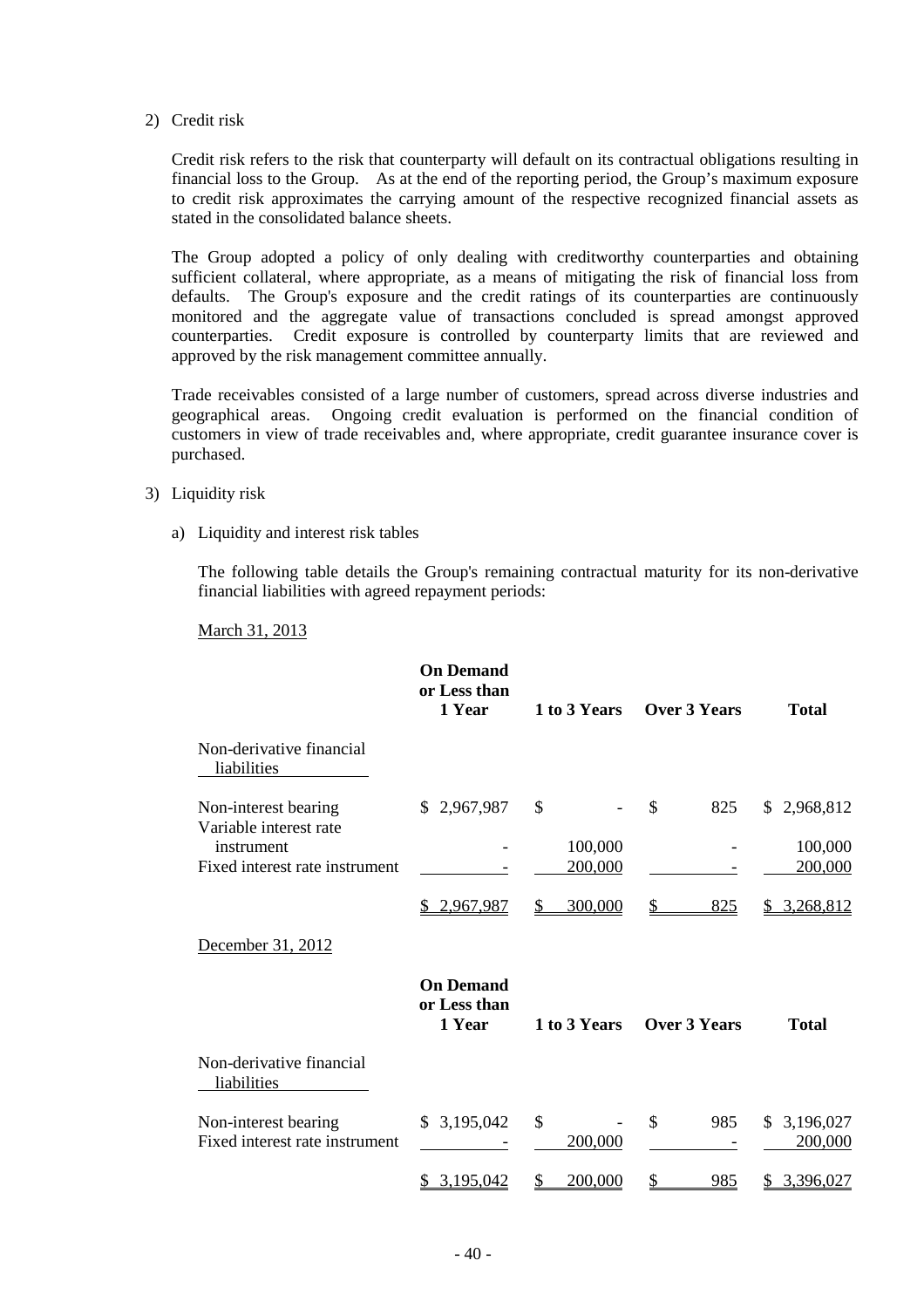#### March 31, 2012

|                                                        | <b>On Demand</b><br>or Less than<br>1 Year       | 1 to 3 Years            | <b>Over 3 Years</b>                 | <b>Total</b>           |
|--------------------------------------------------------|--------------------------------------------------|-------------------------|-------------------------------------|------------------------|
| Non-derivative financial<br>liabilities                |                                                  |                         |                                     |                        |
| Non-interest bearing<br>Fixed interest rate instrument | \$2,987,921<br><b>Contract Contract Contract</b> | $\mathbb{S}$<br>200,000 | $\mathbb{S}^-$<br>956<br>$\sim$ $-$ | \$2,988,877<br>200,000 |
|                                                        | \$2,987,921                                      | 200,000<br>$\mathbb{S}$ | \$<br>956                           | 3,188,877<br>S.        |
| <b>January 1, 2012</b>                                 |                                                  |                         |                                     |                        |
|                                                        | <b>On Demand</b><br>or Less than<br>1 Year       | 1 to 3 Years            | <b>Over 3 Years</b>                 | <b>Total</b>           |
| Non-derivative financial<br>liabilities                |                                                  |                         |                                     |                        |
| Non-interest bearing<br>Fixed interest rate instrument | \$3,323,935                                      | \$<br>200,000           | $\mathbb{S}$<br>1,128               | \$3,325,063<br>200,000 |
|                                                        | \$3,323,935                                      | $\mathbb{S}$<br>200,000 | $\mathcal{S}$<br>1,128              | \$3,525,063            |
| b) Financing facilities                                |                                                  |                         |                                     |                        |
|                                                        | March 31,<br>2013                                | December 31,<br>2012    | March 31,<br>2012                   | January 1,<br>2012     |
| Unused bank financing facilities                       | \$1,768,620                                      | \$1,761,820             | \$1,551,163                         | 1,708,000              |

# **29. ASSETS PLEDGED AS COLLATERAL OR FOR SECURITY**

The following assets were provided as collateral for bank borrowings:

|                  |   | March 31,<br>2013        |   | December 31,<br>2012 |   | March 31,<br>2012 |    | January 1,<br>2012 |  |
|------------------|---|--------------------------|---|----------------------|---|-------------------|----|--------------------|--|
| Freehold land    | S | 112,450                  | S | 112,450              | S | 112,450           | \$ | 112,450            |  |
| <b>Buildings</b> |   | 157,028                  |   | 159,579              |   | 167,232           |    | 170,068            |  |
| Inventories      |   | $\overline{\phantom{0}}$ |   |                      |   | 403,435           |    | 448,725            |  |
| Trade receivable |   | 664,931                  |   | 435,683              |   | 440,632           |    | 522,793            |  |
|                  |   | 934,409                  |   | 707,712              |   | 1.123.749         |    | 1,254,036          |  |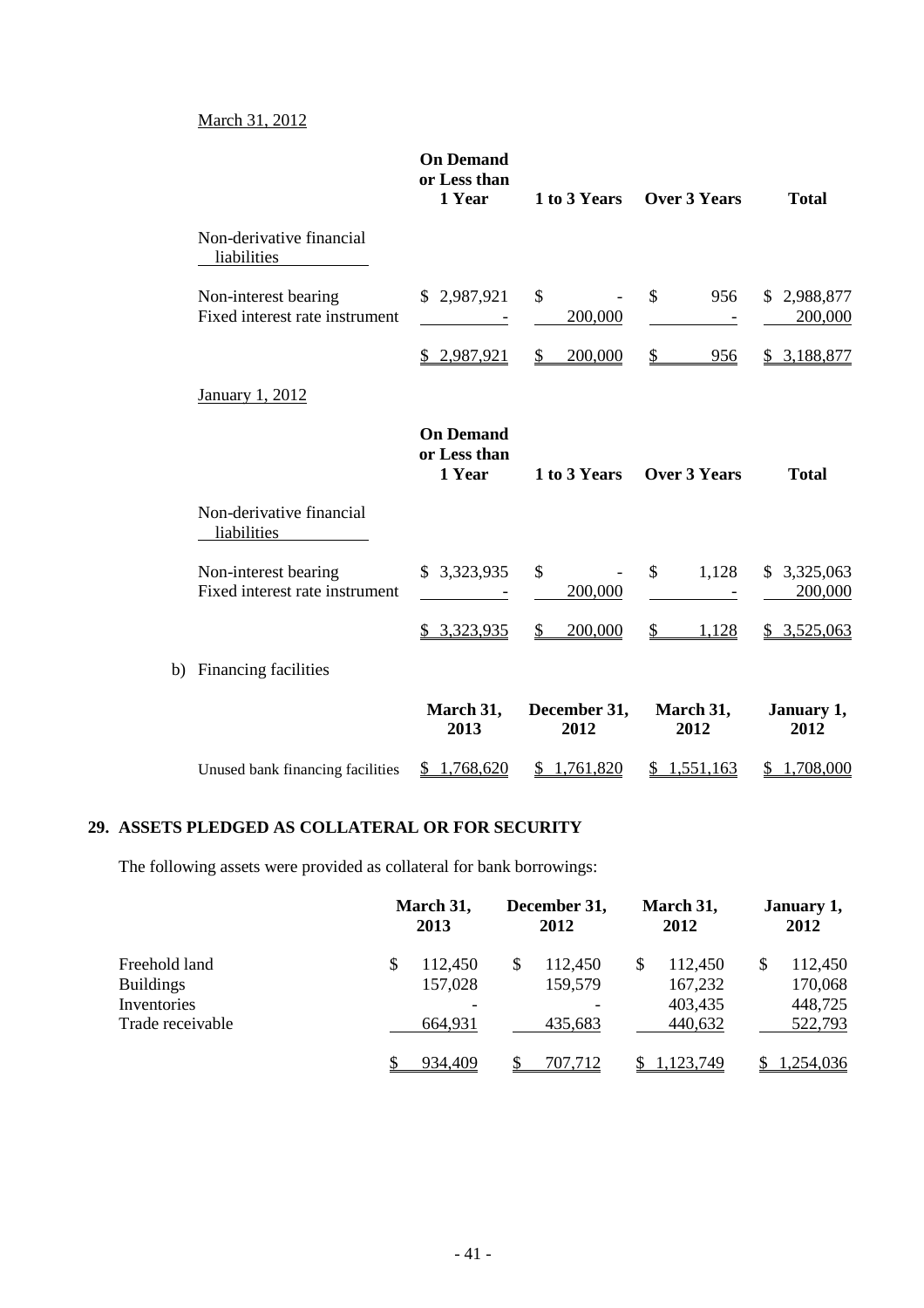#### **30. CONTINGENT LIABILITIES AND UNRECOGNIZED COMMITMENTS**

The Group's unrecognized commitments were as follows:

|                                                 | March 31, | December 31, | March 31, | January 1, |
|-------------------------------------------------|-----------|--------------|-----------|------------|
|                                                 | 2013      | 2012         | 2012      | 2012       |
| Acquisition of property, plant and<br>equipment | 572,269   | 408,618      | $\sim$    |            |

#### **31. SIGNIFICANT EVENTS AFTER REPORTING PERIOD**

Phihong Technology Japan Co., Ltd. purchased a building located in Tokyo, Japan at the amount of JPY160,000 thousand in April 2013.

#### **32. EXCHANGE RATE OF FINANCIAL ASSETS AND LIABILITIES DENOMINATED IN FOREIGN CURRENCIES**

The significant financial assets and liabilities denominated in foreign currencies were as follows:

|                              |                                                | March 31, 2013                 |                                                |                                                | December 31, 2012              |                                                |  |  |
|------------------------------|------------------------------------------------|--------------------------------|------------------------------------------------|------------------------------------------------|--------------------------------|------------------------------------------------|--|--|
|                              | Foreign<br><b>Currencies</b> (In<br>Thousands) | <b>Exchange Rate</b><br>(Note) | <b>New Taiwan</b><br>Dollars (In<br>Thousands) | Foreign<br><b>Currencies</b> (In<br>Thousands) | <b>Exchange Rate</b><br>(Note) | <b>New Taiwan</b><br>Dollars (In<br>Thousands) |  |  |
| Financial assets             |                                                |                                |                                                |                                                |                                |                                                |  |  |
| Monetary items               |                                                |                                |                                                |                                                |                                |                                                |  |  |
| <b>USD</b>                   | \$<br>135,085                                  | 29.8900                        | \$<br>4,037,691                                | \$<br>115,370                                  | 29.0400                        | \$<br>3,350,345                                |  |  |
| <b>JPY</b>                   | 542,864                                        | 0.3160                         | 171,545                                        | 296,607                                        | 0.3354                         | 99,482                                         |  |  |
| <b>HKD</b>                   | 3,957                                          | 3.8504                         | 15,236                                         | 3,554                                          | 3.7462                         | 13,314                                         |  |  |
| <b>RMB</b>                   | 43,110                                         | 4.7640                         | 205,376                                        | 81,781                                         | 4.6172                         | 377,599                                        |  |  |
| <b>Financial liabilities</b> |                                                |                                |                                                |                                                |                                |                                                |  |  |
| Monetary items               |                                                |                                |                                                |                                                |                                |                                                |  |  |
| <b>USD</b>                   | 102,591                                        | 29.8900                        | 3,066,445                                      | 90,092                                         | 29.0400                        | 2,616,272                                      |  |  |
| <b>JPY</b>                   | 14,465                                         | 0.3160                         | 4,571                                          | 7,656                                          | 0.3354                         | 2,568                                          |  |  |
| <b>HKD</b>                   | 4,465                                          | 3.8504                         | 17,192                                         | 3,123                                          | 3.7462                         | 11,699                                         |  |  |
| <b>RMB</b>                   | 104,114                                        | 4.7640                         | 495,999                                        | 128,917                                        | 4.6172                         | 595,236                                        |  |  |
|                              |                                                | March 31, 2012                 |                                                |                                                | <b>January 1, 2012</b>         |                                                |  |  |
|                              | Foreign                                        |                                | <b>New Taiwan</b>                              | Foreign                                        |                                | <b>New Taiwan</b>                              |  |  |
|                              |                                                |                                | Dollars (In                                    | <b>Currencies</b> (In                          | <b>Exchange Rate</b>           | <b>Dollars</b> (In                             |  |  |
|                              | <b>Currencies</b> (In                          | <b>Exchange Rate</b>           |                                                |                                                |                                |                                                |  |  |
|                              | Thousands)                                     | (Note)                         | Thousands)                                     | Thousands)                                     | (Note)                         | Thousands)                                     |  |  |
| Financial assets             |                                                |                                |                                                |                                                |                                |                                                |  |  |
| Monetary items               |                                                |                                |                                                |                                                |                                |                                                |  |  |
| <b>USD</b>                   | \$<br>83,091                                   | 29.5550                        | 2,455,755<br>\$                                | \$<br>107,850                                  | 30.2800                        | 3,265,698<br>\$                                |  |  |
| <b>JPY</b>                   | 224,461                                        | 0.3573                         | 80,200                                         | 286,008                                        | 0.3888                         | 111,200                                        |  |  |
| <b>HKD</b>                   | 5,603                                          | 3.8068                         | 21,330                                         | 13,266                                         | 3.8940                         | 51,658                                         |  |  |
| <b>RMB</b>                   | 60,648                                         | 4.6963                         | 284,821                                        | 77,482                                         | 4.7944                         | 371,480                                        |  |  |
| Financial liabilities        |                                                |                                |                                                |                                                |                                |                                                |  |  |
| Monetary items               |                                                |                                |                                                |                                                |                                |                                                |  |  |
| <b>USD</b>                   | 61,323                                         | 29.5550                        | 1,812,401                                      | 80,089                                         | 30.2800                        | 2,425,095                                      |  |  |
| <b>JPY</b>                   | 45,673                                         | 0.3573                         | 16,319                                         | 16,754                                         | 0.3888                         | 6,514                                          |  |  |
| <b>HKD</b><br><b>RMB</b>     | 5,342<br>63,936                                | 3.8068<br>4.6963               | 20,336<br>300,263                              | 19,548<br>74,877                               | 3.8940<br>4.7944               | 76,120<br>358,990                              |  |  |

Note: Exchange rate represents the amount of New Taiwan dollars for which one foreign currency could be exchanged.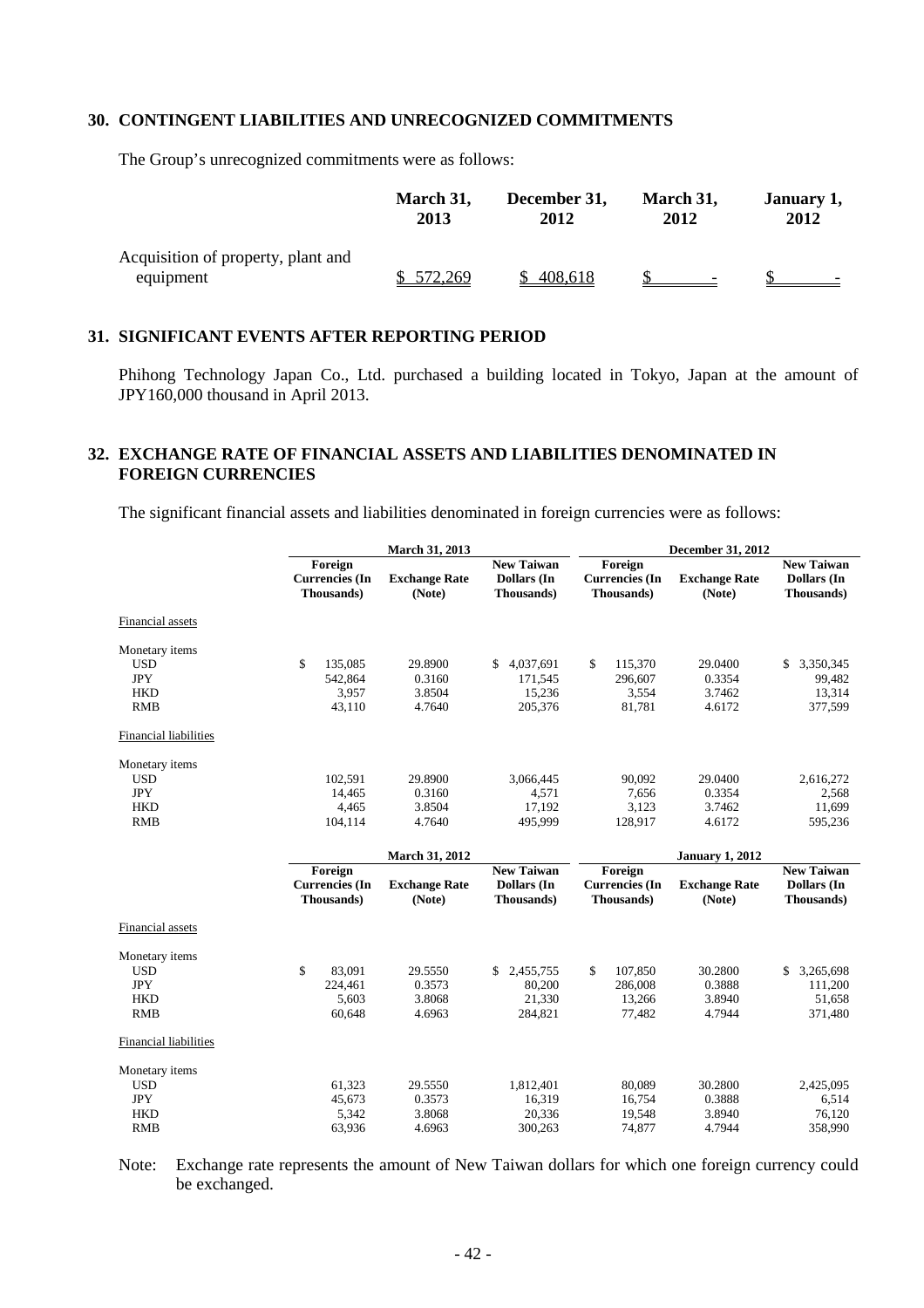#### **33. SEGMENT INFORMATION**

The Group's power supply segment is the only one reportable segment. The power supply segment mainly engages in the manufacturing and selling of AC/DC power adapters, charger bases, and power supply modules for computers. The Group's other operating segments did not exceed the quantitative threshold so they are not disclosed as reportable segments. These segments mainly engage in manufacturing and selling of lighting supply and developing, manufacturing and selling monitors.

The Group adopted operating profits as the measurement threshold. There was no material inconsistency between the accounting policies of the operating segment and the accounting policies described in Note 4.

The Company's operating segment information was as follows:

#### a. Segment revenues and results

|                                                       |                                                                          | <b>Segment Revenues</b> | <b>Segment Profit</b> |              |  |  |
|-------------------------------------------------------|--------------------------------------------------------------------------|-------------------------|-----------------------|--------------|--|--|
|                                                       | <b>Three Months Ended March 31</b><br><b>Three Months Ended March 31</b> |                         |                       |              |  |  |
|                                                       | 2013                                                                     | 2012                    | 2013                  | 2012         |  |  |
| Power supply                                          | \$2,452,700                                                              | \$ 2,457,852            | 51.285<br>S           | 165,307<br>S |  |  |
| <b>Others</b>                                         | 155,894                                                                  | 192,564                 | (45, 869)             | (40, 644)    |  |  |
| Income from continuing operations                     | 2,608,594                                                                | \$2,650,416             | 5.416                 | 124,663      |  |  |
| Other revenue                                         |                                                                          |                         | 32,571                | 38,512       |  |  |
| Other gain and loss                                   |                                                                          |                         | 20,778                | (62, 223)    |  |  |
| Financial cost                                        |                                                                          |                         | (1,310)               | (1,058)      |  |  |
| Investment income recognized under equity method, net |                                                                          |                         | 1,100                 | 2,351        |  |  |
| Income before income tax                              |                                                                          |                         | 58,555                | 102,245      |  |  |

#### b. Segment assets and liabilities

|                                                          | March 31,<br>2013             | December 31,<br>2012          | March 31,<br>2012                       | January 1,<br>2012           |
|----------------------------------------------------------|-------------------------------|-------------------------------|-----------------------------------------|------------------------------|
| Power supply segment assets<br>Other assets              | \$<br>1,744,915<br>7,867,903  | 1,830,517<br>S<br>7,743,258   | \$<br>1,561,504<br>8,754,824            | 1,833,709<br>\$<br>8,812,600 |
|                                                          | 9,612,818                     | 9,573,775<br>S.               | \$10,316,328                            | 10,646,309<br>$\mathbb{S}$   |
| Power supply segment<br>liabilities<br>Other liabilities | \$.<br>1,925,639<br>1,688,850 | 2,050,412<br>\$.<br>1,680,660 | <sup>\$</sup><br>1,670,367<br>1,997,143 | 1,955,440<br>S<br>2,042,734  |
|                                                          | 3,614,489                     | 3,731,072                     | 3,667,510                               | 3,998,174                    |

#### **34. FIRST-TIME ADOPTION OF IFRSs**

a. Basis of the preparation of financial information under IFRSs

The Group's consolidated financial statements for the three months ended March 31, 2013 were the first IFRS interim financial statements. The Group not only follows the significant accounting policies stated in Note 4 but also applies the requirements under IFRS 1 "First-time Adoption of IFRS" as the basis for the preparation.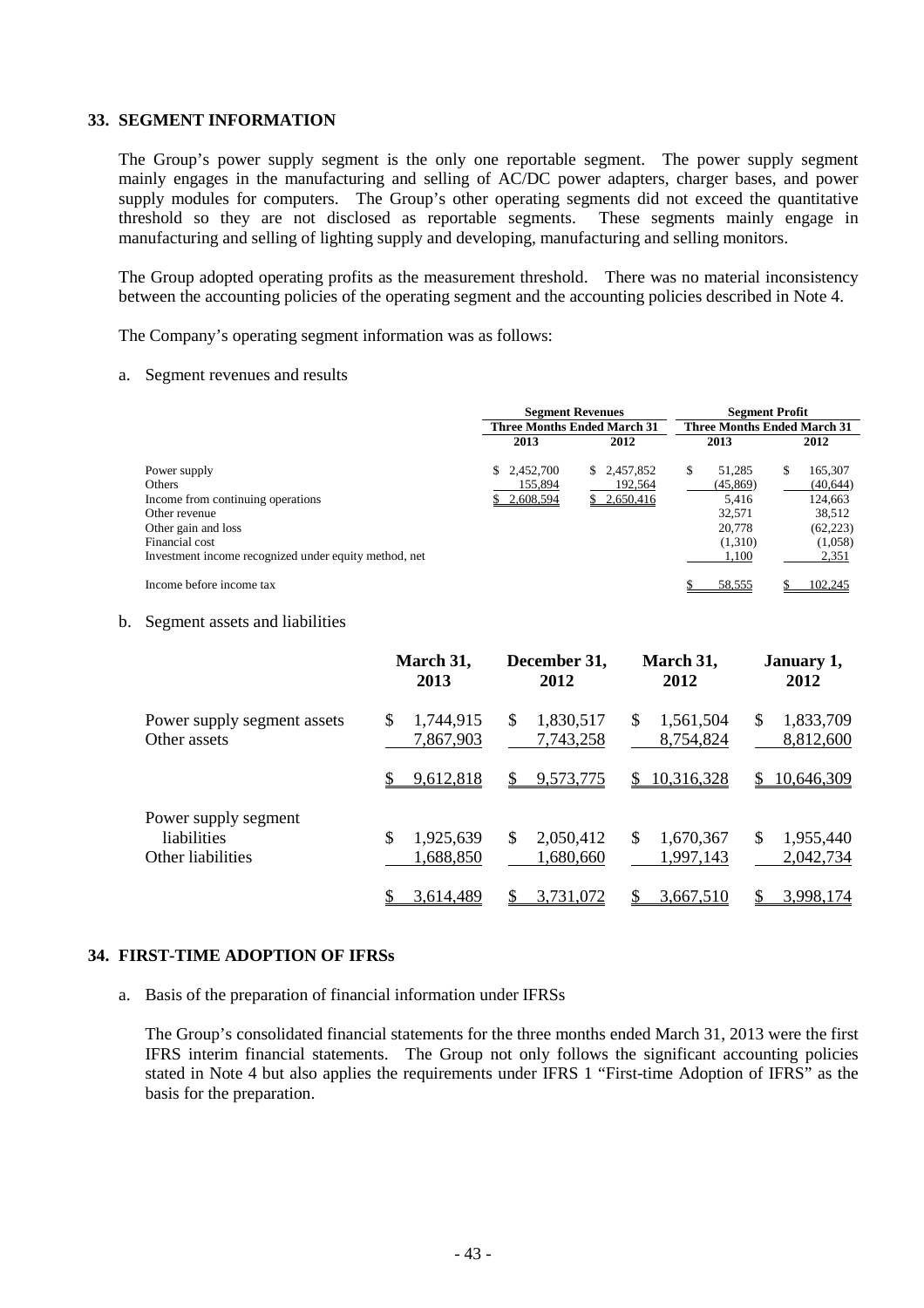#### b. Effects of transition to IFRSs

After transition to IFRSs, the effect on the Group's consolidated balance sheets and consolidated statements of comprehensive income is stated as follows:

1) Reconciliation of consolidated balance sheet as of January 1, 2012

|                                                    |                     | <b>Effect of Transition to IFRSs</b>    |                                   |                          |                                                      |                                                |
|----------------------------------------------------|---------------------|-----------------------------------------|-----------------------------------|--------------------------|------------------------------------------------------|------------------------------------------------|
|                                                    |                     | <b>Recognition and</b>                  |                                   |                          |                                                      |                                                |
| <b>ROC GAAP</b><br><b>Item</b>                     | Amount              | <b>Measurement</b><br><b>Difference</b> | Presentation<br><b>Difference</b> | Amount                   | <b>IFRSs</b><br>Item                                 | <b>Note</b>                                    |
|                                                    |                     |                                         |                                   |                          |                                                      |                                                |
| <b>Assets</b>                                      |                     |                                         |                                   |                          |                                                      |                                                |
| Current assets                                     |                     |                                         |                                   |                          | Current assets                                       |                                                |
| Cash and cash equivalents                          | S<br>2,119,386      | \$                                      | \$                                | 2,119,386<br>\$          | Cash and cash equivalents                            |                                                |
| Accounts receivable                                | 1,936,108           |                                         |                                   | 1,936,108                | Trade receivable                                     |                                                |
| Other financial assets, current                    | 81,406              |                                         |                                   | 81,406                   | Other financial assets - current                     |                                                |
| Inventories<br>Deferred income tax assets, current | 2,080,000<br>55,860 |                                         | (55,860)                          | 2,080,000                | Inventories                                          | $7)$ a)                                        |
| Other current assets                               | 219,118             |                                         |                                   | 219,118                  | Other current assets                                 |                                                |
| Total current assets                               | 6,491,878           | ÷                                       | (55,860)                          | 6,436,018                | Total current assets                                 |                                                |
| Fund and investments                               |                     |                                         |                                   |                          | Non-current assets                                   |                                                |
| Available-for-sale financial assets,               | 33,357              |                                         |                                   | 33,357                   | Available-for-sale financial assets -                |                                                |
| noncurrent                                         |                     |                                         |                                   |                          | non-current                                          |                                                |
| Financial assets carried at cost,<br>noncurrent    | 93,254              |                                         |                                   | 93,254                   | Financial assets carried at cost -<br>non-current    |                                                |
| Long-term equity investments at                    | 355,603             |                                         |                                   | 355,603                  | Long-term equity investments at                      |                                                |
| equity method                                      |                     |                                         |                                   |                          | equity method                                        |                                                |
| Total fund and investments                         | 482,214             |                                         |                                   |                          |                                                      |                                                |
| Property, plant and equipment                      | 3,472,330           |                                         |                                   | 3,472,330                | Property, plant and equipment                        |                                                |
| Intangible assets                                  |                     |                                         |                                   | 19,729                   |                                                      |                                                |
| Computer software cost<br>Land use rights          | 19,729<br>117,778   |                                         | (117,778)                         |                          | Computer software cost                               | $7)$ e)                                        |
| Total intangible assets                            | 137,507             | ÷                                       | (117,778)                         |                          |                                                      |                                                |
| Other assets                                       |                     |                                         |                                   |                          |                                                      |                                                |
| Deferred income tax assets,                        |                     | 1,466                                   | 66,030                            | 67,496                   | Deferred income tax assets -                         | 7) a), 7) c)                                   |
| noncurrent                                         |                     |                                         |                                   |                          | non-current                                          |                                                |
| Refundable deposits                                | 32,438              |                                         | 117,778                           | 32,438<br>117,778        | Refundable deposits                                  | $7)$ e)                                        |
| Others                                             | 18,306              |                                         |                                   | 18,306                   | Prepayment for lease<br>Others                       |                                                |
| Total other assets                                 | 50,744              | 1,466                                   | 183,808                           |                          |                                                      |                                                |
|                                                    | $\overline{a}$      |                                         |                                   | 4,210,291                | Total non-current assets                             |                                                |
|                                                    |                     |                                         |                                   |                          |                                                      |                                                |
| Total                                              | \$10,634,673        | 1,466                                   | 10,170                            | \$10,646,309             | Total                                                |                                                |
| Current liabilities                                |                     |                                         |                                   |                          | <b>Current liabilities</b>                           |                                                |
| Accounts payable                                   | S<br>2,028,697      | \$                                      | \$                                | 2,028,697<br>\$          | Trade payable                                        |                                                |
| Accounts payable - related party                   | 35,939              |                                         |                                   | 35,939                   | Trade payable - related party                        |                                                |
| Income tax payable                                 | 204,632             |                                         |                                   | 204,632                  | Income tax payable                                   |                                                |
| Other payables                                     | 1,224,745           | 34,554                                  |                                   | 1,259,299                | Other payables                                       | $7)$ b)                                        |
| Other current liabilities                          | 115,377             | 34,554                                  |                                   | 115,377<br>3,643,944     | Other current liabilities                            |                                                |
| Total current liabilities<br>Long-term liabilities | 3,609,390           |                                         |                                   |                          | Total current liabilities<br>Non-current liabilities |                                                |
| Long-term debts                                    | 200,000             |                                         |                                   | 200,000                  | Long-term debts                                      |                                                |
| Other liabilities                                  |                     |                                         |                                   |                          |                                                      |                                                |
| Accrued pension liabilities                        | 64,648              | 8,622                                   |                                   | 73,270                   | Accrued pension liabilities                          | $(7)$ c)                                       |
| Advance deposits received                          | 1,128               |                                         |                                   | 1,128                    | Advance deposits received                            |                                                |
| Deferred income tax liabilities,<br>noncurrent     | 69,662              | ٠                                       | 10,170                            | 79,832                   | Deferred income tax liabilities -<br>non-current     | $7)$ a)                                        |
| Total other liabilities                            | 135,438             | 8,622                                   | 10,170                            |                          |                                                      |                                                |
|                                                    |                     |                                         |                                   | 354,230                  | Total non-current liabilities                        |                                                |
| <b>Total liabilities</b>                           | 3,944,828           | 43,176                                  | 10,170                            | 3,998,174                | <b>Total liabilities</b>                             |                                                |
| Stockholders' equity                               |                     |                                         |                                   |                          | Stockholders' equity                                 |                                                |
| Capital stock                                      |                     |                                         |                                   | 2.749.329                | Capital stock                                        |                                                |
| Common stock<br>Advanced collections for capital   | 2,749,329<br>16,154 |                                         |                                   | 16,154                   | Common stock<br>Advanced collections for capital     |                                                |
| stock                                              |                     |                                         |                                   |                          | stock                                                |                                                |
| Capital surplus                                    |                     |                                         |                                   |                          | Capital surplus                                      |                                                |
| Additional paid-in capital -                       | 203,406             |                                         |                                   | 203,406                  | Additional paid-in capital -                         |                                                |
| common stock                                       |                     |                                         |                                   |                          | common stock                                         |                                                |
| Additional paid-in capital - bond                  | 661,582             |                                         |                                   | 661,582                  | Additional paid-in capital - bond                    |                                                |
| conversion<br>Treasury stock transactions          | 48,234              |                                         |                                   | 48,234                   | conversion<br>Treasury stock transactions            |                                                |
| Long-term equity investments                       | 11,305              | (11,305)                                |                                   |                          | Long-term equity investments                         | $(7)$ d)                                       |
| Interest payable from bond                         | 13,243              |                                         |                                   | 13,243                   | Interest payable from bond                           |                                                |
| conversion                                         |                     |                                         |                                   |                          | conversion                                           |                                                |
| Retained earnings                                  |                     |                                         |                                   |                          | Retained earnings                                    |                                                |
| Legal reserve                                      | 909,627             |                                         |                                   | 909,627                  | Legal reserve                                        |                                                |
| Unappropriated earnings                            | 1,828,362           | 230,859                                 |                                   | 2,059,221                | Unappropriated earnings                              | $(6)$ b), $(6)$ d), $(7)$<br>b), $7)$ c), $7)$ |
|                                                    |                     |                                         |                                   |                          |                                                      | d)                                             |
| Other equity                                       |                     |                                         |                                   |                          | Other equity                                         |                                                |
| Cumulative translation                             | 250,296             | (250, 296)                              |                                   |                          | Cumulative translation                               | $6)$ d)                                        |
| adjustments                                        |                     |                                         |                                   |                          | adjustments                                          |                                                |
| Unrealized loss on financial<br>instruments        | (22, 304)           |                                         |                                   | (22, 304)                | Unrealized loss on financial<br>instruments          |                                                |
| Unrealized revaluation                             | 10,968              | (10,968)                                |                                   | $\overline{\phantom{a}}$ | Unrealized revaluation                               | 6) b)                                          |
| increment                                          |                     |                                         |                                   |                          | increment                                            |                                                |
| Total stockholders' equity of parent               | 6,680,202           | (41,710)                                |                                   | 6,638,492                | Total stockholders' equity of parent                 |                                                |
| company                                            |                     |                                         |                                   |                          | company                                              |                                                |
| Minority interest                                  | 9,643               |                                         |                                   | 9,643                    | Non-controlling interest                             |                                                |
| Total stockholders' equity                         | 6,689,845           | (41,710)                                |                                   | 6,648,135                | Total stockholders' equity                           |                                                |
| Total                                              | \$10,634,673        | 1,466                                   | 10,170<br>\$                      | \$10,646,309             | Total                                                |                                                |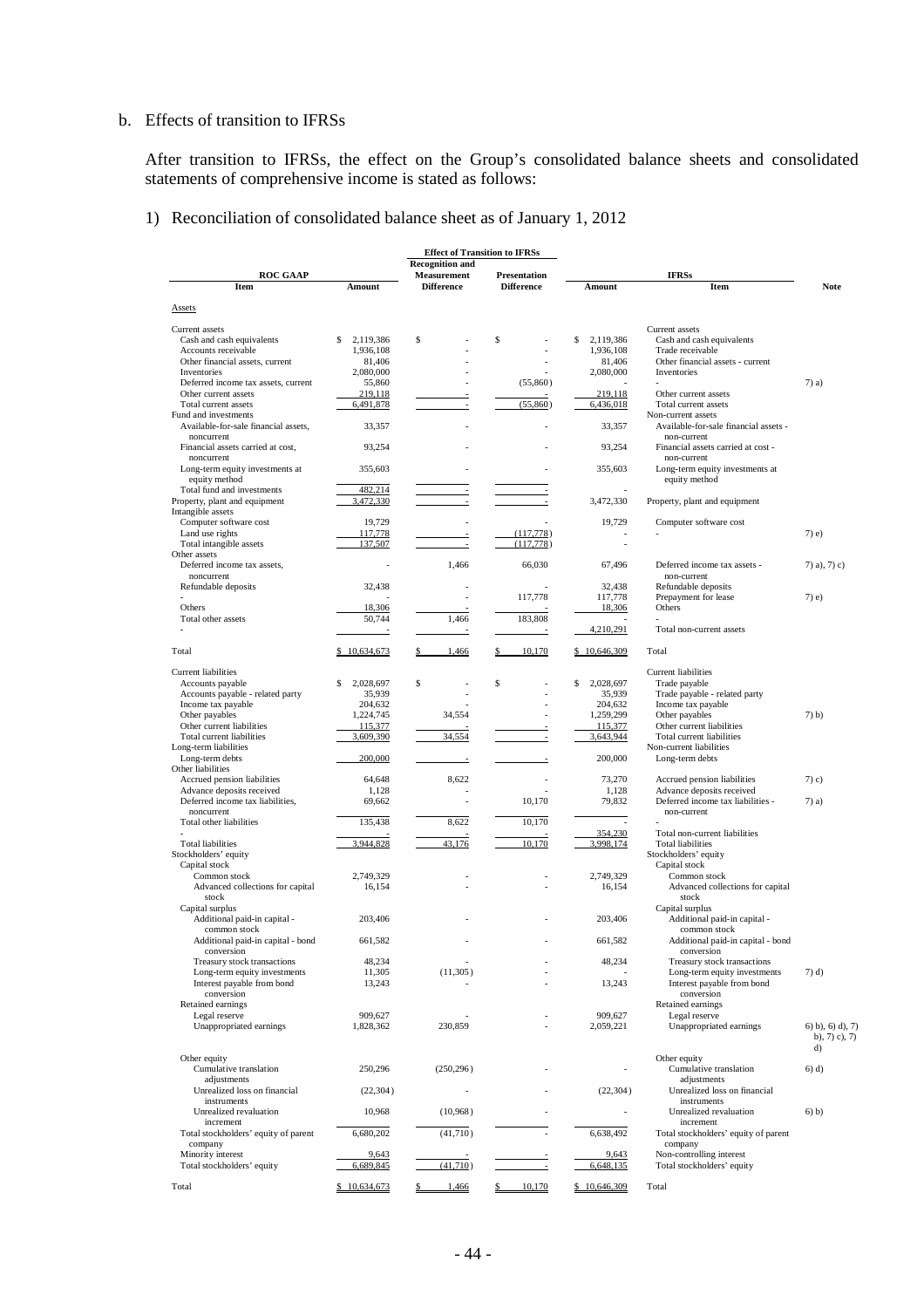# 2) Reconciliation of consolidated balance sheet as of March 31, 2012

| <b>Recognition and</b><br>Measurement<br><b>IFRSs</b><br><b>ROC GAAP</b><br>Presentation<br>Item<br><b>Difference</b><br><b>Difference</b><br><b>Note</b><br>Amount<br>Amount<br>Item<br><b>Assets</b><br>Current assets<br>Current assets<br>2,206,937<br>\$<br>\$<br>2,206,937<br>Cash and cash equivalents<br>Cash and cash equivalents<br>\$<br>\$<br>Accounts receivable<br>1,668,370<br>1,668,370<br>Trade receivable<br>32,620<br>Other financial assets, current<br>32,620<br>Other financial assets - current<br>1,970,498<br>1,970,498<br>Inventories<br>Inventories<br>(47,930)<br>Deferred income tax assets, current<br>47,930<br>$7)$ a)<br>301,397<br>301,397<br>Other current assets<br>Other current assets<br>(47,930)<br>Total current assets<br>6,227,752<br>6,179,822<br>Total current assets<br>Fund and investments<br>Non-current assets<br>41,888<br>Available-for-sale financial assets -<br>Available-for-sale financial assets.<br>41,888<br>noncurrent<br>non-current<br>Financial assets carried at cost,<br>93,254<br>93,254<br>Financial assets carried at cost -<br>noncurrent<br>non-current<br>Long-term equity investments at<br>347,863<br>347,863<br>Long-term equity investments at<br>equity method<br>equity method<br>Total fund and investments<br>483,005<br>3,403,248<br>3,403,248<br>Property, plant and equipment<br>Property, plant and equipment<br>$\overline{a}$<br>Intangible assets<br>Computer software cost<br>26,116<br>Computer software cost<br>26,116<br>Land use rights<br>114,685<br>(114, 685)<br>$7)$ e)<br>Total intangible assets<br>140,801<br>(114, 685)<br>Other assets<br>1,457<br>Deferred income tax assets,<br>58,130<br>59,587<br>Deferred income tax assets -<br>$(7)$ a), $(7)$ c)<br>noncurrent<br>non-current<br>31,941<br>31,941<br>Refundable deposits<br>Refundable deposits<br>114,685<br>114,685<br>Long-term prepaid lease payment<br>$7)$ e)<br>Others<br>17,924<br>17,924<br>Others<br>1,457<br>172,815<br>Total other assets<br>49,865<br>4,136,506<br>Total non-current assets<br>Total<br>\$10,304,671<br>1,457<br>10,200<br>\$10,316,328<br>Total<br>Current liabilities<br>Current liabilities<br>\$<br>\$<br>\$<br>\$<br>1,766,301<br>Trade payable<br>Accounts payable<br>1,766,301<br>18,382<br>18,382<br>Accounts payable - related party<br>Trade payable - related party<br>229,771<br>229,771<br>Income tax payable<br>Income tax payable<br>Other payables<br>26,695<br>1,203,238<br>Other payables<br>$7)$ b)<br>1,176,543<br>Other current liabilities<br>95,681<br>95,681<br>Other current liabilities<br>26,695<br>Total current liabilities<br>3,286,678<br>3,313,373<br>Total current liabilities<br>Long-term liabilities<br>Non-current liabilities<br>Long-term debts<br>200,000<br>200,000<br>Long-term debts<br>Other liabilities<br>Accrued pension liabilities<br>64,782<br>8,567<br>73,349<br>Accrued pension liabilities<br>$7)$ c)<br>Advance deposits received<br>956<br>956<br>Advance deposits received<br>10,200<br>79,832<br>Deferred income tax liabilities -<br>Deferred income tax liabilities,<br>69,632<br>$7)$ a)<br>noncurrent<br>non-current<br>135,370<br>8,567<br>Others<br>Others<br>$\overline{\phantom{a}}$<br>Total other liabilities<br>354,137<br>Total non-current liabilities<br>3,622,048<br>35,262<br><b>Total liabilities</b><br>10,200<br>3,667,510<br><b>Total liabilities</b><br>Stockholders' equity<br>Stockholders' equity<br>Capital stock<br>Capital stock<br>2,768,819<br>Common stock<br>Common stock<br>2,768,819<br>Capital surplus<br>636<br>636<br>Capital surplus<br>Additional paid-in capital -<br>Additional paid-in capital -<br>common stock<br>common stock<br>Additional paid-in capital - bond<br>223,871<br>223,871<br>Additional paid-in capital - bond<br>conversion<br>conversion<br>Treasury stock transactions<br>661,582<br>661,582<br>Treasury stock transactions<br>٠<br>Long-term equity investments<br>48,234<br>48,234<br>Long-term equity investments<br>$(7)$ d)<br>Interest payable from bond<br>Interest payable from bond<br>11,305<br>(11,305)<br>conversion<br>conversion<br>Retained earnings<br>13,243<br>Retained earnings<br>13,243<br>Legal reserve<br>909,627<br>909,627<br>Legal reserve<br>6)<br>Unappropriated earnings<br>Unappropriated earnings<br>1,870,034<br>238,764<br>2,108,798<br>$(6)$ b), $(6)$ d), 7)<br>b), $7)$ c), $7)$<br>d)<br>Other equity<br>Other equity<br>Cumulative translation<br>170,863<br>Cumulative translation<br>(250, 296)<br>(79, 433)<br>$(6)$ d)<br>adjustments<br>adjustments<br>Unrealized loss on financial<br>Unrealized loss on financial<br>(10, 435)<br>(10, 435)<br>instruments<br>instruments<br>Unrealized revaluation<br>10,968<br>(10,968)<br>Unrealized revaluation<br>$6)$ b)<br>÷.<br>increment<br>increment<br>6,644,942<br>Total stockholders' equity of parent<br>6,678,747<br>(33,805)<br>Total stockholders' equity of parent<br>company<br>company<br>Minority interest<br>3,876<br>3,876<br>Non-controlling interest<br>(33,805)<br>Total stockholders' equity<br>6,682,623<br>6,648,818<br>Total stockholders' equity<br>\$10,304,671<br>\$10,316,328<br>1,457<br>10,200<br>Total<br>Total<br>\$<br>\$ |  |  | <b>Effect of Transition to IFRSs</b> |  |  |
|----------------------------------------------------------------------------------------------------------------------------------------------------------------------------------------------------------------------------------------------------------------------------------------------------------------------------------------------------------------------------------------------------------------------------------------------------------------------------------------------------------------------------------------------------------------------------------------------------------------------------------------------------------------------------------------------------------------------------------------------------------------------------------------------------------------------------------------------------------------------------------------------------------------------------------------------------------------------------------------------------------------------------------------------------------------------------------------------------------------------------------------------------------------------------------------------------------------------------------------------------------------------------------------------------------------------------------------------------------------------------------------------------------------------------------------------------------------------------------------------------------------------------------------------------------------------------------------------------------------------------------------------------------------------------------------------------------------------------------------------------------------------------------------------------------------------------------------------------------------------------------------------------------------------------------------------------------------------------------------------------------------------------------------------------------------------------------------------------------------------------------------------------------------------------------------------------------------------------------------------------------------------------------------------------------------------------------------------------------------------------------------------------------------------------------------------------------------------------------------------------------------------------------------------------------------------------------------------------------------------------------------------------------------------------------------------------------------------------------------------------------------------------------------------------------------------------------------------------------------------------------------------------------------------------------------------------------------------------------------------------------------------------------------------------------------------------------------------------------------------------------------------------------------------------------------------------------------------------------------------------------------------------------------------------------------------------------------------------------------------------------------------------------------------------------------------------------------------------------------------------------------------------------------------------------------------------------------------------------------------------------------------------------------------------------------------------------------------------------------------------------------------------------------------------------------------------------------------------------------------------------------------------------------------------------------------------------------------------------------------------------------------------------------------------------------------------------------------------------------------------------------------------------------------------------------------------------------------------------------------------------------------------------------------------------------------------------------------------------------------------------------------------------------------------------------------------------------------------------------------------------------------------------------------------------------------------------------------------------------------------------------------------------------------------------------------------------------------------------------------------------------------------------------------------------------------------------------------------------------------------------------------------------------------------------------------------------------------------------------------------------------------------------------------------------------------------------------------------------------------------------------------------------------------------------------------------------------------------------------------------------------|--|--|--------------------------------------|--|--|
|                                                                                                                                                                                                                                                                                                                                                                                                                                                                                                                                                                                                                                                                                                                                                                                                                                                                                                                                                                                                                                                                                                                                                                                                                                                                                                                                                                                                                                                                                                                                                                                                                                                                                                                                                                                                                                                                                                                                                                                                                                                                                                                                                                                                                                                                                                                                                                                                                                                                                                                                                                                                                                                                                                                                                                                                                                                                                                                                                                                                                                                                                                                                                                                                                                                                                                                                                                                                                                                                                                                                                                                                                                                                                                                                                                                                                                                                                                                                                                                                                                                                                                                                                                                                                                                                                                                                                                                                                                                                                                                                                                                                                                                                                                                                                                                                                                                                                                                                                                                                                                                                                                                                                                                                                                                                |  |  |                                      |  |  |
|                                                                                                                                                                                                                                                                                                                                                                                                                                                                                                                                                                                                                                                                                                                                                                                                                                                                                                                                                                                                                                                                                                                                                                                                                                                                                                                                                                                                                                                                                                                                                                                                                                                                                                                                                                                                                                                                                                                                                                                                                                                                                                                                                                                                                                                                                                                                                                                                                                                                                                                                                                                                                                                                                                                                                                                                                                                                                                                                                                                                                                                                                                                                                                                                                                                                                                                                                                                                                                                                                                                                                                                                                                                                                                                                                                                                                                                                                                                                                                                                                                                                                                                                                                                                                                                                                                                                                                                                                                                                                                                                                                                                                                                                                                                                                                                                                                                                                                                                                                                                                                                                                                                                                                                                                                                                |  |  |                                      |  |  |
|                                                                                                                                                                                                                                                                                                                                                                                                                                                                                                                                                                                                                                                                                                                                                                                                                                                                                                                                                                                                                                                                                                                                                                                                                                                                                                                                                                                                                                                                                                                                                                                                                                                                                                                                                                                                                                                                                                                                                                                                                                                                                                                                                                                                                                                                                                                                                                                                                                                                                                                                                                                                                                                                                                                                                                                                                                                                                                                                                                                                                                                                                                                                                                                                                                                                                                                                                                                                                                                                                                                                                                                                                                                                                                                                                                                                                                                                                                                                                                                                                                                                                                                                                                                                                                                                                                                                                                                                                                                                                                                                                                                                                                                                                                                                                                                                                                                                                                                                                                                                                                                                                                                                                                                                                                                                |  |  |                                      |  |  |
|                                                                                                                                                                                                                                                                                                                                                                                                                                                                                                                                                                                                                                                                                                                                                                                                                                                                                                                                                                                                                                                                                                                                                                                                                                                                                                                                                                                                                                                                                                                                                                                                                                                                                                                                                                                                                                                                                                                                                                                                                                                                                                                                                                                                                                                                                                                                                                                                                                                                                                                                                                                                                                                                                                                                                                                                                                                                                                                                                                                                                                                                                                                                                                                                                                                                                                                                                                                                                                                                                                                                                                                                                                                                                                                                                                                                                                                                                                                                                                                                                                                                                                                                                                                                                                                                                                                                                                                                                                                                                                                                                                                                                                                                                                                                                                                                                                                                                                                                                                                                                                                                                                                                                                                                                                                                |  |  |                                      |  |  |
|                                                                                                                                                                                                                                                                                                                                                                                                                                                                                                                                                                                                                                                                                                                                                                                                                                                                                                                                                                                                                                                                                                                                                                                                                                                                                                                                                                                                                                                                                                                                                                                                                                                                                                                                                                                                                                                                                                                                                                                                                                                                                                                                                                                                                                                                                                                                                                                                                                                                                                                                                                                                                                                                                                                                                                                                                                                                                                                                                                                                                                                                                                                                                                                                                                                                                                                                                                                                                                                                                                                                                                                                                                                                                                                                                                                                                                                                                                                                                                                                                                                                                                                                                                                                                                                                                                                                                                                                                                                                                                                                                                                                                                                                                                                                                                                                                                                                                                                                                                                                                                                                                                                                                                                                                                                                |  |  |                                      |  |  |
|                                                                                                                                                                                                                                                                                                                                                                                                                                                                                                                                                                                                                                                                                                                                                                                                                                                                                                                                                                                                                                                                                                                                                                                                                                                                                                                                                                                                                                                                                                                                                                                                                                                                                                                                                                                                                                                                                                                                                                                                                                                                                                                                                                                                                                                                                                                                                                                                                                                                                                                                                                                                                                                                                                                                                                                                                                                                                                                                                                                                                                                                                                                                                                                                                                                                                                                                                                                                                                                                                                                                                                                                                                                                                                                                                                                                                                                                                                                                                                                                                                                                                                                                                                                                                                                                                                                                                                                                                                                                                                                                                                                                                                                                                                                                                                                                                                                                                                                                                                                                                                                                                                                                                                                                                                                                |  |  |                                      |  |  |
|                                                                                                                                                                                                                                                                                                                                                                                                                                                                                                                                                                                                                                                                                                                                                                                                                                                                                                                                                                                                                                                                                                                                                                                                                                                                                                                                                                                                                                                                                                                                                                                                                                                                                                                                                                                                                                                                                                                                                                                                                                                                                                                                                                                                                                                                                                                                                                                                                                                                                                                                                                                                                                                                                                                                                                                                                                                                                                                                                                                                                                                                                                                                                                                                                                                                                                                                                                                                                                                                                                                                                                                                                                                                                                                                                                                                                                                                                                                                                                                                                                                                                                                                                                                                                                                                                                                                                                                                                                                                                                                                                                                                                                                                                                                                                                                                                                                                                                                                                                                                                                                                                                                                                                                                                                                                |  |  |                                      |  |  |
|                                                                                                                                                                                                                                                                                                                                                                                                                                                                                                                                                                                                                                                                                                                                                                                                                                                                                                                                                                                                                                                                                                                                                                                                                                                                                                                                                                                                                                                                                                                                                                                                                                                                                                                                                                                                                                                                                                                                                                                                                                                                                                                                                                                                                                                                                                                                                                                                                                                                                                                                                                                                                                                                                                                                                                                                                                                                                                                                                                                                                                                                                                                                                                                                                                                                                                                                                                                                                                                                                                                                                                                                                                                                                                                                                                                                                                                                                                                                                                                                                                                                                                                                                                                                                                                                                                                                                                                                                                                                                                                                                                                                                                                                                                                                                                                                                                                                                                                                                                                                                                                                                                                                                                                                                                                                |  |  |                                      |  |  |
|                                                                                                                                                                                                                                                                                                                                                                                                                                                                                                                                                                                                                                                                                                                                                                                                                                                                                                                                                                                                                                                                                                                                                                                                                                                                                                                                                                                                                                                                                                                                                                                                                                                                                                                                                                                                                                                                                                                                                                                                                                                                                                                                                                                                                                                                                                                                                                                                                                                                                                                                                                                                                                                                                                                                                                                                                                                                                                                                                                                                                                                                                                                                                                                                                                                                                                                                                                                                                                                                                                                                                                                                                                                                                                                                                                                                                                                                                                                                                                                                                                                                                                                                                                                                                                                                                                                                                                                                                                                                                                                                                                                                                                                                                                                                                                                                                                                                                                                                                                                                                                                                                                                                                                                                                                                                |  |  |                                      |  |  |
|                                                                                                                                                                                                                                                                                                                                                                                                                                                                                                                                                                                                                                                                                                                                                                                                                                                                                                                                                                                                                                                                                                                                                                                                                                                                                                                                                                                                                                                                                                                                                                                                                                                                                                                                                                                                                                                                                                                                                                                                                                                                                                                                                                                                                                                                                                                                                                                                                                                                                                                                                                                                                                                                                                                                                                                                                                                                                                                                                                                                                                                                                                                                                                                                                                                                                                                                                                                                                                                                                                                                                                                                                                                                                                                                                                                                                                                                                                                                                                                                                                                                                                                                                                                                                                                                                                                                                                                                                                                                                                                                                                                                                                                                                                                                                                                                                                                                                                                                                                                                                                                                                                                                                                                                                                                                |  |  |                                      |  |  |
|                                                                                                                                                                                                                                                                                                                                                                                                                                                                                                                                                                                                                                                                                                                                                                                                                                                                                                                                                                                                                                                                                                                                                                                                                                                                                                                                                                                                                                                                                                                                                                                                                                                                                                                                                                                                                                                                                                                                                                                                                                                                                                                                                                                                                                                                                                                                                                                                                                                                                                                                                                                                                                                                                                                                                                                                                                                                                                                                                                                                                                                                                                                                                                                                                                                                                                                                                                                                                                                                                                                                                                                                                                                                                                                                                                                                                                                                                                                                                                                                                                                                                                                                                                                                                                                                                                                                                                                                                                                                                                                                                                                                                                                                                                                                                                                                                                                                                                                                                                                                                                                                                                                                                                                                                                                                |  |  |                                      |  |  |
|                                                                                                                                                                                                                                                                                                                                                                                                                                                                                                                                                                                                                                                                                                                                                                                                                                                                                                                                                                                                                                                                                                                                                                                                                                                                                                                                                                                                                                                                                                                                                                                                                                                                                                                                                                                                                                                                                                                                                                                                                                                                                                                                                                                                                                                                                                                                                                                                                                                                                                                                                                                                                                                                                                                                                                                                                                                                                                                                                                                                                                                                                                                                                                                                                                                                                                                                                                                                                                                                                                                                                                                                                                                                                                                                                                                                                                                                                                                                                                                                                                                                                                                                                                                                                                                                                                                                                                                                                                                                                                                                                                                                                                                                                                                                                                                                                                                                                                                                                                                                                                                                                                                                                                                                                                                                |  |  |                                      |  |  |
|                                                                                                                                                                                                                                                                                                                                                                                                                                                                                                                                                                                                                                                                                                                                                                                                                                                                                                                                                                                                                                                                                                                                                                                                                                                                                                                                                                                                                                                                                                                                                                                                                                                                                                                                                                                                                                                                                                                                                                                                                                                                                                                                                                                                                                                                                                                                                                                                                                                                                                                                                                                                                                                                                                                                                                                                                                                                                                                                                                                                                                                                                                                                                                                                                                                                                                                                                                                                                                                                                                                                                                                                                                                                                                                                                                                                                                                                                                                                                                                                                                                                                                                                                                                                                                                                                                                                                                                                                                                                                                                                                                                                                                                                                                                                                                                                                                                                                                                                                                                                                                                                                                                                                                                                                                                                |  |  |                                      |  |  |
|                                                                                                                                                                                                                                                                                                                                                                                                                                                                                                                                                                                                                                                                                                                                                                                                                                                                                                                                                                                                                                                                                                                                                                                                                                                                                                                                                                                                                                                                                                                                                                                                                                                                                                                                                                                                                                                                                                                                                                                                                                                                                                                                                                                                                                                                                                                                                                                                                                                                                                                                                                                                                                                                                                                                                                                                                                                                                                                                                                                                                                                                                                                                                                                                                                                                                                                                                                                                                                                                                                                                                                                                                                                                                                                                                                                                                                                                                                                                                                                                                                                                                                                                                                                                                                                                                                                                                                                                                                                                                                                                                                                                                                                                                                                                                                                                                                                                                                                                                                                                                                                                                                                                                                                                                                                                |  |  |                                      |  |  |
|                                                                                                                                                                                                                                                                                                                                                                                                                                                                                                                                                                                                                                                                                                                                                                                                                                                                                                                                                                                                                                                                                                                                                                                                                                                                                                                                                                                                                                                                                                                                                                                                                                                                                                                                                                                                                                                                                                                                                                                                                                                                                                                                                                                                                                                                                                                                                                                                                                                                                                                                                                                                                                                                                                                                                                                                                                                                                                                                                                                                                                                                                                                                                                                                                                                                                                                                                                                                                                                                                                                                                                                                                                                                                                                                                                                                                                                                                                                                                                                                                                                                                                                                                                                                                                                                                                                                                                                                                                                                                                                                                                                                                                                                                                                                                                                                                                                                                                                                                                                                                                                                                                                                                                                                                                                                |  |  |                                      |  |  |
|                                                                                                                                                                                                                                                                                                                                                                                                                                                                                                                                                                                                                                                                                                                                                                                                                                                                                                                                                                                                                                                                                                                                                                                                                                                                                                                                                                                                                                                                                                                                                                                                                                                                                                                                                                                                                                                                                                                                                                                                                                                                                                                                                                                                                                                                                                                                                                                                                                                                                                                                                                                                                                                                                                                                                                                                                                                                                                                                                                                                                                                                                                                                                                                                                                                                                                                                                                                                                                                                                                                                                                                                                                                                                                                                                                                                                                                                                                                                                                                                                                                                                                                                                                                                                                                                                                                                                                                                                                                                                                                                                                                                                                                                                                                                                                                                                                                                                                                                                                                                                                                                                                                                                                                                                                                                |  |  |                                      |  |  |
|                                                                                                                                                                                                                                                                                                                                                                                                                                                                                                                                                                                                                                                                                                                                                                                                                                                                                                                                                                                                                                                                                                                                                                                                                                                                                                                                                                                                                                                                                                                                                                                                                                                                                                                                                                                                                                                                                                                                                                                                                                                                                                                                                                                                                                                                                                                                                                                                                                                                                                                                                                                                                                                                                                                                                                                                                                                                                                                                                                                                                                                                                                                                                                                                                                                                                                                                                                                                                                                                                                                                                                                                                                                                                                                                                                                                                                                                                                                                                                                                                                                                                                                                                                                                                                                                                                                                                                                                                                                                                                                                                                                                                                                                                                                                                                                                                                                                                                                                                                                                                                                                                                                                                                                                                                                                |  |  |                                      |  |  |
|                                                                                                                                                                                                                                                                                                                                                                                                                                                                                                                                                                                                                                                                                                                                                                                                                                                                                                                                                                                                                                                                                                                                                                                                                                                                                                                                                                                                                                                                                                                                                                                                                                                                                                                                                                                                                                                                                                                                                                                                                                                                                                                                                                                                                                                                                                                                                                                                                                                                                                                                                                                                                                                                                                                                                                                                                                                                                                                                                                                                                                                                                                                                                                                                                                                                                                                                                                                                                                                                                                                                                                                                                                                                                                                                                                                                                                                                                                                                                                                                                                                                                                                                                                                                                                                                                                                                                                                                                                                                                                                                                                                                                                                                                                                                                                                                                                                                                                                                                                                                                                                                                                                                                                                                                                                                |  |  |                                      |  |  |
|                                                                                                                                                                                                                                                                                                                                                                                                                                                                                                                                                                                                                                                                                                                                                                                                                                                                                                                                                                                                                                                                                                                                                                                                                                                                                                                                                                                                                                                                                                                                                                                                                                                                                                                                                                                                                                                                                                                                                                                                                                                                                                                                                                                                                                                                                                                                                                                                                                                                                                                                                                                                                                                                                                                                                                                                                                                                                                                                                                                                                                                                                                                                                                                                                                                                                                                                                                                                                                                                                                                                                                                                                                                                                                                                                                                                                                                                                                                                                                                                                                                                                                                                                                                                                                                                                                                                                                                                                                                                                                                                                                                                                                                                                                                                                                                                                                                                                                                                                                                                                                                                                                                                                                                                                                                                |  |  |                                      |  |  |
|                                                                                                                                                                                                                                                                                                                                                                                                                                                                                                                                                                                                                                                                                                                                                                                                                                                                                                                                                                                                                                                                                                                                                                                                                                                                                                                                                                                                                                                                                                                                                                                                                                                                                                                                                                                                                                                                                                                                                                                                                                                                                                                                                                                                                                                                                                                                                                                                                                                                                                                                                                                                                                                                                                                                                                                                                                                                                                                                                                                                                                                                                                                                                                                                                                                                                                                                                                                                                                                                                                                                                                                                                                                                                                                                                                                                                                                                                                                                                                                                                                                                                                                                                                                                                                                                                                                                                                                                                                                                                                                                                                                                                                                                                                                                                                                                                                                                                                                                                                                                                                                                                                                                                                                                                                                                |  |  |                                      |  |  |
|                                                                                                                                                                                                                                                                                                                                                                                                                                                                                                                                                                                                                                                                                                                                                                                                                                                                                                                                                                                                                                                                                                                                                                                                                                                                                                                                                                                                                                                                                                                                                                                                                                                                                                                                                                                                                                                                                                                                                                                                                                                                                                                                                                                                                                                                                                                                                                                                                                                                                                                                                                                                                                                                                                                                                                                                                                                                                                                                                                                                                                                                                                                                                                                                                                                                                                                                                                                                                                                                                                                                                                                                                                                                                                                                                                                                                                                                                                                                                                                                                                                                                                                                                                                                                                                                                                                                                                                                                                                                                                                                                                                                                                                                                                                                                                                                                                                                                                                                                                                                                                                                                                                                                                                                                                                                |  |  |                                      |  |  |
|                                                                                                                                                                                                                                                                                                                                                                                                                                                                                                                                                                                                                                                                                                                                                                                                                                                                                                                                                                                                                                                                                                                                                                                                                                                                                                                                                                                                                                                                                                                                                                                                                                                                                                                                                                                                                                                                                                                                                                                                                                                                                                                                                                                                                                                                                                                                                                                                                                                                                                                                                                                                                                                                                                                                                                                                                                                                                                                                                                                                                                                                                                                                                                                                                                                                                                                                                                                                                                                                                                                                                                                                                                                                                                                                                                                                                                                                                                                                                                                                                                                                                                                                                                                                                                                                                                                                                                                                                                                                                                                                                                                                                                                                                                                                                                                                                                                                                                                                                                                                                                                                                                                                                                                                                                                                |  |  |                                      |  |  |
|                                                                                                                                                                                                                                                                                                                                                                                                                                                                                                                                                                                                                                                                                                                                                                                                                                                                                                                                                                                                                                                                                                                                                                                                                                                                                                                                                                                                                                                                                                                                                                                                                                                                                                                                                                                                                                                                                                                                                                                                                                                                                                                                                                                                                                                                                                                                                                                                                                                                                                                                                                                                                                                                                                                                                                                                                                                                                                                                                                                                                                                                                                                                                                                                                                                                                                                                                                                                                                                                                                                                                                                                                                                                                                                                                                                                                                                                                                                                                                                                                                                                                                                                                                                                                                                                                                                                                                                                                                                                                                                                                                                                                                                                                                                                                                                                                                                                                                                                                                                                                                                                                                                                                                                                                                                                |  |  |                                      |  |  |
|                                                                                                                                                                                                                                                                                                                                                                                                                                                                                                                                                                                                                                                                                                                                                                                                                                                                                                                                                                                                                                                                                                                                                                                                                                                                                                                                                                                                                                                                                                                                                                                                                                                                                                                                                                                                                                                                                                                                                                                                                                                                                                                                                                                                                                                                                                                                                                                                                                                                                                                                                                                                                                                                                                                                                                                                                                                                                                                                                                                                                                                                                                                                                                                                                                                                                                                                                                                                                                                                                                                                                                                                                                                                                                                                                                                                                                                                                                                                                                                                                                                                                                                                                                                                                                                                                                                                                                                                                                                                                                                                                                                                                                                                                                                                                                                                                                                                                                                                                                                                                                                                                                                                                                                                                                                                |  |  |                                      |  |  |
|                                                                                                                                                                                                                                                                                                                                                                                                                                                                                                                                                                                                                                                                                                                                                                                                                                                                                                                                                                                                                                                                                                                                                                                                                                                                                                                                                                                                                                                                                                                                                                                                                                                                                                                                                                                                                                                                                                                                                                                                                                                                                                                                                                                                                                                                                                                                                                                                                                                                                                                                                                                                                                                                                                                                                                                                                                                                                                                                                                                                                                                                                                                                                                                                                                                                                                                                                                                                                                                                                                                                                                                                                                                                                                                                                                                                                                                                                                                                                                                                                                                                                                                                                                                                                                                                                                                                                                                                                                                                                                                                                                                                                                                                                                                                                                                                                                                                                                                                                                                                                                                                                                                                                                                                                                                                |  |  |                                      |  |  |
|                                                                                                                                                                                                                                                                                                                                                                                                                                                                                                                                                                                                                                                                                                                                                                                                                                                                                                                                                                                                                                                                                                                                                                                                                                                                                                                                                                                                                                                                                                                                                                                                                                                                                                                                                                                                                                                                                                                                                                                                                                                                                                                                                                                                                                                                                                                                                                                                                                                                                                                                                                                                                                                                                                                                                                                                                                                                                                                                                                                                                                                                                                                                                                                                                                                                                                                                                                                                                                                                                                                                                                                                                                                                                                                                                                                                                                                                                                                                                                                                                                                                                                                                                                                                                                                                                                                                                                                                                                                                                                                                                                                                                                                                                                                                                                                                                                                                                                                                                                                                                                                                                                                                                                                                                                                                |  |  |                                      |  |  |
|                                                                                                                                                                                                                                                                                                                                                                                                                                                                                                                                                                                                                                                                                                                                                                                                                                                                                                                                                                                                                                                                                                                                                                                                                                                                                                                                                                                                                                                                                                                                                                                                                                                                                                                                                                                                                                                                                                                                                                                                                                                                                                                                                                                                                                                                                                                                                                                                                                                                                                                                                                                                                                                                                                                                                                                                                                                                                                                                                                                                                                                                                                                                                                                                                                                                                                                                                                                                                                                                                                                                                                                                                                                                                                                                                                                                                                                                                                                                                                                                                                                                                                                                                                                                                                                                                                                                                                                                                                                                                                                                                                                                                                                                                                                                                                                                                                                                                                                                                                                                                                                                                                                                                                                                                                                                |  |  |                                      |  |  |
|                                                                                                                                                                                                                                                                                                                                                                                                                                                                                                                                                                                                                                                                                                                                                                                                                                                                                                                                                                                                                                                                                                                                                                                                                                                                                                                                                                                                                                                                                                                                                                                                                                                                                                                                                                                                                                                                                                                                                                                                                                                                                                                                                                                                                                                                                                                                                                                                                                                                                                                                                                                                                                                                                                                                                                                                                                                                                                                                                                                                                                                                                                                                                                                                                                                                                                                                                                                                                                                                                                                                                                                                                                                                                                                                                                                                                                                                                                                                                                                                                                                                                                                                                                                                                                                                                                                                                                                                                                                                                                                                                                                                                                                                                                                                                                                                                                                                                                                                                                                                                                                                                                                                                                                                                                                                |  |  |                                      |  |  |
|                                                                                                                                                                                                                                                                                                                                                                                                                                                                                                                                                                                                                                                                                                                                                                                                                                                                                                                                                                                                                                                                                                                                                                                                                                                                                                                                                                                                                                                                                                                                                                                                                                                                                                                                                                                                                                                                                                                                                                                                                                                                                                                                                                                                                                                                                                                                                                                                                                                                                                                                                                                                                                                                                                                                                                                                                                                                                                                                                                                                                                                                                                                                                                                                                                                                                                                                                                                                                                                                                                                                                                                                                                                                                                                                                                                                                                                                                                                                                                                                                                                                                                                                                                                                                                                                                                                                                                                                                                                                                                                                                                                                                                                                                                                                                                                                                                                                                                                                                                                                                                                                                                                                                                                                                                                                |  |  |                                      |  |  |
|                                                                                                                                                                                                                                                                                                                                                                                                                                                                                                                                                                                                                                                                                                                                                                                                                                                                                                                                                                                                                                                                                                                                                                                                                                                                                                                                                                                                                                                                                                                                                                                                                                                                                                                                                                                                                                                                                                                                                                                                                                                                                                                                                                                                                                                                                                                                                                                                                                                                                                                                                                                                                                                                                                                                                                                                                                                                                                                                                                                                                                                                                                                                                                                                                                                                                                                                                                                                                                                                                                                                                                                                                                                                                                                                                                                                                                                                                                                                                                                                                                                                                                                                                                                                                                                                                                                                                                                                                                                                                                                                                                                                                                                                                                                                                                                                                                                                                                                                                                                                                                                                                                                                                                                                                                                                |  |  |                                      |  |  |
|                                                                                                                                                                                                                                                                                                                                                                                                                                                                                                                                                                                                                                                                                                                                                                                                                                                                                                                                                                                                                                                                                                                                                                                                                                                                                                                                                                                                                                                                                                                                                                                                                                                                                                                                                                                                                                                                                                                                                                                                                                                                                                                                                                                                                                                                                                                                                                                                                                                                                                                                                                                                                                                                                                                                                                                                                                                                                                                                                                                                                                                                                                                                                                                                                                                                                                                                                                                                                                                                                                                                                                                                                                                                                                                                                                                                                                                                                                                                                                                                                                                                                                                                                                                                                                                                                                                                                                                                                                                                                                                                                                                                                                                                                                                                                                                                                                                                                                                                                                                                                                                                                                                                                                                                                                                                |  |  |                                      |  |  |
|                                                                                                                                                                                                                                                                                                                                                                                                                                                                                                                                                                                                                                                                                                                                                                                                                                                                                                                                                                                                                                                                                                                                                                                                                                                                                                                                                                                                                                                                                                                                                                                                                                                                                                                                                                                                                                                                                                                                                                                                                                                                                                                                                                                                                                                                                                                                                                                                                                                                                                                                                                                                                                                                                                                                                                                                                                                                                                                                                                                                                                                                                                                                                                                                                                                                                                                                                                                                                                                                                                                                                                                                                                                                                                                                                                                                                                                                                                                                                                                                                                                                                                                                                                                                                                                                                                                                                                                                                                                                                                                                                                                                                                                                                                                                                                                                                                                                                                                                                                                                                                                                                                                                                                                                                                                                |  |  |                                      |  |  |
|                                                                                                                                                                                                                                                                                                                                                                                                                                                                                                                                                                                                                                                                                                                                                                                                                                                                                                                                                                                                                                                                                                                                                                                                                                                                                                                                                                                                                                                                                                                                                                                                                                                                                                                                                                                                                                                                                                                                                                                                                                                                                                                                                                                                                                                                                                                                                                                                                                                                                                                                                                                                                                                                                                                                                                                                                                                                                                                                                                                                                                                                                                                                                                                                                                                                                                                                                                                                                                                                                                                                                                                                                                                                                                                                                                                                                                                                                                                                                                                                                                                                                                                                                                                                                                                                                                                                                                                                                                                                                                                                                                                                                                                                                                                                                                                                                                                                                                                                                                                                                                                                                                                                                                                                                                                                |  |  |                                      |  |  |
|                                                                                                                                                                                                                                                                                                                                                                                                                                                                                                                                                                                                                                                                                                                                                                                                                                                                                                                                                                                                                                                                                                                                                                                                                                                                                                                                                                                                                                                                                                                                                                                                                                                                                                                                                                                                                                                                                                                                                                                                                                                                                                                                                                                                                                                                                                                                                                                                                                                                                                                                                                                                                                                                                                                                                                                                                                                                                                                                                                                                                                                                                                                                                                                                                                                                                                                                                                                                                                                                                                                                                                                                                                                                                                                                                                                                                                                                                                                                                                                                                                                                                                                                                                                                                                                                                                                                                                                                                                                                                                                                                                                                                                                                                                                                                                                                                                                                                                                                                                                                                                                                                                                                                                                                                                                                |  |  |                                      |  |  |
|                                                                                                                                                                                                                                                                                                                                                                                                                                                                                                                                                                                                                                                                                                                                                                                                                                                                                                                                                                                                                                                                                                                                                                                                                                                                                                                                                                                                                                                                                                                                                                                                                                                                                                                                                                                                                                                                                                                                                                                                                                                                                                                                                                                                                                                                                                                                                                                                                                                                                                                                                                                                                                                                                                                                                                                                                                                                                                                                                                                                                                                                                                                                                                                                                                                                                                                                                                                                                                                                                                                                                                                                                                                                                                                                                                                                                                                                                                                                                                                                                                                                                                                                                                                                                                                                                                                                                                                                                                                                                                                                                                                                                                                                                                                                                                                                                                                                                                                                                                                                                                                                                                                                                                                                                                                                |  |  |                                      |  |  |
|                                                                                                                                                                                                                                                                                                                                                                                                                                                                                                                                                                                                                                                                                                                                                                                                                                                                                                                                                                                                                                                                                                                                                                                                                                                                                                                                                                                                                                                                                                                                                                                                                                                                                                                                                                                                                                                                                                                                                                                                                                                                                                                                                                                                                                                                                                                                                                                                                                                                                                                                                                                                                                                                                                                                                                                                                                                                                                                                                                                                                                                                                                                                                                                                                                                                                                                                                                                                                                                                                                                                                                                                                                                                                                                                                                                                                                                                                                                                                                                                                                                                                                                                                                                                                                                                                                                                                                                                                                                                                                                                                                                                                                                                                                                                                                                                                                                                                                                                                                                                                                                                                                                                                                                                                                                                |  |  |                                      |  |  |
|                                                                                                                                                                                                                                                                                                                                                                                                                                                                                                                                                                                                                                                                                                                                                                                                                                                                                                                                                                                                                                                                                                                                                                                                                                                                                                                                                                                                                                                                                                                                                                                                                                                                                                                                                                                                                                                                                                                                                                                                                                                                                                                                                                                                                                                                                                                                                                                                                                                                                                                                                                                                                                                                                                                                                                                                                                                                                                                                                                                                                                                                                                                                                                                                                                                                                                                                                                                                                                                                                                                                                                                                                                                                                                                                                                                                                                                                                                                                                                                                                                                                                                                                                                                                                                                                                                                                                                                                                                                                                                                                                                                                                                                                                                                                                                                                                                                                                                                                                                                                                                                                                                                                                                                                                                                                |  |  |                                      |  |  |
|                                                                                                                                                                                                                                                                                                                                                                                                                                                                                                                                                                                                                                                                                                                                                                                                                                                                                                                                                                                                                                                                                                                                                                                                                                                                                                                                                                                                                                                                                                                                                                                                                                                                                                                                                                                                                                                                                                                                                                                                                                                                                                                                                                                                                                                                                                                                                                                                                                                                                                                                                                                                                                                                                                                                                                                                                                                                                                                                                                                                                                                                                                                                                                                                                                                                                                                                                                                                                                                                                                                                                                                                                                                                                                                                                                                                                                                                                                                                                                                                                                                                                                                                                                                                                                                                                                                                                                                                                                                                                                                                                                                                                                                                                                                                                                                                                                                                                                                                                                                                                                                                                                                                                                                                                                                                |  |  |                                      |  |  |
|                                                                                                                                                                                                                                                                                                                                                                                                                                                                                                                                                                                                                                                                                                                                                                                                                                                                                                                                                                                                                                                                                                                                                                                                                                                                                                                                                                                                                                                                                                                                                                                                                                                                                                                                                                                                                                                                                                                                                                                                                                                                                                                                                                                                                                                                                                                                                                                                                                                                                                                                                                                                                                                                                                                                                                                                                                                                                                                                                                                                                                                                                                                                                                                                                                                                                                                                                                                                                                                                                                                                                                                                                                                                                                                                                                                                                                                                                                                                                                                                                                                                                                                                                                                                                                                                                                                                                                                                                                                                                                                                                                                                                                                                                                                                                                                                                                                                                                                                                                                                                                                                                                                                                                                                                                                                |  |  |                                      |  |  |
|                                                                                                                                                                                                                                                                                                                                                                                                                                                                                                                                                                                                                                                                                                                                                                                                                                                                                                                                                                                                                                                                                                                                                                                                                                                                                                                                                                                                                                                                                                                                                                                                                                                                                                                                                                                                                                                                                                                                                                                                                                                                                                                                                                                                                                                                                                                                                                                                                                                                                                                                                                                                                                                                                                                                                                                                                                                                                                                                                                                                                                                                                                                                                                                                                                                                                                                                                                                                                                                                                                                                                                                                                                                                                                                                                                                                                                                                                                                                                                                                                                                                                                                                                                                                                                                                                                                                                                                                                                                                                                                                                                                                                                                                                                                                                                                                                                                                                                                                                                                                                                                                                                                                                                                                                                                                |  |  |                                      |  |  |
|                                                                                                                                                                                                                                                                                                                                                                                                                                                                                                                                                                                                                                                                                                                                                                                                                                                                                                                                                                                                                                                                                                                                                                                                                                                                                                                                                                                                                                                                                                                                                                                                                                                                                                                                                                                                                                                                                                                                                                                                                                                                                                                                                                                                                                                                                                                                                                                                                                                                                                                                                                                                                                                                                                                                                                                                                                                                                                                                                                                                                                                                                                                                                                                                                                                                                                                                                                                                                                                                                                                                                                                                                                                                                                                                                                                                                                                                                                                                                                                                                                                                                                                                                                                                                                                                                                                                                                                                                                                                                                                                                                                                                                                                                                                                                                                                                                                                                                                                                                                                                                                                                                                                                                                                                                                                |  |  |                                      |  |  |
|                                                                                                                                                                                                                                                                                                                                                                                                                                                                                                                                                                                                                                                                                                                                                                                                                                                                                                                                                                                                                                                                                                                                                                                                                                                                                                                                                                                                                                                                                                                                                                                                                                                                                                                                                                                                                                                                                                                                                                                                                                                                                                                                                                                                                                                                                                                                                                                                                                                                                                                                                                                                                                                                                                                                                                                                                                                                                                                                                                                                                                                                                                                                                                                                                                                                                                                                                                                                                                                                                                                                                                                                                                                                                                                                                                                                                                                                                                                                                                                                                                                                                                                                                                                                                                                                                                                                                                                                                                                                                                                                                                                                                                                                                                                                                                                                                                                                                                                                                                                                                                                                                                                                                                                                                                                                |  |  |                                      |  |  |
|                                                                                                                                                                                                                                                                                                                                                                                                                                                                                                                                                                                                                                                                                                                                                                                                                                                                                                                                                                                                                                                                                                                                                                                                                                                                                                                                                                                                                                                                                                                                                                                                                                                                                                                                                                                                                                                                                                                                                                                                                                                                                                                                                                                                                                                                                                                                                                                                                                                                                                                                                                                                                                                                                                                                                                                                                                                                                                                                                                                                                                                                                                                                                                                                                                                                                                                                                                                                                                                                                                                                                                                                                                                                                                                                                                                                                                                                                                                                                                                                                                                                                                                                                                                                                                                                                                                                                                                                                                                                                                                                                                                                                                                                                                                                                                                                                                                                                                                                                                                                                                                                                                                                                                                                                                                                |  |  |                                      |  |  |
|                                                                                                                                                                                                                                                                                                                                                                                                                                                                                                                                                                                                                                                                                                                                                                                                                                                                                                                                                                                                                                                                                                                                                                                                                                                                                                                                                                                                                                                                                                                                                                                                                                                                                                                                                                                                                                                                                                                                                                                                                                                                                                                                                                                                                                                                                                                                                                                                                                                                                                                                                                                                                                                                                                                                                                                                                                                                                                                                                                                                                                                                                                                                                                                                                                                                                                                                                                                                                                                                                                                                                                                                                                                                                                                                                                                                                                                                                                                                                                                                                                                                                                                                                                                                                                                                                                                                                                                                                                                                                                                                                                                                                                                                                                                                                                                                                                                                                                                                                                                                                                                                                                                                                                                                                                                                |  |  |                                      |  |  |
|                                                                                                                                                                                                                                                                                                                                                                                                                                                                                                                                                                                                                                                                                                                                                                                                                                                                                                                                                                                                                                                                                                                                                                                                                                                                                                                                                                                                                                                                                                                                                                                                                                                                                                                                                                                                                                                                                                                                                                                                                                                                                                                                                                                                                                                                                                                                                                                                                                                                                                                                                                                                                                                                                                                                                                                                                                                                                                                                                                                                                                                                                                                                                                                                                                                                                                                                                                                                                                                                                                                                                                                                                                                                                                                                                                                                                                                                                                                                                                                                                                                                                                                                                                                                                                                                                                                                                                                                                                                                                                                                                                                                                                                                                                                                                                                                                                                                                                                                                                                                                                                                                                                                                                                                                                                                |  |  |                                      |  |  |
|                                                                                                                                                                                                                                                                                                                                                                                                                                                                                                                                                                                                                                                                                                                                                                                                                                                                                                                                                                                                                                                                                                                                                                                                                                                                                                                                                                                                                                                                                                                                                                                                                                                                                                                                                                                                                                                                                                                                                                                                                                                                                                                                                                                                                                                                                                                                                                                                                                                                                                                                                                                                                                                                                                                                                                                                                                                                                                                                                                                                                                                                                                                                                                                                                                                                                                                                                                                                                                                                                                                                                                                                                                                                                                                                                                                                                                                                                                                                                                                                                                                                                                                                                                                                                                                                                                                                                                                                                                                                                                                                                                                                                                                                                                                                                                                                                                                                                                                                                                                                                                                                                                                                                                                                                                                                |  |  |                                      |  |  |
|                                                                                                                                                                                                                                                                                                                                                                                                                                                                                                                                                                                                                                                                                                                                                                                                                                                                                                                                                                                                                                                                                                                                                                                                                                                                                                                                                                                                                                                                                                                                                                                                                                                                                                                                                                                                                                                                                                                                                                                                                                                                                                                                                                                                                                                                                                                                                                                                                                                                                                                                                                                                                                                                                                                                                                                                                                                                                                                                                                                                                                                                                                                                                                                                                                                                                                                                                                                                                                                                                                                                                                                                                                                                                                                                                                                                                                                                                                                                                                                                                                                                                                                                                                                                                                                                                                                                                                                                                                                                                                                                                                                                                                                                                                                                                                                                                                                                                                                                                                                                                                                                                                                                                                                                                                                                |  |  |                                      |  |  |
|                                                                                                                                                                                                                                                                                                                                                                                                                                                                                                                                                                                                                                                                                                                                                                                                                                                                                                                                                                                                                                                                                                                                                                                                                                                                                                                                                                                                                                                                                                                                                                                                                                                                                                                                                                                                                                                                                                                                                                                                                                                                                                                                                                                                                                                                                                                                                                                                                                                                                                                                                                                                                                                                                                                                                                                                                                                                                                                                                                                                                                                                                                                                                                                                                                                                                                                                                                                                                                                                                                                                                                                                                                                                                                                                                                                                                                                                                                                                                                                                                                                                                                                                                                                                                                                                                                                                                                                                                                                                                                                                                                                                                                                                                                                                                                                                                                                                                                                                                                                                                                                                                                                                                                                                                                                                |  |  |                                      |  |  |
|                                                                                                                                                                                                                                                                                                                                                                                                                                                                                                                                                                                                                                                                                                                                                                                                                                                                                                                                                                                                                                                                                                                                                                                                                                                                                                                                                                                                                                                                                                                                                                                                                                                                                                                                                                                                                                                                                                                                                                                                                                                                                                                                                                                                                                                                                                                                                                                                                                                                                                                                                                                                                                                                                                                                                                                                                                                                                                                                                                                                                                                                                                                                                                                                                                                                                                                                                                                                                                                                                                                                                                                                                                                                                                                                                                                                                                                                                                                                                                                                                                                                                                                                                                                                                                                                                                                                                                                                                                                                                                                                                                                                                                                                                                                                                                                                                                                                                                                                                                                                                                                                                                                                                                                                                                                                |  |  |                                      |  |  |
|                                                                                                                                                                                                                                                                                                                                                                                                                                                                                                                                                                                                                                                                                                                                                                                                                                                                                                                                                                                                                                                                                                                                                                                                                                                                                                                                                                                                                                                                                                                                                                                                                                                                                                                                                                                                                                                                                                                                                                                                                                                                                                                                                                                                                                                                                                                                                                                                                                                                                                                                                                                                                                                                                                                                                                                                                                                                                                                                                                                                                                                                                                                                                                                                                                                                                                                                                                                                                                                                                                                                                                                                                                                                                                                                                                                                                                                                                                                                                                                                                                                                                                                                                                                                                                                                                                                                                                                                                                                                                                                                                                                                                                                                                                                                                                                                                                                                                                                                                                                                                                                                                                                                                                                                                                                                |  |  |                                      |  |  |
|                                                                                                                                                                                                                                                                                                                                                                                                                                                                                                                                                                                                                                                                                                                                                                                                                                                                                                                                                                                                                                                                                                                                                                                                                                                                                                                                                                                                                                                                                                                                                                                                                                                                                                                                                                                                                                                                                                                                                                                                                                                                                                                                                                                                                                                                                                                                                                                                                                                                                                                                                                                                                                                                                                                                                                                                                                                                                                                                                                                                                                                                                                                                                                                                                                                                                                                                                                                                                                                                                                                                                                                                                                                                                                                                                                                                                                                                                                                                                                                                                                                                                                                                                                                                                                                                                                                                                                                                                                                                                                                                                                                                                                                                                                                                                                                                                                                                                                                                                                                                                                                                                                                                                                                                                                                                |  |  |                                      |  |  |
|                                                                                                                                                                                                                                                                                                                                                                                                                                                                                                                                                                                                                                                                                                                                                                                                                                                                                                                                                                                                                                                                                                                                                                                                                                                                                                                                                                                                                                                                                                                                                                                                                                                                                                                                                                                                                                                                                                                                                                                                                                                                                                                                                                                                                                                                                                                                                                                                                                                                                                                                                                                                                                                                                                                                                                                                                                                                                                                                                                                                                                                                                                                                                                                                                                                                                                                                                                                                                                                                                                                                                                                                                                                                                                                                                                                                                                                                                                                                                                                                                                                                                                                                                                                                                                                                                                                                                                                                                                                                                                                                                                                                                                                                                                                                                                                                                                                                                                                                                                                                                                                                                                                                                                                                                                                                |  |  |                                      |  |  |
|                                                                                                                                                                                                                                                                                                                                                                                                                                                                                                                                                                                                                                                                                                                                                                                                                                                                                                                                                                                                                                                                                                                                                                                                                                                                                                                                                                                                                                                                                                                                                                                                                                                                                                                                                                                                                                                                                                                                                                                                                                                                                                                                                                                                                                                                                                                                                                                                                                                                                                                                                                                                                                                                                                                                                                                                                                                                                                                                                                                                                                                                                                                                                                                                                                                                                                                                                                                                                                                                                                                                                                                                                                                                                                                                                                                                                                                                                                                                                                                                                                                                                                                                                                                                                                                                                                                                                                                                                                                                                                                                                                                                                                                                                                                                                                                                                                                                                                                                                                                                                                                                                                                                                                                                                                                                |  |  |                                      |  |  |
|                                                                                                                                                                                                                                                                                                                                                                                                                                                                                                                                                                                                                                                                                                                                                                                                                                                                                                                                                                                                                                                                                                                                                                                                                                                                                                                                                                                                                                                                                                                                                                                                                                                                                                                                                                                                                                                                                                                                                                                                                                                                                                                                                                                                                                                                                                                                                                                                                                                                                                                                                                                                                                                                                                                                                                                                                                                                                                                                                                                                                                                                                                                                                                                                                                                                                                                                                                                                                                                                                                                                                                                                                                                                                                                                                                                                                                                                                                                                                                                                                                                                                                                                                                                                                                                                                                                                                                                                                                                                                                                                                                                                                                                                                                                                                                                                                                                                                                                                                                                                                                                                                                                                                                                                                                                                |  |  |                                      |  |  |
|                                                                                                                                                                                                                                                                                                                                                                                                                                                                                                                                                                                                                                                                                                                                                                                                                                                                                                                                                                                                                                                                                                                                                                                                                                                                                                                                                                                                                                                                                                                                                                                                                                                                                                                                                                                                                                                                                                                                                                                                                                                                                                                                                                                                                                                                                                                                                                                                                                                                                                                                                                                                                                                                                                                                                                                                                                                                                                                                                                                                                                                                                                                                                                                                                                                                                                                                                                                                                                                                                                                                                                                                                                                                                                                                                                                                                                                                                                                                                                                                                                                                                                                                                                                                                                                                                                                                                                                                                                                                                                                                                                                                                                                                                                                                                                                                                                                                                                                                                                                                                                                                                                                                                                                                                                                                |  |  |                                      |  |  |
|                                                                                                                                                                                                                                                                                                                                                                                                                                                                                                                                                                                                                                                                                                                                                                                                                                                                                                                                                                                                                                                                                                                                                                                                                                                                                                                                                                                                                                                                                                                                                                                                                                                                                                                                                                                                                                                                                                                                                                                                                                                                                                                                                                                                                                                                                                                                                                                                                                                                                                                                                                                                                                                                                                                                                                                                                                                                                                                                                                                                                                                                                                                                                                                                                                                                                                                                                                                                                                                                                                                                                                                                                                                                                                                                                                                                                                                                                                                                                                                                                                                                                                                                                                                                                                                                                                                                                                                                                                                                                                                                                                                                                                                                                                                                                                                                                                                                                                                                                                                                                                                                                                                                                                                                                                                                |  |  |                                      |  |  |
|                                                                                                                                                                                                                                                                                                                                                                                                                                                                                                                                                                                                                                                                                                                                                                                                                                                                                                                                                                                                                                                                                                                                                                                                                                                                                                                                                                                                                                                                                                                                                                                                                                                                                                                                                                                                                                                                                                                                                                                                                                                                                                                                                                                                                                                                                                                                                                                                                                                                                                                                                                                                                                                                                                                                                                                                                                                                                                                                                                                                                                                                                                                                                                                                                                                                                                                                                                                                                                                                                                                                                                                                                                                                                                                                                                                                                                                                                                                                                                                                                                                                                                                                                                                                                                                                                                                                                                                                                                                                                                                                                                                                                                                                                                                                                                                                                                                                                                                                                                                                                                                                                                                                                                                                                                                                |  |  |                                      |  |  |
|                                                                                                                                                                                                                                                                                                                                                                                                                                                                                                                                                                                                                                                                                                                                                                                                                                                                                                                                                                                                                                                                                                                                                                                                                                                                                                                                                                                                                                                                                                                                                                                                                                                                                                                                                                                                                                                                                                                                                                                                                                                                                                                                                                                                                                                                                                                                                                                                                                                                                                                                                                                                                                                                                                                                                                                                                                                                                                                                                                                                                                                                                                                                                                                                                                                                                                                                                                                                                                                                                                                                                                                                                                                                                                                                                                                                                                                                                                                                                                                                                                                                                                                                                                                                                                                                                                                                                                                                                                                                                                                                                                                                                                                                                                                                                                                                                                                                                                                                                                                                                                                                                                                                                                                                                                                                |  |  |                                      |  |  |
|                                                                                                                                                                                                                                                                                                                                                                                                                                                                                                                                                                                                                                                                                                                                                                                                                                                                                                                                                                                                                                                                                                                                                                                                                                                                                                                                                                                                                                                                                                                                                                                                                                                                                                                                                                                                                                                                                                                                                                                                                                                                                                                                                                                                                                                                                                                                                                                                                                                                                                                                                                                                                                                                                                                                                                                                                                                                                                                                                                                                                                                                                                                                                                                                                                                                                                                                                                                                                                                                                                                                                                                                                                                                                                                                                                                                                                                                                                                                                                                                                                                                                                                                                                                                                                                                                                                                                                                                                                                                                                                                                                                                                                                                                                                                                                                                                                                                                                                                                                                                                                                                                                                                                                                                                                                                |  |  |                                      |  |  |
|                                                                                                                                                                                                                                                                                                                                                                                                                                                                                                                                                                                                                                                                                                                                                                                                                                                                                                                                                                                                                                                                                                                                                                                                                                                                                                                                                                                                                                                                                                                                                                                                                                                                                                                                                                                                                                                                                                                                                                                                                                                                                                                                                                                                                                                                                                                                                                                                                                                                                                                                                                                                                                                                                                                                                                                                                                                                                                                                                                                                                                                                                                                                                                                                                                                                                                                                                                                                                                                                                                                                                                                                                                                                                                                                                                                                                                                                                                                                                                                                                                                                                                                                                                                                                                                                                                                                                                                                                                                                                                                                                                                                                                                                                                                                                                                                                                                                                                                                                                                                                                                                                                                                                                                                                                                                |  |  |                                      |  |  |
|                                                                                                                                                                                                                                                                                                                                                                                                                                                                                                                                                                                                                                                                                                                                                                                                                                                                                                                                                                                                                                                                                                                                                                                                                                                                                                                                                                                                                                                                                                                                                                                                                                                                                                                                                                                                                                                                                                                                                                                                                                                                                                                                                                                                                                                                                                                                                                                                                                                                                                                                                                                                                                                                                                                                                                                                                                                                                                                                                                                                                                                                                                                                                                                                                                                                                                                                                                                                                                                                                                                                                                                                                                                                                                                                                                                                                                                                                                                                                                                                                                                                                                                                                                                                                                                                                                                                                                                                                                                                                                                                                                                                                                                                                                                                                                                                                                                                                                                                                                                                                                                                                                                                                                                                                                                                |  |  |                                      |  |  |
|                                                                                                                                                                                                                                                                                                                                                                                                                                                                                                                                                                                                                                                                                                                                                                                                                                                                                                                                                                                                                                                                                                                                                                                                                                                                                                                                                                                                                                                                                                                                                                                                                                                                                                                                                                                                                                                                                                                                                                                                                                                                                                                                                                                                                                                                                                                                                                                                                                                                                                                                                                                                                                                                                                                                                                                                                                                                                                                                                                                                                                                                                                                                                                                                                                                                                                                                                                                                                                                                                                                                                                                                                                                                                                                                                                                                                                                                                                                                                                                                                                                                                                                                                                                                                                                                                                                                                                                                                                                                                                                                                                                                                                                                                                                                                                                                                                                                                                                                                                                                                                                                                                                                                                                                                                                                |  |  |                                      |  |  |
|                                                                                                                                                                                                                                                                                                                                                                                                                                                                                                                                                                                                                                                                                                                                                                                                                                                                                                                                                                                                                                                                                                                                                                                                                                                                                                                                                                                                                                                                                                                                                                                                                                                                                                                                                                                                                                                                                                                                                                                                                                                                                                                                                                                                                                                                                                                                                                                                                                                                                                                                                                                                                                                                                                                                                                                                                                                                                                                                                                                                                                                                                                                                                                                                                                                                                                                                                                                                                                                                                                                                                                                                                                                                                                                                                                                                                                                                                                                                                                                                                                                                                                                                                                                                                                                                                                                                                                                                                                                                                                                                                                                                                                                                                                                                                                                                                                                                                                                                                                                                                                                                                                                                                                                                                                                                |  |  |                                      |  |  |
|                                                                                                                                                                                                                                                                                                                                                                                                                                                                                                                                                                                                                                                                                                                                                                                                                                                                                                                                                                                                                                                                                                                                                                                                                                                                                                                                                                                                                                                                                                                                                                                                                                                                                                                                                                                                                                                                                                                                                                                                                                                                                                                                                                                                                                                                                                                                                                                                                                                                                                                                                                                                                                                                                                                                                                                                                                                                                                                                                                                                                                                                                                                                                                                                                                                                                                                                                                                                                                                                                                                                                                                                                                                                                                                                                                                                                                                                                                                                                                                                                                                                                                                                                                                                                                                                                                                                                                                                                                                                                                                                                                                                                                                                                                                                                                                                                                                                                                                                                                                                                                                                                                                                                                                                                                                                |  |  |                                      |  |  |
|                                                                                                                                                                                                                                                                                                                                                                                                                                                                                                                                                                                                                                                                                                                                                                                                                                                                                                                                                                                                                                                                                                                                                                                                                                                                                                                                                                                                                                                                                                                                                                                                                                                                                                                                                                                                                                                                                                                                                                                                                                                                                                                                                                                                                                                                                                                                                                                                                                                                                                                                                                                                                                                                                                                                                                                                                                                                                                                                                                                                                                                                                                                                                                                                                                                                                                                                                                                                                                                                                                                                                                                                                                                                                                                                                                                                                                                                                                                                                                                                                                                                                                                                                                                                                                                                                                                                                                                                                                                                                                                                                                                                                                                                                                                                                                                                                                                                                                                                                                                                                                                                                                                                                                                                                                                                |  |  |                                      |  |  |
|                                                                                                                                                                                                                                                                                                                                                                                                                                                                                                                                                                                                                                                                                                                                                                                                                                                                                                                                                                                                                                                                                                                                                                                                                                                                                                                                                                                                                                                                                                                                                                                                                                                                                                                                                                                                                                                                                                                                                                                                                                                                                                                                                                                                                                                                                                                                                                                                                                                                                                                                                                                                                                                                                                                                                                                                                                                                                                                                                                                                                                                                                                                                                                                                                                                                                                                                                                                                                                                                                                                                                                                                                                                                                                                                                                                                                                                                                                                                                                                                                                                                                                                                                                                                                                                                                                                                                                                                                                                                                                                                                                                                                                                                                                                                                                                                                                                                                                                                                                                                                                                                                                                                                                                                                                                                |  |  |                                      |  |  |
|                                                                                                                                                                                                                                                                                                                                                                                                                                                                                                                                                                                                                                                                                                                                                                                                                                                                                                                                                                                                                                                                                                                                                                                                                                                                                                                                                                                                                                                                                                                                                                                                                                                                                                                                                                                                                                                                                                                                                                                                                                                                                                                                                                                                                                                                                                                                                                                                                                                                                                                                                                                                                                                                                                                                                                                                                                                                                                                                                                                                                                                                                                                                                                                                                                                                                                                                                                                                                                                                                                                                                                                                                                                                                                                                                                                                                                                                                                                                                                                                                                                                                                                                                                                                                                                                                                                                                                                                                                                                                                                                                                                                                                                                                                                                                                                                                                                                                                                                                                                                                                                                                                                                                                                                                                                                |  |  |                                      |  |  |
|                                                                                                                                                                                                                                                                                                                                                                                                                                                                                                                                                                                                                                                                                                                                                                                                                                                                                                                                                                                                                                                                                                                                                                                                                                                                                                                                                                                                                                                                                                                                                                                                                                                                                                                                                                                                                                                                                                                                                                                                                                                                                                                                                                                                                                                                                                                                                                                                                                                                                                                                                                                                                                                                                                                                                                                                                                                                                                                                                                                                                                                                                                                                                                                                                                                                                                                                                                                                                                                                                                                                                                                                                                                                                                                                                                                                                                                                                                                                                                                                                                                                                                                                                                                                                                                                                                                                                                                                                                                                                                                                                                                                                                                                                                                                                                                                                                                                                                                                                                                                                                                                                                                                                                                                                                                                |  |  |                                      |  |  |
|                                                                                                                                                                                                                                                                                                                                                                                                                                                                                                                                                                                                                                                                                                                                                                                                                                                                                                                                                                                                                                                                                                                                                                                                                                                                                                                                                                                                                                                                                                                                                                                                                                                                                                                                                                                                                                                                                                                                                                                                                                                                                                                                                                                                                                                                                                                                                                                                                                                                                                                                                                                                                                                                                                                                                                                                                                                                                                                                                                                                                                                                                                                                                                                                                                                                                                                                                                                                                                                                                                                                                                                                                                                                                                                                                                                                                                                                                                                                                                                                                                                                                                                                                                                                                                                                                                                                                                                                                                                                                                                                                                                                                                                                                                                                                                                                                                                                                                                                                                                                                                                                                                                                                                                                                                                                |  |  |                                      |  |  |
|                                                                                                                                                                                                                                                                                                                                                                                                                                                                                                                                                                                                                                                                                                                                                                                                                                                                                                                                                                                                                                                                                                                                                                                                                                                                                                                                                                                                                                                                                                                                                                                                                                                                                                                                                                                                                                                                                                                                                                                                                                                                                                                                                                                                                                                                                                                                                                                                                                                                                                                                                                                                                                                                                                                                                                                                                                                                                                                                                                                                                                                                                                                                                                                                                                                                                                                                                                                                                                                                                                                                                                                                                                                                                                                                                                                                                                                                                                                                                                                                                                                                                                                                                                                                                                                                                                                                                                                                                                                                                                                                                                                                                                                                                                                                                                                                                                                                                                                                                                                                                                                                                                                                                                                                                                                                |  |  |                                      |  |  |
|                                                                                                                                                                                                                                                                                                                                                                                                                                                                                                                                                                                                                                                                                                                                                                                                                                                                                                                                                                                                                                                                                                                                                                                                                                                                                                                                                                                                                                                                                                                                                                                                                                                                                                                                                                                                                                                                                                                                                                                                                                                                                                                                                                                                                                                                                                                                                                                                                                                                                                                                                                                                                                                                                                                                                                                                                                                                                                                                                                                                                                                                                                                                                                                                                                                                                                                                                                                                                                                                                                                                                                                                                                                                                                                                                                                                                                                                                                                                                                                                                                                                                                                                                                                                                                                                                                                                                                                                                                                                                                                                                                                                                                                                                                                                                                                                                                                                                                                                                                                                                                                                                                                                                                                                                                                                |  |  |                                      |  |  |
|                                                                                                                                                                                                                                                                                                                                                                                                                                                                                                                                                                                                                                                                                                                                                                                                                                                                                                                                                                                                                                                                                                                                                                                                                                                                                                                                                                                                                                                                                                                                                                                                                                                                                                                                                                                                                                                                                                                                                                                                                                                                                                                                                                                                                                                                                                                                                                                                                                                                                                                                                                                                                                                                                                                                                                                                                                                                                                                                                                                                                                                                                                                                                                                                                                                                                                                                                                                                                                                                                                                                                                                                                                                                                                                                                                                                                                                                                                                                                                                                                                                                                                                                                                                                                                                                                                                                                                                                                                                                                                                                                                                                                                                                                                                                                                                                                                                                                                                                                                                                                                                                                                                                                                                                                                                                |  |  |                                      |  |  |
|                                                                                                                                                                                                                                                                                                                                                                                                                                                                                                                                                                                                                                                                                                                                                                                                                                                                                                                                                                                                                                                                                                                                                                                                                                                                                                                                                                                                                                                                                                                                                                                                                                                                                                                                                                                                                                                                                                                                                                                                                                                                                                                                                                                                                                                                                                                                                                                                                                                                                                                                                                                                                                                                                                                                                                                                                                                                                                                                                                                                                                                                                                                                                                                                                                                                                                                                                                                                                                                                                                                                                                                                                                                                                                                                                                                                                                                                                                                                                                                                                                                                                                                                                                                                                                                                                                                                                                                                                                                                                                                                                                                                                                                                                                                                                                                                                                                                                                                                                                                                                                                                                                                                                                                                                                                                |  |  |                                      |  |  |
|                                                                                                                                                                                                                                                                                                                                                                                                                                                                                                                                                                                                                                                                                                                                                                                                                                                                                                                                                                                                                                                                                                                                                                                                                                                                                                                                                                                                                                                                                                                                                                                                                                                                                                                                                                                                                                                                                                                                                                                                                                                                                                                                                                                                                                                                                                                                                                                                                                                                                                                                                                                                                                                                                                                                                                                                                                                                                                                                                                                                                                                                                                                                                                                                                                                                                                                                                                                                                                                                                                                                                                                                                                                                                                                                                                                                                                                                                                                                                                                                                                                                                                                                                                                                                                                                                                                                                                                                                                                                                                                                                                                                                                                                                                                                                                                                                                                                                                                                                                                                                                                                                                                                                                                                                                                                |  |  |                                      |  |  |
|                                                                                                                                                                                                                                                                                                                                                                                                                                                                                                                                                                                                                                                                                                                                                                                                                                                                                                                                                                                                                                                                                                                                                                                                                                                                                                                                                                                                                                                                                                                                                                                                                                                                                                                                                                                                                                                                                                                                                                                                                                                                                                                                                                                                                                                                                                                                                                                                                                                                                                                                                                                                                                                                                                                                                                                                                                                                                                                                                                                                                                                                                                                                                                                                                                                                                                                                                                                                                                                                                                                                                                                                                                                                                                                                                                                                                                                                                                                                                                                                                                                                                                                                                                                                                                                                                                                                                                                                                                                                                                                                                                                                                                                                                                                                                                                                                                                                                                                                                                                                                                                                                                                                                                                                                                                                |  |  |                                      |  |  |
|                                                                                                                                                                                                                                                                                                                                                                                                                                                                                                                                                                                                                                                                                                                                                                                                                                                                                                                                                                                                                                                                                                                                                                                                                                                                                                                                                                                                                                                                                                                                                                                                                                                                                                                                                                                                                                                                                                                                                                                                                                                                                                                                                                                                                                                                                                                                                                                                                                                                                                                                                                                                                                                                                                                                                                                                                                                                                                                                                                                                                                                                                                                                                                                                                                                                                                                                                                                                                                                                                                                                                                                                                                                                                                                                                                                                                                                                                                                                                                                                                                                                                                                                                                                                                                                                                                                                                                                                                                                                                                                                                                                                                                                                                                                                                                                                                                                                                                                                                                                                                                                                                                                                                                                                                                                                |  |  |                                      |  |  |
|                                                                                                                                                                                                                                                                                                                                                                                                                                                                                                                                                                                                                                                                                                                                                                                                                                                                                                                                                                                                                                                                                                                                                                                                                                                                                                                                                                                                                                                                                                                                                                                                                                                                                                                                                                                                                                                                                                                                                                                                                                                                                                                                                                                                                                                                                                                                                                                                                                                                                                                                                                                                                                                                                                                                                                                                                                                                                                                                                                                                                                                                                                                                                                                                                                                                                                                                                                                                                                                                                                                                                                                                                                                                                                                                                                                                                                                                                                                                                                                                                                                                                                                                                                                                                                                                                                                                                                                                                                                                                                                                                                                                                                                                                                                                                                                                                                                                                                                                                                                                                                                                                                                                                                                                                                                                |  |  |                                      |  |  |
|                                                                                                                                                                                                                                                                                                                                                                                                                                                                                                                                                                                                                                                                                                                                                                                                                                                                                                                                                                                                                                                                                                                                                                                                                                                                                                                                                                                                                                                                                                                                                                                                                                                                                                                                                                                                                                                                                                                                                                                                                                                                                                                                                                                                                                                                                                                                                                                                                                                                                                                                                                                                                                                                                                                                                                                                                                                                                                                                                                                                                                                                                                                                                                                                                                                                                                                                                                                                                                                                                                                                                                                                                                                                                                                                                                                                                                                                                                                                                                                                                                                                                                                                                                                                                                                                                                                                                                                                                                                                                                                                                                                                                                                                                                                                                                                                                                                                                                                                                                                                                                                                                                                                                                                                                                                                |  |  |                                      |  |  |
|                                                                                                                                                                                                                                                                                                                                                                                                                                                                                                                                                                                                                                                                                                                                                                                                                                                                                                                                                                                                                                                                                                                                                                                                                                                                                                                                                                                                                                                                                                                                                                                                                                                                                                                                                                                                                                                                                                                                                                                                                                                                                                                                                                                                                                                                                                                                                                                                                                                                                                                                                                                                                                                                                                                                                                                                                                                                                                                                                                                                                                                                                                                                                                                                                                                                                                                                                                                                                                                                                                                                                                                                                                                                                                                                                                                                                                                                                                                                                                                                                                                                                                                                                                                                                                                                                                                                                                                                                                                                                                                                                                                                                                                                                                                                                                                                                                                                                                                                                                                                                                                                                                                                                                                                                                                                |  |  |                                      |  |  |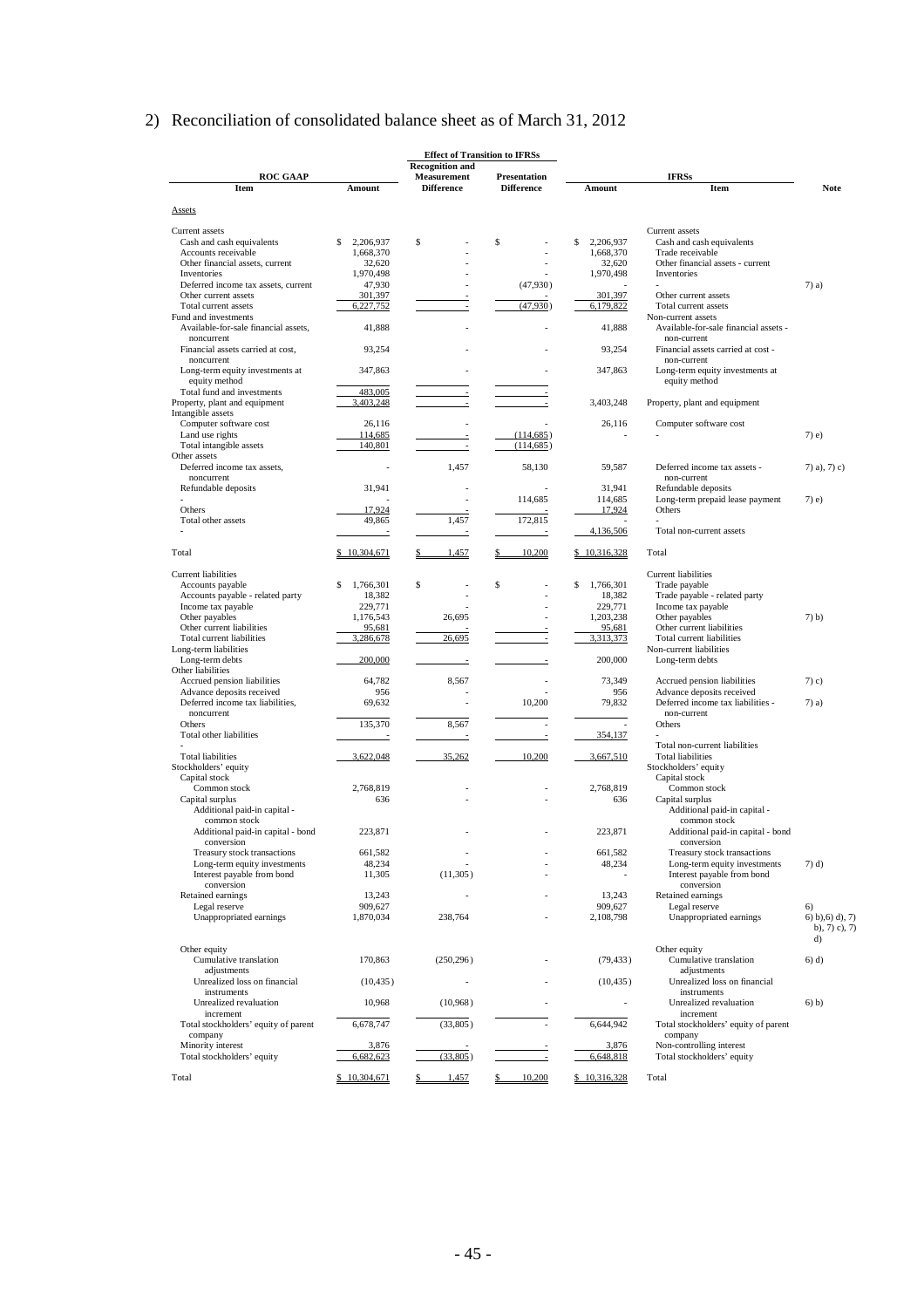# 3) Reconciliation of consolidated balance sheet as of December 31, 2012

|                                                              |                      | <b>Effect of Transition to IFRSs</b> |                                          |                          |                                                             |                           |
|--------------------------------------------------------------|----------------------|--------------------------------------|------------------------------------------|--------------------------|-------------------------------------------------------------|---------------------------|
|                                                              |                      | <b>Recognition and</b>               |                                          |                          |                                                             |                           |
| <b>ROC GAAP</b><br><b>Item</b>                               | Amount               | Measurement<br><b>Difference</b>     | <b>Presentation</b><br><b>Difference</b> | Amount                   | <b>IFRSs</b><br>Item                                        | <b>Note</b>               |
|                                                              |                      |                                      |                                          |                          |                                                             |                           |
| <b>Assets</b>                                                |                      |                                      |                                          |                          |                                                             |                           |
| Current assets                                               |                      |                                      |                                          |                          | Current assets                                              |                           |
| Cash and cash equivalents                                    | \$1,543,288          | \$                                   | \$                                       | \$1,543,288              | Cash and cash equivalents                                   |                           |
| Accounts receivable                                          | 1,907,482            |                                      |                                          | 1,907,482                | Trade receivable                                            |                           |
| Other financial assets, current                              | 54,641               |                                      |                                          | 54,641                   | Other financial assets - current                            |                           |
| Inventories                                                  | 1,680,224            |                                      |                                          | 1,680,224                | Inventories                                                 |                           |
| Deferred income tax assets, current                          | 37,880               |                                      | (37, 880)                                |                          |                                                             | $7)$ a)                   |
| Other current assets                                         | 154,722              |                                      |                                          | 154,722                  | Other current assets                                        |                           |
| Total current assets                                         | 5,378,237            |                                      | (37, 880)                                | 5,340,357                | Total current assets                                        |                           |
| Fund and investments<br>Available-for-sale financial assets, | 30,620               |                                      |                                          | 30.620                   | Non-current assets<br>Available-for-sale financial assets - |                           |
| noncurrent<br>Financial assets carried at cost,              | 90,945               |                                      |                                          | 90,945                   | non-current<br>Financial assets carried at cost -           |                           |
| noncurrent<br>Long-term equity investments at                | 339,761              |                                      |                                          | 339,761                  | non-current<br>Long-term equity investments at              |                           |
| equity method<br>Total fund and investments                  | 461,326              | $\overline{\phantom{a}}$             |                                          |                          | equity method                                               |                           |
| Property, plant and equipment                                | 3,517,009            |                                      |                                          | 3,517,009                | Property, plant and equipment                               |                           |
| Intangible assets                                            |                      |                                      |                                          |                          |                                                             |                           |
| Computer software cost                                       | 42,760               |                                      |                                          | 42,760                   | Computer software cost                                      |                           |
| Land use rights                                              | 131,847              |                                      | (131, 847)                               |                          |                                                             | $7)$ e)                   |
| Total intangible assets                                      | 174,607              |                                      | (131, 847)                               | $\overline{a}$           |                                                             |                           |
| Other assets                                                 |                      |                                      |                                          |                          |                                                             |                           |
| Deferred income tax assets,                                  | ÷                    | 259                                  | 48,160                                   | 48,419                   | Deferred income tax assets -                                | $7)$ a), $7)$ c)          |
| noncurrent                                                   |                      |                                      |                                          |                          | non-current                                                 |                           |
| Refundable deposits                                          | 28,133               |                                      |                                          | 28,133                   | Refundable deposits                                         |                           |
|                                                              |                      | ÷,                                   | 131,847                                  | 131,847                  | Long-term prepaid lease payment                             | $7)$ e)                   |
| Others                                                       | 3,924                |                                      |                                          | 3,924                    | Others                                                      |                           |
| Total other assets                                           |                      | 259                                  | 180,007                                  |                          |                                                             |                           |
|                                                              | 32,057               | $\overline{a}$                       | $\overline{\phantom{a}}$                 | 4,233,418                | Total non-current assets                                    |                           |
| Total                                                        | \$9,563,236          | 259                                  | 10,280                                   | \$9,573,775              | Total                                                       |                           |
|                                                              |                      |                                      |                                          |                          |                                                             |                           |
| Current liabilities                                          |                      |                                      |                                          |                          | Current liabilities                                         |                           |
| Accounts payable                                             | \$2,088,302          | \$                                   | \$                                       | \$2.088,302              | Trade payable                                               |                           |
| Accounts payable - related party                             | 48,320               |                                      |                                          | 48,320                   | Trade payable - related party                               |                           |
| Income tax payable                                           | 93,017               |                                      |                                          | 93,017                   | Income tax payable                                          |                           |
| Other payables                                               | 1,026,344            | 32,076                               |                                          | 1,058,420                | Other payables                                              | $7)$ b)                   |
| Other current liabilities<br>Total current liabilities       | 94,130               | 32,076                               |                                          | 94,130                   | Other current liabilities<br>Total current liabilities      |                           |
| Long-term liabilities                                        | 3,350,113            |                                      | $\overline{\phantom{a}}$                 | 3,382,189                | Non-current liabilities                                     |                           |
| Long-term debts                                              | 200,000              |                                      |                                          | 200,000                  | Long-term debts                                             |                           |
| Other liabilities                                            |                      |                                      |                                          |                          |                                                             |                           |
| Accrued pension liabilities                                  | 65,270               | 1,522                                |                                          | 66,792                   | Accrued pension liabilities                                 | $(7)$ c)                  |
| Advance deposits received                                    | 985                  |                                      |                                          | 985                      | Advance deposits received                                   |                           |
| Deferred income tax liabilities,                             | 69,552               |                                      | 10,280                                   | 79,832                   | Deferred income tax liabilities -                           | $7)$ a)                   |
| noncurrent                                                   |                      |                                      |                                          |                          | non-current                                                 |                           |
| Others                                                       | 1,274                |                                      |                                          | 1,274                    | Others                                                      |                           |
| Total other liabilities                                      | 137,081              | 1,522                                | 10,280                                   |                          |                                                             |                           |
|                                                              |                      |                                      |                                          | 348,883                  | Total non-current liabilities                               |                           |
| <b>Total liabilities</b>                                     | 3,687,194            | 33,598                               | 10,280                                   | 3,731,072                | <b>Total liabilities</b>                                    |                           |
| Stockholders' equity                                         |                      |                                      |                                          |                          | Stockholders' equity                                        |                           |
| Capital stock                                                |                      |                                      |                                          |                          | Capital stock                                               |                           |
| Common stock                                                 | 2,771,639            |                                      |                                          | 2,771,639                | Common stock                                                |                           |
| Capital surplus                                              |                      |                                      |                                          |                          | Capital surplus                                             |                           |
| Additional paid-in capital -                                 | 226,556              |                                      |                                          | 226,556                  | Additional paid-in capital -                                |                           |
| common stock                                                 |                      |                                      |                                          |                          | common stock                                                |                           |
| Additional paid-in capital - bond                            | 661,582              |                                      |                                          | 661,582                  | Additional paid-in capital - bond                           |                           |
| conversion                                                   |                      |                                      |                                          |                          | conversion                                                  |                           |
| Treasury stock transactions                                  | 48,234               |                                      |                                          | 48,234                   | Treasury stock transactions                                 |                           |
| Long-term equity investments                                 | 11,305               | (11,305)                             |                                          |                          | Long-term equity investments                                | $(7)$ d)                  |
| Interest payable from bond                                   | 13,243               |                                      |                                          | 13,243                   | Interest payable from bond                                  |                           |
| conversion                                                   |                      |                                      |                                          |                          | conversion                                                  |                           |
| Retained earnings                                            |                      |                                      |                                          |                          | Retained earnings                                           |                           |
| Legal reserve                                                | 1,052,192            |                                      |                                          | 1,052,192                | Legal reserve                                               |                           |
| Unappropriated earnings                                      | 999,381              | 239,230                              |                                          | 1,238,611                | Unappropriated earnings                                     | $(6)$ b), $(6)$ d), $(7)$ |
|                                                              |                      |                                      |                                          |                          |                                                             | b), $7)$ c), $7)$         |
|                                                              |                      |                                      |                                          |                          |                                                             | d)                        |
| Other equity                                                 |                      |                                      |                                          |                          | Other equity                                                |                           |
| Cumulative translation                                       | 101,935              | (250, 296)                           |                                          | (148, 361)               | Cumulative translation                                      | $6)$ d)                   |
| adjustments                                                  |                      |                                      |                                          |                          | adjustments                                                 |                           |
| Unrealized loss on financial                                 | (15,603)             |                                      |                                          | (15,603)                 | Unrealized loss on financial                                |                           |
| instruments                                                  |                      |                                      |                                          |                          | instruments                                                 |                           |
| Unrealized revaluation                                       | 10,968               | (10,968)                             |                                          | $\overline{\phantom{a}}$ | Unrealized revaluation                                      | 6) b)                     |
| increment                                                    |                      |                                      |                                          | 5,848,093                | increment                                                   |                           |
| Total stockholders' equity of parent                         | 5,881,432            | (33, 339)                            |                                          |                          | Total stockholders' equity of parent                        |                           |
| company                                                      |                      |                                      |                                          |                          | company                                                     |                           |
| Minority interest                                            | (5,390)<br>5,876,042 | (33, 339)                            |                                          | (5,390)<br>5,842,703     | Non-controlling interest                                    |                           |
| Total stockholders' equity                                   |                      |                                      |                                          |                          | Total stockholders' equity                                  |                           |
| Total                                                        | \$9,563,236          | 259                                  | 10.280                                   | \$9,573,775              | Total                                                       |                           |
|                                                              |                      |                                      |                                          |                          |                                                             |                           |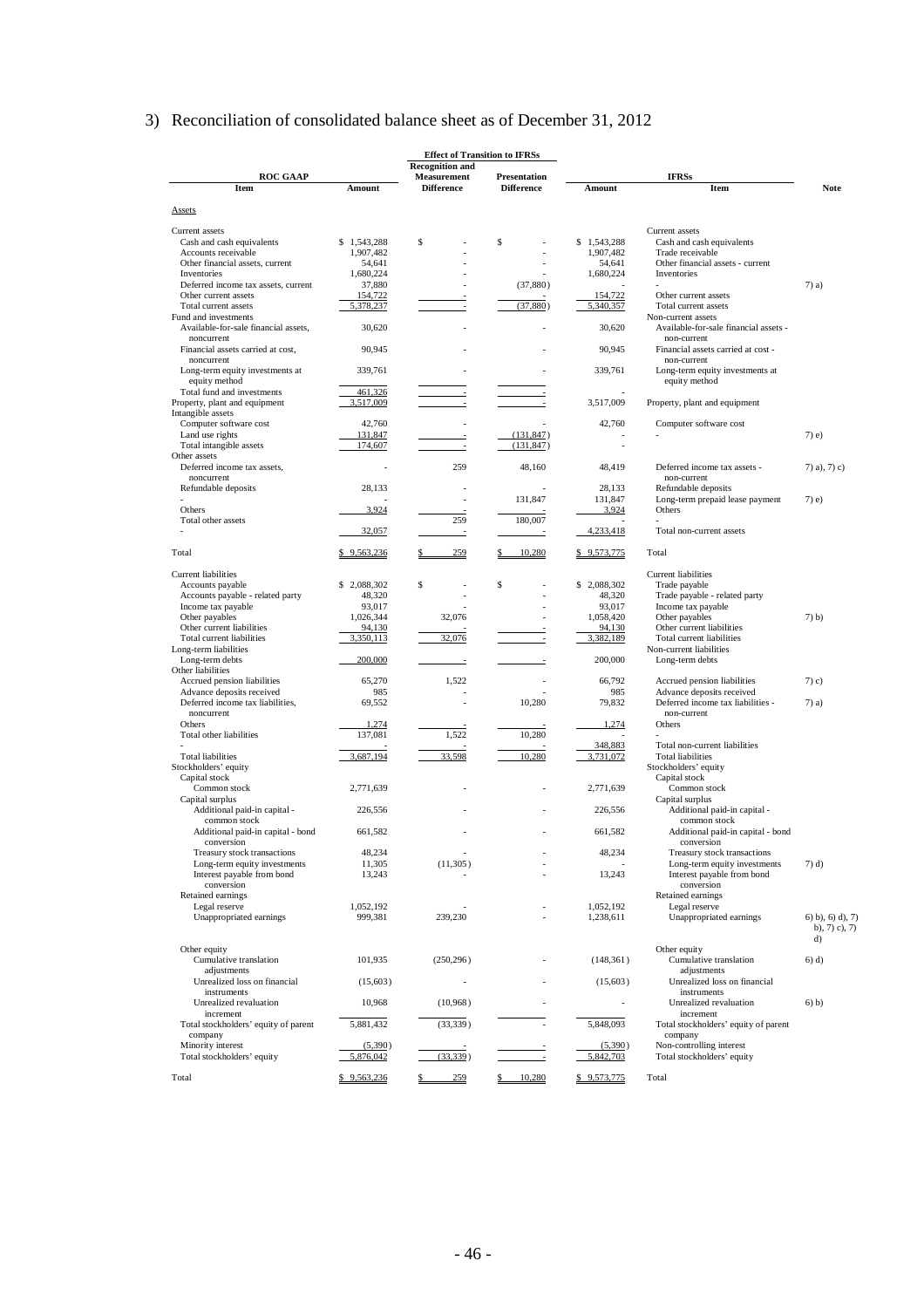#### 4) Reconciliation of consolidated statement of comprehensive income for the three months ended March 31, 2012

|                                                          |             | <b>Effect of Transition to IFRSs</b> |                     |             |                                                            |                              |
|----------------------------------------------------------|-------------|--------------------------------------|---------------------|-------------|------------------------------------------------------------|------------------------------|
|                                                          |             | <b>Recognition and</b>               |                     |             |                                                            |                              |
| <b>ROC GAAP</b>                                          |             | <b>Measurement</b>                   | <b>Presentation</b> |             | <b>IFRSs</b>                                               |                              |
| Item                                                     | Amount      | <b>Difference</b>                    | <b>Difference</b>   | Amount      | Item                                                       | <b>Note</b>                  |
| Net sales                                                | \$2,649,573 | S<br>$\overline{a}$                  | Ŝ<br>843            | \$2,650,416 | Net sales                                                  |                              |
| Cost of goods sold                                       | 2,079,743   | (4,931)                              | 843                 | 2,075,655   | Cost of goods sold                                         | $7)$ b), $7)$ c), $7)$<br>f) |
| Gross profit                                             | 569,830     | 4,931                                |                     | 574,761     | Gross profit                                               |                              |
| Operating expenses                                       |             |                                      |                     |             | Operating expenses                                         |                              |
| Sales and marketing                                      | 199,558     | (622)                                |                     | 198,936     | Sales and marketing                                        | $(7)$ b), $(7)$ c)           |
| General and administration                               | 137,011     | (774)                                |                     | 136,237     | General and administration                                 | 7) b), 7) c), 7)<br>g)       |
| Research and development                                 | 116,512     | (1,587)                              |                     | 114,925     | Research and development                                   | $(7)$ b), $(7)$ c)           |
| Total                                                    | 453,081     | (2,983)                              | $\sim$              | 450,098     | Total                                                      |                              |
| Income from operations                                   | 116,749     | 7,914                                |                     | 124,663     | Income from operations                                     |                              |
| Nonoperating income and gains                            |             |                                      |                     |             | Nonoperating income and gains                              |                              |
| Interest income                                          | 4,481       | ٠                                    |                     | 4,481       | Interest income                                            |                              |
| Investment income recognized<br>under equity method, net | 2,351       |                                      |                     | 2,351       | Investment income recognized<br>under equity method, net   |                              |
| Others                                                   | 34,031      |                                      |                     | 34,031      | Others                                                     |                              |
| Total                                                    | 40.863      |                                      |                     | 40.863      | Total                                                      |                              |
| Nonoperating expenses and losses                         |             |                                      |                     |             | Nonoperating expenses and losses                           |                              |
| Interest expense                                         | 1,058       |                                      |                     | 1,058       | Interest expense                                           |                              |
| Loss on disposal of property, plant<br>and equipment     | 1.516       |                                      |                     | 1,516       | Loss on disposal of property, plant<br>and equipment       |                              |
| Foreign exchange loss, net                               | 57,538      |                                      |                     | 57,538      | Foreign exchange loss, net                                 |                              |
| Others                                                   | 3.169       |                                      |                     | 3.169       | Others                                                     |                              |
| Total                                                    | 63,281      |                                      |                     | 63,281      | Total                                                      |                              |
| Income before income tax                                 | 94,331      | 7.914                                |                     | 102,245     | Income before income tax                                   |                              |
| Income tax expense                                       | (57, 426)   | (9)                                  |                     | (57, 435)   | Income tax expense                                         | $(7)$ c)                     |
| Consolidated net income                                  | 36,905      | 7,905                                |                     | 44,810      | Consolidated net income                                    |                              |
|                                                          |             |                                      |                     | (80, 433)   | Exchange differences on translating<br>foreign operations  |                              |
|                                                          |             |                                      |                     | 8,531       | Unrealized gains on available-for-sale<br>financial assets |                              |
|                                                          |             |                                      |                     | 3,338       | Other comprehensive income                                 |                              |
|                                                          |             |                                      |                     |             | recognized under equity method, net                        |                              |
|                                                          |             |                                      |                     | (23.754)    | Total comprehensive income for the<br>period               |                              |

#### 5) Reconciliation of consolidated statement of comprehensive income for the year ended December 31, 2012

|                                                          |                    |                                              | <b>Effect of Transition to IFRSs</b> |                    |                                                                   |                                                    |  |
|----------------------------------------------------------|--------------------|----------------------------------------------|--------------------------------------|--------------------|-------------------------------------------------------------------|----------------------------------------------------|--|
| <b>ROC GAAP</b>                                          |                    | <b>Recognition and</b><br><b>Measurement</b> | <b>Presentation</b>                  | <b>IFRSs</b>       |                                                                   |                                                    |  |
| <b>Item</b>                                              | Amount             | <b>Difference</b>                            | <b>Difference</b>                    | Amount             | Item                                                              | <b>Note</b>                                        |  |
| Net sales                                                | \$11,882,539       | \$                                           | \$<br>8,850                          | \$11,891,389       | Net sales                                                         |                                                    |  |
| Cost of goods sold                                       | 9,580,840          | (1,162)                                      | 8,850                                | 9,588,528          | Cost of goods sold                                                | $(7)$ b), $(7)$ c), $(7)$<br>f)                    |  |
| Gross profit                                             | 2.301.699          | 1.162                                        |                                      | 2.302.861          | Gross profit                                                      |                                                    |  |
| Operating expenses                                       |                    | 20                                           |                                      |                    | Operating expenses                                                |                                                    |  |
| Sales and marketing<br>General and administration        | 776,550<br>576,018 | 98                                           | (15,954)                             | 776,570<br>560,162 | Sales and marketing<br>General and administration                 | $(7)$ b), $(7)$ c)<br>$7)$ b), $7)$ c), $7)$<br>g) |  |
| Research and development                                 | 477.023            | (1.654)                                      |                                      | 475.369            | Research and development                                          | $(7)$ b), $(7)$ c)                                 |  |
| Total                                                    | 1,829,591          | (1,536)                                      | (15,954)                             | 1,812,101          | Total                                                             |                                                    |  |
| Income from operations                                   | 472,108            | 2,698                                        | 15,954                               | 490,760            | Income from operations                                            |                                                    |  |
| Nonoperating income and gains                            |                    |                                              |                                      |                    | Nonoperating income and gains                                     |                                                    |  |
| Interest income                                          | 15,965             |                                              |                                      | 15,965             | Interest income                                                   |                                                    |  |
| Investment income recognized<br>under equity method, net | 11,156             |                                              |                                      | 11,156             | Investment income recognized<br>under equity method, net          |                                                    |  |
| Dividend income                                          | 4,927              |                                              |                                      | 4,927              | Dividend income                                                   |                                                    |  |
| Gain on disposal of investment                           | 15,954             |                                              | (15,954)                             | ٠                  |                                                                   | $(7)$ g)                                           |  |
| Others                                                   | 96,505             |                                              |                                      | 96.505             | Others                                                            |                                                    |  |
| Total                                                    | 144,507            |                                              | (15.954)                             | 128,553            | Total                                                             |                                                    |  |
| Nonoperating expenses and losses                         |                    |                                              |                                      |                    | Nonoperating expenses and losses                                  |                                                    |  |
| Interest expense                                         | 4,532              |                                              |                                      | 4,532              | Interest expense                                                  |                                                    |  |
| Loss on disposal of property, plant<br>and equipment     | 18,591             |                                              |                                      | 18,591             | Loss on disposal of property, plant<br>and equipment              |                                                    |  |
| Foreign exchange loss, net                               | 92,840             |                                              |                                      | 92,840             | Foreign exchange loss, net                                        |                                                    |  |
| Others                                                   | 19,790             |                                              |                                      | 19.790             | Others                                                            |                                                    |  |
| Total                                                    | 135,753            | $\overline{\phantom{a}}$                     | $\overline{\phantom{a}}$             | 135,753            | Total                                                             |                                                    |  |
| Income before income tax                                 | 480,862            | 2,698                                        |                                      | 483,560            | Income before income tax                                          |                                                    |  |
| Income tax expense                                       | (186, 117)         | (37)                                         |                                      | (186, 154)         | Income tax expense                                                | $(7)$ c)                                           |  |
| Consolidated net income                                  | 294,745            | 2,661                                        |                                      | 297,406            | Consolidated net income                                           |                                                    |  |
|                                                          |                    |                                              |                                      | (148, 361)         | Exchange differences on translating<br>foreign operations         |                                                    |  |
|                                                          |                    |                                              |                                      | 6,458              | Unrealized gains on available-for-sale<br>financial assets        |                                                    |  |
|                                                          |                    |                                              |                                      | 243                | Other comprehensive income<br>recognized under equity method, net |                                                    |  |
|                                                          |                    |                                              |                                      | 6.880              | Defined benefit obligations' actuarial                            |                                                    |  |

gain and losses Income tax relating to components of other comprehensive income Other comprehensive income for the period, net of tax  $(1,170)$  $(135,950)$ 

\$ 161,456 Total comprehensive income for the period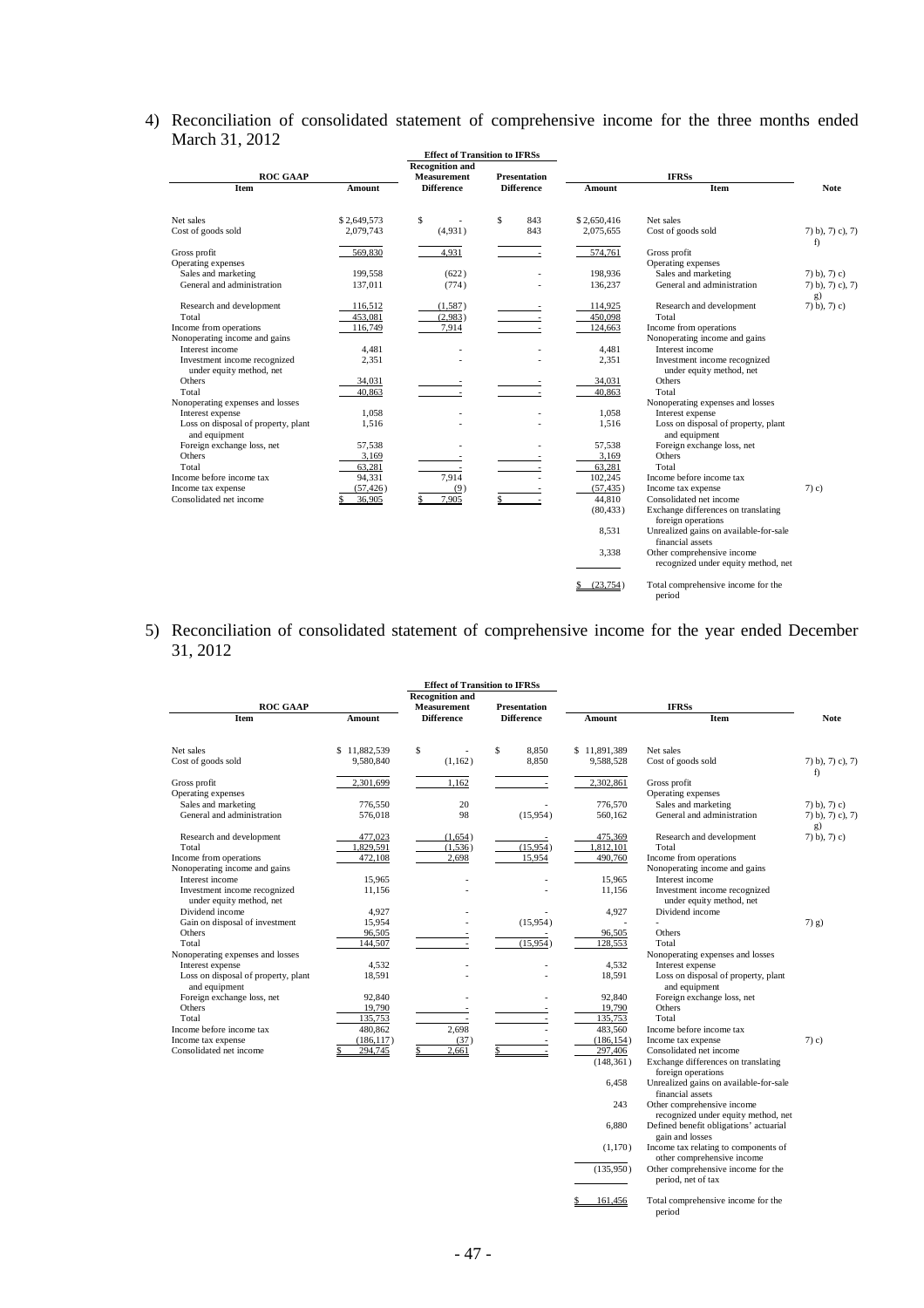#### 6) Exemptions from IFRS 1

IFRS 1 "First-time Adoption of International Financial Reporting Standards" establishes the procedures for the preparation of the Group's first consolidated financial statements prepared in accordance with IFRSs. Under IFRS 1, the Group is required to determine which IFRS accounting policies to use and retrospectively apply those accounting policies to its opening balance sheet at the date of transition to IFRSs (January 1, 2012), except for optional exemptions to such retrospective application. The main optional exemptions the Group adopted are summarized as follows:

#### a) Business combinations

The Group elected not to apply IFRS 3 "Business Combinations" retrospectively to business combinations that occurred before the date of transition to IFRSs. Thus, in the opening balance sheet, the amounts of goodwill generated from past business combinations, related assets and liabilities acquired, and noncontrolling interests remain the same as those amounts shown in the ROC GAAP balance sheet as of December 31, 2011.

#### b) Deemed cost

For certain freehold lands, the Group elected to use the ROC GAAP revalued amount at the date of transition to IFRSs as their deemed cost under IFRSs. For certain investment properties with sufficient evidence that those properties are continuously being rented out and can generate a stable cash flow in the medium or long-term, the Group elected to use their fair value at the date of transition as their deemed cost. For other certain investment properties, the ROC GAAP revaluated amount at the date of the transition was used as their deemed cost under IFRSs. All other property, plant and equipment, investment properties and intangible assets applied IFRSs retrospectively.

c) Employee benefits

The Group elected to recognize all cumulative actuarial gains and losses in retained earnings as of the date of transition. In addition, the Group elected to apply the exemption disclosure requirement provided by IFRS 1, in which the experience adjustments are determined for each accounting period prospectively from the transition date.

d) Cumulative translation difference

The Group elected to reset to zero the cumulative translation differences at the date of transition to IFRSs by transferring to retained earnings the amount of the cumulative translation difference that existed prior to the reset. Gains or losses on subsequent disposal of any foreign operations will exclude the translation differences recognized before the date of transition to IFRSs.

7) Explanations of significant reconciling items in the transition to IFRSs

Material differences between the accounting policies under ROC GAAP and the accounting policies adopted under IFRSs were as follows:

a) Deferred income tax asset/liability

Under ROC GAAP, valuation allowance is provided to the extent, if any, that it is more likely than not that deferred income tax assets will not be realized. Under International Accounting Standards (IAS) 12 "Income Taxes," deferred tax assets are only recognized to the extent that it is probable that there will be sufficient taxable profits; thus, valuation allowance account is not needed.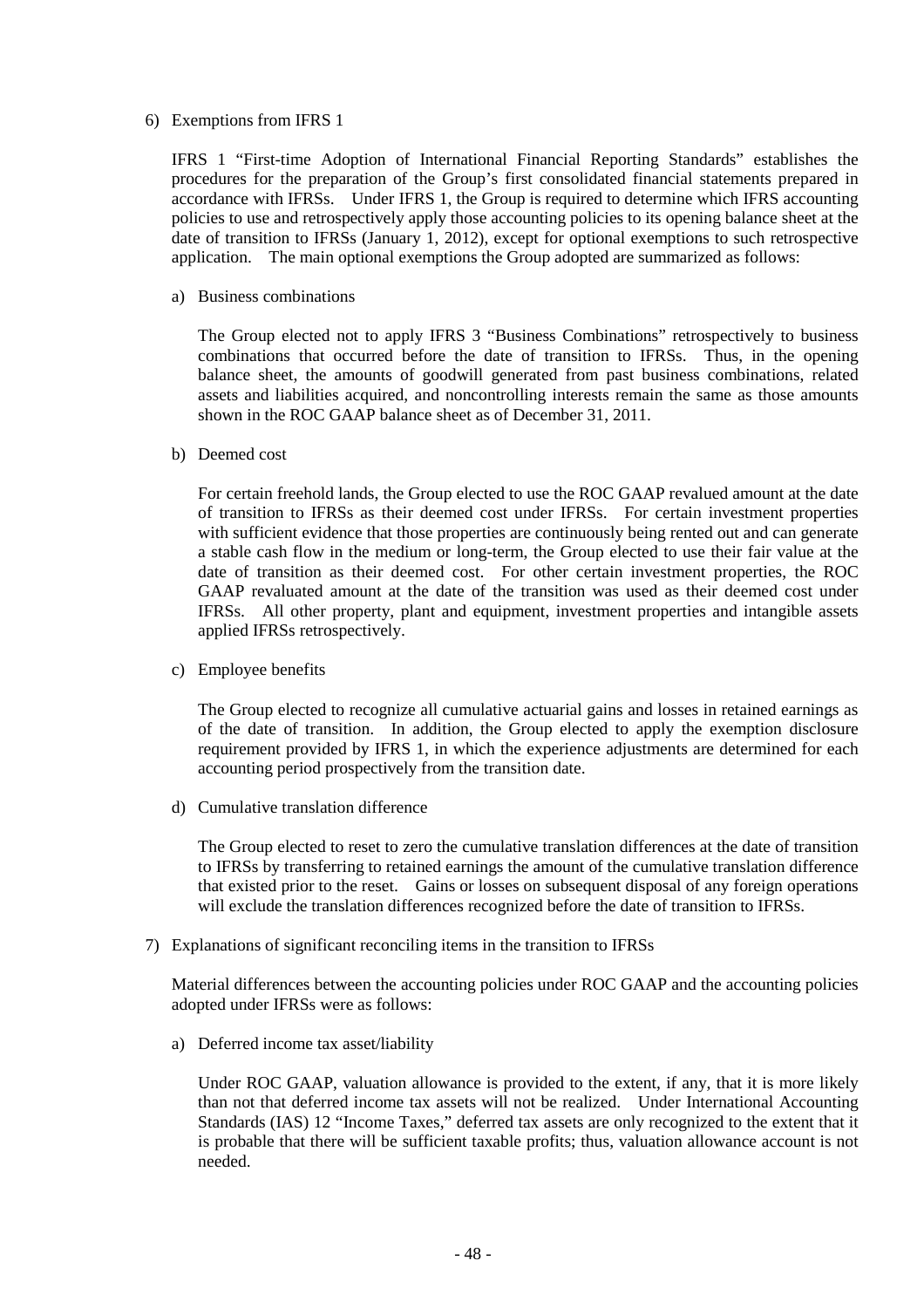In addition, under ROC GAAP, a deferred tax asset or liability is classified as current or noncurrent in accordance with the classification of the related asset or liability for financial reporting. However, if a deferred income tax asset or liability does not relate to an asset or liability in the financial statements, it is classified as current or noncurrent on the basis of the expected length of time before it is realized or settled. Under IFRSs, a deferred tax asset or liability is classified as noncurrent.

Under ROC GAAP, the current and noncurrent deferred tax liabilities and assets of the same taxable entity should be offset against each other and presented as a net amount. However, under IAS 12, an entity offset current tax assets and current tax liabilities against each other only if the entity has a legally enforceable right to make this offset and the deferred tax assets and the deferred tax liabilities relate to income taxes levied by the same taxation authority on the same taxable entity.

As of December 31, 2012, March 31, 2012 and January 1, 2012, the amounts reclassified from deferred income tax assets to noncurrent assets were \$37,880 thousand, \$47,930 thousand and \$55,860 thousand, respectively. Under ROC GAAP, the Company also revised the deferred tax liabilities and assets that had been offset against each other and increased the deferred tax liabilities - noncurrent and deferred tax assets - noncurrent simultaneously by \$10,280 thousand, \$10,200 thousand and \$10,170 thousand as of December 31, 2012, March 31, 2012 and January 1, 2012, respectively.

b) Short-term employee benefits

Under ROC GAAP, there is no specific policy on short-term employee benefits, specifically paid vacation leaves, and the expenses for these leaves are recognized when employees actually go on leave. On transition to IFRSs, an entity should recognize the expected cost of paid vacation leaves as employees render services that increase their entitlement to these leaves.

As of December 31, 2012, March 31, 2012 and January 1, 2012, the Company increased other payable by \$32,076 thousand, \$26,695 thousand and \$34,554 thousand, respectively, for short-term employee benefits. In addition, for the year ended December 31, 2012 and three months ended March 31, 2012, the Company decreased "salary expenses" by \$2,478 thousand and \$7,859 thousand.

c) Employee benefits - gain or loss on actuarial valuation on defined benefit plan

Under SFAS No. 18 - "Accounting for Pensions," unrecognized net transition obligation should be amortized over the expected average remaining working lives of employees. On the date of transition to IFRSs, the retained earnings should be adjusted for unrecognized transition obligation.

Under ROC GAAP, when using the corridor approach, actuarial gains and losses should be amortized over the expected average remaining working lives of the participating employees. Under IAS No. 19 "Employee Benefits," the Company elected to recognize immediately all actuarial gains and losses as other comprehensive income in the period in which they occur. The subsequent reclassification to earnings is not permitted.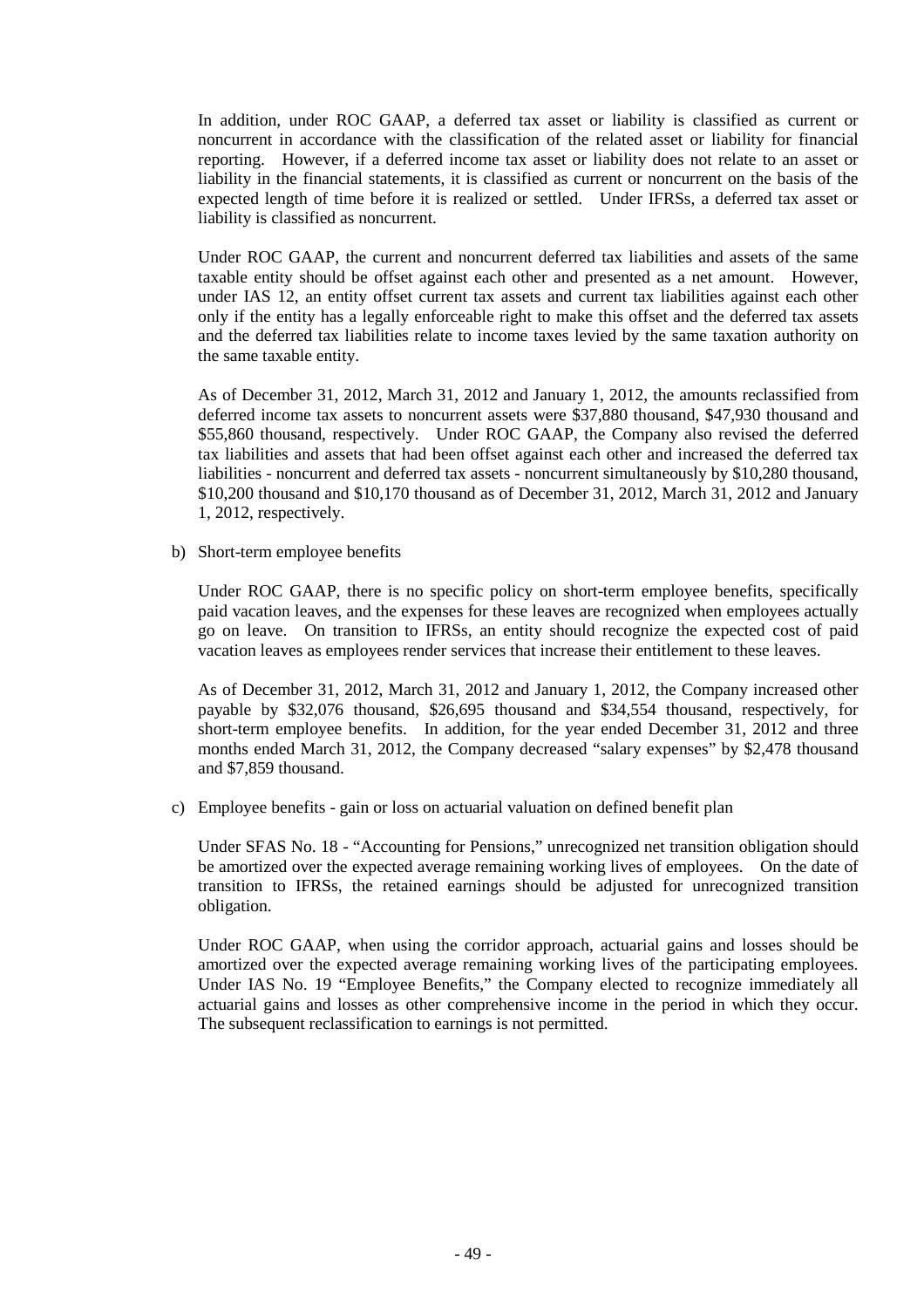As of December 31, 2012, March 31, 2012 and January 1, 2012, the Company performed the actuarial valuation under IAS No. 19 and recognized the valuation difference directly in retained earnings in accordance with IFRS 1; accrued pension liabilities were adjusted for increases of \$1,522 thousand, \$8,567 thousand and \$8,622 thousand, respectively; deferred income tax assets were adjusted for increases of \$259 thousand, \$1,457 thousand and \$1,466 thousand, respectively. In addition, for the year ended December 31, 2012, pension cost was adjusted for a decrease of \$220 thousand, and income tax expense was adjusted for an increase of \$37 thousand, and also recognized "employee benefits - gain or loss on actuarial valuation on defined benefit plan" (as other comprehensive income) and its income tax expense of \$6,880 thousand and \$1,170 thousand, respectively. For the three months ended March 31, 2012, pension cost was adjusted for a decrease of \$55 thousand, and income tax expense was adjusted for an increase of \$9 thousand.

d) Investments and capital surplus - long-term equity investments when associates/subsidiaries issue new shares and the parent does not subscribe for these shares at its percentage of shares of the investee.

Under ROC GAAP, if an entity's investment percentage increases or decreases as a result of not subscribing for new shares issued by an investee at its current percentage of ownership of the investee, the increase or decrease in the investor company`s equity is used to adjust "capital surplus - long-term equity investments" and "long-term equity investment."

Under IFRSs, changes in equity in associates in which significant influence on the associates is retained are regarded as acquisition or disposal of shares in associates; however, changes in equity in subsidiaries in which control over the subsidiaries is retained are regarded as equity transactions. In addition, based on the "Q&A for adopting IFRSs" issued by the Taiwan Stock Exchange, accounts that do not conform to IFRSs or not covered under the Company Law as well as capital surplus items required by the Ministry of Economics Affairs should be adjusted to retained earnings at the date of transition to IFRSs.

As of December 31, 2012, March 31, 2012 and January 1, 2012, the capital surplus - long-term equity investments of the Company reclassified to retained earnings was \$11,305 thousand on all the dates.

e) Land use right

Under ROC GAAP, land use rights are recognized as intangible assets. Under IAS 17 "Leases," land use rights should be classified under lease prepayments.

As of December 31, 2012, March 31, 2012 and January 1, 2012, the amounts of land use rights reclassified to lease prepayments were \$131,847 thousand, \$114,685 thousand and \$117,778 thousand, respectively.

f) Allowance for sales returns and others

Under IFRSs, provisions for estimated sales returns and others should be recognized as cost of goods sold instead of a reduction in revenue in the period.

For the year ended December 31, 2012 and three months ended March 31, 2012, the amounts of sales returns reclassified to cost of goods sold were \$8,850 thousand and 843 thousand, respectively.